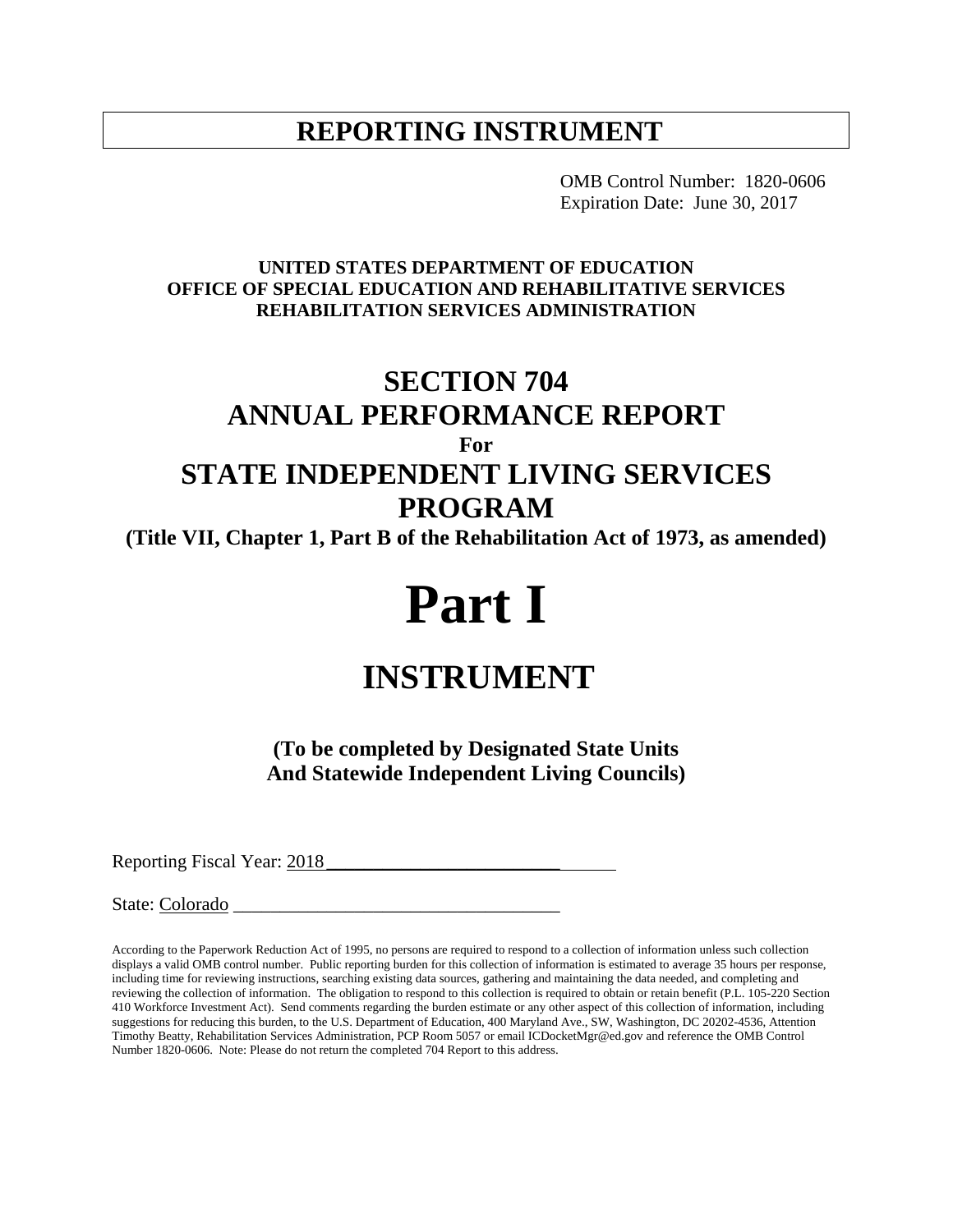# **SUBPART I – ADMINISTRATIVE DATA**

## **Section A – Sources and Amounts of Funds and Resources**

Sections 704(c) and 704(m)(3) and (4) of the Act; 34 CFR 364.35 and 364.36

Indicate amount received by the DSU as per each funding source. Enter "0" for none.

#### **Item 1 - All Federal Funds Received**

| $(A)$ Title VII, Ch. 1, Part B | 332,044 |
|--------------------------------|---------|
| $(B)$ Title VII, Ch. 1, Part C | 851,671 |
| $(C)$ Title VII, Ch. 2         | 297,144 |
| (D) Other Federal Funds        | 102,106 |

#### **Item 2 - Other Government Funds**

| (E) State Government Funds | 6,185,584 |  |
|----------------------------|-----------|--|
| (F) Local Government Funds | 414,429   |  |

#### **Item 3 - Private Resources**

| (G) Foundations, Corporations, or Trust Grants | 412,549        |
|------------------------------------------------|----------------|
| (H) Donations from Individuals                 | 108,132        |
| (I) Membership Fees                            | $\overline{0}$ |
| (J) Investment Income/Endowment                | 449,422        |
| (K) Fees for Service (program income, etc.)    | 2,842,969      |
| ther resources                                 | 178,631        |

#### **Item 4 - Total Income**

| 12,174,682<br>Total income = $(A)+(B)+(C)+(D)+(E)+(F)+(G)+(H)+(I)+(J)+(K)+(L)$ |  |
|--------------------------------------------------------------------------------|--|
|--------------------------------------------------------------------------------|--|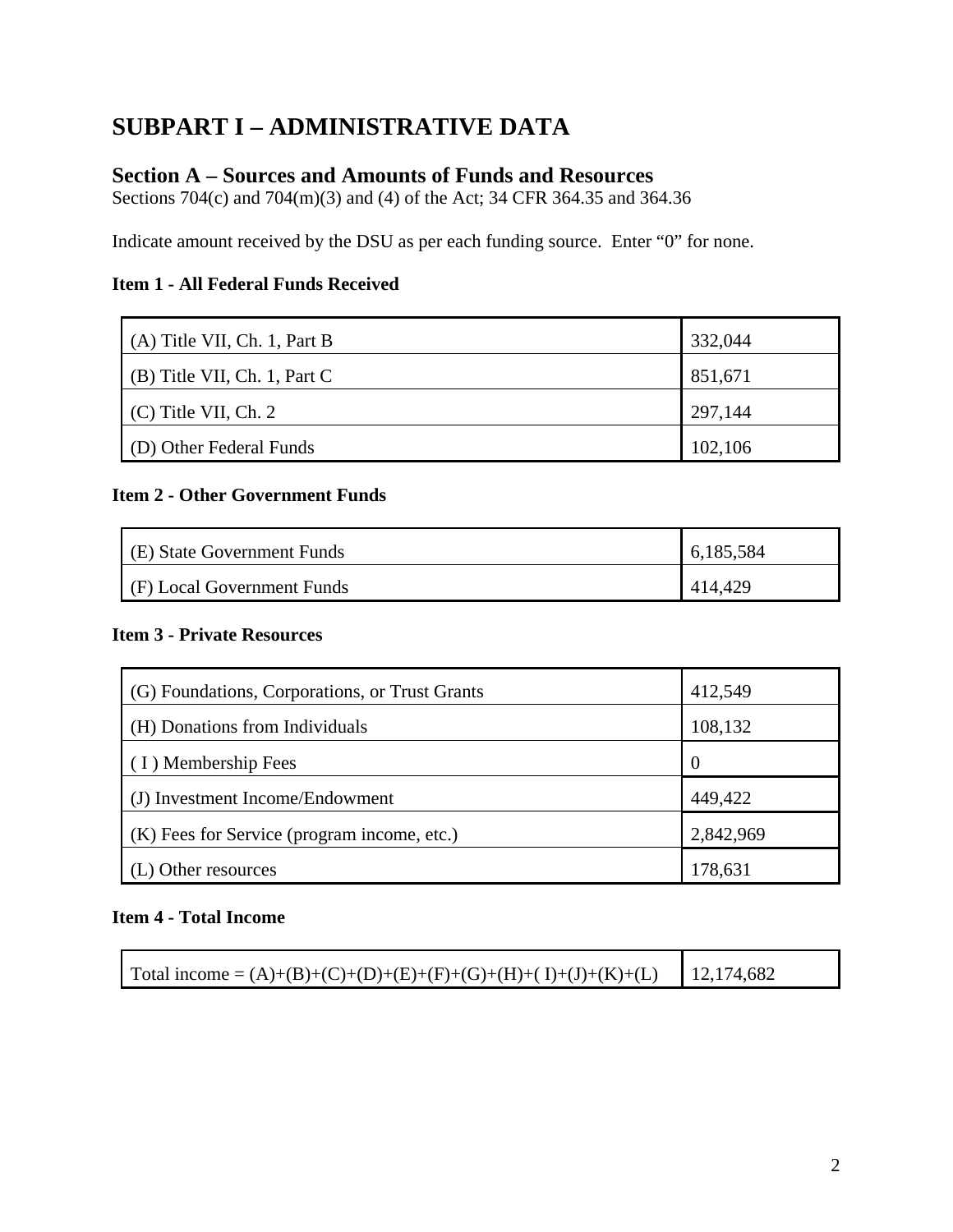# **Item 5 – Pass-Through Funds**

| Amount of other government funds received as pass through funds to       |        |
|--------------------------------------------------------------------------|--------|
| consumers (include funds, received on behalf of consumers, that are      |        |
| subsequently passed on to consumers, e.g., personal assistance services, |        |
| representative payee funds, Medicaid funds, etc.)                        | 86,462 |

# **Item 6 - Net Operating Resources**

| [Total Income (Section 4) <minus> amount paid out to Consumers</minus> |            |
|------------------------------------------------------------------------|------------|
| $\Gamma$ (Section 5) = Net Operating Resources                         | 12,088,220 |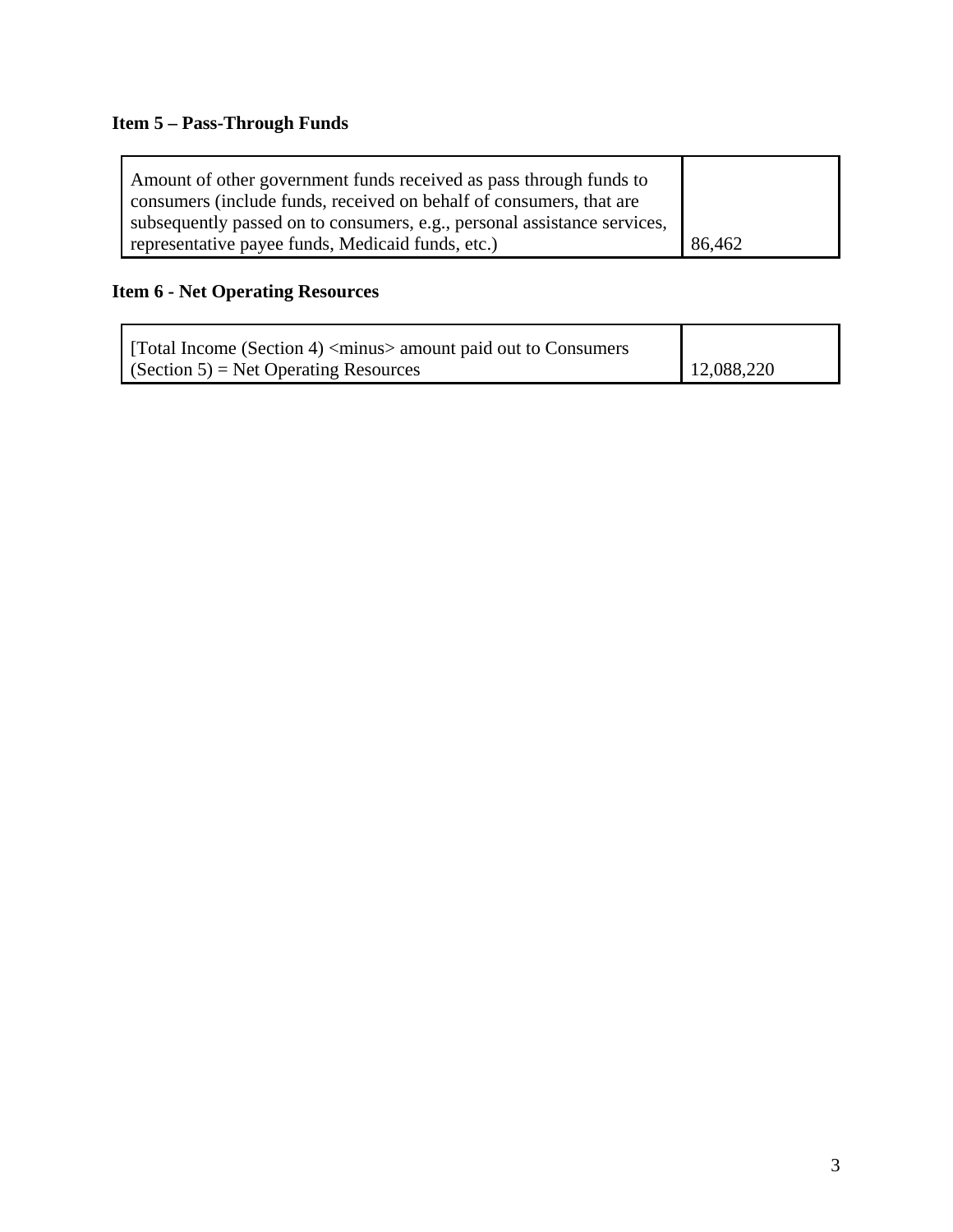# **Section B – Distribution of Title VII, Chapter 1, Part B Funds**

Section 713 of the Act; 34 CFR 364.22, 365.1, 365.20, and 365.21

| <b>What Activities were</b><br><b>Conducted with Part B Funds?</b>                                                                                                           | <b>Expenditures of</b><br><b>Part B Funds for</b><br><b>Services by DSU</b><br><b>Staff</b> | <b>Expenditures for</b><br><b>Services</b><br><b>Rendered By</b><br><b>Grant</b> or<br><b>Contract</b> |
|------------------------------------------------------------------------------------------------------------------------------------------------------------------------------|---------------------------------------------------------------------------------------------|--------------------------------------------------------------------------------------------------------|
| (1) Provided resources to the SILC to carry out its<br>functions                                                                                                             |                                                                                             | 99,613                                                                                                 |
| (2) Provided IL services to individuals with<br>significant disabilities                                                                                                     |                                                                                             |                                                                                                        |
| (3) Demonstrated ways to expand and improve IL<br>services                                                                                                                   | 16,602                                                                                      |                                                                                                        |
| (4) Supported the general operation of CILs that<br>are in compliance with the standards and<br>assurances set forth in subsections (b) and (c)<br>of section 725 of the Act |                                                                                             | 215,829                                                                                                |
| (5) Supported activities to increase capacity to<br>develop approaches or systems for providing<br>IL services                                                               |                                                                                             |                                                                                                        |
| (6) Conducted studies and analyses, gathered<br>information, developed model policies, and<br>presented findings in order to enhance IL<br>services                          |                                                                                             |                                                                                                        |
| (7) Provided training regarding the IL philosophy                                                                                                                            |                                                                                             |                                                                                                        |
| (8) Provided outreach to unserved or underserved<br>populations, including minority groups and<br>urban and rural populations                                                |                                                                                             |                                                                                                        |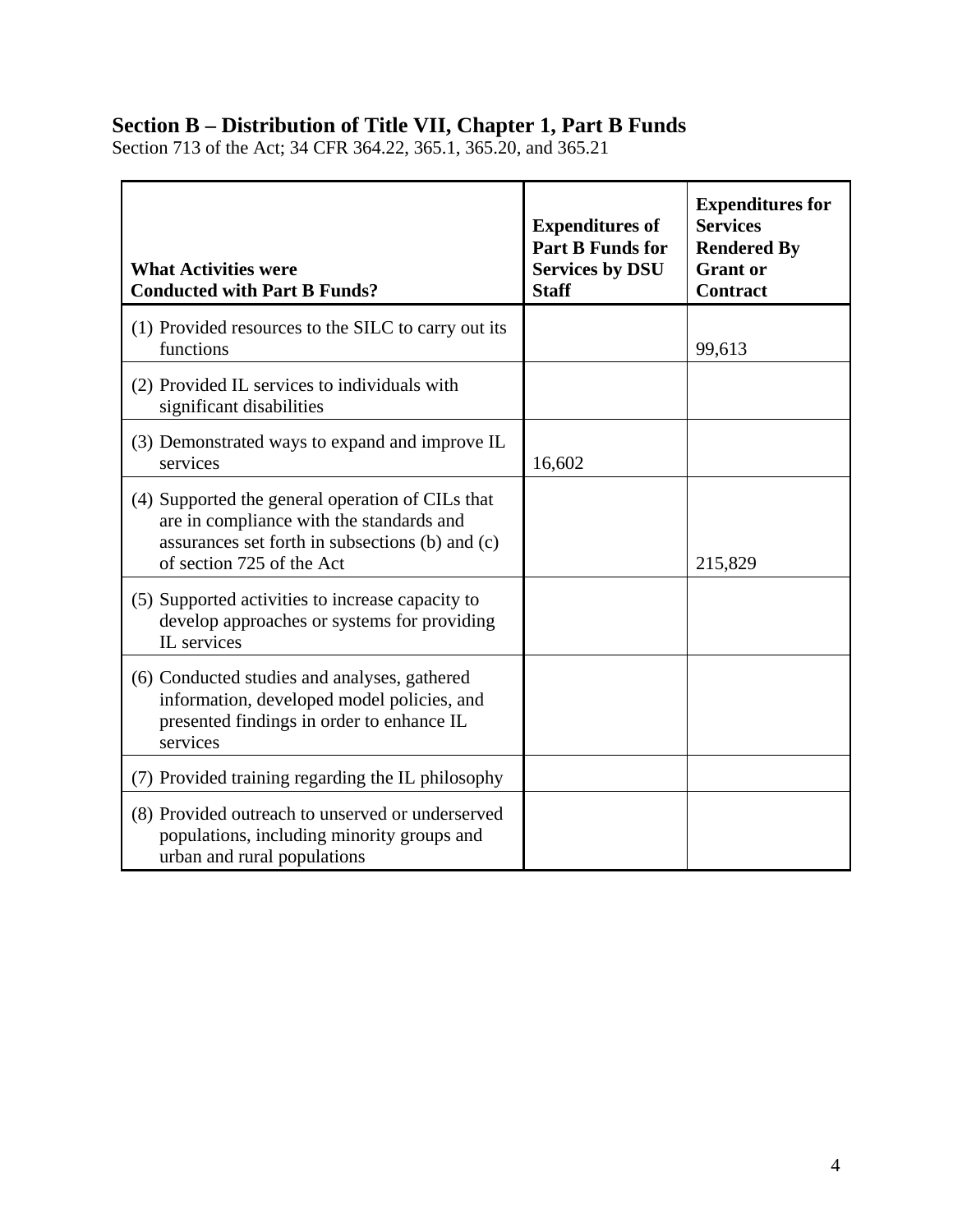# **Section C – Grants or Contracts Used to Distribute Title VII, Chapter 1, Part B Funds**

Sections 704(f) and 713 of the Act; 34 CFR 364.43, and 34 CFR 365 Subpart C

Enter the requested information for all DSU grants or contracts, funded at least in part by Part B funds, in the chart below. If a column is not applicable to a particular grant or contract, enter "N/A." If there were no non-Part B funds provided to this grantee or contractor for the purpose listed, enter "\$0" in that column. Add more rows as necessary.

| <b>Name of Grantee or</b><br><b>Contractor</b>                                                 | <b>Use of Funds</b><br>(based on the activities)<br>listed in Subpart I,<br>Section B) | <b>Amount of Part</b><br><b>B</b> Funds | <b>Amount of Non-</b><br><b>Part B Funds</b> | <b>Consume</b><br>r<br>Eligibility<br><b>Determin</b><br>ed By<br><b>DSU</b> or<br><b>Provider</b> | <b>CSRs Kept</b><br>With<br><b>DSU</b> or<br>Provider |
|------------------------------------------------------------------------------------------------|----------------------------------------------------------------------------------------|-----------------------------------------|----------------------------------------------|----------------------------------------------------------------------------------------------------|-------------------------------------------------------|
| <b>Atlantis Community</b><br>Inc.                                                              | Provision of IL<br><b>Services</b>                                                     | 8,393                                   | 785,6667                                     | Provider                                                                                           | Provider                                              |
| <b>Center for Disabilities</b>                                                                 | Provision of IL<br><b>Services</b>                                                     | 28,897                                  | 585,059                                      | Provider                                                                                           | Provider                                              |
| Center for<br>Independence                                                                     | Provision of IL<br><b>Services</b>                                                     | 13,789                                  | 700,862                                      | Provider                                                                                           | Provider                                              |
| <b>Center for People With</b><br><b>Disabilities</b>                                           | Provision of IL<br><b>Services</b>                                                     | 13,789                                  | 692,032                                      | Provider                                                                                           | Provider                                              |
| <b>Colorado Springs</b><br><b>Independence Center</b><br>dba The Independence<br>Center (CSIC) | Provision of IL<br><b>Services</b>                                                     | 22,422                                  | 747,580                                      | Provider                                                                                           | Provider                                              |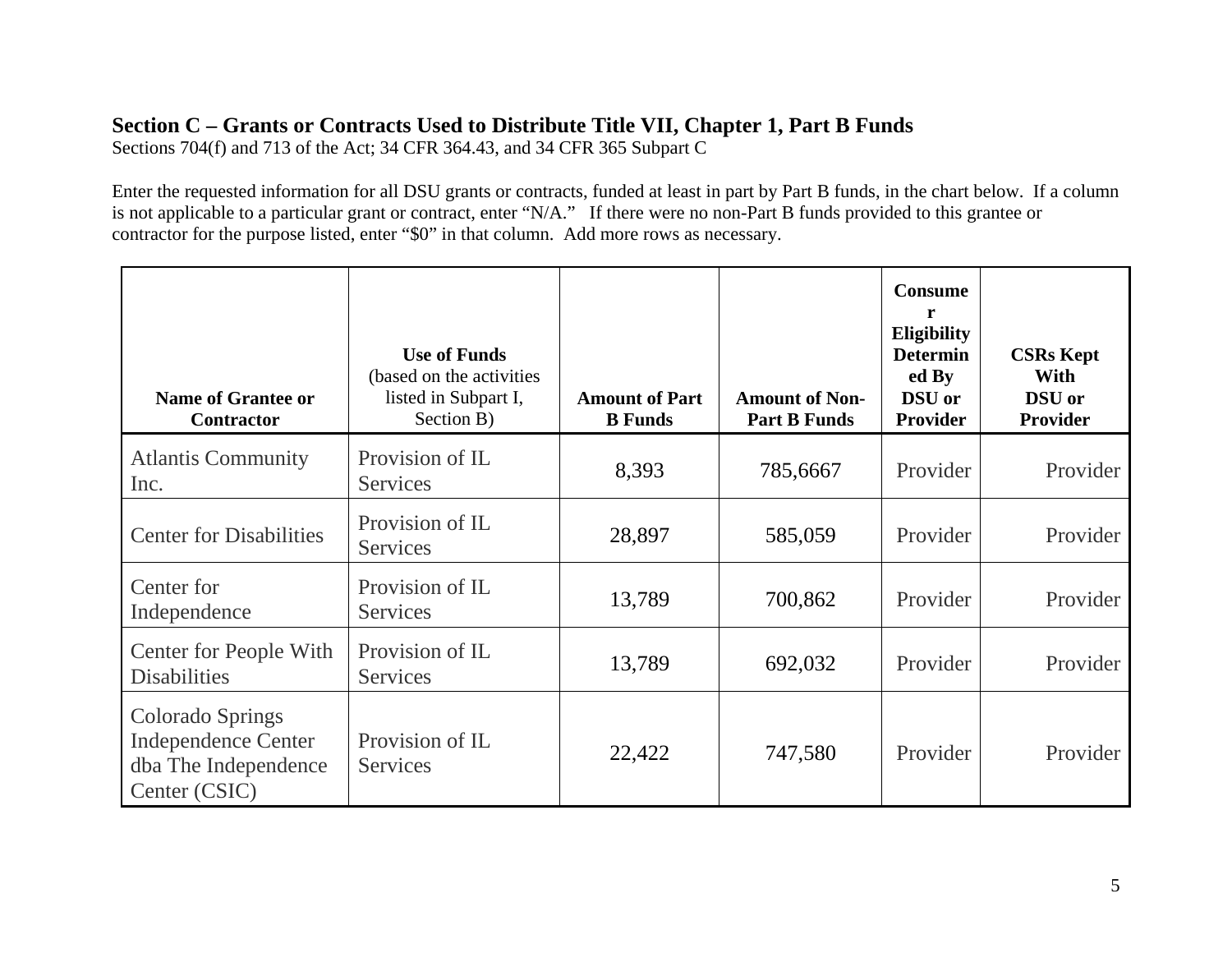| Connections for<br><b>Independent Living</b>                 | Provision of IL<br><b>Services</b>                             | 28,897  | 727,074      | Provider | Provider |
|--------------------------------------------------------------|----------------------------------------------------------------|---------|--------------|----------|----------|
| <b>Disabled Resource</b><br>Services (DRS)                   | Provision of IL<br><b>Services</b>                             | 33,214  | 681,114      | Provider | Provider |
| North West Colorado<br>Center for<br>Independence<br>(NWCCI) | Provision of IL<br><b>Services</b>                             | 33,214  | 703,209      | Provider | Provider |
| South West Center for<br>Independence (SWCI)                 | Provision of IL<br>Services                                    | 33,214  | 562,988      | Provider | Provider |
| <b>SILC</b>                                                  | Provided resources to<br>the SILC to support<br>its' functions | 99,613  |              | N/A      | N/A      |
| $DSE - Office of$<br><b>Independent Living</b><br>Services   | Provided resources to<br>the DSE to support<br>its' functions  | 16,602  |              | N/A      | N/A      |
| <b>Total Amount of Grants</b><br>and Contracts               |                                                                | 332,044 | 6,185,584.00 |          |          |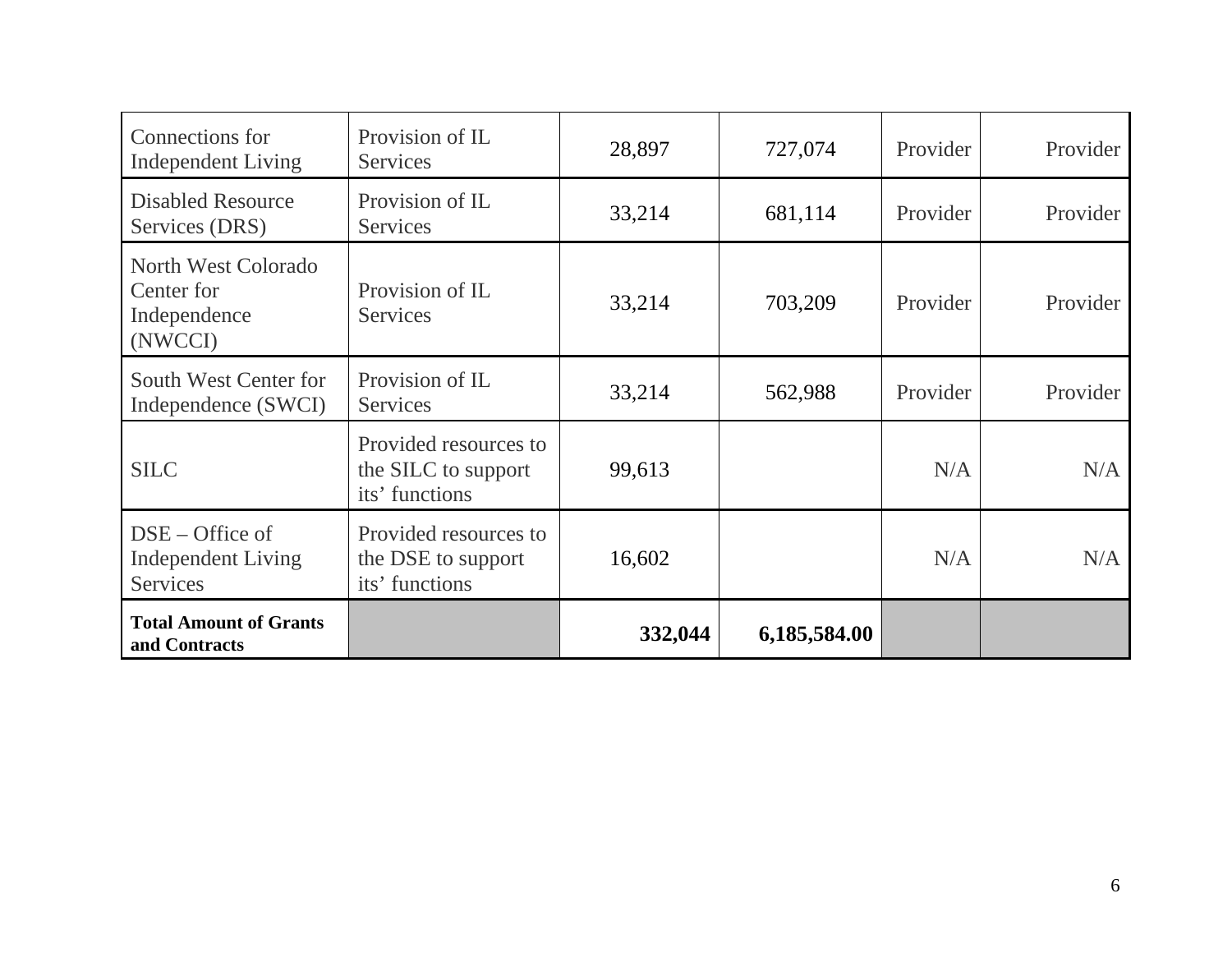## **Section D - Grants or Contracts for Purposes Other than Providing IL Services or For the General Operation of Centers**

Section 713 of the Act; 34 CFR 365.1 and 34 CFR 365.20

Describe the objectives, activities and results for each Part B grant or contract awarded for purposes other than IL services or the general operation of centers.

None

# **Section E – Monitoring Title VII, Chapter 1, Part B Funds**

34 CFR 80.40(a)

Provide a summary of the program or fiscal review, evaluation and monitoring conducted by the state of any of the grantees/contractors receiving Part B funds during the reporting year.

The Office of Independent Living Services (Office) provided program reviews for five (5) Centers for Independent Living (CILs). All five are Part B and State General Fund recipients. The Colorado Department of Labor and Employment (CDLE) Auditor, began full audits of each CIL for financial compliance with Federal Uniform Guidance and continue to review the CILs annually either by desk or physical audit reviews.

# **Section F – Administrative Support Services and Staffing**

Section 704(c)(2) and 704 (m)(2) and (4) of the Act; CFR 364.22(a)(2) and 34 CFR 364.31

# **Item 1 – Administrative Support Services**

Describe any administrative support services, including staffing, provided by the DSU to the Part B Program.

The DSU consists of the Office of Independent Living Services (Office) which contains 1.75 FTE – a Program Manager and a Program Coordinator. The Office oversees the CILs' contract with the State, invoice processing, guidance, and technical assistance. The Office also supports the Statewide Independent Living Council when they do not have administrative staff and for all fiscal responsibilities. These responsibilities include: website updates; organizing committee meetings; note taking; SILC meeting logistics, set up, and documentation; and, managing phone and email.

## **Item 2 – Staffing**

Enter requested staff information for the DSU and service providers listed in Section C, above (excluding Part C funded CILs):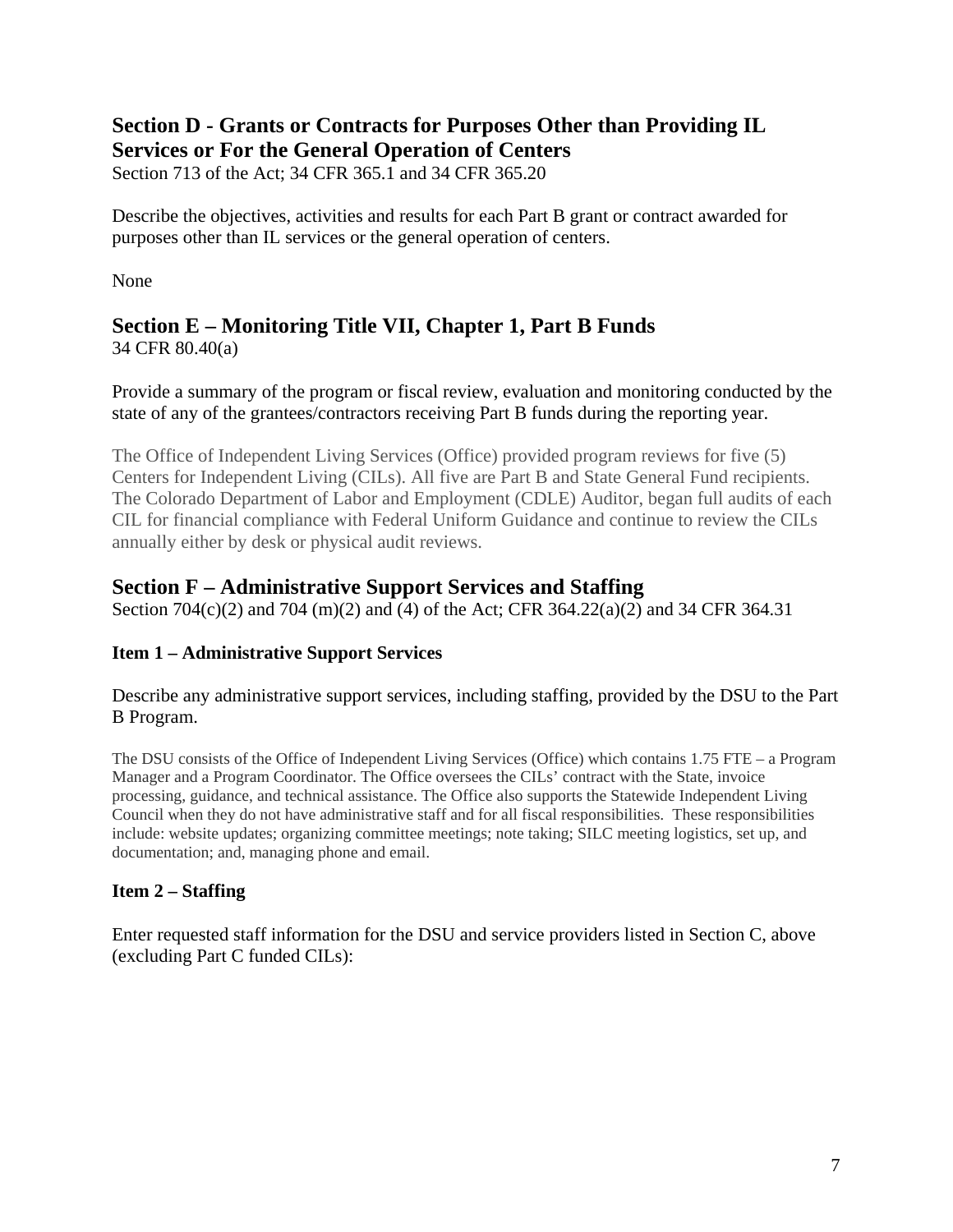| <b>Type of Staff</b>  | <b>Total Number</b><br>of FTEs | <b>FTEs filled by</b><br>Individuals with<br><b>Disabilities</b> | <b>FTE</b> by individuals<br>from Minorities |  |
|-----------------------|--------------------------------|------------------------------------------------------------------|----------------------------------------------|--|
| Decision-Making Staff | 48.45                          | 28.95                                                            | 6.75                                         |  |
| Other Staff           | 185.58                         | 133 2                                                            | 24.1                                         |  |

Section G – For Section 723 States ONLY Section 723 of the Act, 34 CFR Part 366, Subpart D DOES NOT APPLY TO COLORADO

#### **Item 1 – Distribution of Part C Funds to Centers**

In the chart below, please provide the following information:

- A) name of each center within your state that received Part C funding during the reporting year;
- B) amount of Part C funding each center received;
- C) whether the Part C funding included a cost-of-living increase;
- D) whether the Part C funding included any excess funds remaining after cost-of-living increases were provided;
- E) whether any of the centers received its Part C funding pursuant to a competition for a new center in the state; and
- F) whether the center was the subject of an onsite compliance review conducted by the DSU during the reporting year.

| <b>Name of CIL</b> | Amount of Cost of<br>Part C<br><b>Funding</b><br><b>Received</b> | Living<br>Increase?<br>(Yes/No) | <b>Excess</b><br><b>Funds</b><br><b>After Cost</b><br>of Living<br>Increase?<br>(Yes/No) | <b>New</b><br>Center?<br>(Yes/No) | Onsite<br>Compliance<br><b>Review of</b><br>Center?<br>(Yes/No) |
|--------------------|------------------------------------------------------------------|---------------------------------|------------------------------------------------------------------------------------------|-----------------------------------|-----------------------------------------------------------------|
|                    |                                                                  |                                 |                                                                                          |                                   |                                                                 |
|                    |                                                                  |                                 |                                                                                          |                                   |                                                                 |
|                    |                                                                  |                                 |                                                                                          |                                   |                                                                 |
|                    |                                                                  |                                 |                                                                                          |                                   |                                                                 |

Add additional rows as necessary.

#### **Item 2 – Administrative Support Services**

Section 704(c)(2) of the Act; 34 CFR 364.22(a)(2)

Describe the administrative support services used by the DSU to administer the Part C program.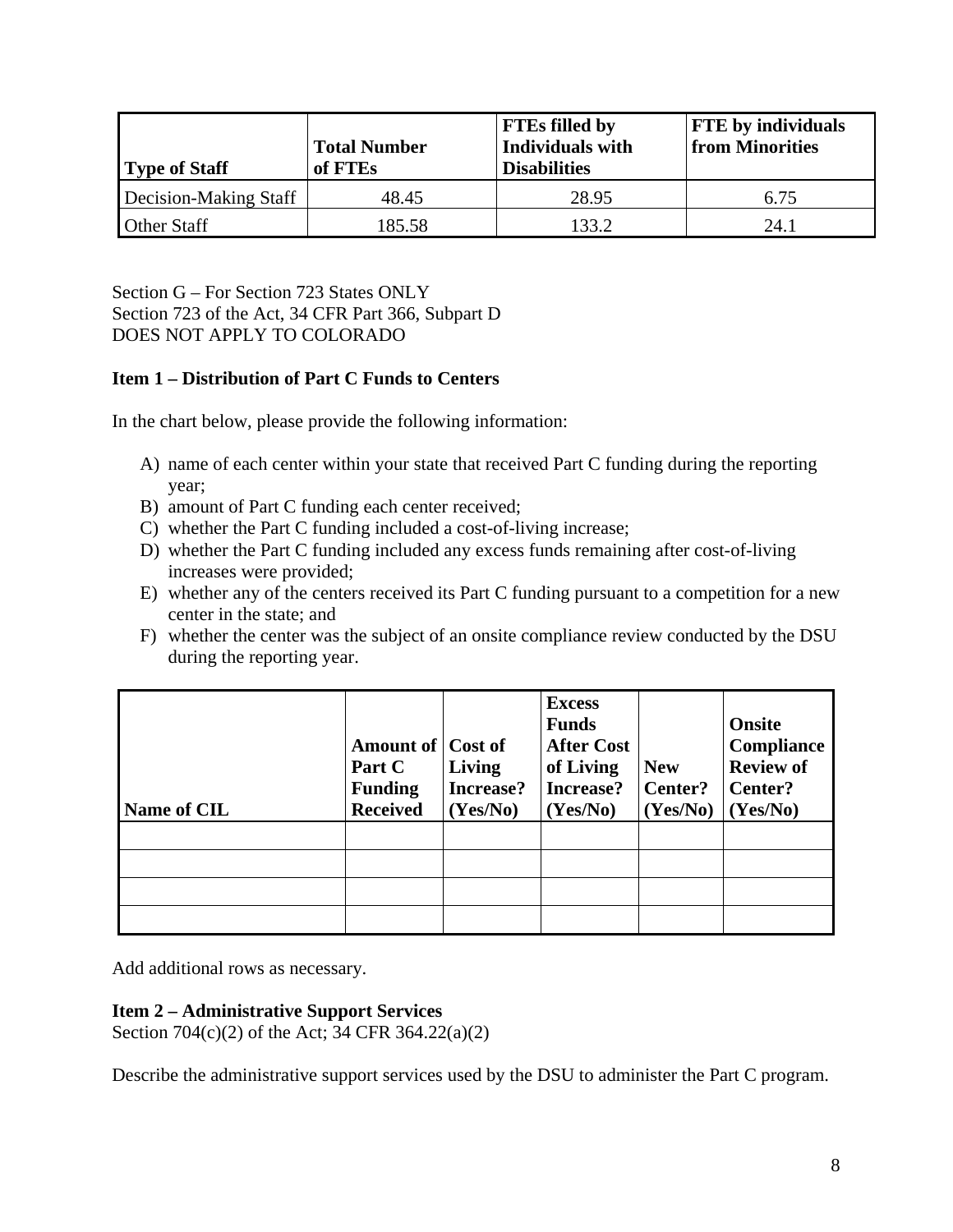#### **Item 3 – Monitoring and Onsite Compliance Reviews**

Section 723(g), (h), and (i); 34 CFR 366.38, 366.40 – 46

Provide a summary of the monitoring activities involving Part C centers conducted by the state during the current reporting year, including the onsite reviews of at least 15% of centers receiving Part C funds under section 723. The summary should include, at least, the following:

- A) centers' level of compliance with the standards and assurances in Section 725 of the Act;
- B) any adverse actions taken against centers;
- C) any corrective action plans entered into with centers; and
- D) exemplary, replicable or model practices for centers.

#### **Item 4 – Updates or Issues**

Provide any updates to the administration of the Part C program by the DSU, if any, including any significant changes in the amount of earmarked funds or any changes in the order of priorities in the distribution of Part C funds. Provide a description of any issues of concern addressed by the DSU in its administration of the Part C program.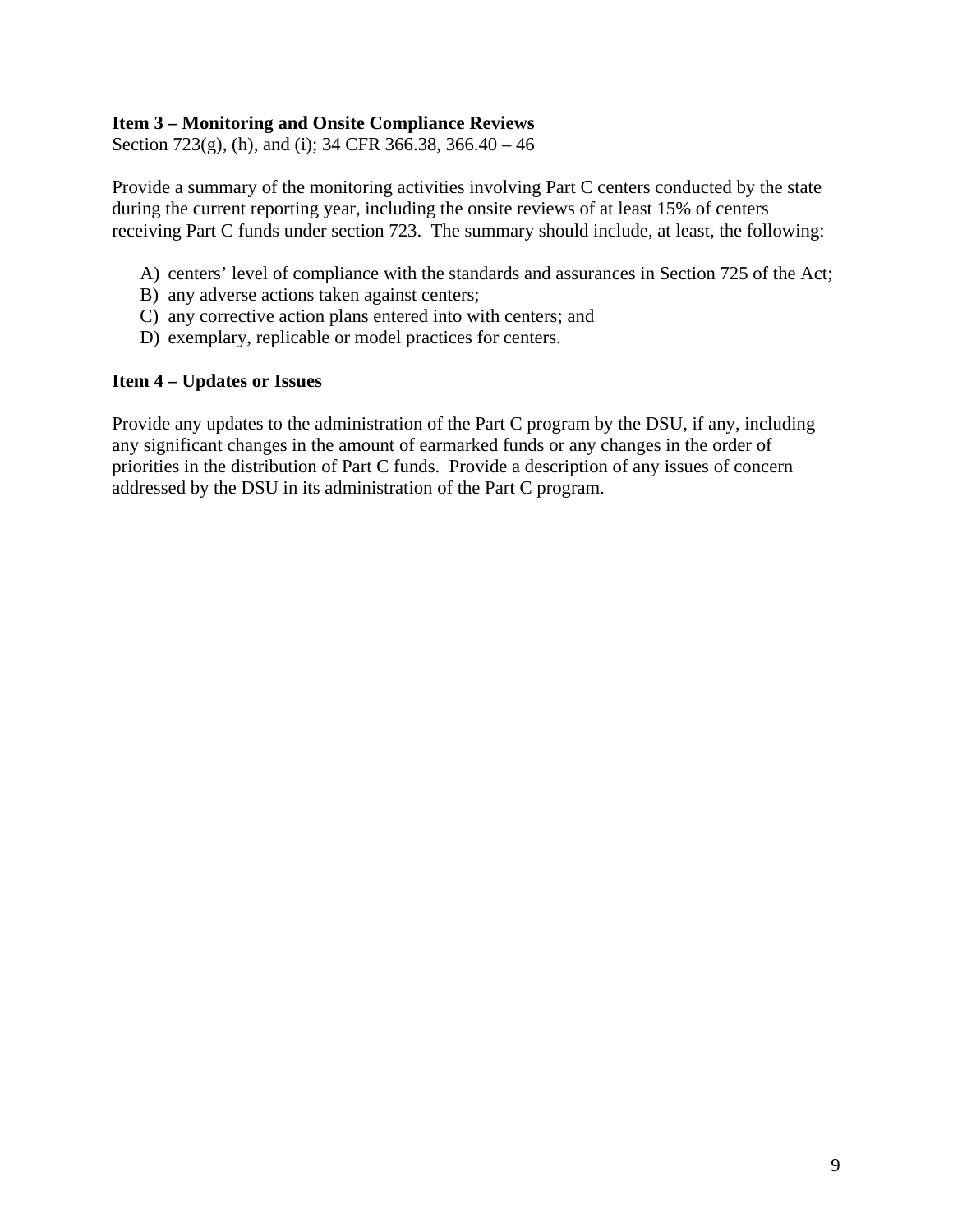# **SUBPART II – NUMBER AND TYPES OF INDIVIDUALS WITH SIGNIFICANT DISABILITIES RECEIVING SERVICES**

Section 704(m)(4) of the Act; 34 CFR 364.53

In this section, provide data from all service providers (DSU, grantees, contractors) who received Part B funds and who were listed in Subpart I, Section C of this report, except for the centers that receive Part C funds. Part C centers will provide this data themselves on their annual 704 Reports, Part II.

# **Section A – Number of Consumers Served During the Reporting Year**

Include Consumer Service Records (CSRs) for all consumers served during the year.

|                                                                              | # of $CSRs$ |
|------------------------------------------------------------------------------|-------------|
| (1) Enter the number of active CSRs carried over from September 30 of        |             |
| the preceding reporting year                                                 | 2,796       |
| (2) Enter the number of CSRs started since October 1 of the reporting        |             |
| year                                                                         | 2,300       |
| (3) Add lines (1) and (2) to get the <i>total number of consumers served</i> | 5.096       |

# **Section B –Number of CSRs Closed by September 30 of the Reporting Year**

Include the number of consumer records closed out of the active CSR files during the reporting year because the individual has:

|                                                                             | # of CSRs |
|-----------------------------------------------------------------------------|-----------|
| $(1)$ Moved                                                                 | 110       |
| (2) Withdrawn                                                               | 597       |
| $(3)$ Died                                                                  | 43        |
| (4) Completed all goals set                                                 | 913       |
| $(5)$ Other                                                                 | 348       |
| (6) Add lines $(1) + (2) + (3) + (4) + (5)$ to get <i>total CSRs closed</i> | 2,011     |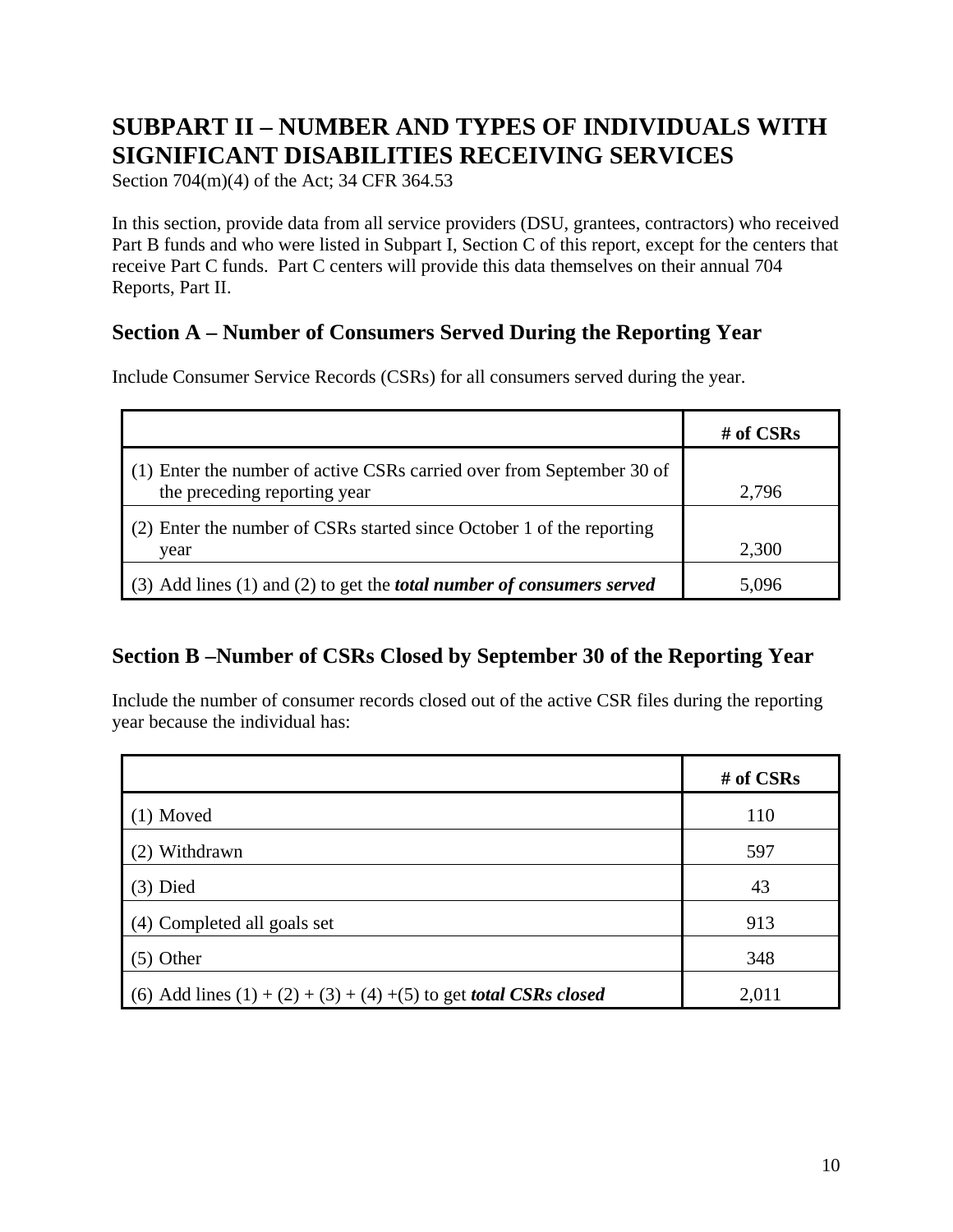# **Section C –Number of CSRs Active on September 30 of the Reporting Year**

|                                                         | # of $CSRs$ |
|---------------------------------------------------------|-------------|
| Section A(3) <minus> Section (B)(6) = Section C</minus> | 3,085       |

Indicate the number of CSRs active on September 30<sup>th</sup> of the reporting year.

## **Section D – IL Plans and Waivers**

Indicate the number of consumers in each category below.

|                                                                | # of Consumers |
|----------------------------------------------------------------|----------------|
| (1) Number of consumers who signed a waiver                    | 777            |
| (2) Number of consumers with whom an ILP was developed         | 4,319          |
| (3) Total number of consumers served during the reporting year | 5,096          |

## **Section E – Age**

Indicate the number of consumers in each category below.

|                        | # of Consumers |
|------------------------|----------------|
| (1) Under 5 years old  | 18             |
| $(2)$ Ages $5 - 19$    | 186            |
| $(3)$ Ages $20 - 24$   | 237            |
| (4) Ages $25 - 59$     | 2,976          |
| $(5)$ Age 60 and Older | 1,626          |
| (6) Age unavailable    | 53             |

# **Section F – Sex**

Indicate the number of consumers in each category below.

|                              | # of Consumers |
|------------------------------|----------------|
| (1) Number of Females served | 2.841          |
| (2) Number of Males served   |                |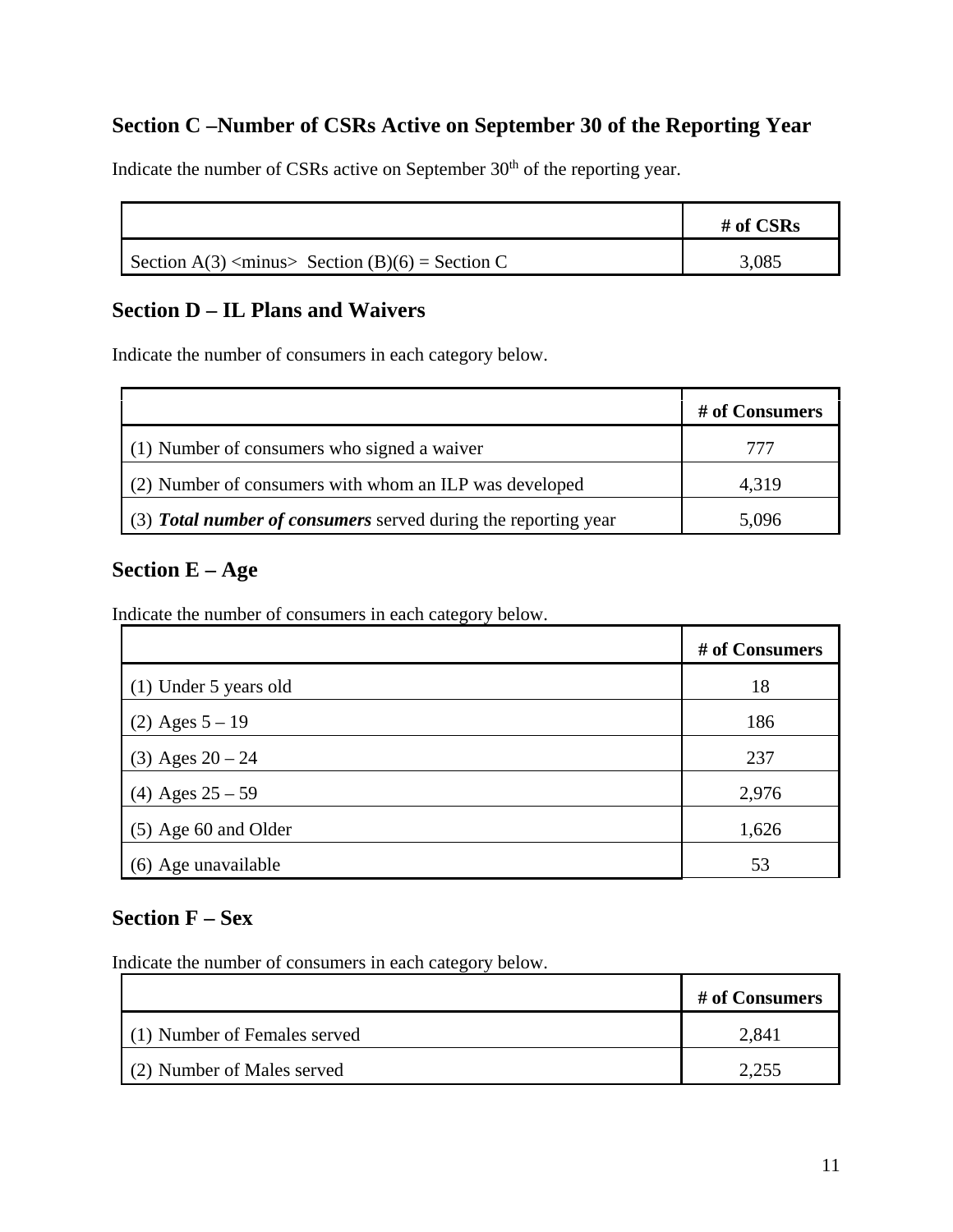# **Section G – Race And Ethnicity**

Indicate the number of consumers served in each category below. *Each consumer may be counted under ONLY ONE of the following categories in the 704 Report, even if the consumer reported more than one race and/or Hispanic/Latino ethnicity).*

|                                                         | # of Consumers |
|---------------------------------------------------------|----------------|
| (1) American Indian or Alaska Native                    | 124            |
| $(2)$ Asian                                             | 41             |
| (3) Black or African American                           | 273            |
| (4) Native Hawaiian or Other Pacific Islander           | 13             |
| $(5)$ White                                             | 3,365          |
| (6) Hispanic/Latino of any race or Hispanic/Latino only | 750            |
| (7) Two or more races                                   | 73             |
| (8) Race and ethnicity unknown                          | 457            |

#### **This section reflects a new OMB directive. Please refer to the Instructions before completing.**

# **Section H – Disability**

Indicate the number of consumers in each category below.

|                           | # of Consumers |
|---------------------------|----------------|
| (1) Cognitive             | 850            |
| (2) Mental/Emotional      | 779            |
| (3) Physical              | 1,771          |
| (4) Hearing               | 257            |
| $(5)$ Vision              | 605            |
| (6) Multiple Disabilities | 678            |
| Other                     | 156            |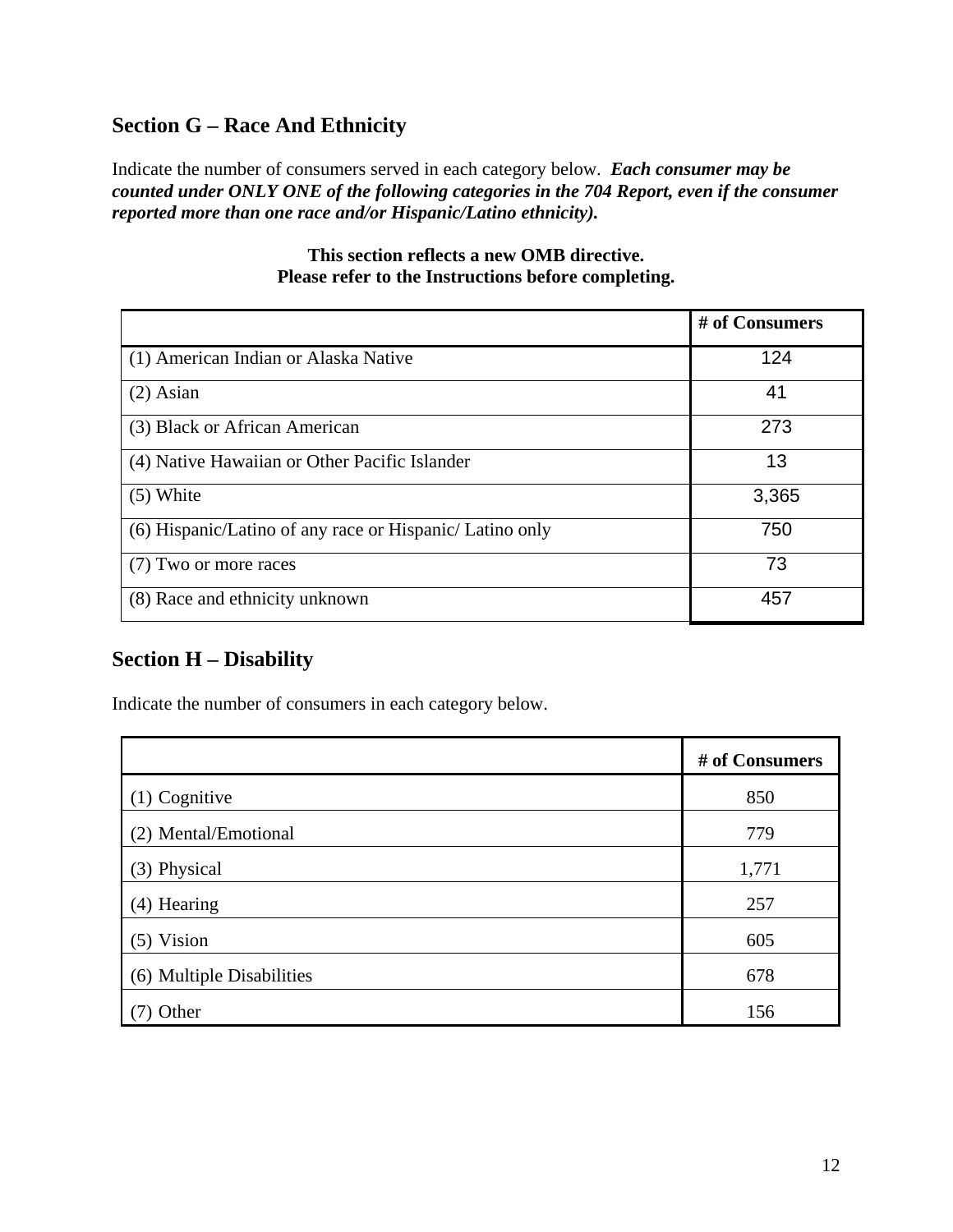# **INDIVIDUALS SERVED BY COUNTY DURING THE REPORTING YEAR**

| <b>County</b>      | # of           |
|--------------------|----------------|
| <b>Name</b>        | served         |
| Adams              | 154            |
| Alamosa            | 6              |
| Arapahoe           | 167            |
| Archuleta          | 13             |
| Baca               | 7              |
| Bent               | 0              |
| Boulder            | 275            |
| Broomfield         | 29             |
| Chaffee            | $\mathbf{0}$   |
| Cheyenne           | $\overline{2}$ |
| <b>Clear Creek</b> | $\frac{2}{7}$  |
| Conejos            |                |
| Costilla           | 0              |
| Crowley            | $\mathbf 1$    |
| Custer             | $\overline{2}$ |
| Delta              | 28             |
| Denver             | 356            |
| <b>Dolores</b>     | 7              |
| Douglas            | 23             |
| Eagle              | 18             |
| El Paso            | 603            |

| Elbert     | 5                       |
|------------|-------------------------|
| Fremont    | 46                      |
| Garfield   | 93                      |
| Gilpin     | $\overline{\mathbf{c}}$ |
| Grand      | 28                      |
| Gunnison   | $\overline{7}$          |
| Hinsdale   | $\overline{0}$          |
| Huerfano   | 1                       |
| Jackson    | 4                       |
| Jefferson  | 140                     |
| Kiowa      | 0                       |
| Kit Carson | 12                      |
| La Plata   | 209                     |
| Lake       | 1                       |
| Larimer    | 756                     |
| Las Animas | 4                       |
| Lincoln    | 19                      |
| Logan      | 3                       |
| Mesa       | 531                     |
| Mineral    | 0                       |
| Moffat     | 142                     |
| Montezuma  | 91                      |
| Montrose   | 64                      |

| Morgan      | 31             |
|-------------|----------------|
| Otero       | 20             |
| other       | 8              |
| Out of area | 6              |
| Ouray       | 0              |
| Park        | 16             |
| Phillips    | 0              |
| Pitkin      | 21             |
| Prowers     | 6              |
| Pueblo      | 393            |
| Rio Blanco  | 3              |
| Rio Grande  | $\overline{2}$ |
| Routt       | 119            |
| Saguache    | 0              |
| San Juan    | 3              |
| San Miguel  | $\overline{2}$ |
| Sedgewick   | 0              |
| Summit      | 22             |
| Teller      | 63             |
| Washington  | 0              |
| Weld        | 522            |
| Yuma        | 0              |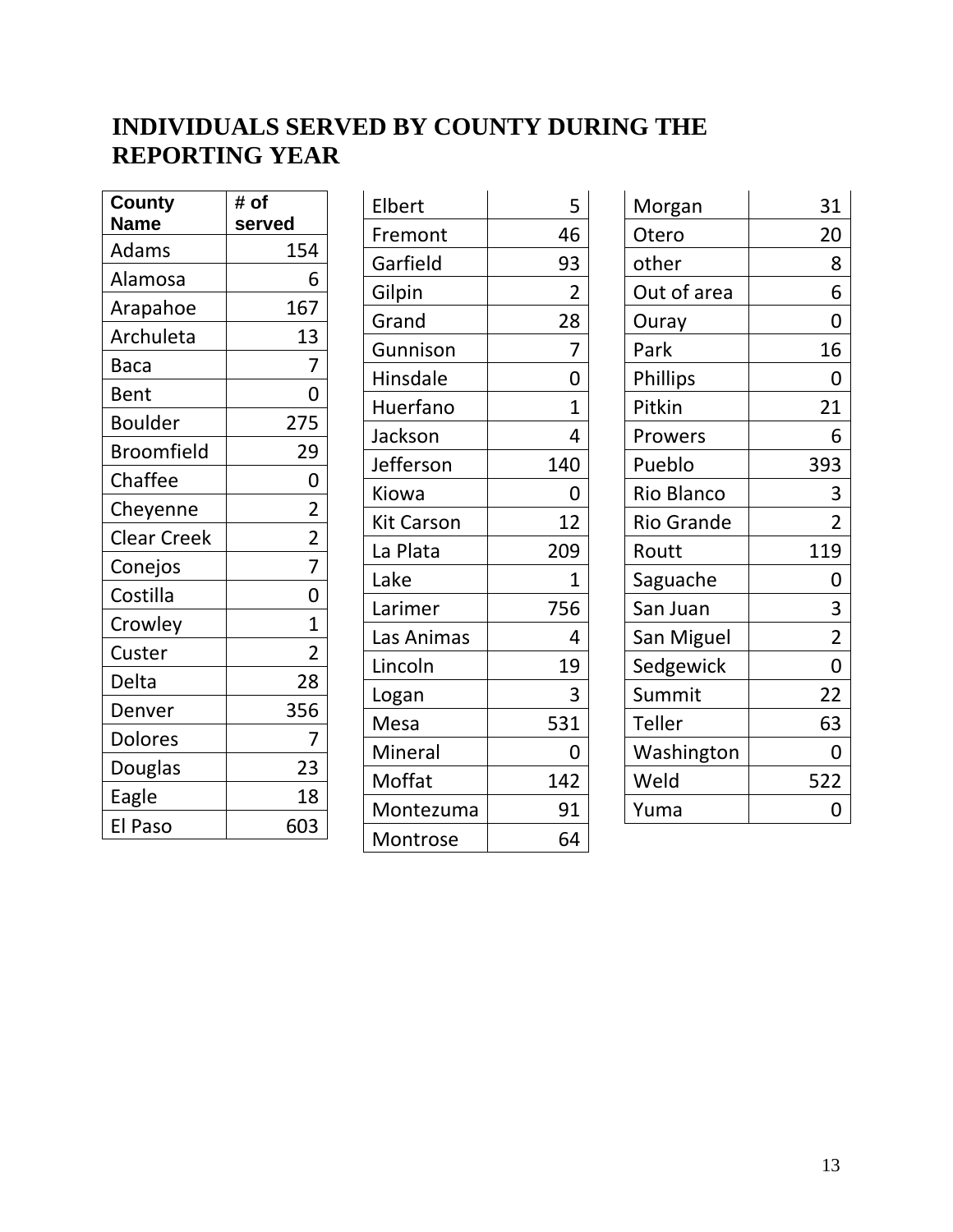# **SUBPART III – INDIVIDUAL SERVICES AND ACHIEVEMENTS FUNDED THROUGH TITLE VII, CHAPTER 1, PART B FUNDS**

Sections 13 and 704(m)(4); 34 CFR 364.53; Government Performance Results Act (GPRA) Performance Measures

#### **Subpart III contains new data requests. Please refer to the Instructions before completing.**

# **Section A – Individual Services and Achievements**

For the reporting year, indicate in the chart below how many consumers requested and received each of the following IL services. Include all consumers who were provided services during the reporting year through Part B funds, either directly by DSU staff or via grants or contracts with other providers. Do not include consumers who were served by any centers that received Part C funds during the reporting year.

| <b>Services</b>                                       | <b>Consumers</b><br><b>Requesting</b><br><b>Services</b> | <b>Consumers</b><br><b>Receiving</b><br><b>Services</b> |
|-------------------------------------------------------|----------------------------------------------------------|---------------------------------------------------------|
| (A) Advocacy/Legal Services                           | 2,370                                                    | 2,324                                                   |
| (B) Assistive Technology                              | 576                                                      | 538                                                     |
| (C) Children's Services                               | 70                                                       | 70                                                      |
| (D) Communication Services                            | 366                                                      | 362                                                     |
| (E) Counseling and Related Services                   | 171                                                      | 167                                                     |
| (F) Family Services                                   | 209                                                      | 208                                                     |
| (G) Housing, Home Modifications, and Shelter Services | 2,004                                                    | 1,988                                                   |
| (H) IL Skills Training and Life Skills Training       | 2,962                                                    | 2,942                                                   |
| (I) Information and Referral Services                 | 21,655                                                   | 21,574                                                  |
| (J) Mental Restoration Services                       | 29                                                       | 27                                                      |
| (K) Mobility Training                                 | 111                                                      | 110                                                     |
| (L) Peer Counseling Services                          | 1,478                                                    | 1,449                                                   |
| (M) Personal Assistance Services                      | 230                                                      | 225                                                     |
| (N) Physical Restoration Services                     | 60                                                       | 58                                                      |
| O) Preventive Services                                | 230                                                      | 225                                                     |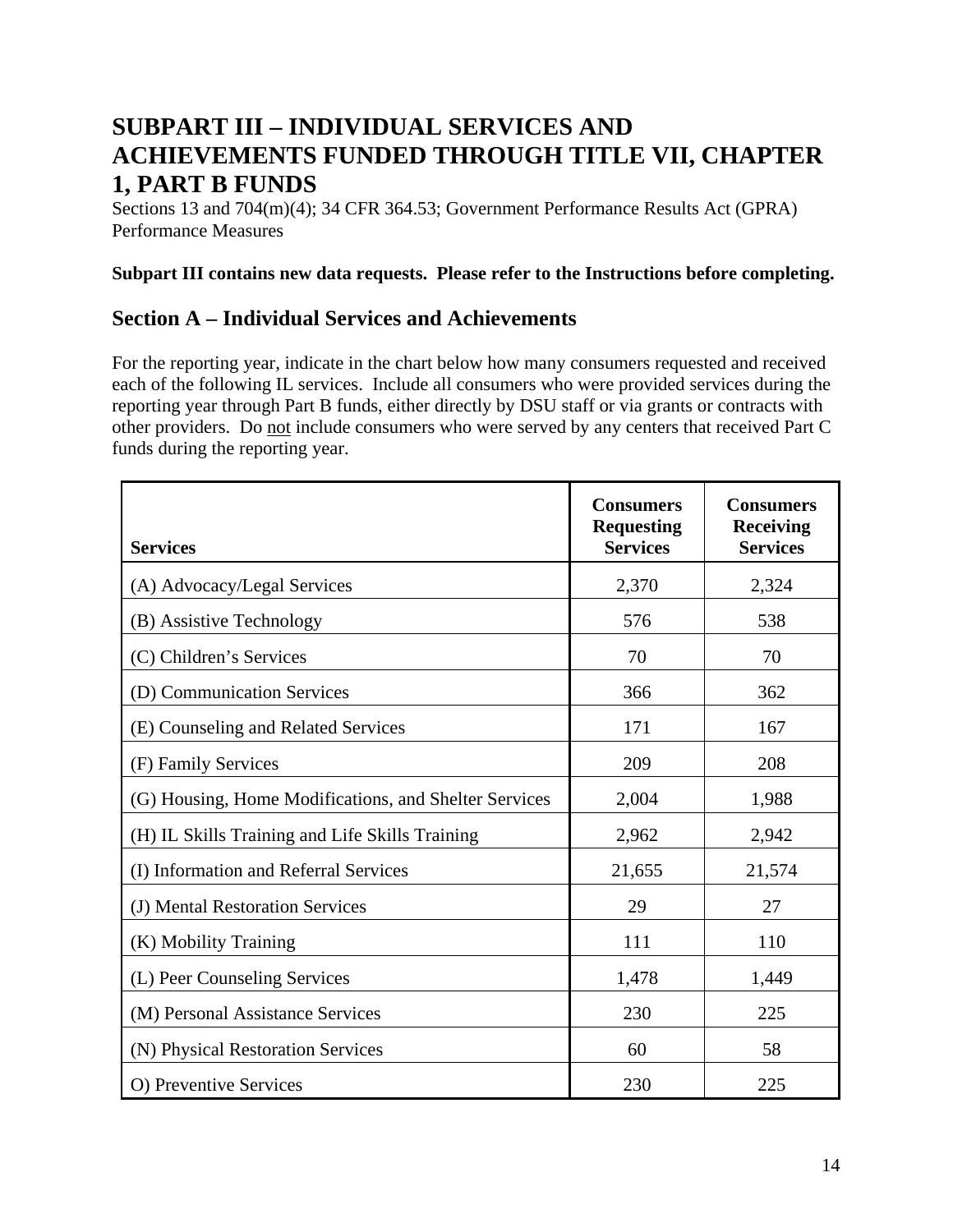| <b>Services</b>                                 | <b>Consumers</b><br><b>Requesting</b><br><b>Services</b> | <b>Consumers</b><br><b>Receiving</b><br><b>Services</b> |
|-------------------------------------------------|----------------------------------------------------------|---------------------------------------------------------|
| (P) Prostheses, Orthotics, and Other Appliances | 45                                                       | 35                                                      |
| (Q) Recreational Services                       | 477                                                      | 477                                                     |
| (R) Rehabilitation Technology Services          | 11                                                       | 11                                                      |
| (S) Therapeutic Treatment                       | 21                                                       | 21                                                      |
| (T) Transportation Services                     | 791                                                      | 787                                                     |
| (U) Youth/Transition Services                   | 432                                                      | 429                                                     |
| (V) Vocational Services                         | 1,086                                                    | 1,066                                                   |
| (W) Other Services                              | 2,280                                                    | 2,232                                                   |

# **Section B – Increased Independence and Community Integration**

## **Item 1 – Goals Related to Increased Independence in a Significant Life Area**

Indicate the number of consumers who set goals related to the following significant life areas, the number whose goals are still in progress, and the number who achieved their goals as a result of the provision of IL services.

| <b>Significant Life Area</b>                                                   | <b>Goals Set</b> | Goals<br><b>Achieved</b> | In<br><b>Progress</b> |
|--------------------------------------------------------------------------------|------------------|--------------------------|-----------------------|
| (A) Self-Advocacy/Self-Empowerment                                             | 679              | 195                      | 484                   |
| (B) Communication                                                              | 193              | 81                       | 112                   |
| (C) Mobility/Transportation                                                    | 422              | 157                      | 265                   |
| (D) Community-Based Living                                                     | 1,589            | 638                      | 951                   |
| (E) Educational                                                                | 290              | 115                      | 175                   |
| (F) Vocational                                                                 | 650              | 175                      | 475                   |
| $(G)$ Self-care                                                                | 937              | 326                      | 611                   |
| (H) Information Access/Technology                                              | 331              | 125                      | 206                   |
| <b>Personal Resource Management</b><br>(I)                                     | 936              | 395                      | 541                   |
| (J) Relocation from a Nursing Home or<br>Institution to Community-Based Living | 101              | 32                       | 69                    |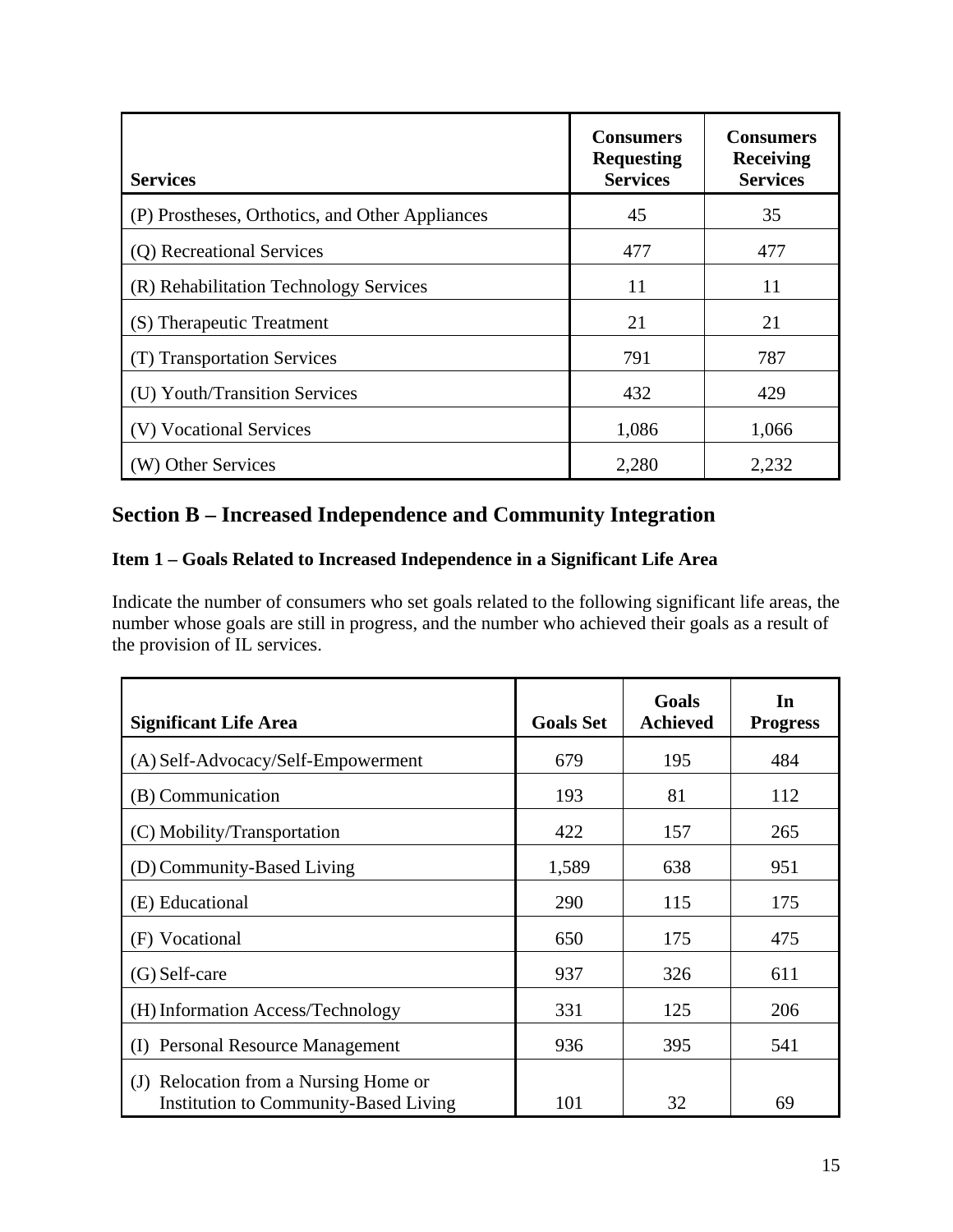| <b>Significant Life Area</b>       | <b>Goals Set</b> | Goals<br><b>Achieved</b> | 1n<br><b>Progress</b> |
|------------------------------------|------------------|--------------------------|-----------------------|
| (K) Community/Social Participation | 422              | 160                      | 262                   |
| Other                              | 1,000            | 275                      | 725                   |

#### **Item 2 – Improved Access To Transportation, Health Care and Assistive Technology**

## **(A) Table**

In column one, indicate the number of consumers who required access to previously unavailable transportation, health care services, or assistive technology during the reporting year. Of the consumers listed in column one, indicate in column two, the number of consumers who, as a result of the provision of IL services (including the four core services), achieved access to previously unavailable transportation, health care services, or assistive technology during the reporting year. In column three, list the number of consumers whose access to transportation, health care services or assistive technology is still in progress at the end of the reporting year.

| <b>Areas</b>             | # of Consumers<br><b>Requiring Access</b> | # of Consumers<br><b>Achieving Access</b> | # of Consumers<br><b>Whose Access is</b><br>in Progress |
|--------------------------|-------------------------------------------|-------------------------------------------|---------------------------------------------------------|
| (A) Transportation       | 546                                       | 243                                       | 303                                                     |
| (B) Health Care Services | 774                                       | 395                                       | 379                                                     |
| (C) Assistive Technology | 2,076                                     | 1,624                                     | 452                                                     |

Note: For most IL services, a consumer's access to previously unavailable transportation, health care and assistive technology is documented through his or her CSR. In some instances, consumers may achieve an outcome solely through information and referral (I&R) services. To document these instances as successful outcomes, providers are not required to create CSRs for these consumers but must be able to document that follow-up contacts with these consumers showed access to previously unavailable transportation, health care and assistive technology.

#### **(B) I&R Information**

To inform RSA how many service providers engage in I&R follow-up contacts regarding access to transportation, health care services or assistive technology, please indicate the following:

The service provider did  $X$  / did not engage in follow-up contacts with I & R recipients to document access gained to previously unavailable transportation, health care or assistive technology.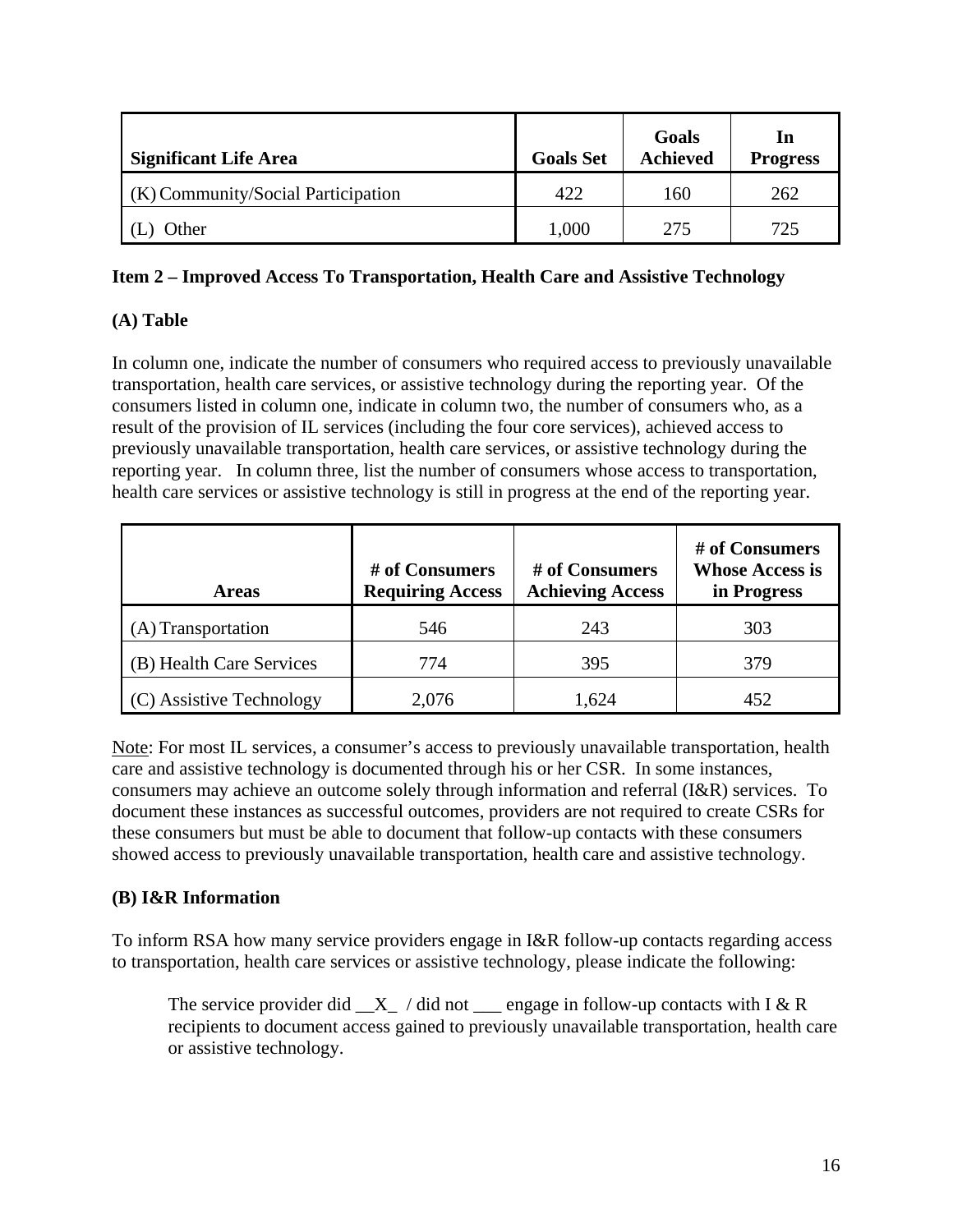# **Section C – Additional Information Concerning Individual Services or Achievements**

Please provide any additional description or explanation concerning individual services or achievements reported in subpart III, including outstanding success stories and/or major obstacles encountered.

## ACI

ACI provides information and referral in any format requested by the individual. ACI ensures that documentation is fully accessible in multiple formats for the consumer. ACI's Independent Living Plan is available in English and Spanish. We work with consumers to have information available in other languages as necessary.

Some items available in the office for multiple formats include, but not limited to:

- 1. A braille embosser
- 2. JAWS screen reader software available on computers used by staff and consumers
- 3. Videophone
- 4. Screen reader friendly PDF file
- 5. A hearing loop system that will be installed into our new office space.

## ACI Mobile

ACI provides information and referral in any format requested by the individual. ACI ensures that documentation is fully accessible in multiple formats for the consumer. ACI's Independent Living Plan is available in English and Spanish. We work with consumers to have information available in other languages as necessary.

In the Mobile Unit, the following create greater accessibility for consumer use:

- 1. Dragon speech-to-text software
- 2. Laptops equipped with cameras for video conferencing
- 3. Wheelchair accessibility
- 4. Handless headsets
- 5. Printer/scanner/copier/fax to print larger/bolder text for low vision consumers
- 6. Ipad with a wireless keyboard that can connect to a video relay services for SL interpretation
- 7. A mobile phone for consumers to use in the Mobile Office, while working on their IL goals which also has a camera for video conferencing/Video Relay Service
- 8. Wireless/blue tooth computer mouse to be used with laptops
- 9. Lap desks for people who use wheelchairs
- 10. USB Flash drives to put accessible forms/resource sheets on for consumers to utilize while working on the ILPs

# CFD

Since the mission of the Center is to empower people with disabilities to function as independently as possible we understand that there are a number of different services that are basic to this becoming a reality. All of the consumers that we serve have one overriding issue and that is the need for viable housing. In line with this our agency provide housing assistance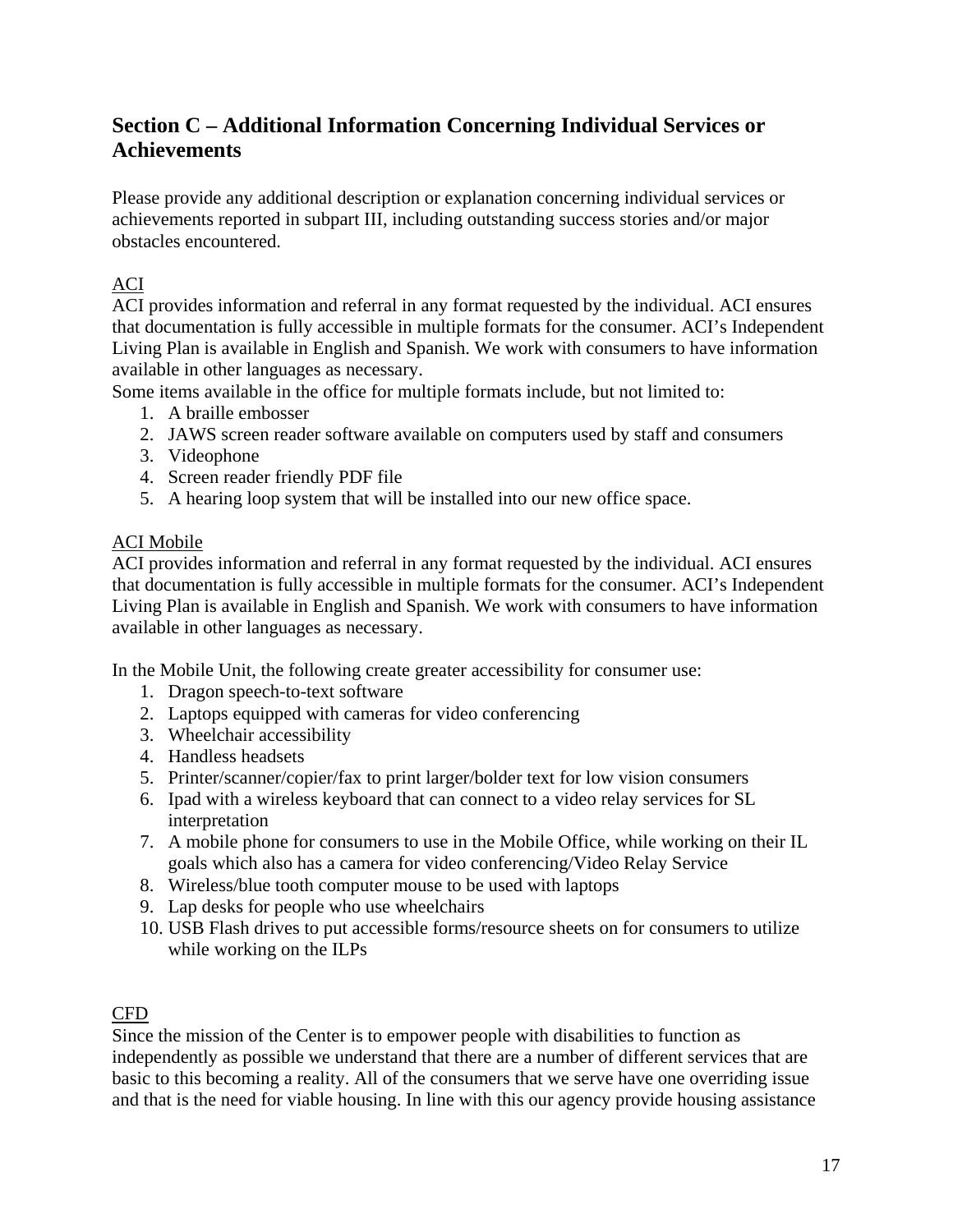and monitoring for more than 300 consumers during this reporting period. Secondly, eve with viable housing available for the consumer, some of them need preventive services that enable them to remain in their residence These preventive services can involve home care (our agency currently provides this service to nearly 30 consumers) and home modification services including the installation of ramps, grab bars and assistive technology devices that make the residence of the consumer a safe environment. Our supportive service division of our agency has been able to install and/or upgrade six ramps at the residence of our consumers during this past fiscal year. One of the most outstanding examples of the progress made in this area involved a consumer who moved from Texas due to health reasons. He was homeless for an extended period of time, but was able to receive a housing voucher and through our agency also received home care and installation of some grab bars in his bathroom for the safety and stability of the consumers.

We have also been actively involved in attempting to move consumers to the least restrictive environment possible. The main focus of this program modality is the transition services which we provide to our consumers. During this year we have interacted with approximately 50 different consumers and have been able to transition 8 of these consumers to a less restrictive environment, with most of these moving to community based living. One outstanding example of this was a collaboration between the agency, the Department of Human Services and the Department of Health Care policy and Financing in order to transition a consumer who had spent more than 40 year in the local mental health facility to a placement I the community under the car of his family.

Another focus of the agency work has been to provide ongoing emotional support through encouragement and sustenance in a variety of manners. Through collaboration with an international service agency the Center annually receives hygiene and personal care items. This service was available to a consumer who was attempting to obtain a volunteer position and needed personal hygiene items to facilitate this transition to great independence.

Our Deaf services specialist has collaborated with the A.V. Hunter Foundation in providing hearing aids to six different consumers during this reporting period. Without this assistance the consumer would not have been able to afford such devices. The same could be said for the collaboration which we continue with the Rocky Mountain Eye Center who through our referral programs has been able to assist more than 200 consumers in obtaining eye wear that will enhance their ability to live independently.

Our agency covers 17 counties in SE Colorado. With this large geographic area to cover we have now opened offices in five different regions in our catchment area (including Pueblo, Fremont, Alamosa, Lamar, and Huerfano Counties). This allows us to effectively provide ongoing service to consumers on a consistent basis. We provided nearly 12,000 individual to more than 500 consumers during this reporting period. Our agency continues to provide (besides core services) more than a dozen programs and courses designed to consistently provide for consumer education, vocational support or personal development.

#### CFI

This last year we hired a part time Deaf Program coordinator who is also an ASL-RID Certified Interpreter. She coordinated all appointments with consumers using contract interpreters locally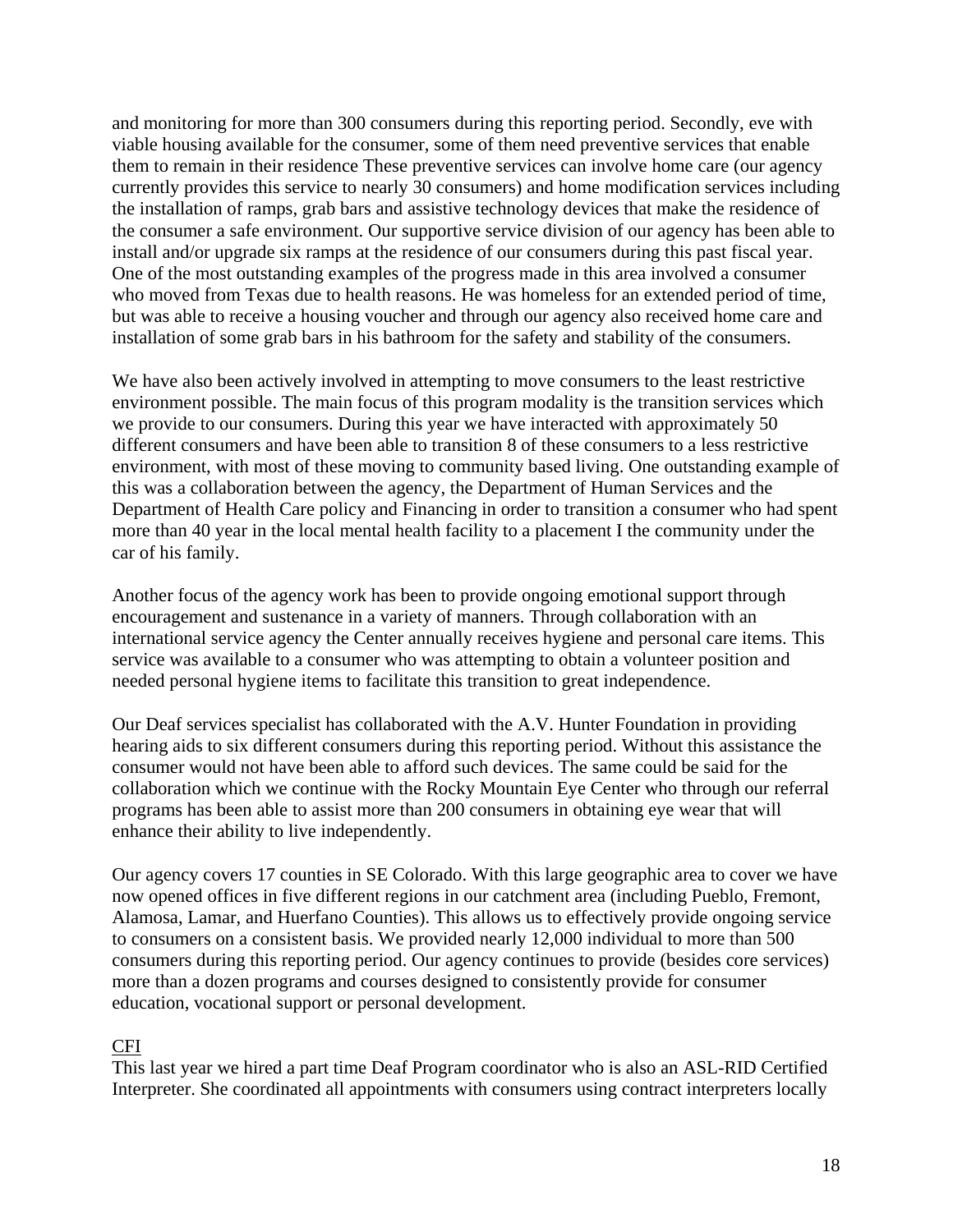and brought from the Front Range. Appointments are scheduled through our web site that go directly to our program coordinator. This has significantly increased services for the Deaf in the community.

We have a Ubi-Duo in each of 3 offices for walk-in Deaf or Hard of Hearing consumers. This is a text to text Bluetooth device that allows for real time communication related to services.

For low-vision and blind consumers, we have a Sara CE Text to voice reader for materials that consumers want to review and cannot see large print. We also have ZOOM technology with Amigo and Ruby devices.

Our low-vision intake forms are 16 pt font. We also have Spanish intake forms and a bi-lingual disability benefits case manager.

#### CFIL

We have ASL and Spanish interpreters on staff. We have Brailling capacity and hardware. We have a CCTV and a more portable magnifier. We continue to make our website more accessible and available in more formats. This is an ongoing project for us.

#### CPWD

*Information and referral:* All staff have the responsibility of providing Information and Referral (I&Rs). CPWD handles more than hundred I&Rs a month, primarily from individuals with disabilities, family members healthcare providers, social service organizations, and funders.

*Independent Living Skills Training:* Independent Living Advisors (ILAs) and Independent Living Skills Trainers (ILSs) both provide Independent Living Skills Training (ILST). ILST is done both on an individual level as well as in group settings. Examples of training include learning how to budget, navigating the public transportation system, using Assistive Technology and cooking.

*Individuals/Systems Advocacy:* during the program year staff advocated with and on behalf of individuals with disabilities in many different areas including employment, benefits and housing. Advocacy is performed on an individual level (teaching them how to advocate on their own) and on a systems level (creating equal access for all). This past year CPWD has been working to expand our Systems Advocacy with a full time Community Organizer who is dedicated to system advocacy with efforts at the local, state, and national levels and the aim of reducing barriers for individuals with disabilities.

*Peer Mentoring:* Employees with disabilities provide a natural conduit for peer mentoring and almost 70% of CPWD's staff are individuals with disabilities. Staff who have overcome barriers and achieved varying degrees of independence are uniquely qualified to mentor others to achieve similar goals. Additional, CPWD has a number of peer support groups that meet weekly and monthly so that consumers can build community and support each other through their independent living goals.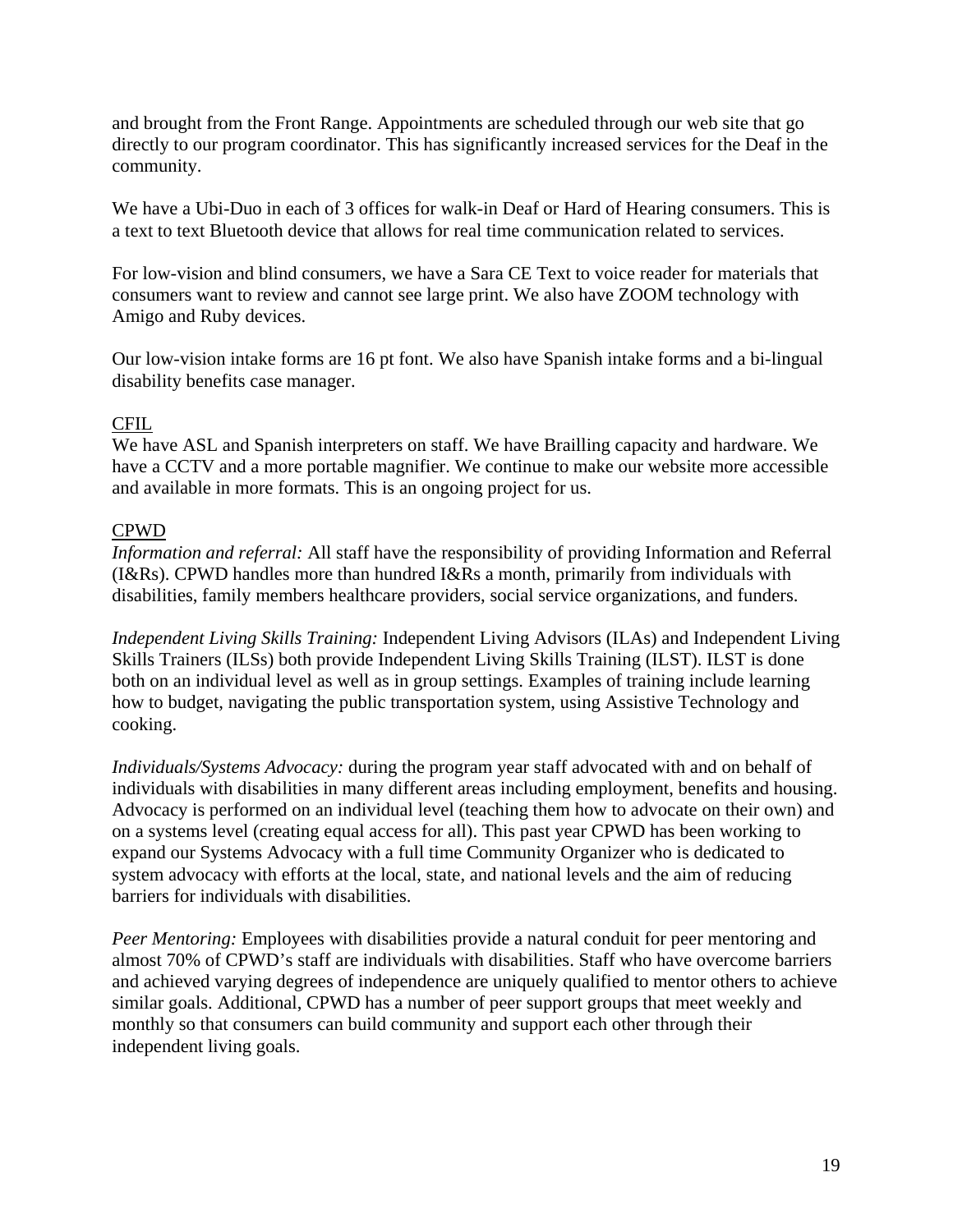*Transitions:* Staff provide transition services to individuals transitioning out of nursing facilities and to youth transition from high school. Nursing Home Transition services are provided to individuals who have identified a desire to return to the community and staff are constantly working to ensure all residents in nursing facilities know they have a right to leave and return to the community. Youth services are provided in partnership with local area schools through hands on classes specifically developed to address IL skills.

#### DRS

No Report

## CSIC

The IC has continued a grant from the City of Colorado Springs and Mountain Metro Transit to assist consumers in accessing transportation through free bus rides and the ability to gain valid identity documents in order to access their needs.

The IC has advocated for accessible healthcare throughout its region utilizing education and advocacy. Through two grants, The IC was able to survey city, county and business parking lots to see if they meet accessible requirements under the ADA. Out of the 100 lots surveyed, we found there were only a few that met ADA requirements. This gave us a perfect opportunity to provide education on how the parking lot could be made accessible.

The IC also gave accessible equipment to Medicaid Physicians' practices (nominated by their clients) to promote accessible medical facilities within The IC's catchment area. This was provided through The Independence Center Fund.

The Benefits Coordinator worked with a consumer in the Veteran in Charge (VIC) program to apply for his SSDI so that he could avoid taking early retirement. The consumer was approved on his first application and has already received \$28,000 in back pay. The consumer was able to avoid early retirement because of this approval.

An IL Program Manager was on the planning team for the Pikes Peak Interagency Transition Team (PPITT) Resource Fair for Individuals with Disabilities. The resource fair was held at the 21C Library with over 50 vendors/agencies and workshops offering resources and information for over 250 youth and others with disabilities. The event was very impactful for both agencies and for individuals seeking resources that they otherwise would have had to visit 50 agencies to get the same information.

Our I&R Specialist developed a process to assist the large number of individuals who will be entering The IC to receive assistance with applying for Section 8 housing vouchers. Since this opportunity is only available for 48 hours, a strategy was implemented to assist the mass number of individuals expected to come to The IC for assistance with vouchers.

## **NWCCI**

During the reporting period NWCCI took a leadership role in planning and facilitating the inaugural Colorado Youth Leadership Forum this year with participation from NWCCI. NWCCI was an integral part of the building of the white paper, planning process, recruitment of youth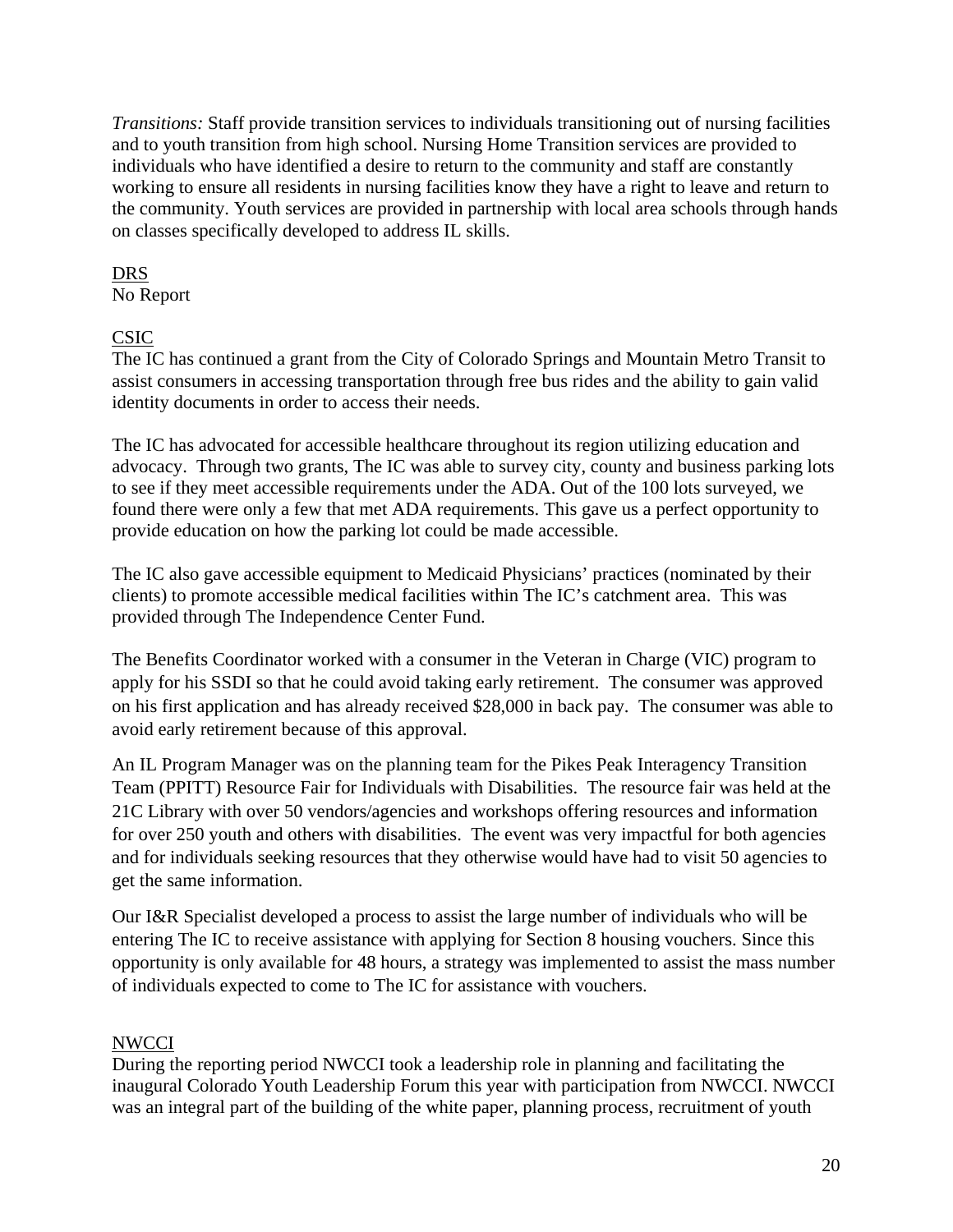and staff, and participation during the Colorado Youth Leadership Forum. Many youth from our service area were able to attend and begin developing leadership skills, getting connected with the IL Movement, and working on pursuing life goals. NWCCI participated in a Pre-Employment Training Services pilot program with DVR for students with disabilities, this resulted in collaboration and partnership with DVR and more available access to employment support services for people with disabilities in our catchment area; the results included lasting relationships, with local schools, an addition to our fee for service revenue structure and development of a framework to engage more youth in using DVR services for reaching identified goals for successfully transitioning to adult life in the community.

#### SWCI

- We developed a social entrepreneurial model for non-profit transportation services. We have 2 accessible vehicles and approximately 200 riders who receive door-to-door driver-assisted transportation services in La Plata County. Rides are free to people with disabilities, people who are aging, and Veterans. At this point we are funded through Medicaid medical appointments, Medicaid Waiver non-medical rides, and several grants.
- We struggle with being able to properly fund our youth and youth transition services.
- We are contracting with local DVR to fund a  $\frac{1}{2}$  time employment specialist.
- We have had great difficulty billing Colorado Medicaid for nursing home transitions and transportation.
- Strong community partnerships insure that SWCI is not only developing and maintaining a consistent and articulate voice for our constituents but moreover that we are known to as a responsive, knowledgeable and valuable resource in terms of disability service provision and education.
- We were able to hire a development manager.
- We have several small grants and contracts that pay partial; salaries for IL staff.
- We overcame a tremendous obstacle by firing our financial manager and contracting with a CPA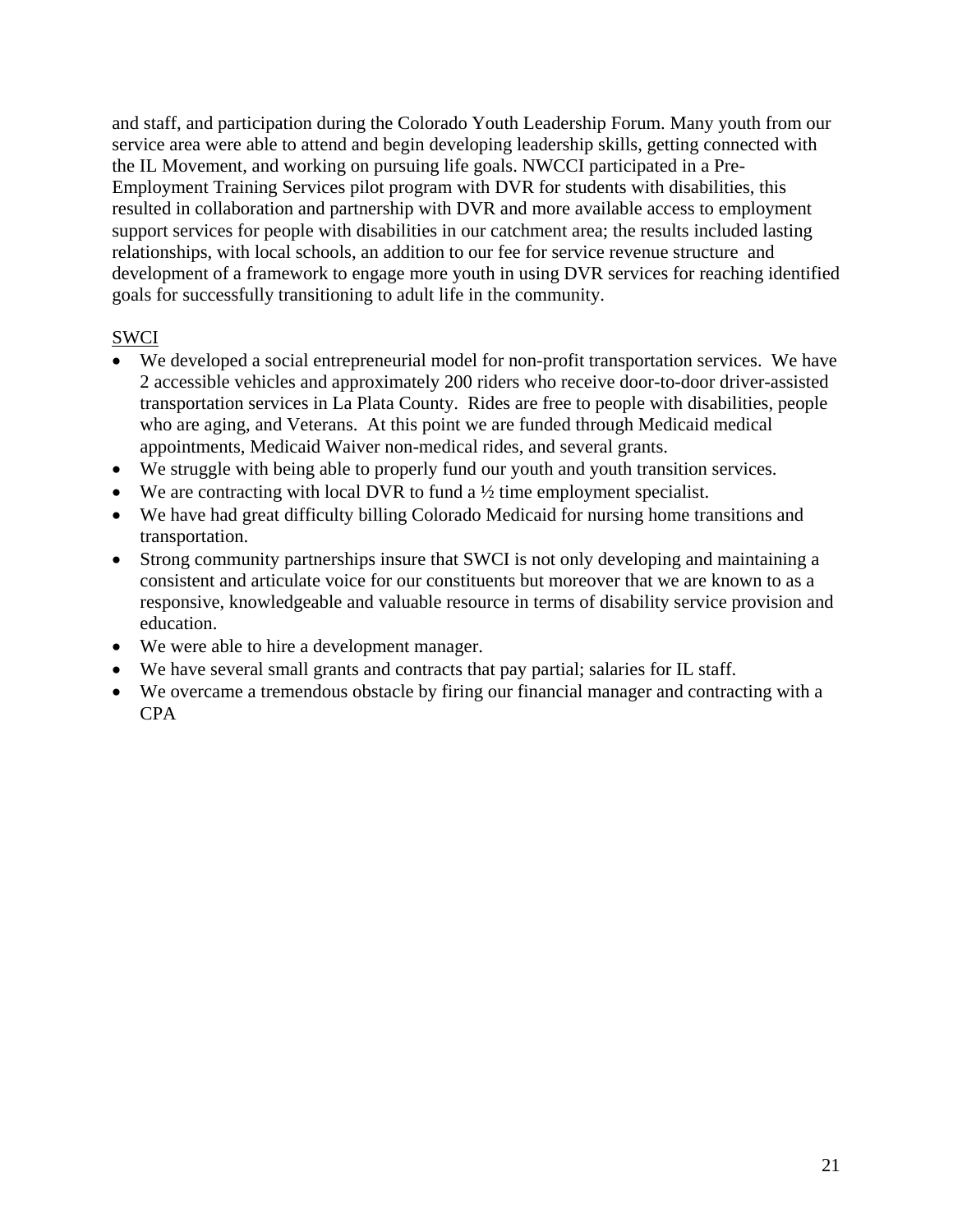# **SUBPART IV – COMMUNITY ACTIVITIES AND COORDINATION**

Section 704(i), (l), and (m)(4) of the Act; 34 CFR 364.26, 364.27, and 364.32

# **Section A – Community Activities**

#### **Item 1 – Community Activities Table**

In the table below, summarize the community activities involving the DSU, SILC and CILs in the Statewide Network of Centers (excluding Part C fund recipients) during the reporting year. For each activity, identify the primary disability issue(s) addressed as well as the type of activity conducted. Indicate the entity(ies) primarily involved and the time spent. Describe the primary objective(s) and outcome(s) for each activity. Add more rows as necessary.

| <b>Issue Area</b>            | <b>Activity Type</b>         | Primary<br><b>Entity</b> | <b>Hours</b><br><b>Spent</b> | Objective(s)                                                                                                                             | Outcome(s)                                                                                                           |
|------------------------------|------------------------------|--------------------------|------------------------------|------------------------------------------------------------------------------------------------------------------------------------------|----------------------------------------------------------------------------------------------------------------------|
| Community Serv.<br>Transport | Comm. Edu.,<br>Public Info.  | <b>ACI</b>               | 28                           | ADA law<br>community<br>education and<br>history of the<br>disability rights<br>movement                                                 | Presented<br>disability rights<br>movement, the<br>ADA, key figures,<br>and laws<br>pertaining to<br>service animals |
| <b>Community Services</b>    | Community/Sys<br>. Advocacy  | <b>ACI</b>               | $\overline{7}$               | <b>CCDC</b><br>Advocacy:<br>System<br>Advocacy                                                                                           | Attended trainings<br>about further<br>opportunities with<br>CCDC for<br>advocacy classes.                           |
| AT, Comm. Serv., HC,<br>Hous | Collaboration/N<br>etworking | <b>ACI</b>               | 336                          | Community<br>partner<br>collaboration/o<br>utreach to<br>increase<br>awareness of<br>services for<br><b>PWDs</b>                         | Collaborated with<br>other community<br>partners to<br>increase<br>knowledge of<br>resources for<br>PWD <sub>S</sub> |
| AT, Comm. Serv., HC,<br>Hous | Comm. Edu.,<br>Public Info.  | <b>ACI</b>               | 23                           | Develop/partici<br>pate in<br>trainings to<br>increase<br>knowledge of<br>the IL<br>philosophy,<br>disability rights,<br>and IL services | Increased<br>awareness about<br>etiquette and how<br>to deal with<br>individuals with<br>disabilities                |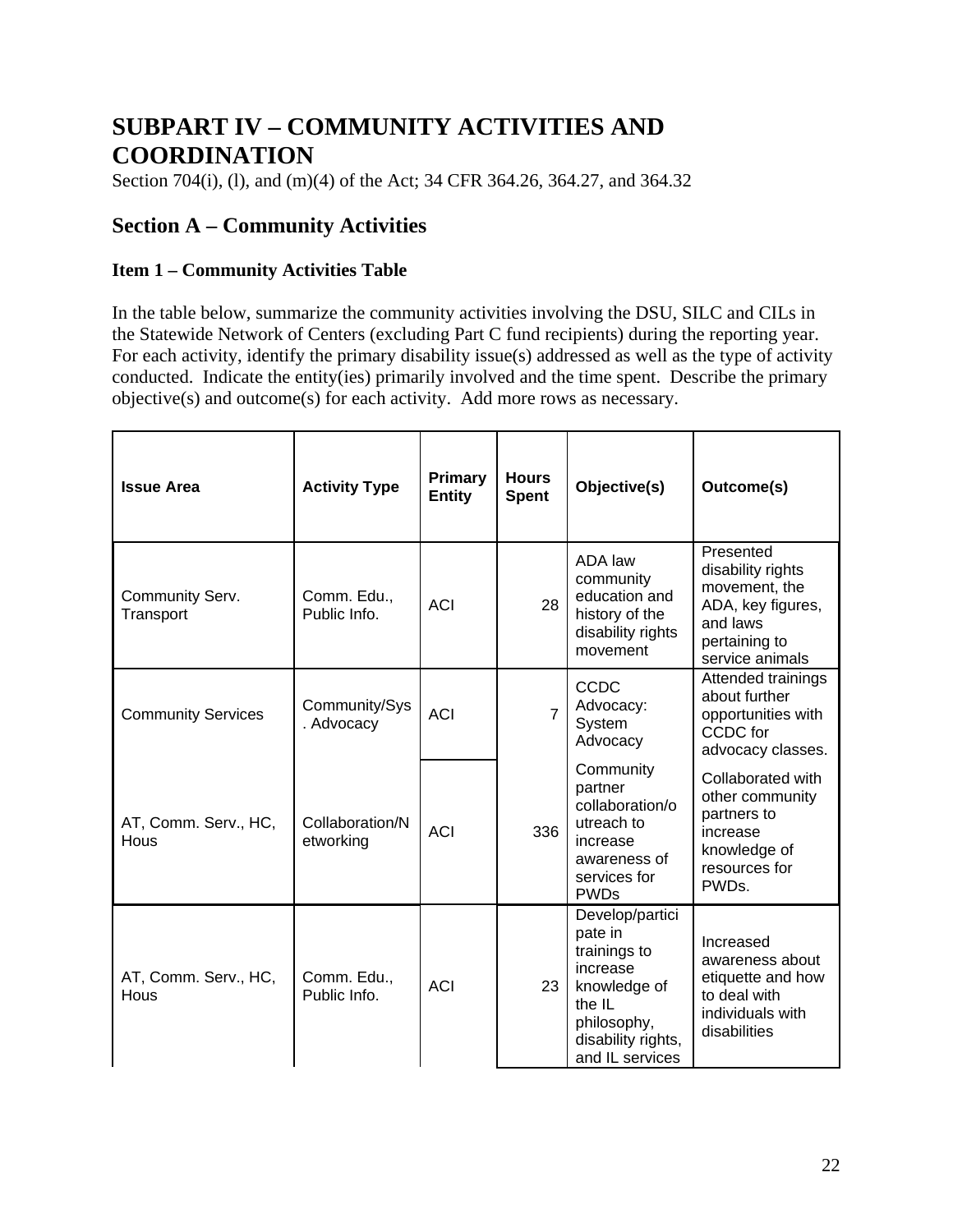| AT, Comm. Serv., HC,<br>Hous | Collaboration/N<br>etworking | <b>ACI</b> | 16.75          | Employment<br>Network:<br>Expand and<br>develop a<br>network that<br>increased<br>employment<br>opportunities<br>for PWD | Connected<br>consumers with<br>employment and<br>related<br>independent living<br>support services.<br>Networked with<br>associated<br>agencies      |
|------------------------------|------------------------------|------------|----------------|--------------------------------------------------------------------------------------------------------------------------|------------------------------------------------------------------------------------------------------------------------------------------------------|
| Comm. Serv., Health<br>Care  | Community/Sys<br>. Advocacy  | <b>ACI</b> | 10             | Health care:<br>Systems<br>advocacy                                                                                      | <b>Conducted AHCA</b><br><b>Press Conference</b><br>and interview with<br>Mile High Health<br>Alliance                                               |
| <b>Health Care</b>           | Community/Sys<br>. Advocacy  | <b>ACI</b> | $\overline{2}$ | Health care:<br><b>Systems</b><br>advocacy for<br>access to<br>health care<br>resources                                  | Attended monthly<br><b>HCBS</b> meetings<br>for advocacy<br>efforts for<br>independent living<br>philosophy<br>movement                              |
| Housing                      | Comm. Edu.,<br>Public Info.  | <b>ACI</b> | $\overline{2}$ | Housing;<br>Community<br>education                                                                                       | Provided training<br>for Felony<br>Unfriendly;<br>Overcome<br>Criminal, Credit, &<br><b>Rental History</b><br>Barriers in a<br><b>Housing Search</b> |
| Comm Services,<br>Transport  | Community/Sys<br>. Advocacy  | <b>ACI</b> | 1.5            | Increase and<br>advocate for<br>access to<br>transportation<br>services                                                  | Staff continued to<br>serve on and<br>contribute to<br>Special<br>Transpiration<br>Hearings/Committ<br>ees regarding<br><b>RTD</b>                   |
| AT, Comm. Serv., HC,<br>Hous | Comm. Edu.,<br>Public Info.  | <b>ACI</b> | 29.5           | Outreach and<br>community<br>education for<br><b>PWDs</b><br>regarding<br>amiable<br>resources                           | Staff educated<br>individuals about<br>resources amiable<br>and promoted<br>disability<br>awareness                                                  |
| <b>Community Services</b>    | Comm. Edu.,<br>Public Info.  | <b>ACI</b> | 243            | Provide<br>opportunities to<br>PWDs to come<br>together for<br>social<br>interaction and<br>community<br>education       | Staff held<br>community events<br>to increase<br>community<br>education and<br>awareness for IL<br>service/philosophy                                |
| <b>Community Services</b>    | Collaboration/N<br>etworking | <b>ACI</b> | 4.5            | Statewide<br>collaboration<br>with SILC and                                                                              | Met throughout<br>the year to<br>advance                                                                                                             |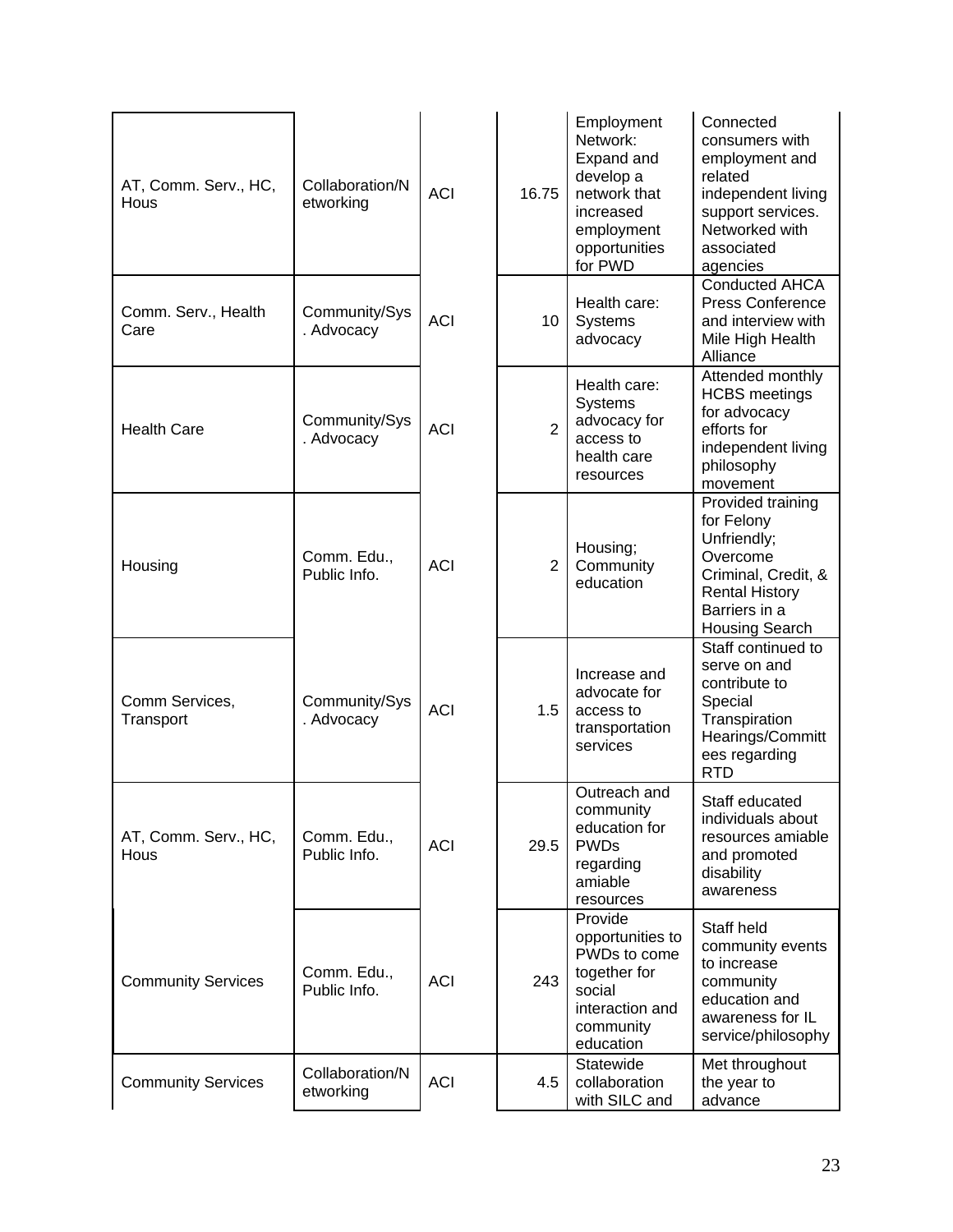|                              |                                 |            |     | other CIL<br>directors                                                                                                                             | independence for<br>PWD <sub>s</sub>                                                                                                       |
|------------------------------|---------------------------------|------------|-----|----------------------------------------------------------------------------------------------------------------------------------------------------|--------------------------------------------------------------------------------------------------------------------------------------------|
| <b>Community Services</b>    | Comm. Edu.,<br>Public Info.     | <b>ACI</b> | 17  | Youth outreach<br>and education                                                                                                                    | Staff provided<br>tours for and<br>hosted CSM kids<br>groups.                                                                              |
| Interagency<br>Collaboration | <b>RIO Grande</b><br><b>APS</b> | <b>CFD</b> | 24  | <b>Discussion</b><br>involving issues<br>affecting the<br>older<br>vulnerable<br>population in<br>one of the<br>counties our<br>catchment<br>area. | <b>Better</b><br>understanding of<br>the issues<br>affecting older<br>individuals in this<br>county.                                       |
| <b>Community Services</b>    | Low Vision<br>Support<br>Groups | <b>CFD</b> | 278 | provision for<br>ongoing<br>support for<br>individuals<br>across all age<br>spectrums,<br>facing vision<br>loss                                    | Agency was able<br>to provide these<br>individuals with<br>training and<br>emotional support                                               |
| Interagency<br>Collaboration | EOC monthly<br>meeting          | <b>CFD</b> | 24  | Ongoing<br>community<br>meetings<br>allowing for the<br>enacting of<br>emergency<br>scenarios                                                      | <b>Better</b><br>understanding of<br>the issues<br>involving delivery<br>of services to<br>disabled<br>individuals during<br>an emergency. |
| Community outreach           | <b>B/H Energy</b><br>Outreach   | <b>CFD</b> | 24  | Outreach effort<br>to inform<br>individuals in<br><b>East Central</b><br>Pueblo of the<br>services<br>available from<br>the agency.                | Three new<br>consumers came<br>to the agency for<br>services                                                                               |
| Interagency<br>Collaboration | <b>ADRC Council</b><br>meeting  | <b>CFD</b> | 24  | <b>CFD Staff</b><br>participated in<br>a community<br>meeting<br>focusing on<br>issues facing<br>the elderly.                                      | A better<br>understanding of<br>the IL issues<br>affecting the<br>elderly was<br>gained.                                                   |
| Interagency<br>Collaboration | <b>SILC Meetings</b>            | <b>CFD</b> | 18  | To gain a better<br>understanding<br>of this entity<br>designed to<br>support CILS in<br>their work.                                               | Gained further<br>insights into the<br>SILC operation,<br>particular in<br>regards to youth<br>forum issues.                               |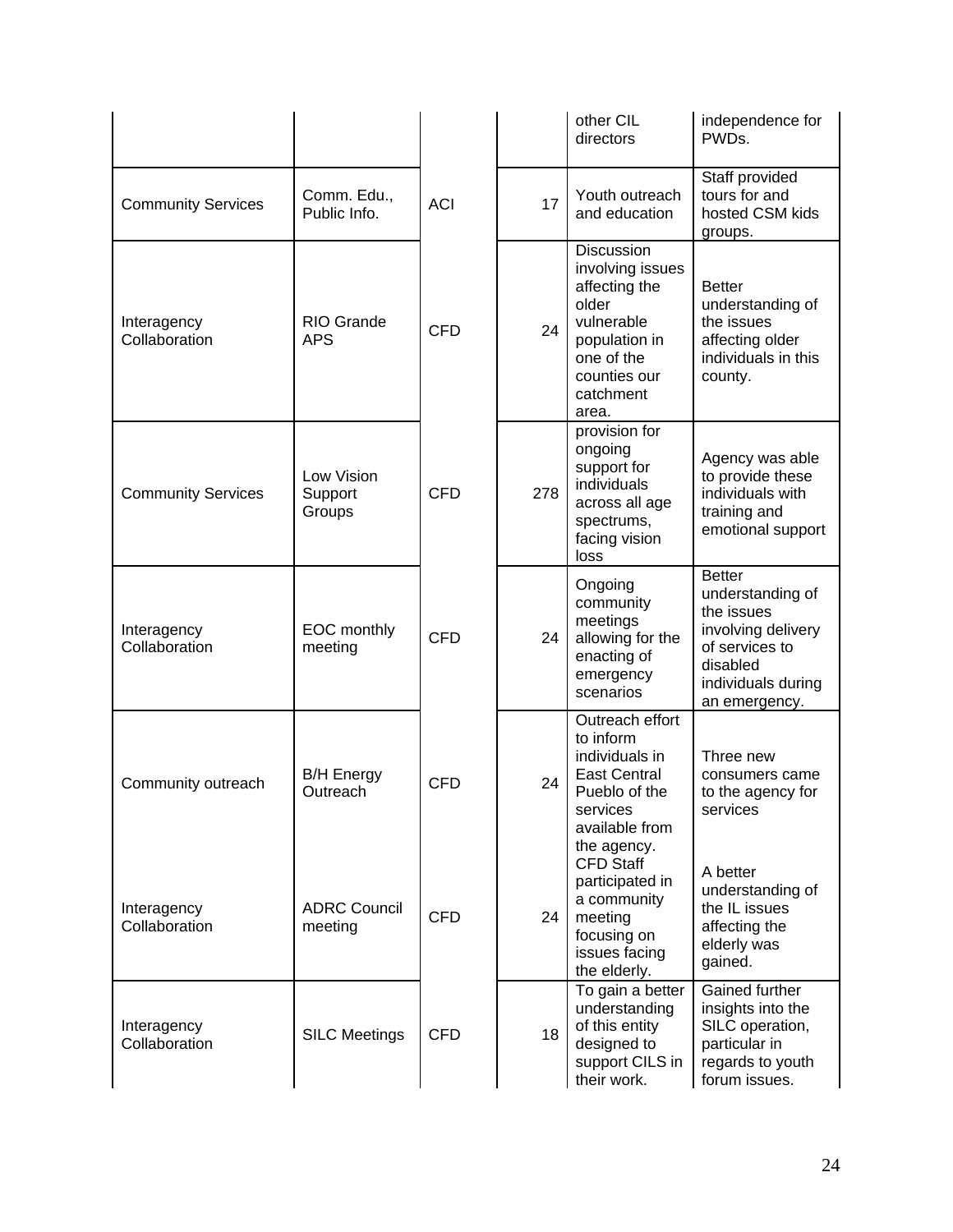| Peer support                 | Deaf Gathering                  | <b>CFD</b> | 32              | Foci in this<br>group is to<br>assist<br>individuals<br>dealing with<br>hearing loss.                                                           | The groups<br>influence<br>continued to<br>expand with one<br>of their members<br>becoming a<br>Center board<br>member. |
|------------------------------|---------------------------------|------------|-----------------|-------------------------------------------------------------------------------------------------------------------------------------------------|-------------------------------------------------------------------------------------------------------------------------|
| Outreach                     | M.S.<br><b>Information Fair</b> | <b>CFD</b> | 10 <sup>1</sup> | Focus was<br>designed to<br>inform the<br>community of<br>services<br>available<br>through our<br>agency.                                       | Four new<br>consumers came<br>to the agency due<br>to this outreach.                                                    |
| Education                    | Legislative<br>breakfast        | <b>CFD</b> | 14              | To learn about<br>upcoming<br>legislation and<br>its potential<br>impact on the<br>IL community.                                                | Was able to<br>discuss issues of<br>importance to the<br>Center with local<br>legislators.                              |
| Interagency<br>Collaboration | Youth Library<br>program        | <b>CFD</b> | 56              | Partnering with<br>the local library<br>system to<br>assist the youth<br>involved in<br>understanding<br>a variety of<br>educational<br>issues. | 12 youth<br>participate in this<br>training and peer<br>support program.                                                |
| Interagency<br>Collaboration | <b>CCDHH</b>                    | <b>CFD</b> | 24              | Our agency<br>collaborated<br>with others<br>providing<br>services to the<br>Deaf<br>community<br>throughout the<br>State.                      | Through efforts of<br>various CILS a<br>Deaf services was<br>established in SW<br>Colorado.                             |
| Training                     | <b>ILRU Board</b><br>Training   | <b>CFD</b> | 16 <sup>°</sup> | The agency<br>board members<br>were given the<br>opportunity to<br>invest time in a<br>number of<br>different<br>training<br>modalities         | The board gained<br>an understanding<br>of their fiduciary<br>and fund<br>development<br>responsibilities.              |
| Interagency<br>Collaboration | eyeglass<br>program             | <b>CFD</b> | 158             | to assist<br>individuals<br>obtain law-cost<br>eyeglasses to<br>enhance their                                                                   | 94 individuals<br>received<br>eyeglasses at the<br>Rocky Mountain<br>Eye Center                                         |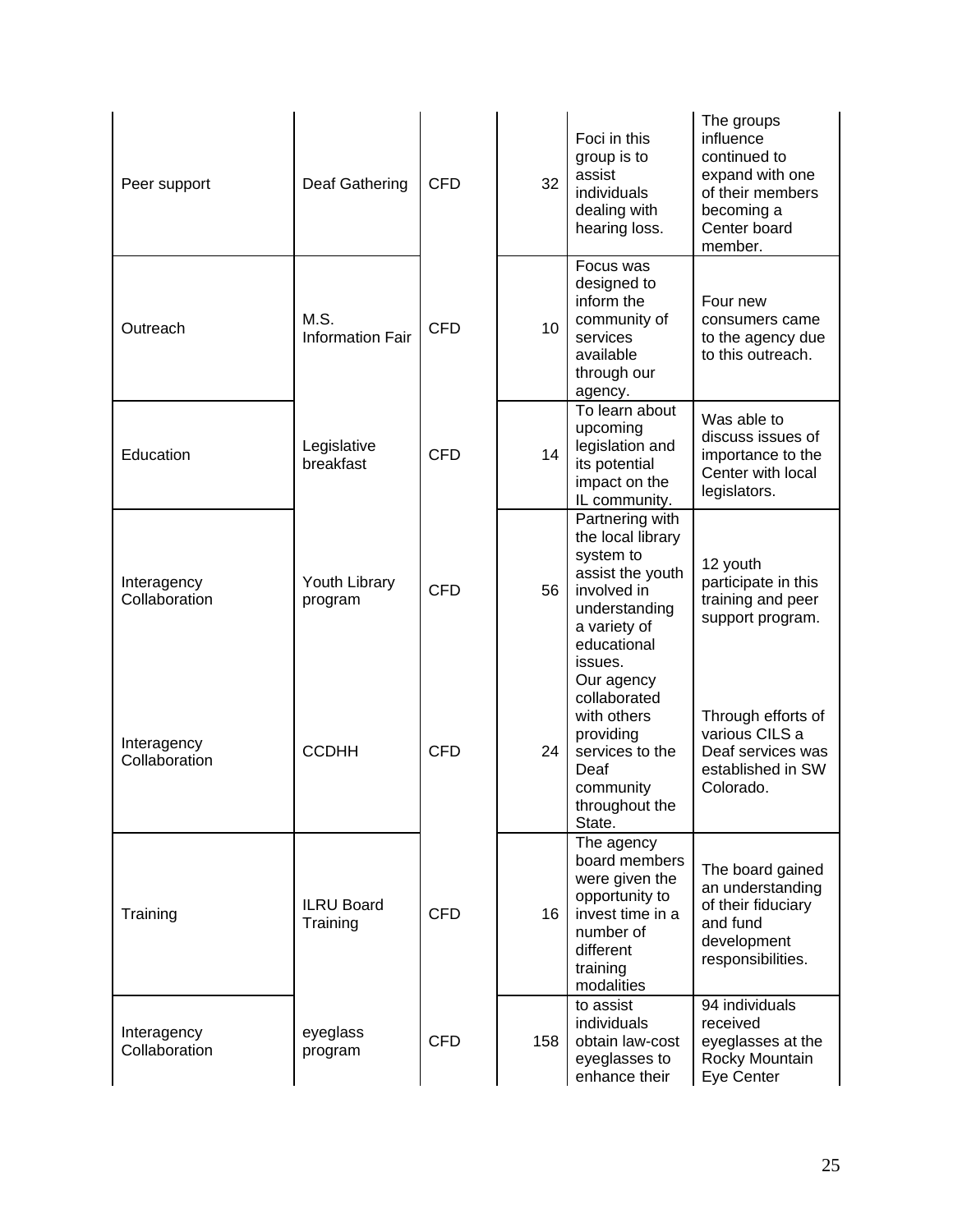|                              |                             |            |                 | ability to live<br>independently                                                                                                                |                                                                                                                        |
|------------------------------|-----------------------------|------------|-----------------|-------------------------------------------------------------------------------------------------------------------------------------------------|------------------------------------------------------------------------------------------------------------------------|
| Training                     | <b>ILRU ED</b><br>Training  | <b>CFD</b> | 12 <sup>2</sup> | obtain a better<br>understand of<br>the issues<br>involved in<br>leading an IL<br>Center                                                        | a better<br>understanding of<br>the ED<br>responsibilities<br>was gained                                               |
| Outreach                     | Pueblo library<br>outreach  | <b>CFD</b> | 14              | to be able to<br>communicate<br>the essence of<br>our programs in<br>a community<br>based venue                                                 | 2 new consumers<br>were added as<br>result of this<br>program                                                          |
| Interagency<br>Collaboration | <b>NWD</b>                  | <b>CFD</b> | 64              | to gain better<br>understanding<br>of the operation<br>of the NWD<br>program                                                                    | obtained a better<br>understanding of<br>the affect that this<br>program will have<br>on the Center's IL<br>program    |
| <b>Community Services</b>    | <b>MSA</b> support<br>group | <b>CFD</b> | 40              | facilitate the<br>operation of the<br>support group<br>dealing with<br>M.S.                                                                     | The individuals in<br>the group have<br>expressed a<br>feeling of<br>improvement and<br>more control in<br>their life. |
| Interagency<br>Collaboration | <b>ACCIL</b><br>Interaction | <b>CFD</b> | 48              | <b>CFD</b> staff<br>participated in<br>conference call<br>contacts with<br>other CIL<br>directors to<br>understand<br>issues facing<br>all CILs | The agency<br>gained moral<br>support during a<br>time of difficult<br>transition.                                     |
| Training                     | Nursing home<br>transition  | <b>CFD</b> | 28              | Agency worker<br>was to gain a<br>better<br>understanding<br>of the CCT<br>program                                                              | Agency worker<br>became qualified<br>to completely do<br><b>SNF</b> transitions                                        |
| Interagency<br>Collaboration | <b>ADA Council</b>          | <b>CFD</b> | 24              | CFD staff<br>participated in<br>discussion<br>involving ADA<br>compliance in<br>Pueblo County                                                   | Strides were<br>made at the local<br>level in making<br>public areas more<br>accessible in all<br>aspects.             |
| Interagency<br>Collaboration | Continuum of<br>Care        | <b>CFD</b> | 24              | to more fully<br>understand the<br>issues of<br>homelessness                                                                                    | Staff gained a<br>better<br>understanding of<br>the issues                                                             |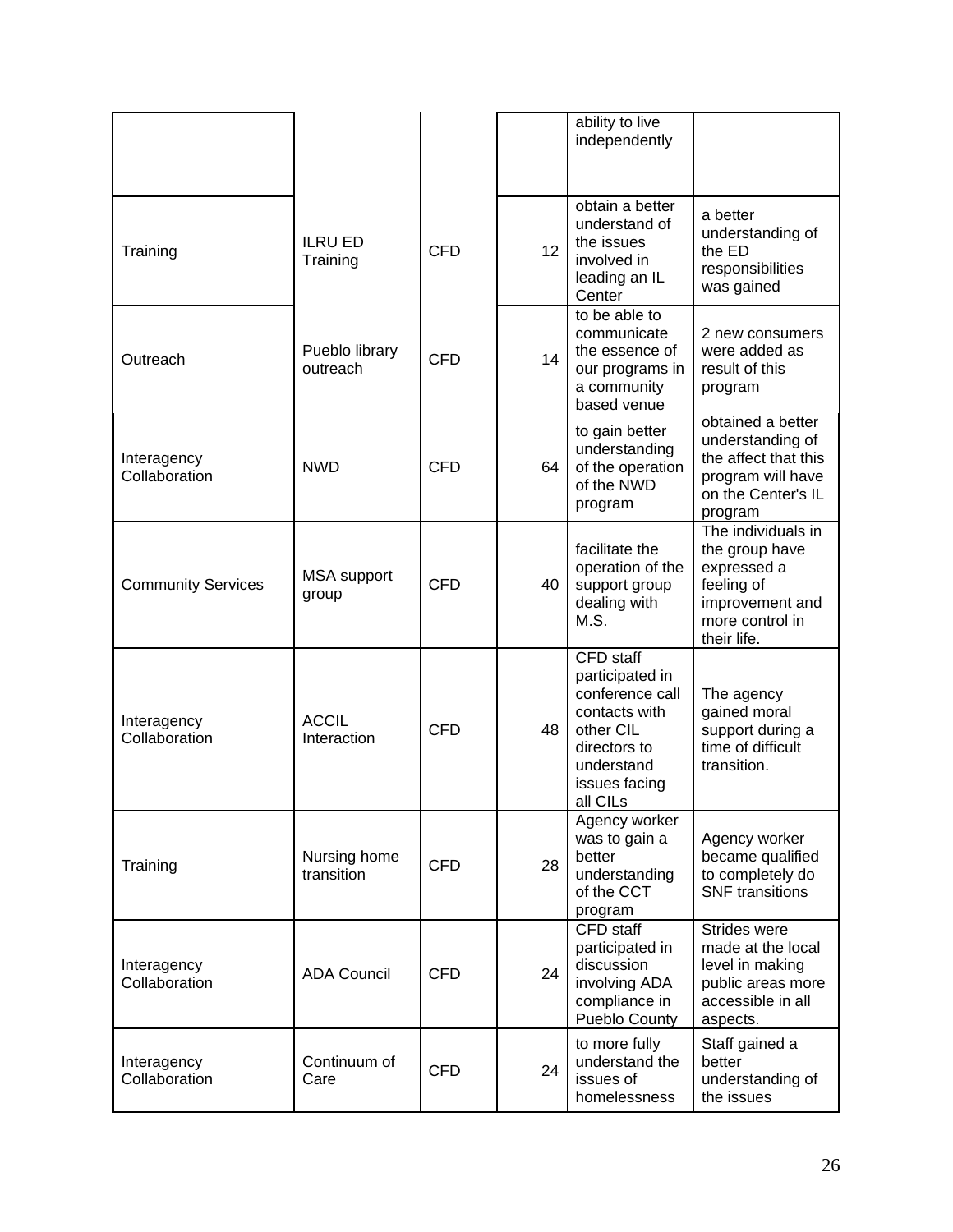|                                            |                                   |            |                 | and its impact<br>on I.L.                                                                                                                                | affecting Pueblo<br>County in<br>particular.                                                                     |
|--------------------------------------------|-----------------------------------|------------|-----------------|----------------------------------------------------------------------------------------------------------------------------------------------------------|------------------------------------------------------------------------------------------------------------------|
| Outreach                                   | Faith in Action                   | <b>CFD</b> | 10 <sup>1</sup> | Contact made<br>with local<br>pastors to<br>inform them of<br>the issues<br>involved in the<br>I.L. movement                                             | Able to reach out<br>to various church<br>leaders to<br>establish a<br>network for<br>possible<br>presentations. |
| <b>Community Services</b><br><b>Issues</b> | Collaborating &<br><b>Network</b> | <b>CFI</b> | $\mathbf{1}$    | To present the<br>services and<br>programs that<br>CFI has with an<br>emphasis<br>towards youth<br>transition<br>services for<br><b>High Schoolers</b>   |                                                                                                                  |
| To educate people<br>living                | Community<br>Education &<br>Pub   | <b>CFI</b> | 1.5             | Dr. Edith<br>Johnston<br>introduces<br>assessment<br>tools and a<br>psycho-<br>educational<br>intervention<br>(restorative)<br>model                     |                                                                                                                  |
| <b>Community Services</b><br><b>Issues</b> | Community<br>Education &<br>Pub   | <b>CFI</b> | $\mathbf{1}$    | Morgan went<br>out to find<br>opportunities<br>for youth group                                                                                           |                                                                                                                  |
| <b>Community Services</b><br><b>Issues</b> | Community<br>Education &<br>Pub   | <b>CFI</b> | $\overline{4}$  | <b>Hearing Loss</b><br>Association of<br>American<br>promoting &<br>providing<br>education and<br>information for<br>people with<br>Deaf/hearing<br>loss |                                                                                                                  |
| Increasing the<br>availability             | assistive<br>technology           | <b>CFI</b> | 1.5             | to increase the<br>availability and<br>access to<br>assistive<br>technology to<br>persons with<br>low vision                                             |                                                                                                                  |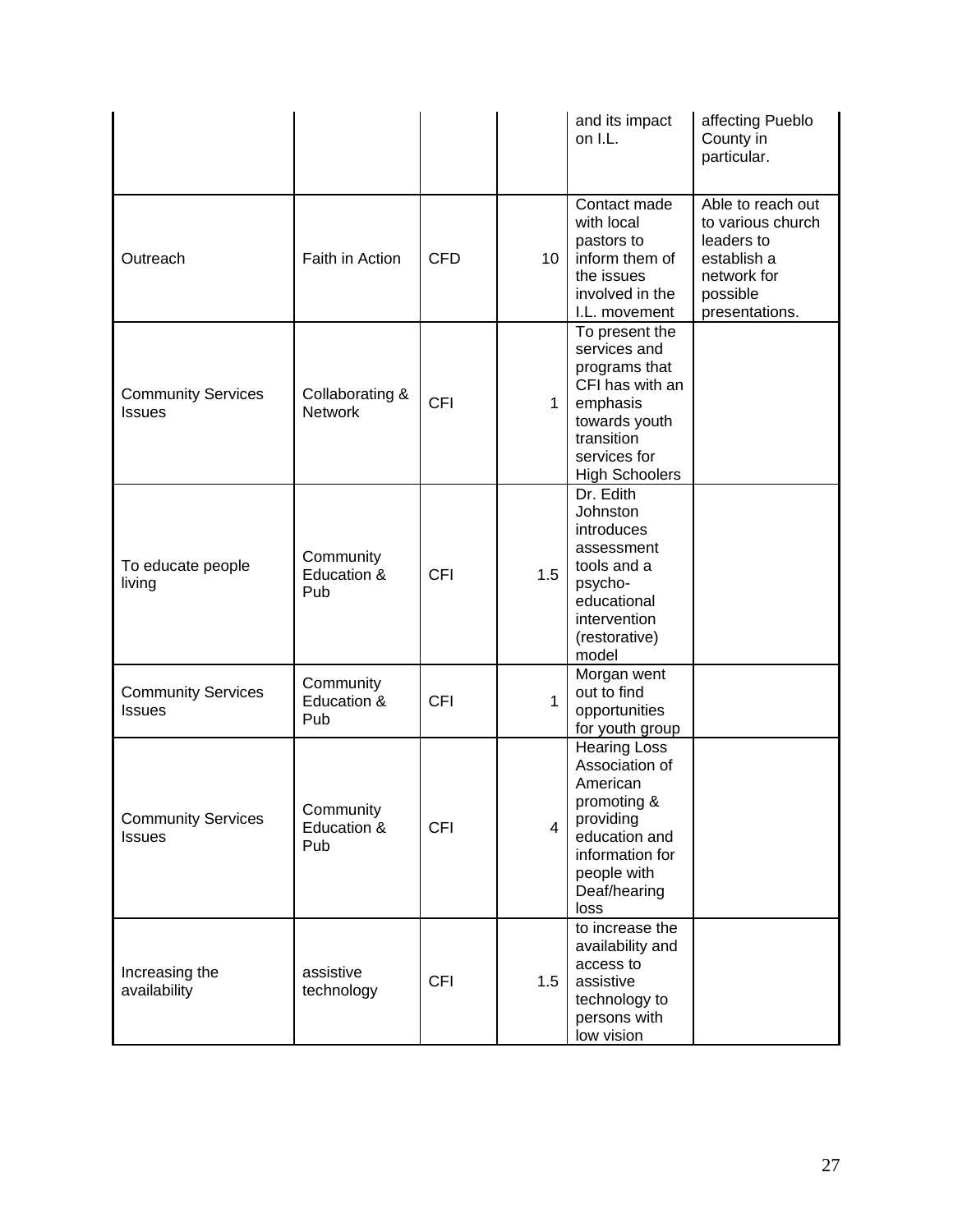| <b>Community Services</b><br><b>Issues</b> | Community<br>Education &<br>Pub      | <b>CFI</b> | $\overline{2}$ | to learn about<br>the Steadfast<br><b>Steeds</b><br>program as<br>presented by<br><b>Blaine and</b><br><b>Tracy Scott at</b><br>the CHAMPS<br>meeting |  |
|--------------------------------------------|--------------------------------------|------------|----------------|-------------------------------------------------------------------------------------------------------------------------------------------------------|--|
| <b>Community Services</b><br><b>Issues</b> | Community and<br>Systems<br>advocacy | <b>CFI</b> | $\overline{2}$ | to participate in<br>the Council on<br>Aging meeting<br>and to present<br>the<br>nominations for<br>officers                                          |  |
| Increasing Access to<br>Appr               | Community and<br>Systems<br>advocacy | <b>CFI</b> | 5              | to increase<br>accuracy of<br>durable<br>medical<br>equipment<br>orders for CCT<br>members when<br>they transition<br>from SNF to<br>the community    |  |
| Increasing Access to<br>Appr               | Outreach<br>efforts                  | <b>CFI</b> | 0.5            | To inform<br>Senator<br>Bennett's staff<br>about CFI<br>services. I also<br>shared our<br>concerns about<br>healthcare,<br>housing and<br>transport   |  |
| Increasing the<br>availability             | assistive<br>technology              | <b>CFI</b> | 2.5            | Carmen<br>presented new<br>lighting<br>terminologies<br>and<br>technologies at<br><b>Grand View</b><br>senior living<br>center                        |  |
| <b>Community Services</b><br><b>Issues</b> | Collaborating &<br><b>Network</b>    | <b>CFI</b> | $\overline{4}$ | To promote CFI<br>services,<br>including low<br>vision at<br>Community<br>Partners<br>Access and<br>outreach fair                                     |  |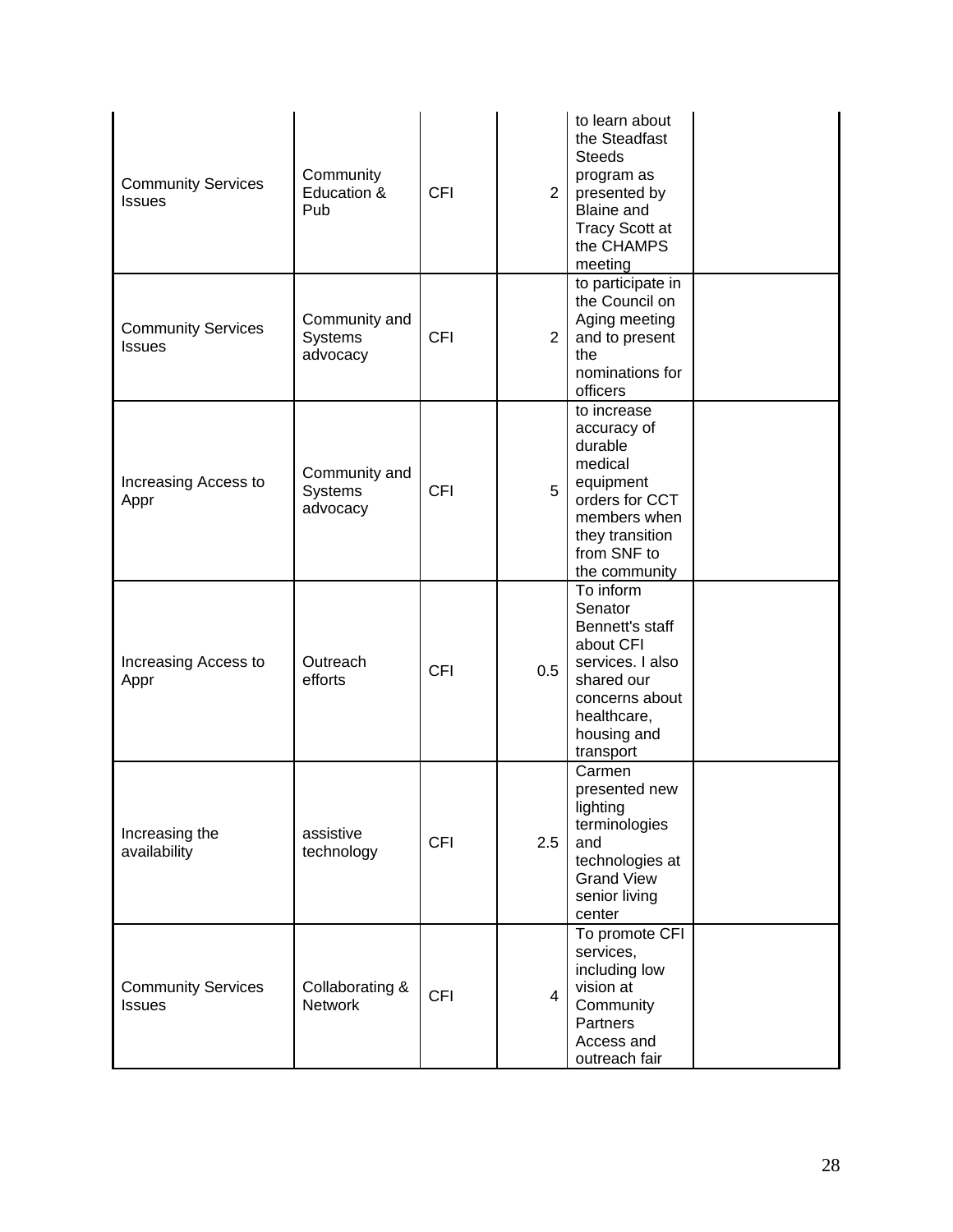| <b>Community Services</b><br><b>Issues</b> | Collaborating &<br><b>Network</b>           | <b>CFI</b> | 3.5            | to share with<br>each other the<br>networks this<br>time we had VA<br>benefits,<br>Nuclear<br>Partners and<br>myself talking<br>about our<br>program      |  |
|--------------------------------------------|---------------------------------------------|------------|----------------|-----------------------------------------------------------------------------------------------------------------------------------------------------------|--|
| <b>Community Services</b><br><b>Issues</b> | Community and<br><b>Systems</b><br>advocacy | <b>CFI</b> | $\overline{2}$ | to learn about<br>Colorado<br>AgrAbility and<br>to help them<br>add numbers to<br>those present<br>so their grant<br>will be<br>protected                 |  |
| Increasing the<br>availability             | Technical<br>assistance                     | <b>CFI</b> | 0.75           | to establish<br>technical<br>details of ICC<br>AT & Rule &<br>Regs                                                                                        |  |
| <b>Community Services</b><br><b>Issues</b> | Collaborating &<br><b>Network</b>           | <b>CFI</b> | 5              | to network with<br>area agencies<br>and to<br>showcase<br><b>CFI's Montrose</b><br>and Grand<br>Junction offices<br>services to<br>potential<br>consumers |  |
| <b>Community Services</b><br><b>Issues</b> | Collaborating &<br><b>Network</b>           | <b>CFI</b> | 5              | to provide<br>community<br>services to<br>veterans                                                                                                        |  |
| Increasing the<br>availability             | Collaborating &<br><b>Network</b>           | <b>CFI</b> | $\mathbf{1}$   | connecting with<br>consumers and<br>the other<br>residence<br>attending social                                                                            |  |
| <b>Community Services</b><br><b>Issues</b> | Community<br>Education &<br>Pub             | <b>CFI</b> | 2.5            | work as a<br>group to find<br>answers to<br>youth transition                                                                                              |  |
| Increasing the<br>availability             | Collaborating &<br><b>Network</b>           | <b>CFI</b> | $\mathbf{1}$   | met with Emily<br>and Kirsten that<br>are social<br>worker to talk<br>about what we<br>do at CFI and<br>how we can<br>partner up                          |  |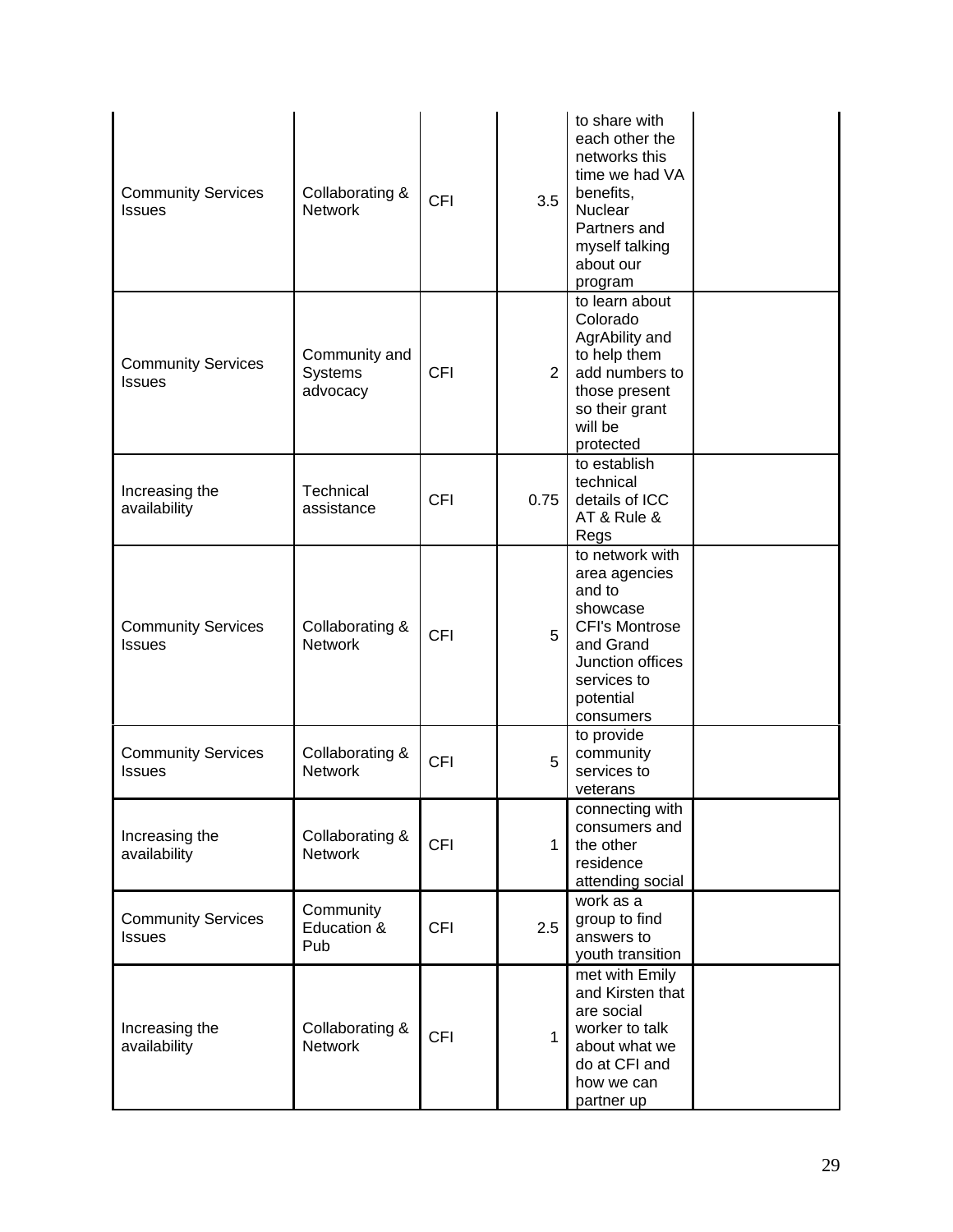| <b>Community Services</b><br><b>Issues</b> | Community<br>Education &<br>Pub | <b>CFI</b> | 4.5            | <b>Hearing Loss</b><br>Association of<br>American<br>promoting &<br>providing<br>education and<br>information for<br>people with<br>Deaf/hearing<br>loss |  |
|--------------------------------------------|---------------------------------|------------|----------------|----------------------------------------------------------------------------------------------------------------------------------------------------------|--|
| <b>Community Services</b><br><b>Issues</b> | Community<br>Education &<br>Pub | <b>CFI</b> | $\overline{2}$ | working<br>together with<br>business<br>owners and<br>employees<br>trying to work<br>together for<br>educational<br>and vocational<br>options            |  |
| <b>Community Services</b><br><b>Issues</b> | Community<br>Education &<br>Pub | <b>CFI</b> | 2.5            | to present the<br>services<br>offered by CFI<br>to the students<br>in the special<br>education<br>program and to<br>staff                                |  |
| <b>Community Services</b><br><b>Issues</b> | Community<br>Education &<br>Pub | <b>CFI</b> | 1.25           | Working<br>together to<br>finalize plan for<br>steering<br>committee.<br>Review draft<br>agenda for the<br>November F2F                                  |  |
| Increase the availability                  | assistive<br>technology         | <b>CFI</b> | $\overline{2}$ | to collaborate<br>and network<br>with other<br>members of the<br>Aging and<br>Resource<br><b>Disability</b><br>Council                                   |  |
| Increase the availability                  | Community<br>Education &<br>Pub | <b>CFI</b> | 4 <sup>1</sup> | to talk about<br>low vision and<br>how to remain<br>safe to Heaven<br><b>View Senior</b><br>apartments, we<br>talked about<br>Assistive<br>technology    |  |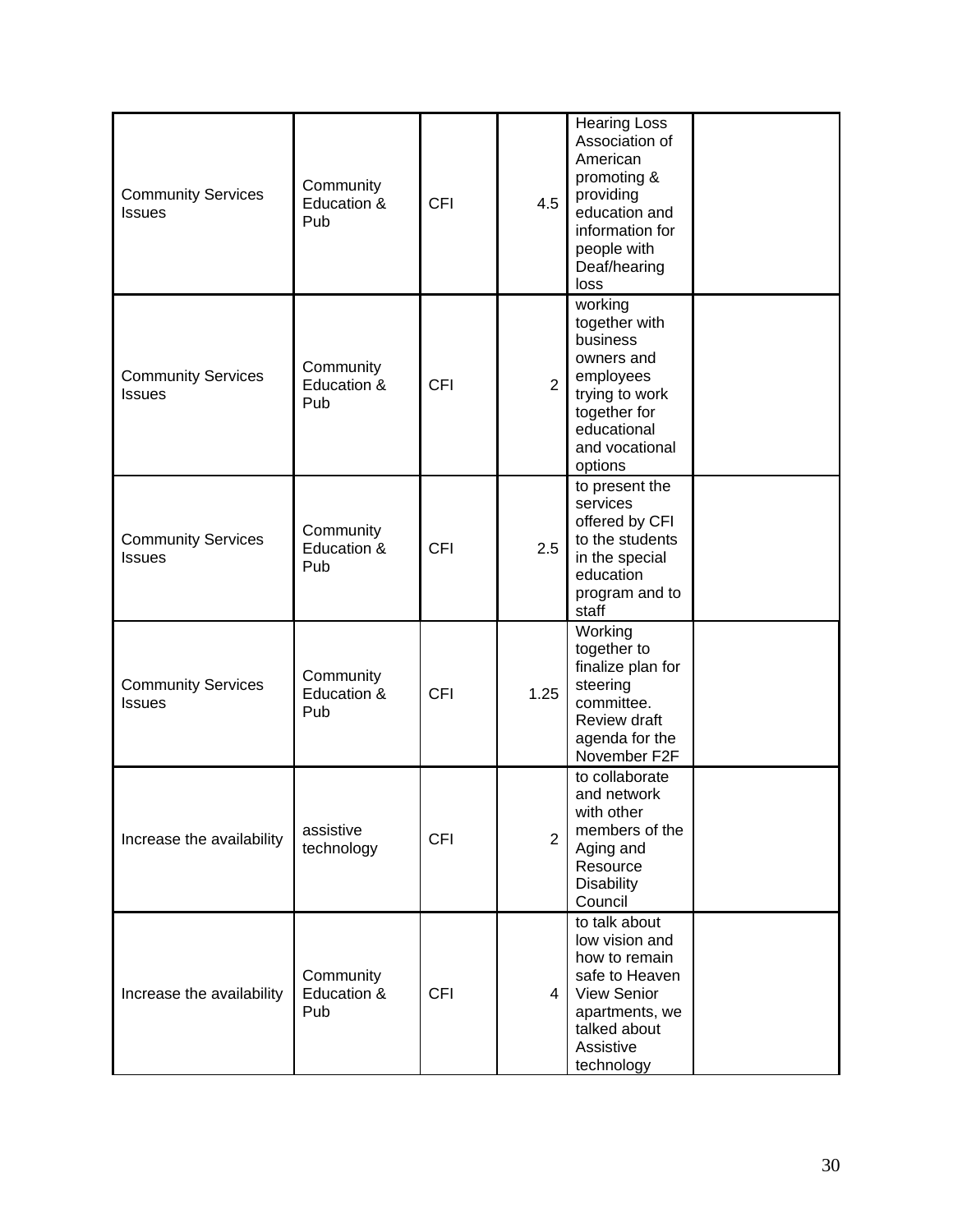| Increase the availability                  | Community<br>Education &<br>Pub    | <b>CFI</b> | $\overline{2}$ | to educate<br>seniors about<br>low vision aids<br>and assistive<br>technology to<br>aid<br>independence                                                  |  |
|--------------------------------------------|------------------------------------|------------|----------------|----------------------------------------------------------------------------------------------------------------------------------------------------------|--|
| <b>Community Services</b><br><b>Issues</b> | Community<br>Education &<br>Pub    | <b>CFI</b> | $\overline{4}$ | <b>Hearing Loss</b><br>Association of<br>American<br>promoting &<br>providing<br>education and<br>information for<br>people with<br>Deaf/hearing<br>loss |  |
| <b>Community Services</b><br><b>Issues</b> | Community &<br>systems<br>advocacy | <b>CFI</b> | $\mathbf{1}$   | webinar: to<br>become more<br>educated about<br>how to defend<br>residents of<br>skilled nursing<br>facilities from<br>evictions                         |  |
| <b>Community Services</b><br><b>Issues</b> | Community<br>Education &<br>Pub    | <b>CFI</b> | 1.5            | Introduce CFI<br>to foster care<br>team in Mesa<br>County CO.<br>Wanted to<br>share what was<br>happening with<br>youth<br>programs, YLF                 |  |
| Increase the availability                  | assistive<br>technology            | <b>CFI</b> | 2              | Organizing<br>kitchen<br>gadgets, labels,<br>voice recorders<br>and bill readers<br>that will enable<br>low vision folks<br>independence                 |  |
| unity services issues                      | Community &<br>systems<br>advocacy | <b>CFI</b> | $\overline{4}$ | <b>Hearing Loss</b><br>Association of<br>American<br>promoting &<br>providing<br>education and<br>information for<br>people with<br>Deaf/hearing<br>loss |  |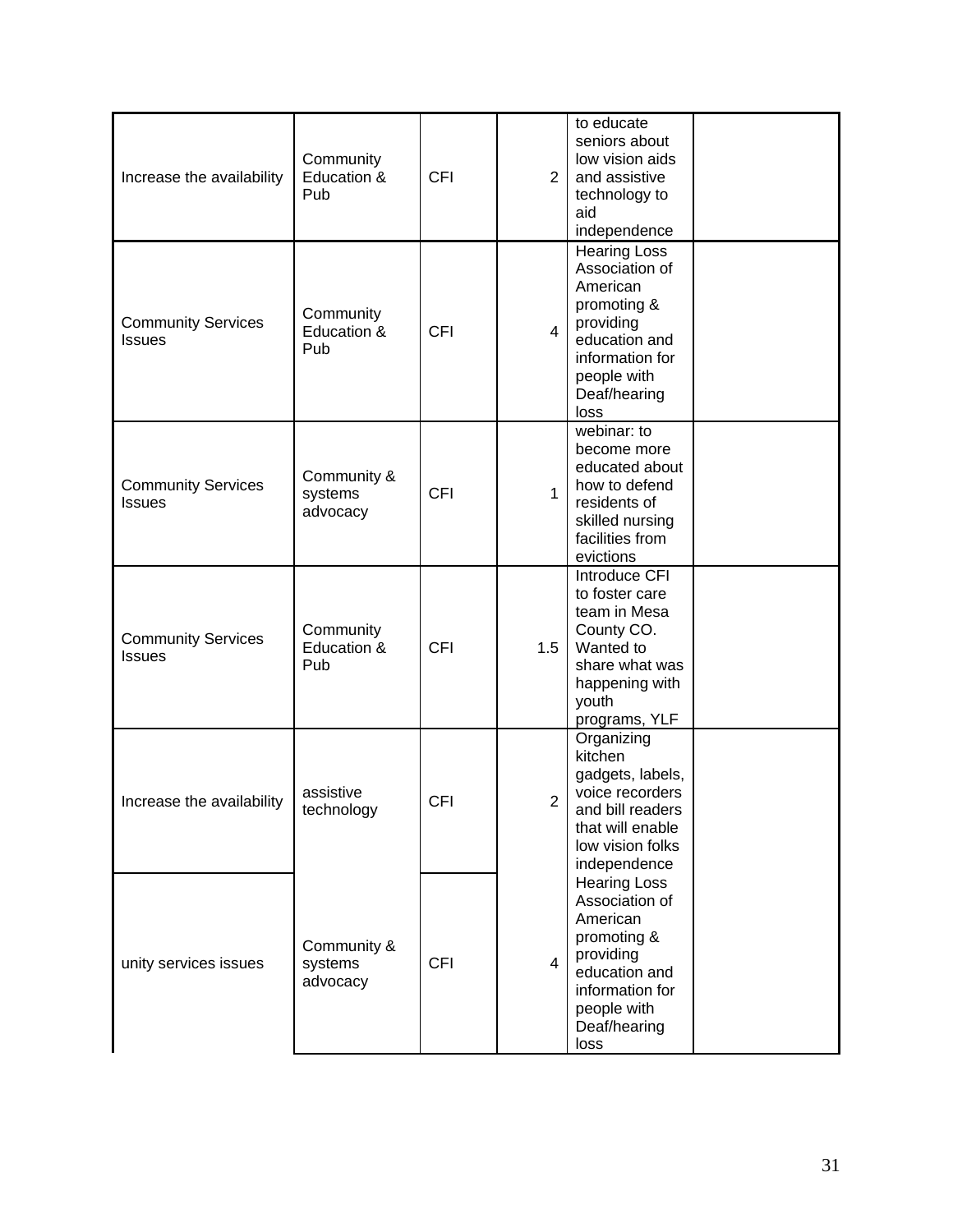| <b>Community Services</b><br><b>Issues</b> | Community<br>Education &<br>Pub   | <b>CFI</b> | 1.25           | If~Review<br>short-term YLF<br>sub-<br>committee's<br>tasks. (see<br>attached).<br>If~review<br>overall YLF<br>work plan (see<br>attached).<br>If~Revie |  |
|--------------------------------------------|-----------------------------------|------------|----------------|---------------------------------------------------------------------------------------------------------------------------------------------------------|--|
| Increase the availability                  | assistive<br>technology           | <b>CFI</b> | $\overline{2}$ | low vision aides<br>and helpful tips<br>for successful<br>independence                                                                                  |  |
| Increase the availability                  | assistive<br>technology           | <b>CFI</b> | 1.5            | to promote<br>access to<br>technology and<br>services for<br>seniors with<br>disabilities                                                               |  |
| Increase the availability                  | assistive<br>technology           | <b>CFI</b> | $\overline{2}$ | to promote<br>access to<br>technology and<br>services for<br>seniors with<br>disabilities                                                               |  |
| <b>Community Services</b><br><b>Issues</b> | Collaborating &<br><b>Network</b> | <b>CFI</b> | 5              | to collaborate &<br>build<br>partnership<br>with local NFB<br>Chapter to<br>benefit Seniors<br>with Low Vision                                          |  |
| Increase the availability                  | assistive<br>technology           | <b>CFI</b> | 1.5            | To help Seniors<br>with low vision<br>learn about<br>Low Vision<br>Technology                                                                           |  |
| <b>Community Services</b><br><b>Issues</b> | Community<br>Education &<br>Pub   | <b>CFI</b> | $\mathbf 1$    | To partner in<br>creating more<br>access to<br><b>Braille for</b><br>Seniors                                                                            |  |
| Increasing<br>Opportunities                | Community<br>Education &<br>Pub   | <b>CFI</b> | $\overline{2}$ | Will learn about<br>the annual<br>review and<br>what is<br>happening with<br>2018 and goals<br>for the year.                                            |  |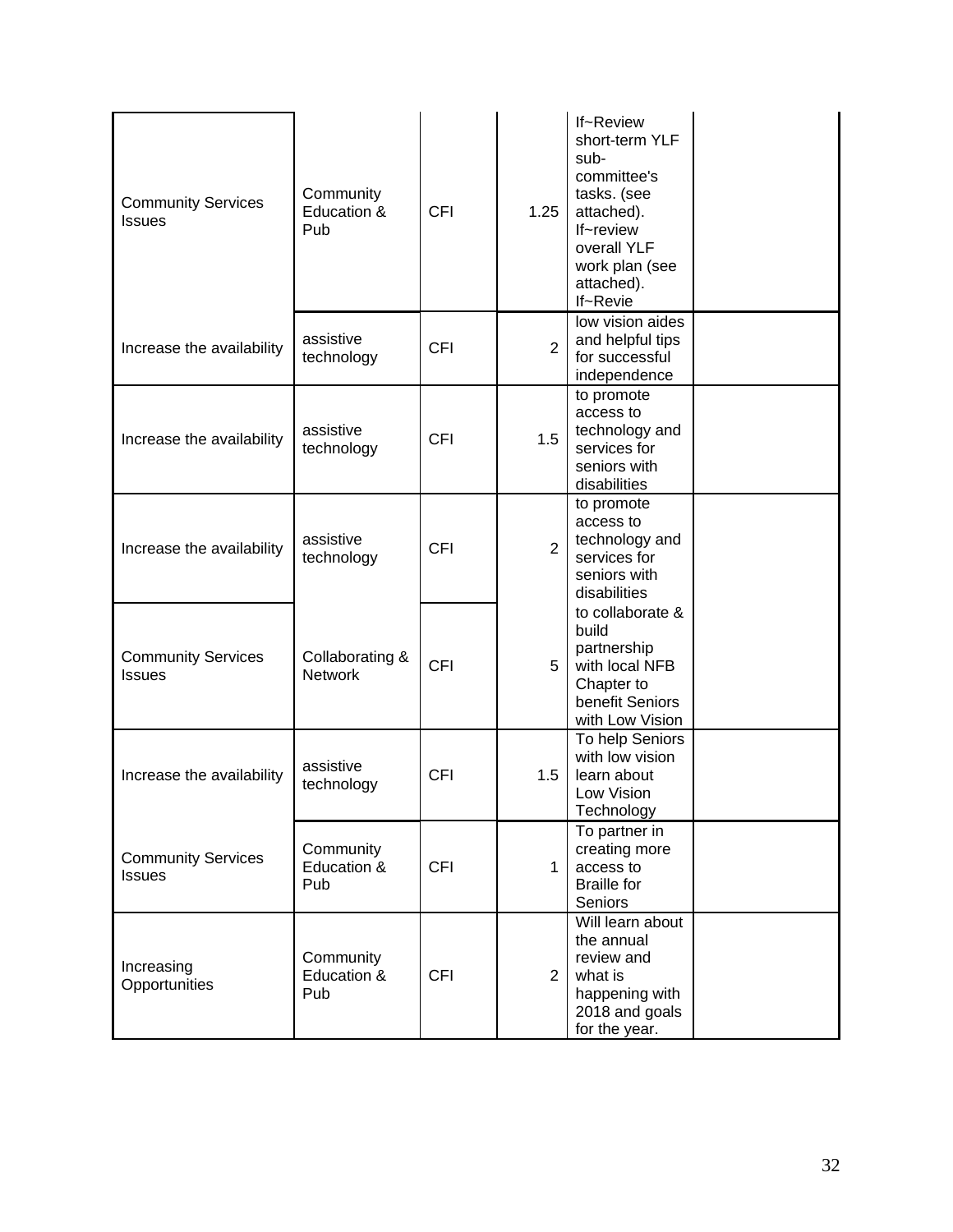| Housing                                    | Outreach<br>efforts               | <b>CFI</b> | 2.5            | CFI introduced<br>ourselves and<br>visited with the<br>staff. CFI was<br>able to assist a<br>consumer,<br>meet the<br>director                           |  |
|--------------------------------------------|-----------------------------------|------------|----------------|----------------------------------------------------------------------------------------------------------------------------------------------------------|--|
| <b>Community Services</b><br><b>Issues</b> | Collaborating &<br><b>Network</b> | <b>CFI</b> | 1              | to collaborate $&$<br>build<br>partnerships<br>with local NFB<br>Chapter to<br>benefit Seniors<br>with Low Vision                                        |  |
| <b>Community Services</b><br><b>Issues</b> | Collaborating &<br><b>Network</b> | <b>CFI</b> | 4 <sup>1</sup> | <b>Hearing Loss</b><br>Association of<br>American<br>promoting &<br>providing<br>education and<br>information for<br>people with<br>Deaf/hearing<br>loss |  |
| Increase the availability                  | Collaborating &<br><b>Network</b> | <b>CFI</b> | 2              | network with<br>senior living<br>centers in order<br>to increase the<br>visibility of CFI<br>services or LV<br>& LH                                      |  |
| <b>Community Services</b><br><b>Issues</b> | Community<br>Education &<br>Pub   | <b>CFI</b> | 0.5            | to assist in<br>making Braille<br>more available<br>to Seniors                                                                                           |  |
| <b>Community Services</b><br><b>Issues</b> | Collaborating &<br><b>Network</b> | <b>CFI</b> | 2.25           | CASA will have<br>a benefit<br>breakfast to<br>engage<br>community on<br>what is<br>happening in<br>CASA of Mesa<br>County and<br>State CASA             |  |
| <b>Community Services</b><br><b>Issues</b> | Collaborating &<br><b>Network</b> | <b>CFI</b> | 6              | IL day at<br>Capital and<br>lunch with<br>members.<br>Jacob Cowgill<br>was guest<br>speaker from<br><b>Grand Junction</b>                                |  |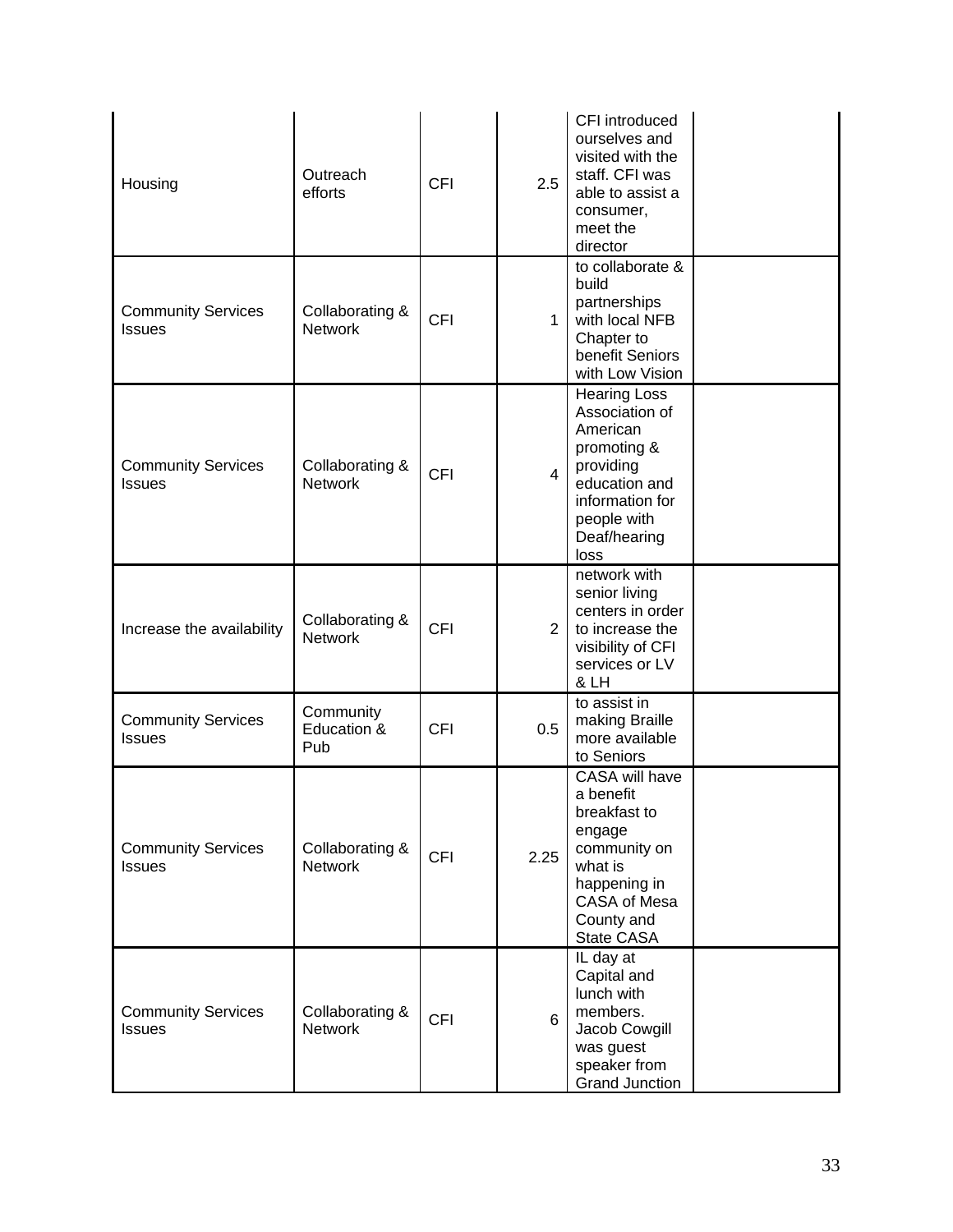|                                            |                                   |            |              | CFI will talk<br>about Autism                                                                                                                 |  |
|--------------------------------------------|-----------------------------------|------------|--------------|-----------------------------------------------------------------------------------------------------------------------------------------------|--|
|                                            |                                   |            |              |                                                                                                                                               |  |
| <b>Community Services</b><br><b>Issues</b> | Community<br>Education &<br>Pub   | <b>CFI</b> | 8.75         | CFI Youth went<br>to visit Job<br>Corps in<br>Colbran<br>Colorado.<br>Youth were<br>able to<br>experience life<br>on campus and<br>see trades |  |
| <b>Community Services</b><br><b>Issues</b> | Community<br>Education &<br>Pub   | <b>CFI</b> | 0.5          | to<br>collaborate/assi<br>st in creating<br>access to<br><b>Braille for</b><br>Seniors                                                        |  |
| Housing                                    | Housing                           | <b>CFI</b> | $\mathbf{1}$ | Touring the<br>new assisted<br>living facility<br>Peregrine, to<br>discuss prices<br>and options<br>and what CFI<br>does in the<br>community  |  |
| <b>Community Services</b><br><b>Issues</b> | Community<br>Education &<br>Pub   | <b>CFI</b> | 0.5          | To partner in<br>creating more<br>access to<br><b>Braille</b> for<br>Seniors                                                                  |  |
| <b>Community Services</b><br><b>Issues</b> | Community<br>Education &<br>Pub   | <b>CFI</b> | 4.5          | Meeting was<br>set up to see if<br>we move<br>forward or we<br>wait. Meeting<br>was set up for<br>logistics,<br>financial, and<br>safety      |  |
| <b>Community Services</b><br><b>Issues</b> | Collaborating &<br><b>Network</b> | <b>CFI</b> | $\mathbf{1}$ | Went to Com<br>Corr meeting to<br>discuss ways<br>programs can<br>work together.<br>Objective is to<br>build<br>networking and<br>transition  |  |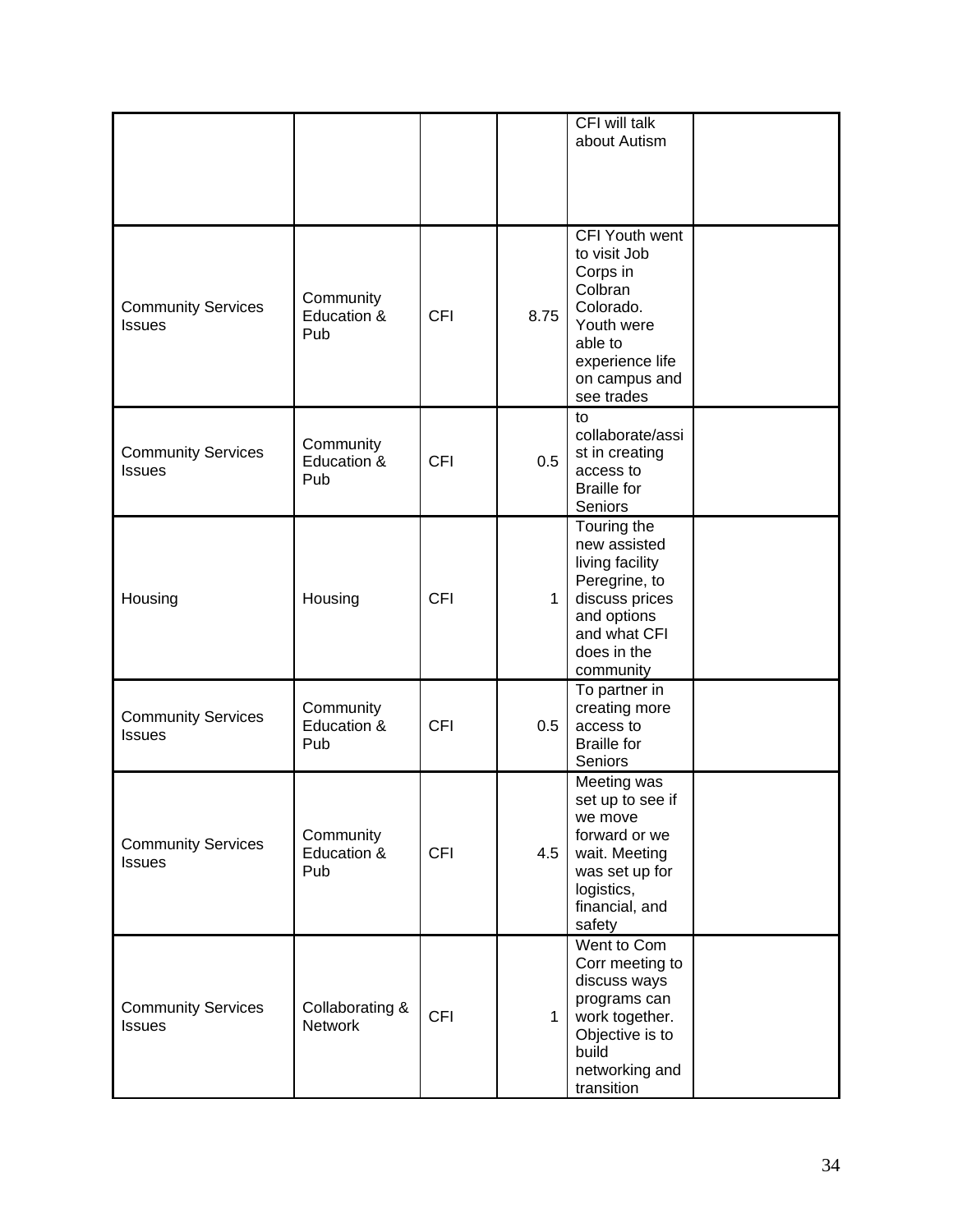| <b>Community Services</b><br><b>Issues</b> | Community<br>Education &<br>Pub    | <b>CFI</b> | 8              | Round table<br>discussion<br>about DVR<br>services and<br>what is<br>happening in<br>the State of<br>Colorado with<br><b>Mental Health</b><br>contract   |  |
|--------------------------------------------|------------------------------------|------------|----------------|----------------------------------------------------------------------------------------------------------------------------------------------------------|--|
| <b>Community Services</b><br><b>Issues</b> | Collaborating &<br><b>Network</b>  | <b>CFI</b> | $\overline{2}$ | To collaborate<br>with NFB to<br>increase low<br>vision services<br>to seniors<br>newly<br>diagnosed &/or<br>under-served                                |  |
| <b>Community Services</b><br><b>Issues</b> | Community &<br>systems<br>advocacy | <b>CFI</b> | 3              | <b>Hearing Loss</b><br>Association of<br>American<br>promoting &<br>providing<br>education and<br>information for<br>people with<br>Deaf/hearing<br>loss |  |
| <b>Community Services</b><br><b>Issues</b> | Community<br>Education &<br>Pub    | <b>CFI</b> | 1.5            | went to<br>meeting for<br>updates on<br>Facebook<br>webpage and<br>to find out what<br>has happened<br>to group since<br>last meeting in<br>12/2018      |  |
| Housing                                    | Collaborating &<br><b>Network</b>  | <b>CFI</b> | 1.5            | Went to tour of<br><b>Asset House</b><br>and wanted to<br>see how food<br>program works.<br>Learned of<br>ways CFI can<br>assist in<br>helping tenant    |  |
| <b>Community Services</b><br><b>Issues</b> | Collaborating &<br><b>Network</b>  | <b>CFI</b> | $\overline{2}$ | network with<br>other agencies<br>and collaborate<br>with others                                                                                         |  |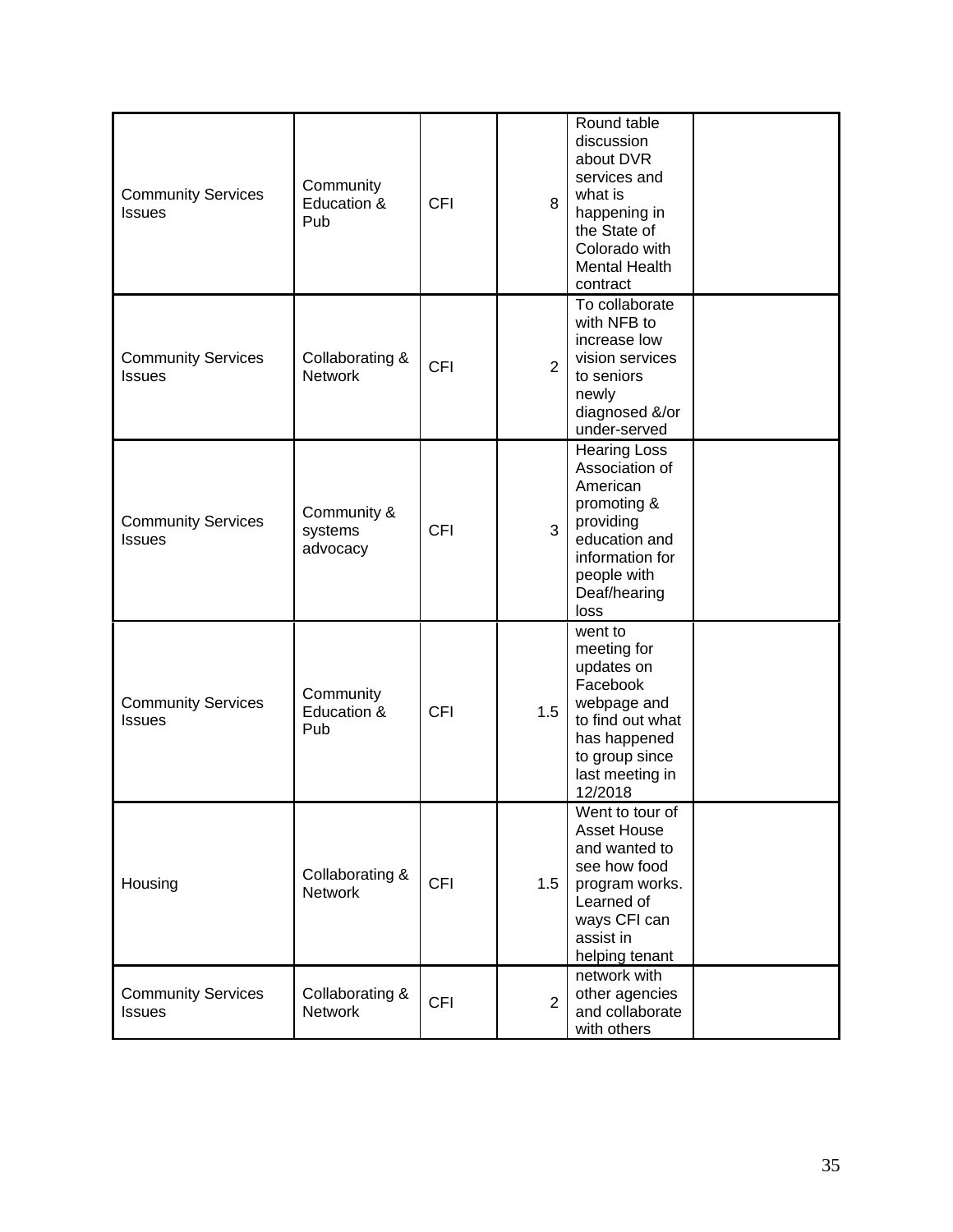| <b>Community Services</b><br><b>Issues</b> | Community<br>Services Issues       | <b>CFI</b> | $\overline{2}$ | network with<br>other agencies<br>and to<br>collaborate with<br>others at the<br>Delta Chamber<br>of Commerce                                 |  |
|--------------------------------------------|------------------------------------|------------|----------------|-----------------------------------------------------------------------------------------------------------------------------------------------|--|
| <b>Community Services</b><br><b>Issues</b> | Community<br>Education &<br>Pub    | <b>CFI</b> | 1.25           | Everyone<br>shares various<br>activities,<br>programs,<br>classes, and<br>services they<br>are providing in<br>their service<br>areas.        |  |
| Housing                                    | Technical<br>assistance            | <b>CFI</b> | $\overline{4}$ | requested<br>consult from GJ<br>Housing<br>Authority on<br>designing/modif<br>ication sin their<br>new<br>apartments<br>being built           |  |
| <b>Community Services</b><br><b>Issues</b> | Community &<br>systems<br>advocacy | <b>CFI</b> | 1.5            | networking                                                                                                                                    |  |
| Increase the availability                  | assistive<br>technology            | <b>CFI</b> | 6              | share low<br>vision and<br>hearing<br>assistance<br>technology<br>information with<br>active seniors                                          |  |
| <b>Community Services</b><br><b>Issues</b> | Community<br>Education &<br>Pub    | <b>CFI</b> | $\overline{2}$ | Define the<br>difference<br>between<br>forensic vs<br>therapeutic<br>models. Look<br>at the law and<br>see the<br>difference<br>between types |  |
| <b>Community Services</b><br><b>Issues</b> | Outreach<br>efforts                | <b>CFI</b> | 2 <sup>1</sup> | collaborate with<br>other<br>community<br>agencies to<br>address<br>homeless<br>issues                                                        |  |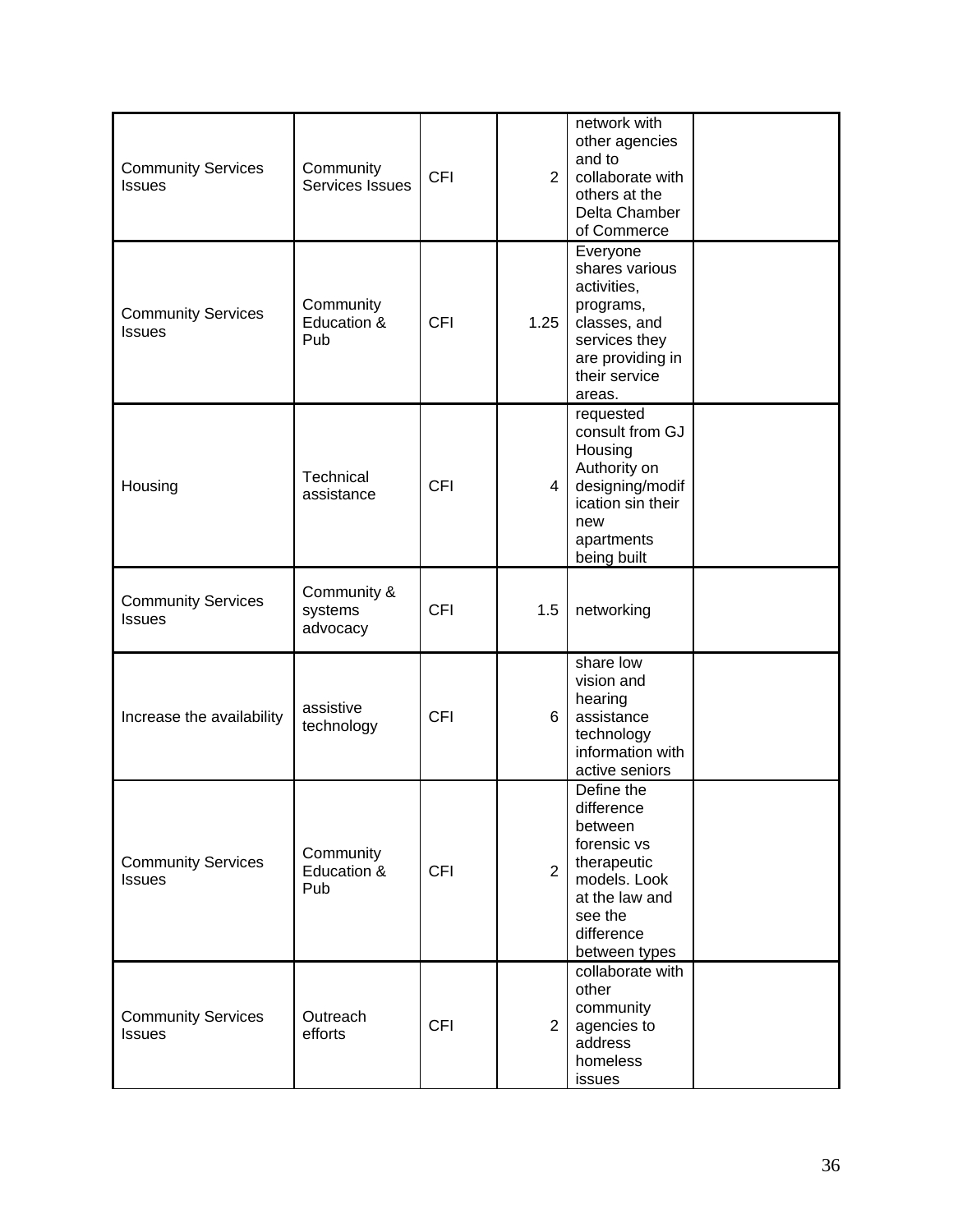| Increase the availability                  | Community<br>Education &<br>Pub   | <b>CFI</b> | 16.5         | Share<br>information<br>about the<br>services<br>offered at CFI<br>for people with<br>hearing loss.<br>Show the<br>variety of<br>phones<br>available |  |
|--------------------------------------------|-----------------------------------|------------|--------------|------------------------------------------------------------------------------------------------------------------------------------------------------|--|
| <b>Community Services</b><br><b>Issues</b> | Collaborating &<br><b>Network</b> | <b>CFI</b> | 3.25         | CFI has a<br>booth set up to<br>explain to<br>others what<br>CFI is and<br>does. Some of<br>CFI staff went<br>and did the 4.5<br>distance            |  |
| ADA access                                 | Community<br>Education &<br>Pub   | <b>CFI</b> | $\mathbf{1}$ | What entity<br>counts as a<br>state and local<br>government<br>organization?<br>City<br>Auditoriums<br>libraries parks<br>and recreation<br>voting   |  |
| <b>Community Services</b><br><b>Issues</b> | Collaborating &<br><b>Network</b> | <b>CFI</b> | 3.5          | 53 employers<br>at job fair.<br>Worked with<br>several youth<br>and vocational<br>consumers, to<br>work with<br>employers and<br>applications.       |  |
| Increase the availability                  | Outreach<br>efforts               | <b>CFI</b> | 0.5          | Gave OIB/Low<br>vision<br>information and<br>gave brochures<br>and business<br>cards                                                                 |  |
| Increase the availability                  | Outreach<br>efforts               | <b>CFI</b> | 0.5          | OIB/low vision<br>information<br>given                                                                                                               |  |
| <b>Community Services</b><br><b>Issues</b> | Community<br>Education &<br>Pub   | <b>CFI</b> | 1.5          | Habitat for<br>humanity was<br>guest speaker<br>at today's<br>meeting.<br>Talked about<br>the Spring                                                 |  |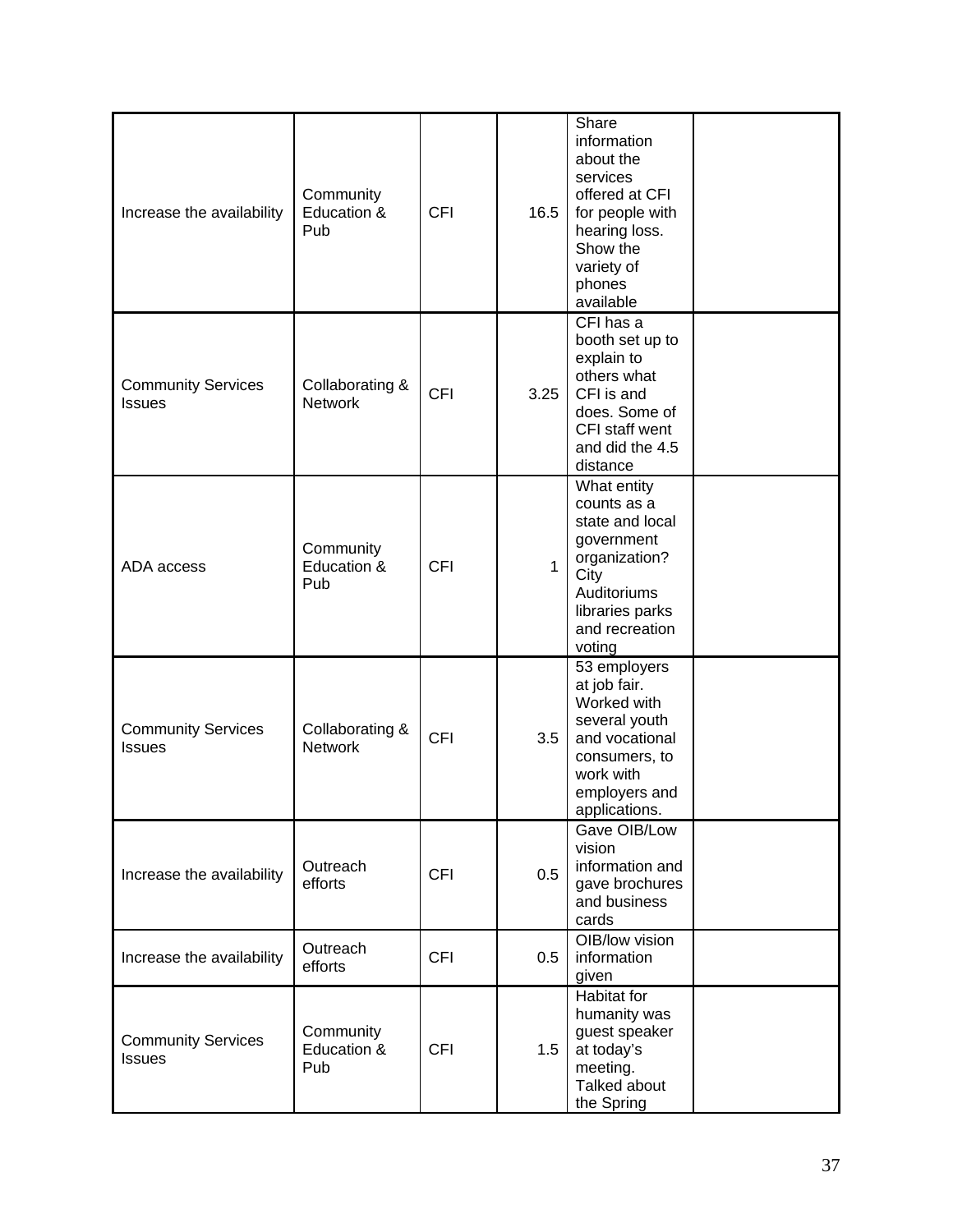|                                            |                                    |            |                | Bazaar,<br>MCWFC job<br>fair and D51<br>work.                                                                                                            |  |
|--------------------------------------------|------------------------------------|------------|----------------|----------------------------------------------------------------------------------------------------------------------------------------------------------|--|
| <b>Community Services</b><br><b>Issues</b> | Outreach<br>efforts                | <b>CFI</b> | 1              | Outreach/educ<br>ation to Sharing<br>Ministries about<br>CFI services                                                                                    |  |
| <b>Community Services</b><br><b>Issues</b> | Outreach<br>efforts                | <b>CFI</b> | $\overline{2}$ | Increase<br>knowledge for<br>senior low<br>vision services.                                                                                              |  |
| <b>Community Services</b><br><b>Issues</b> | Community &<br>systems<br>advocacy | <b>CFI</b> | $\overline{4}$ | <b>Hearing Loss</b><br>Association of<br>American<br>promoting &<br>providing<br>education and<br>information for<br>people with<br>Deaf/hearing<br>loss |  |
| <b>Community Services</b><br><b>Issues</b> | Community &<br>systems<br>advocacy | <b>CFI</b> | $\mathbf{1}$   | To remind the<br>workforce<br>center as to<br>what kind of<br>services CFI<br>offers to the<br>community                                                 |  |
| <b>Access to Disability</b><br><b>Bene</b> | Community<br>Education &<br>Pub    | <b>CFI</b> | $\mathbf{1}$   | conference call<br>to let attendees<br>know what to<br>expect from<br>training 4/16-<br>4/20 2018                                                        |  |
| <b>Community Services</b><br><b>Issues</b> | Community &<br>systems<br>advocacy | <b>CFI</b> | $\mathbf{1}$   | To remind the<br>workforce<br>center as to<br>what kind of<br>services CFI<br>offers to the<br>community                                                 |  |
| Increase the availability                  | Community<br>Education &<br>Pub    | <b>CFI</b> | 3              | Share<br>information<br>about the<br>services<br>offered at CFI<br>for people with<br>hearing loss.<br>Show the<br>variety of<br>phones<br>available     |  |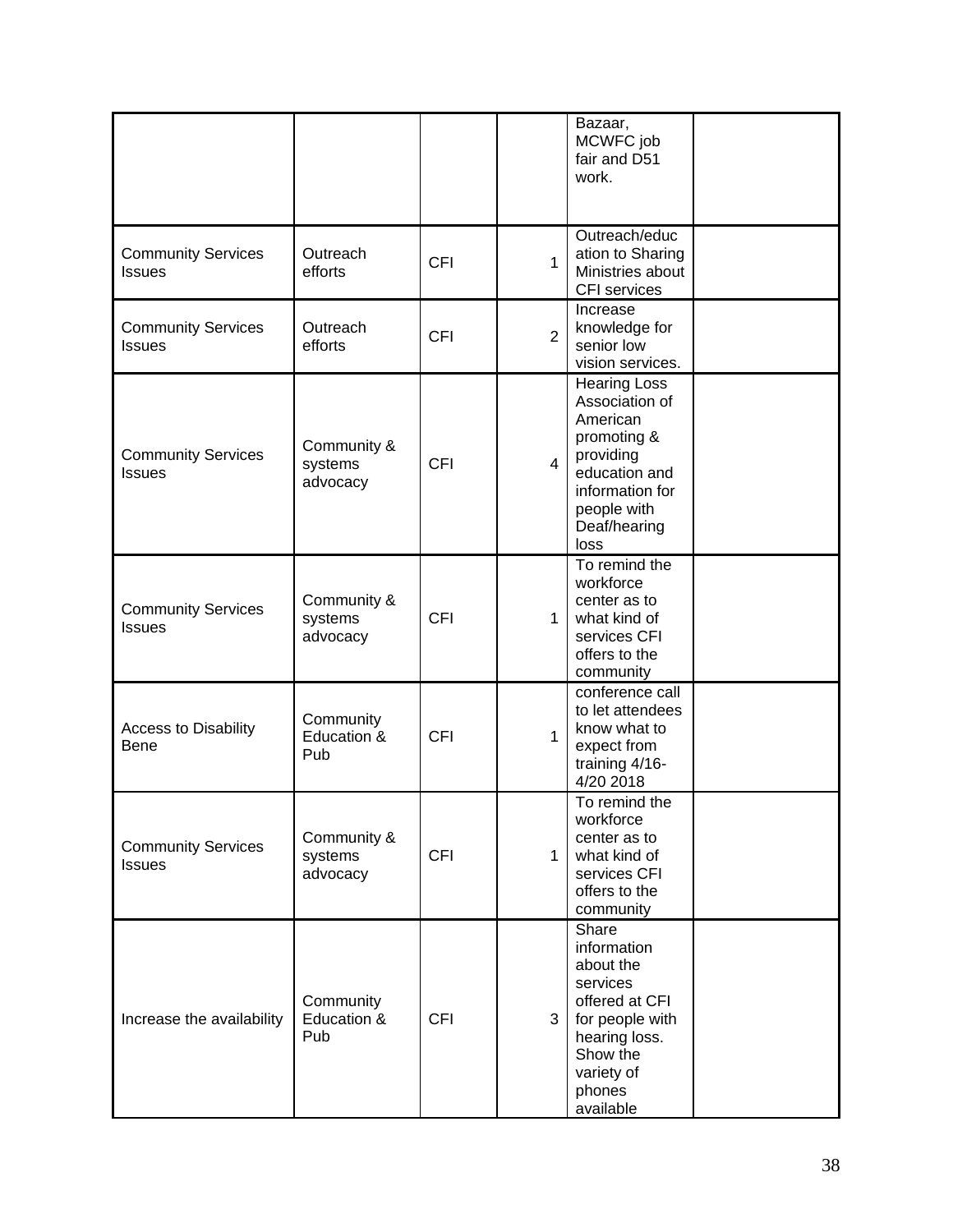| Housing                                    | Outreach<br>efforts               | <b>CFI</b> | $\mathbf{1}$   | learn resources<br>the house has<br>to offer while<br>explaining CFI<br>services and<br>resources                                                   |  |
|--------------------------------------------|-----------------------------------|------------|----------------|-----------------------------------------------------------------------------------------------------------------------------------------------------|--|
| <b>Access to Disability</b><br><b>Bene</b> | Collaborating &<br><b>Network</b> | <b>CFI</b> | 80             | 5 day training<br>to get certified<br>work incentive<br>coordinator                                                                                 |  |
| <b>Community Services</b><br><b>Issues</b> | Collaborating &<br><b>Network</b> | <b>CFI</b> | $\overline{2}$ | Work with<br>partners and<br>YETI to teach<br>youth how to<br>work with each<br>other. Learned<br>how to clean up<br>and how to be<br>safe.         |  |
| <b>Community Services</b><br><b>Issues</b> | Outreach<br>efforts               | <b>CFI</b> | 0.75           | to meet with<br>Walmart on<br>North Avenues'<br>hiring manager<br>and discuss<br>possible<br>employment<br>options while<br>explaining<br>services  |  |
| <b>Community Services</b><br><b>Issues</b> | Community<br>Education &<br>Pub   | <b>CFI</b> | $\overline{4}$ | to learn about<br>community<br>resources,<br>teach about our<br>services and<br>speak with<br>other resources<br>for parolees                       |  |
| <b>Community Services</b><br><b>Issues</b> | Community<br>Education &<br>Pub   | <b>CFI</b> | 1.5            | Update Brenda<br>on the work<br>that has<br>already been<br>completed who<br>has been<br>involved and to<br>what extent.<br>What are folks<br>inter |  |
| Increasing Access to<br>Appr               | Community<br>Education &<br>Pub   | <b>CFI</b> | 3              | to present on<br>low vision<br>information to<br>stepping on<br>balance<br>program for<br>seniors                                                   |  |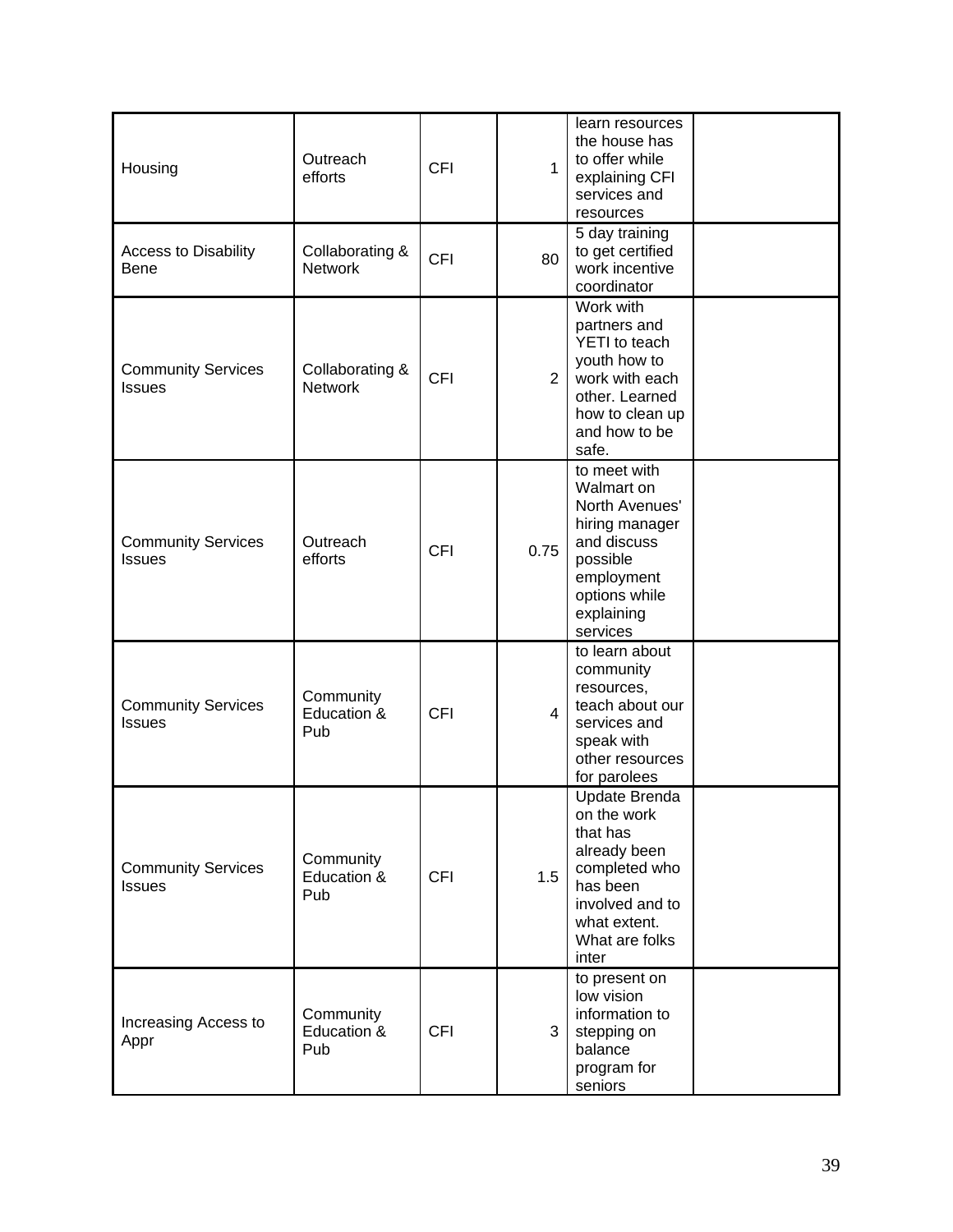| <b>Community Services</b><br><b>Issues</b> | Community &<br>systems<br>advocacy | <b>CFI</b> | $\mathbf{1}$   | Outreach/educ<br>ation to Sharing<br>Ministries about<br>CFI services                                                                             |  |
|--------------------------------------------|------------------------------------|------------|----------------|---------------------------------------------------------------------------------------------------------------------------------------------------|--|
| Increasing Access to<br>Appr               | Outreach<br>efforts                | <b>CFI</b> | $\overline{2}$ | CFI partnered<br>with Mobile<br>Dental in our<br>office to offer<br>free services to<br>the public                                                |  |
| <b>Community Services</b><br><b>Issues</b> | Collaborating &<br><b>Network</b>  | <b>CFI</b> | 16             | understanding<br>of the impact of<br>trauma on the<br>brain, memory,<br>behaviors, and<br>value systems                                           |  |
| <b>Community Services</b><br><b>Issues</b> | Community &<br>systems<br>advocacy | <b>CFI</b> | $\overline{4}$ | Hearing Loss<br>Association of<br>American<br>promoting &<br>providing<br>education and<br>information for<br>people with<br>Deaf/hearing<br>loss |  |
| <b>Community Services</b><br><b>Issues</b> | Collaborating &<br><b>Network</b>  | <b>CFI</b> | 1              | speak of when<br>inspection<br>should come,<br>set up time for<br>overview of<br>class with Billy<br>Simpson and<br>find out<br>information       |  |
| Housing                                    | Collaborating &<br><b>Network</b>  | <b>CFI</b> | 1              | Meet Lynda<br>Christensen to<br>let her know<br>that I am now<br>doing CCT                                                                        |  |
| <b>Community Services</b><br><b>Issues</b> | Community<br>Education &<br>Pub    | <b>CFI</b> | 2.5            | meeting at<br>Goodwill<br>presented by<br>Larchwood's<br>Inn about<br>Medicaid                                                                    |  |
| <b>Community Services</b><br><b>Issues</b> | Community<br>Education &<br>Pub    | <b>CFI</b> | 2.5            | to view a DVD<br>about blind<br>children to<br>determine<br>usefulness for<br>NFB summer<br>children's camp                                       |  |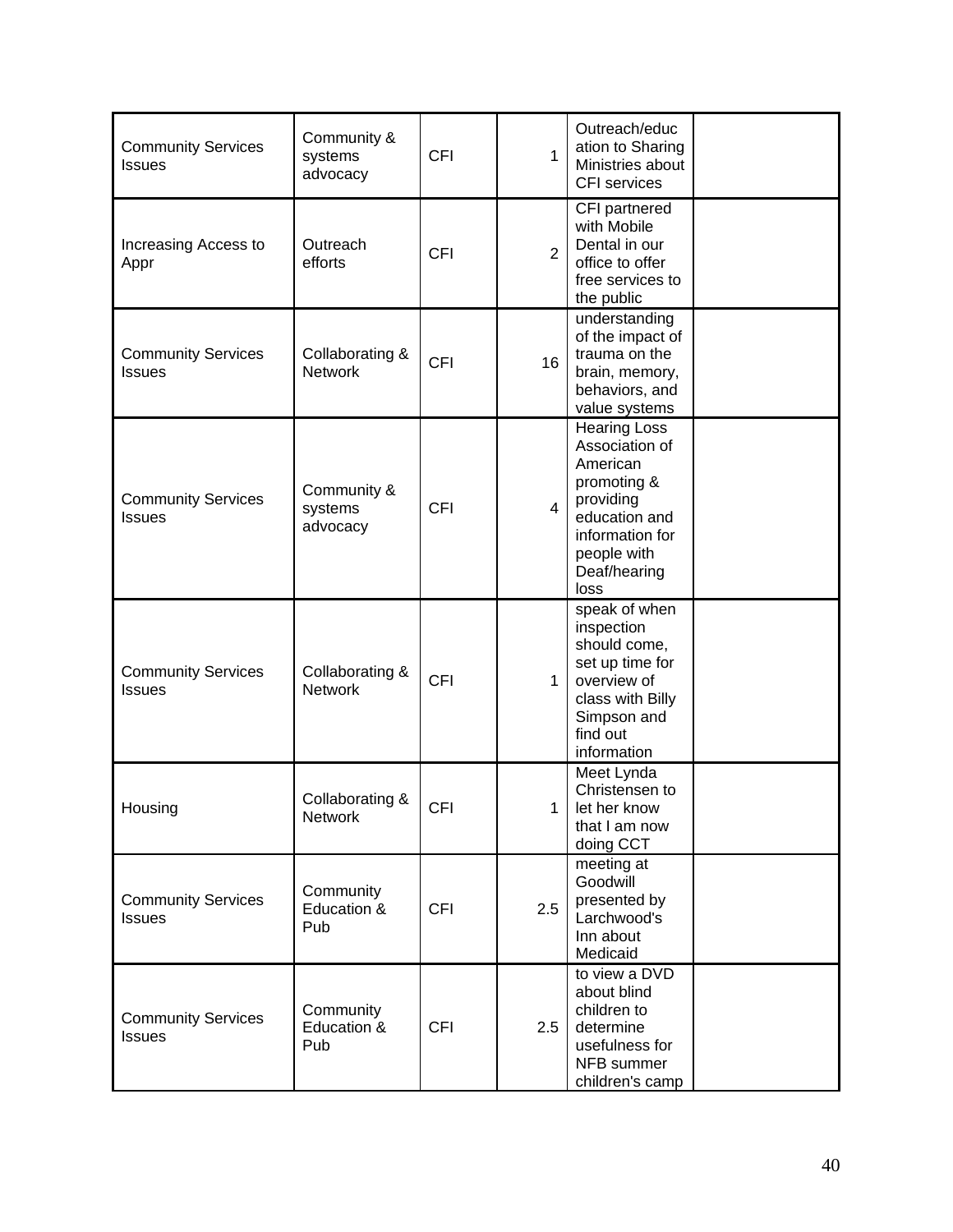| <b>Community Services</b><br><b>Issues</b> | Outreach<br>efforts               | <b>CFI</b> | $\mathbf{1}$ | Set up<br>partnership<br>with Tequila's<br>to see if they<br>will hire<br>consumers. We<br>would in turn<br>provide job<br>coaching<br>services.     |  |
|--------------------------------------------|-----------------------------------|------------|--------------|------------------------------------------------------------------------------------------------------------------------------------------------------|--|
| <b>Community Services</b><br><b>Issues</b> | Outreach<br>efforts               | <b>CFI</b> | $\mathbf{1}$ | Set up<br>partnership<br>with Sonic<br>(North) to see if<br>they will hire<br>consumers. We<br>would in turn<br>provide job<br>coaching<br>services. |  |
| <b>Community Services</b><br><b>Issues</b> | Outreach<br>efforts               | <b>CFI</b> | 1            | discuss<br>vocational<br>program                                                                                                                     |  |
| <b>Community Services</b><br><b>Issues</b> | Outreach<br>efforts               | <b>CFI</b> | 1            | create<br>partnership to<br>employ<br>consumers and<br>teach Startek<br>about disability                                                             |  |
| Increasing accessibility                   | Collaborating &<br><b>Network</b> | <b>CFI</b> | 0.5          | Introduce CFI                                                                                                                                        |  |
| Increasing accessibility                   | Collaborating &<br><b>Network</b> | <b>CFI</b> | 0.5          | introduce<br>ourselves to All<br><b>Points Transit</b>                                                                                               |  |
| <b>Community Services</b><br><b>Issues</b> | Collaborating &<br><b>Network</b> | <b>CFI</b> | 1.5          | meeting with<br>VOA to expand<br>low vision<br>services in<br>Montrose                                                                               |  |
| <b>Community Services</b><br><b>Issues</b> | Outreach<br>efforts               | <b>CFI</b> | 0.75         | informed the<br>library about<br>CFI and gained<br>information<br>about meeting<br>rooms and<br>activities about<br>seniors                          |  |
| Increase the availability                  | IL Skills and<br>Life skills      | <b>CFI</b> | 2.5          | To make Braille<br>more available,<br>teach braille.<br>Weekly<br>collaboration<br>on needs to                                                       |  |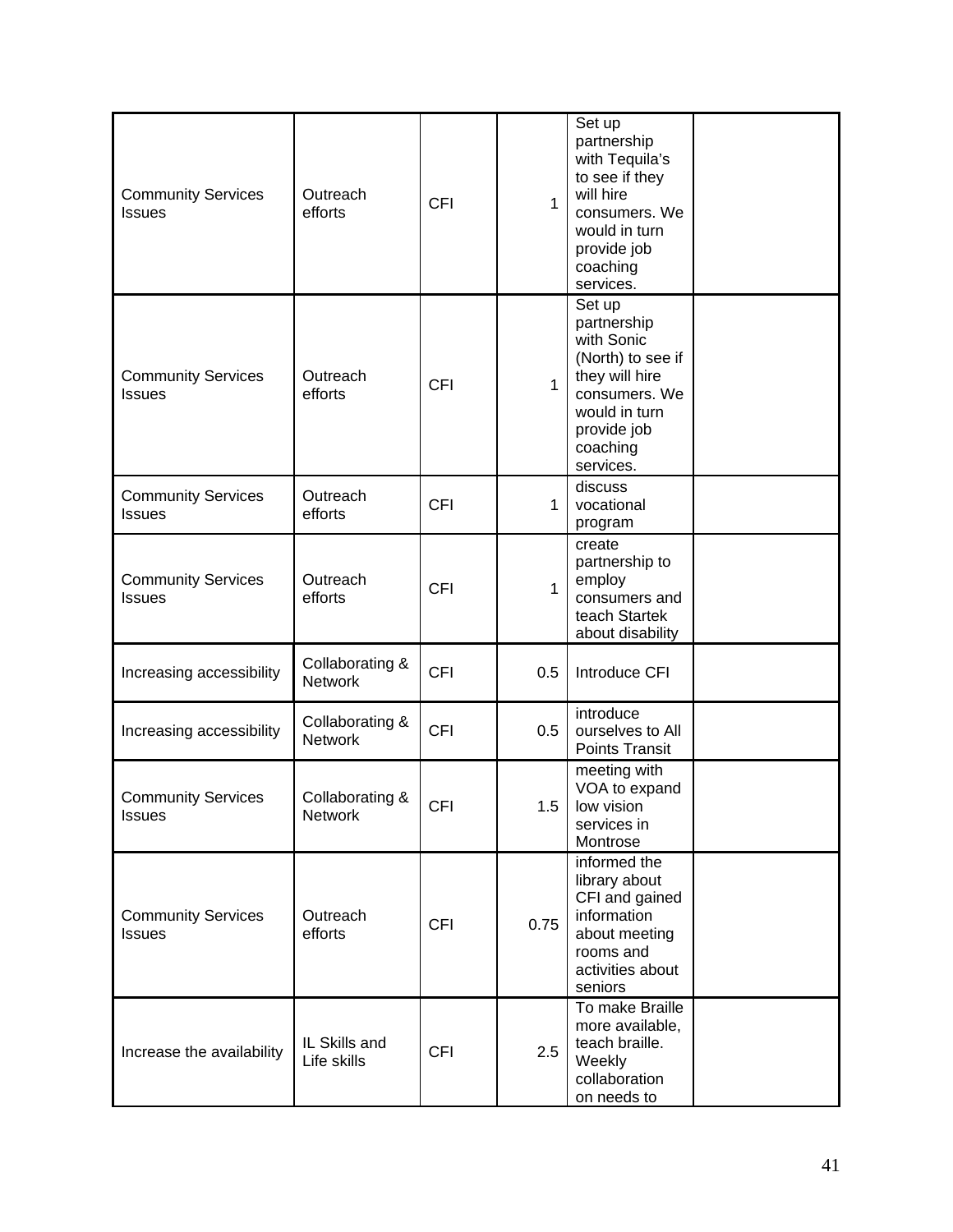|                                            |                                   |            |                | seniors with<br>vision loss                                                                                                                          |  |
|--------------------------------------------|-----------------------------------|------------|----------------|------------------------------------------------------------------------------------------------------------------------------------------------------|--|
| <b>Community Services</b><br><b>Issues</b> | Community<br>Education &<br>Pub   | <b>CFI</b> | 6              | To raise<br>awareness<br>about CFI<br>services to the<br>St. Mary's<br><b>Hospital Stroke</b><br>Survival<br>Support Group.                          |  |
| <b>Community Services</b><br><b>Issues</b> | Collaborating &<br><b>Network</b> | <b>CFI</b> | 1.5            | Worked with<br>Brenda and<br>had a meeting<br>about what<br>needs to be<br>done for YLF.<br>Talked about<br>curriculum for<br>YLF on<br>7/8/2018     |  |
| <b>Community Services</b><br><b>Issues</b> | Outreach<br>efforts               | <b>CFI</b> | $\mathbf{1}$   | create<br>partnership<br>with Habitat<br>Restore and<br>discuss and<br>educate Habitat<br>about<br>disabilities and<br>vocational<br>program at CFI  |  |
| Housing                                    | Outreach<br>efforts               | <b>CFI</b> | 2.5            | to introduce<br>ourselves<br>(Montrose CFI)                                                                                                          |  |
| Increase the availability                  | Community<br>Education &<br>Pub   | <b>CFI</b> | $\overline{2}$ | Share<br>information<br>about the<br>services<br>offered at CFI<br>for people with<br>hearing loss.<br>Show the<br>variety of<br>phones<br>available |  |
| <b>Community Services</b><br><b>Issues</b> | IL Skills and<br>Life skills      | <b>CFI</b> | $\mathbf{1}$   | ongoing<br>discussion<br>about aspects<br>of the YLF                                                                                                 |  |
| <b>Community Services</b><br><b>Issues</b> | Collaborating &<br>Network        | <b>CFI</b> | $\mathbf{1}$   | Outreach/educ<br>ation to Sharing<br>Ministries with                                                                                                 |  |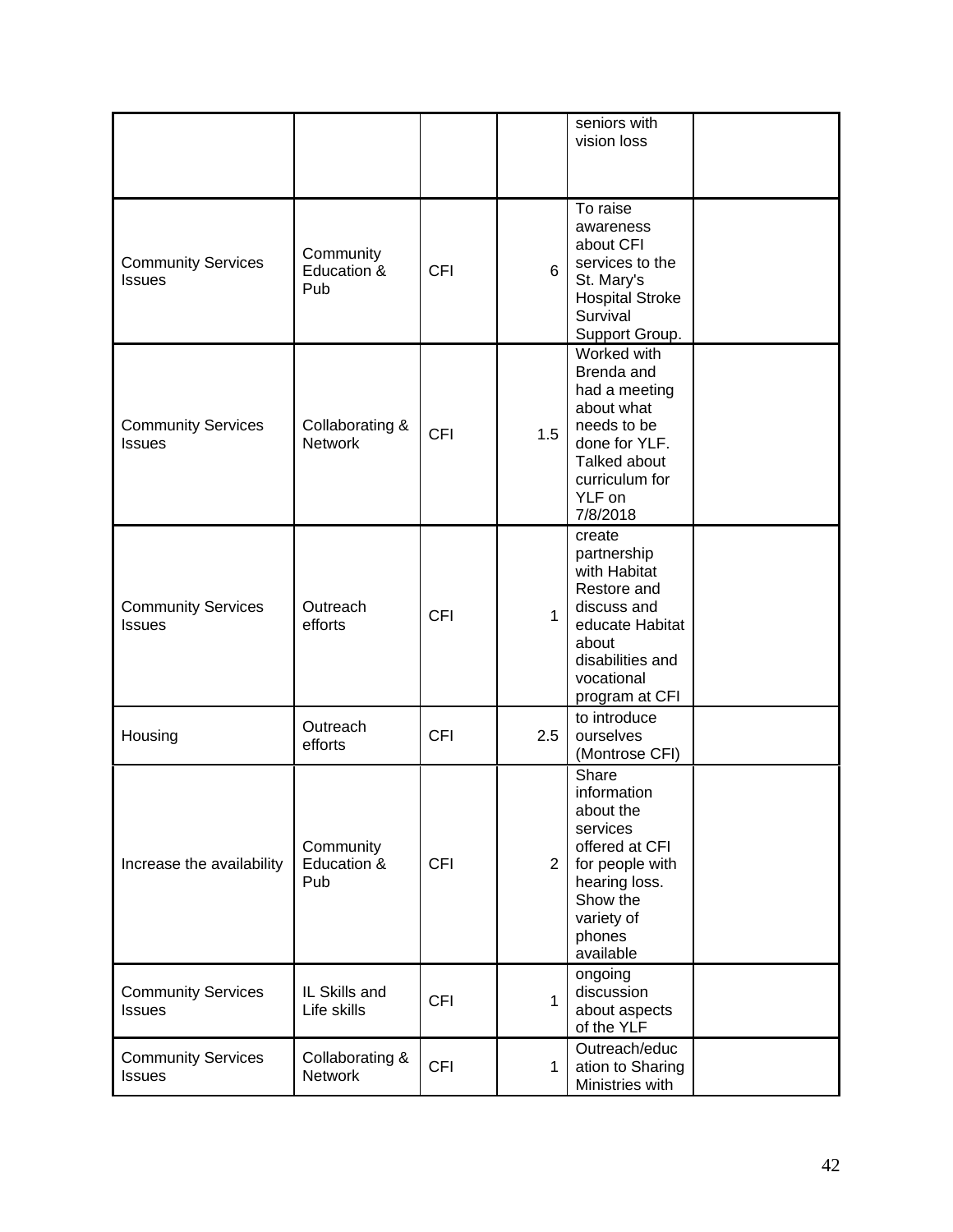|                                            |                                 |            |              | The Joseph<br>Center                                                                                                                            |  |
|--------------------------------------------|---------------------------------|------------|--------------|-------------------------------------------------------------------------------------------------------------------------------------------------|--|
| Increasing Access to<br>Appr               | Community<br>Education &<br>Pub | <b>CFI</b> | 5            | to showcase<br>low vision<br>rehab<br>strategies &<br>promote<br><b>Ensight Skills</b><br>Center low<br>vision<br>evaluations                   |  |
| Increase the availability                  | Community<br>Education &<br>Pub | <b>CFI</b> | 4 I          | Present<br>information<br>about CFI and<br>assistive<br>technology for<br>the OIBLV at<br>the 9th annual<br>caregiver's<br>conference.          |  |
| <b>Community Services</b><br><b>Issues</b> | Community<br>Education &<br>Pub | <b>CFI</b> | $\mathbf{1}$ | to promote CFI<br>programs for<br>seniors (CCT &<br>OIB) & network<br>with other<br>agency staff in<br>Garfield County                          |  |
| <b>Community Services</b><br><b>Issues</b> | Community<br>Education &<br>Pub | <b>CFI</b> | $\mathbf{1}$ | Learn about<br>upcoming<br>computer class<br>and share<br>information on<br>our computer<br>lab.                                                |  |
| <b>Community Services</b><br><b>Issues</b> | Community<br>Education &<br>Pub | <b>CFI</b> | 1.25         | Worked with<br>Sandy Sharp<br>and other<br>vocational<br>organization to<br>find job leads<br>and work with<br>other agencies<br>in Mesa County |  |
| <b>Community Services</b><br><b>Issues</b> | Outreach<br>efforts             | <b>CFI</b> | $\mathbf{1}$ | learn about<br>employment<br>opportunities<br>for consumers<br>at Home Depot                                                                    |  |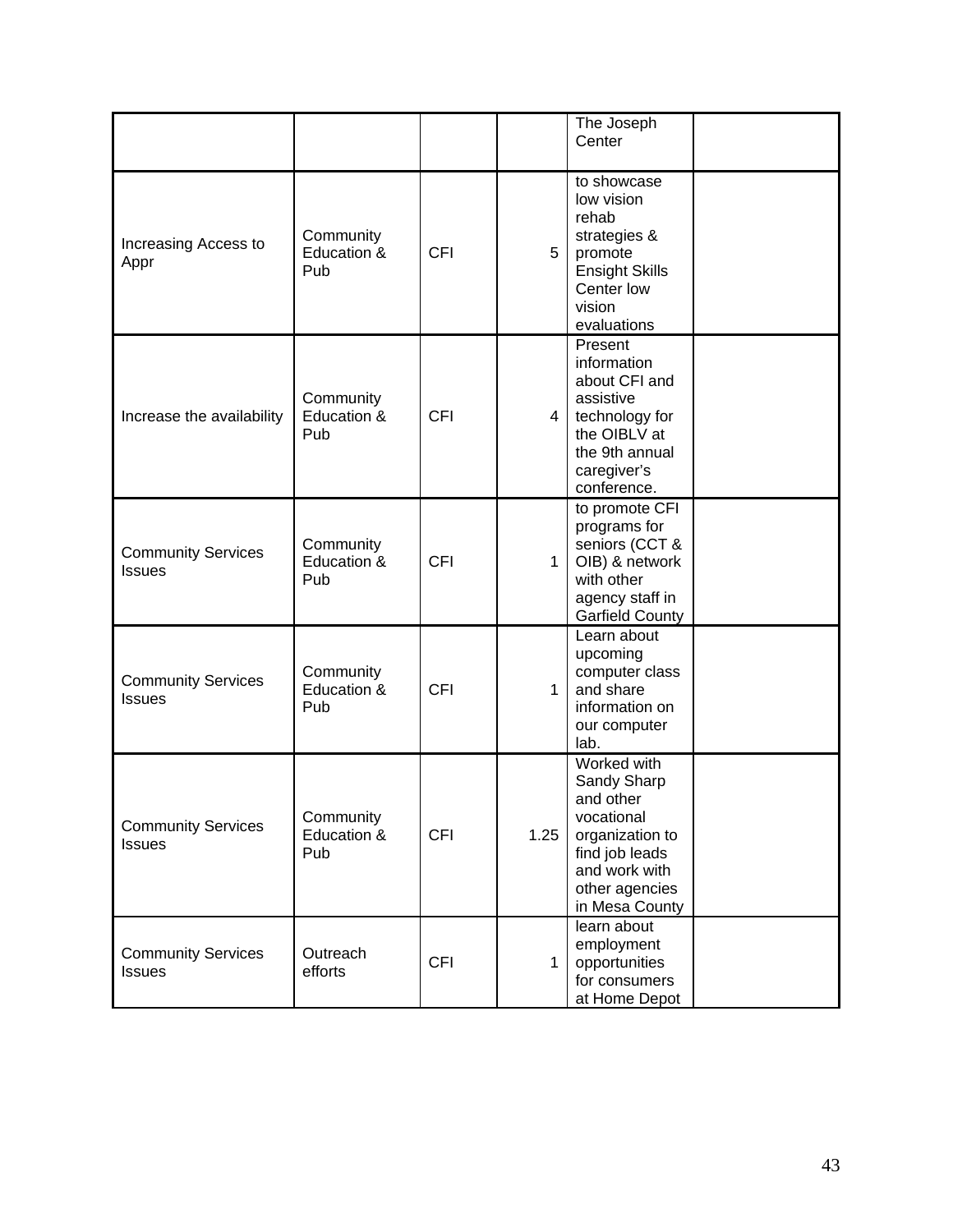| <b>Community Services</b><br><b>Issues</b> | Community<br>Education &<br>Pub    | <b>CFI</b> | 1.5          | Lucy Hudson,<br>director of the<br>Zero to three<br>safe babies<br>court teams<br>project,<br>provides an<br>overview of this<br>zero to three    |  |
|--------------------------------------------|------------------------------------|------------|--------------|---------------------------------------------------------------------------------------------------------------------------------------------------|--|
| <b>Community Services</b><br><b>Issues</b> | Outreach<br>efforts                | <b>CFI</b> | $\mathbf{1}$ | Learn about job<br>opportunities at<br>Community<br>Hospital and<br>what<br>degrees/certific<br>ates they<br>require.                             |  |
| <b>Community Services</b><br><b>Issues</b> | Community<br>Education &<br>Pub    | <b>CFI</b> | 2.25         | Spend time<br>with<br>participants<br>with events.<br>Talk to parents<br>about CFI and<br>its services.<br><b>Build rapport</b><br>with all       |  |
| <b>Community Services</b><br><b>Issues</b> | Community<br>Education &<br>Pub    | <b>CFI</b> | 2.25         | Went to meet<br>and network<br>with new foster<br>care program in<br>Mesa County.<br>Will discuss<br>goals, , mission<br>statement, next<br>steps |  |
| access to Disability<br>benefit            | Community &<br>systems<br>advocacy | <b>CFI</b> | 1.5          | meet with<br>Employment<br>First staff at<br><b>Mesa County</b><br>Workforce<br>Center re: CFI<br>programs                                        |  |
| Increasing Access to<br>Appr               | Collaborating &<br><b>Network</b>  | <b>CFI</b> | 8            | the objective<br>was to bring<br>information to<br>the community<br>and to<br>collaborate with<br>other agencies                                  |  |
| Housing                                    | Collaborating &<br><b>Network</b>  | <b>CFI</b> | 1.75         | Met with Nick<br>Belnap<br>property<br>manager for<br>Pathways<br>Village. Tracy                                                                  |  |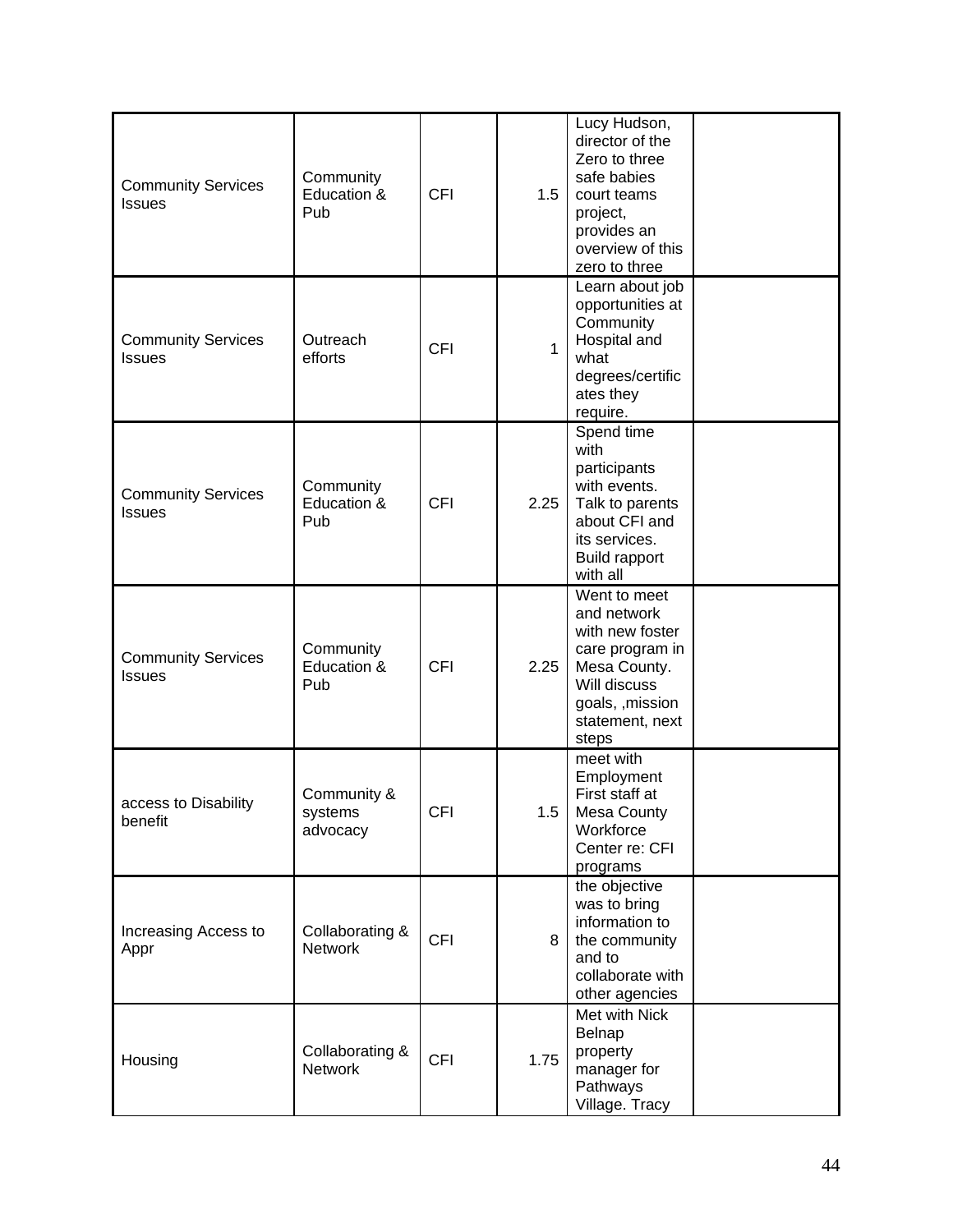|                                            |                                   |            |                | Morgan,<br>Morgan Robb<br>and myself<br>talked about<br>presentation                                                                             |  |
|--------------------------------------------|-----------------------------------|------------|----------------|--------------------------------------------------------------------------------------------------------------------------------------------------|--|
| <b>Community Services</b><br><b>Issues</b> | Outreach<br>efforts               | <b>CFI</b> | $\mathbf{1}$   | Attend the Ariel<br>job fair for<br>consumers and<br>speak with<br>consumers<br>about<br>vocational<br>services.<br>Speak with<br>employers.     |  |
| <b>Community Services</b><br><b>Issues</b> | Community<br>Education &<br>Pub   | <b>CFI</b> | 1.5            | Worked on<br>curriculum for<br>YLF. Talked<br>about concerns<br>with assistive<br>technology and<br>talked about<br>consumer who<br>is going and |  |
| <b>Community Services</b><br><b>Issues</b> | Collaborating &<br><b>Network</b> | <b>CFI</b> | 5              | collaborate and<br>network with<br>other agencies<br>on senior<br>services                                                                       |  |
| <b>Community Services</b><br><b>Issues</b> | Outreach<br>efforts               | <b>CFI</b> | $\mathbf{1}$   | discuss<br>services and<br>employment<br>options at<br>Lowes for<br>consumers with<br>regards to<br>felons and<br>RSO;s                          |  |
| <b>Community Services</b><br><b>Issues</b> | Community<br>Education &<br>Pub   | <b>CFI</b> | 3 <sup>1</sup> | Mary, Morgan,<br>Tracy, and<br>myself want to<br>work with<br>clients and staff<br>of Pathways<br>Want to give<br>presentation of<br>services.   |  |
| <b>Community Services</b><br><b>Issues</b> | Collaborating &<br><b>Network</b> | <b>CFI</b> | 10.75          | met with local<br>agencies in<br>Montrose and<br>established<br>rapport for<br>services                                                          |  |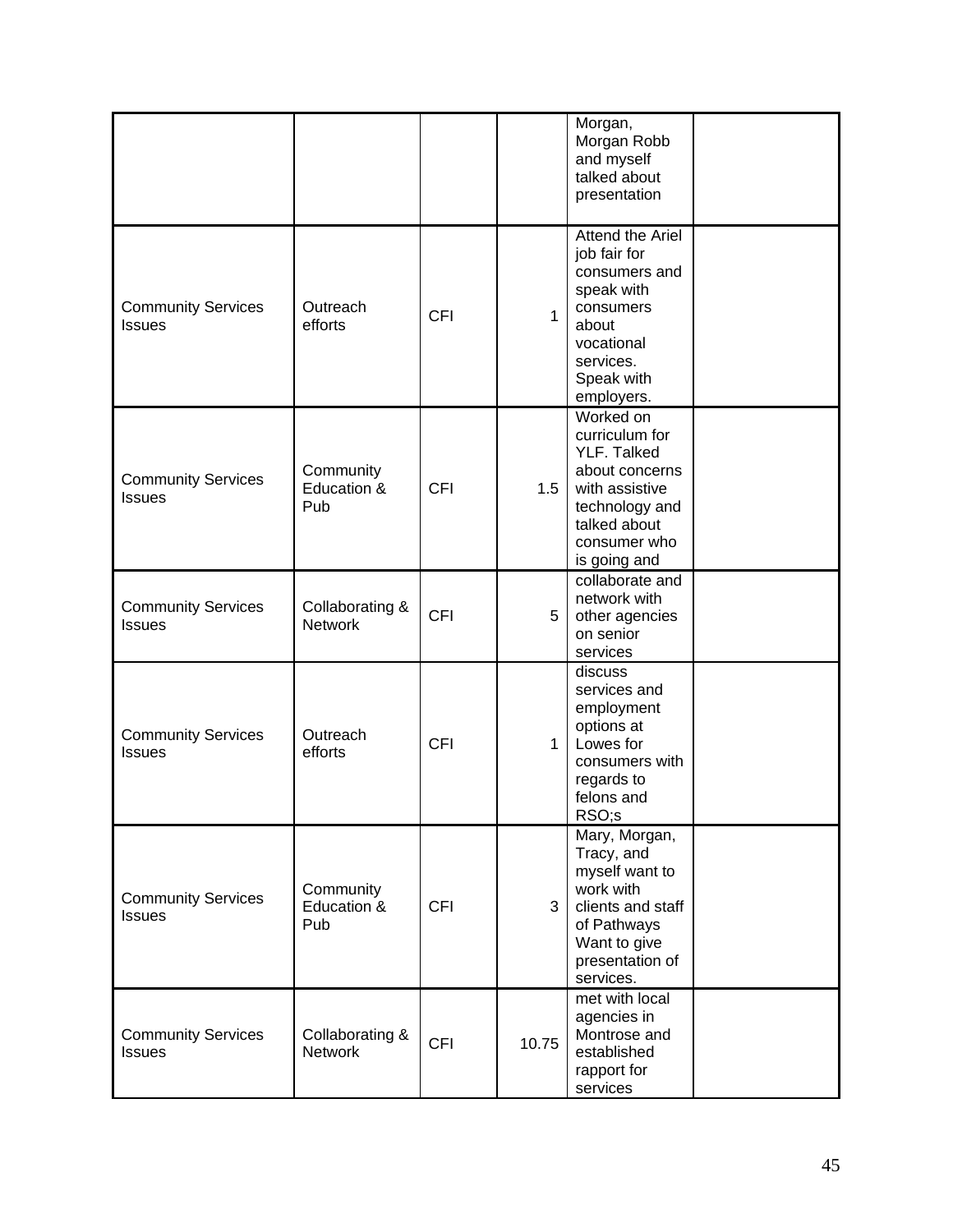| <b>Access to Disability</b><br><b>Bene</b> | Collaborating &<br><b>Network</b> | <b>CFI</b> | 1.5             | I me with<br>coordinator and<br>provided<br>information on<br>CFI's services                                                                    |  |
|--------------------------------------------|-----------------------------------|------------|-----------------|-------------------------------------------------------------------------------------------------------------------------------------------------|--|
| Increasing Access to<br>Appr               | Collaborating &<br><b>Network</b> | <b>CFI</b> | 5.5             | to promote CFI<br>programs for<br>seniors (CCT &<br>OIB) & network<br>with Ensight<br>Skills Center in<br><b>Route County</b>                   |  |
| Increasing Access to<br>Appr               | Outreach<br>efforts               | <b>CFI</b> | $\mathbf 1$     | To inform<br>seniors about<br>low vision<br>rehab services<br>at Walnut Park<br>senior<br>apartment                                             |  |
| <b>Community Services</b><br><b>Issues</b> | Community<br>Education &<br>Pub   | <b>CFI</b> | 90.6            | work with youth<br>with disabilities<br>and teach<br>leadership<br>skills                                                                       |  |
| <b>Community Services</b><br><b>Issues</b> | Collaborating &<br><b>Network</b> | <b>CFI</b> | 3               | discuss needs<br>within the<br>community for<br>elderly care<br>and housing                                                                     |  |
| <b>Community Services</b><br><b>Issues</b> | Collaborating &<br><b>Network</b> | <b>CFI</b> | 5               | Attended the<br>monthly Human<br>Services<br>Comm meeting<br>in Rifle with<br>Ondine and<br>Tobie.<br>Introduced<br>Ondine and<br>new programs. |  |
| <b>Community Services</b><br><b>Issues</b> | Collaborating &<br><b>Network</b> | <b>CFI</b> | $\mathbf{1}$    | discuss<br>vocational<br>program                                                                                                                |  |
| <b>Community Services</b><br><b>Issues</b> | Outreach<br>efforts               | <b>CFI</b> | $\mathbf{1}$    | discuss<br>vocational<br>program                                                                                                                |  |
| <b>Community Services</b><br><b>Issues</b> | Outreach<br>efforts               | <b>CFI</b> | 10 <sup>°</sup> | renew<br>information<br>about CFI<br>programs and<br>services in<br>Gunnison and<br>Lake City area                                              |  |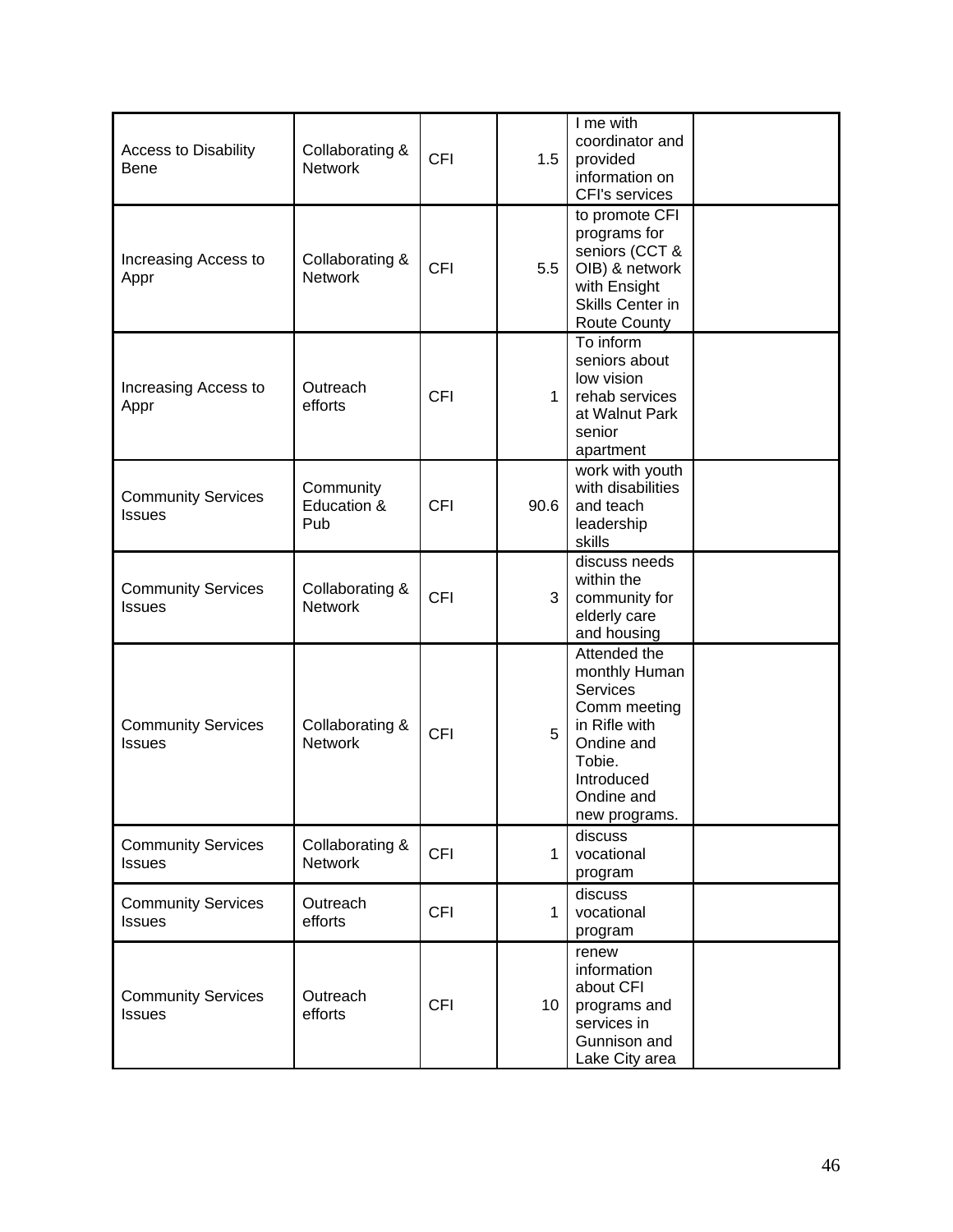| <b>Access to Disability</b><br>Bene        | Collaborating &<br><b>Network</b> | <b>CFI</b> | $\overline{4}$ | Met with Delta<br>and Montrose<br>Housing<br>Authority to<br>determine wait<br>list. Met<br>perspective<br>section 8 case<br>managers. |  |
|--------------------------------------------|-----------------------------------|------------|----------------|----------------------------------------------------------------------------------------------------------------------------------------|--|
| <b>Access to Disability</b><br><b>Bene</b> | Collaborating &<br><b>Network</b> | <b>CFI</b> | $\overline{2}$ | met with<br><b>Brianna</b><br>Brozina social<br>services<br>director Willow<br><b>Tree Care</b><br>Center                              |  |
| <b>Community Services</b><br><b>Issues</b> | Outreach<br>efforts               | <b>CFI</b> | 0.5            | to inform the<br>staff about the<br>CFI and to<br>provide<br>information for<br>collaboration                                          |  |
| <b>Community Services</b><br><b>Issues</b> | Outreach<br>efforts               | <b>CFI</b> | 0.5            | inform agency<br>about CFI and<br>provide<br>information                                                                               |  |
| <b>Community Services</b><br><b>Issues</b> | Outreach<br>efforts               | <b>CFI</b> | 0.5            | I spoke to the<br>receptionist<br>about our<br>program and<br>provided<br>brochures                                                    |  |
| Increase the availability                  | Community<br>Education &<br>Pub   | <b>CFI</b> | 0.75           | to inform<br>Workforce<br>Center staff<br>about low<br>vision, aids,<br>services, &<br>coping<br>strategies for<br>clients             |  |
| <b>Community Services</b><br><b>Issues</b> | Outreach<br>efforts               | <b>CFI</b> | $\mathbf{1}$   | speak with<br><b>Sears Outlet</b><br>manager about<br>possible<br>collaboration<br>for employment<br>opportunities                     |  |
| <b>Community Services</b><br><b>Issues</b> | Outreach<br>efforts               | <b>CFI</b> | $\mathbf{1}$   | Meet with<br>Western<br>Colorado<br>Center for<br>Children to<br>learn about<br>their services                                         |  |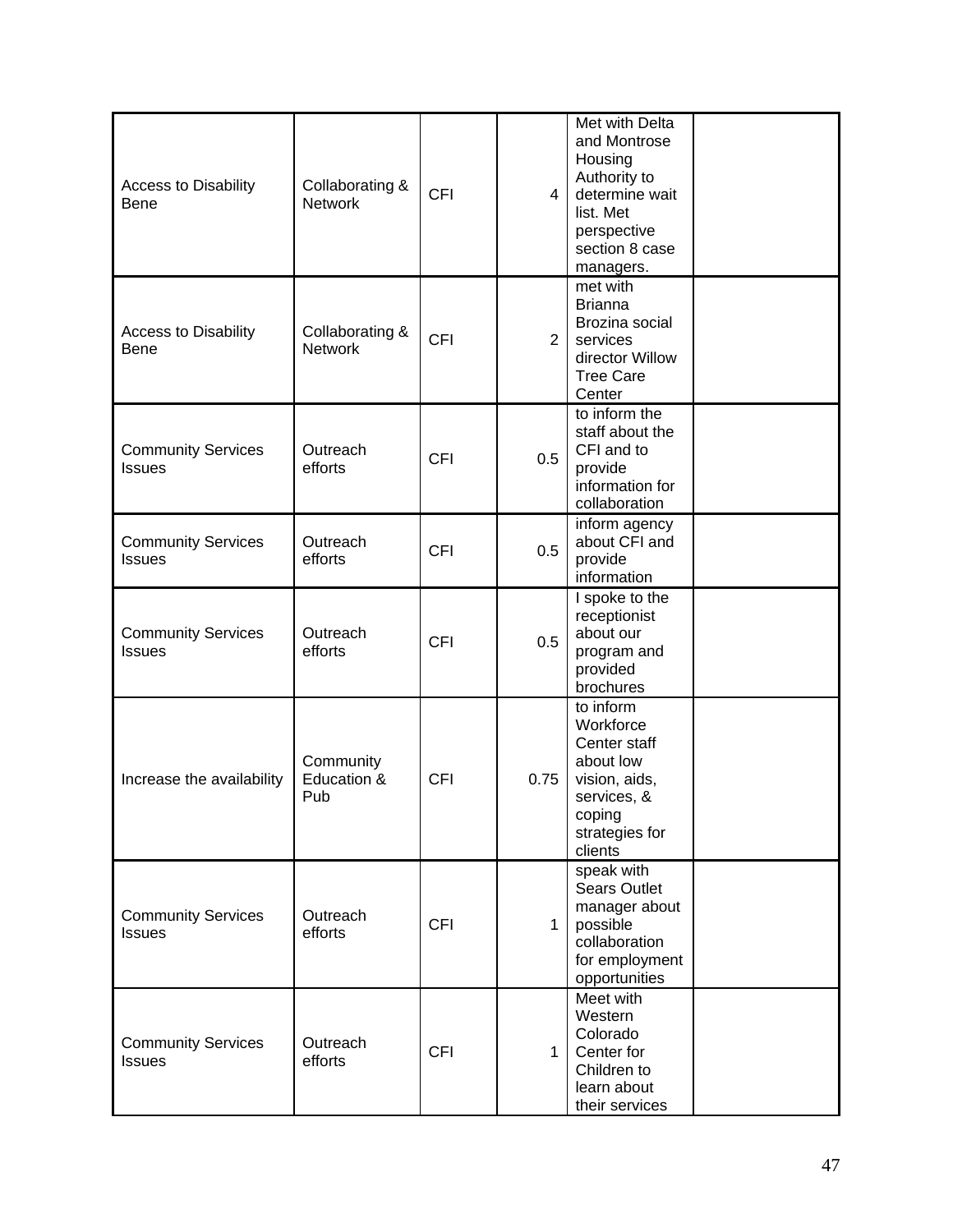|                                            |                                   |            |                | and teach them<br>about ours.                                                                                                             |  |
|--------------------------------------------|-----------------------------------|------------|----------------|-------------------------------------------------------------------------------------------------------------------------------------------|--|
| <b>Community Services</b><br><b>Issues</b> | Outreach<br>efforts               | <b>CFI</b> | $\overline{2}$ | Make<br>connections<br>with staff who<br>work WCCFC<br>and see what<br>we can do for<br>youth. See<br>what services<br>we can<br>exchange |  |
| <b>Community Services</b><br><b>Issues</b> | Outreach<br>efforts               | <b>CFI</b> | 0.5            | went to Natural<br>Grocers to<br>discuss hiring<br>and training<br>disabled<br>individuals or<br>felons                                   |  |
| <b>Community Services</b><br><b>Issues</b> | Outreach<br>efforts               | <b>CFI</b> | $\mathbf{1}$   | to find<br>prospective<br>employers who<br>are willing to<br>work with and<br>train disabled<br>ind and or<br>felons                      |  |
| <b>Community Services</b><br><b>Issues</b> | Collaborating &<br><b>Network</b> | <b>CFI</b> | 42             | blind and low<br>vision assistive<br>technology,<br>education<br>options, attend<br>class sessions<br>on LV/OIB and<br>outreach           |  |
| Housing                                    | Community<br>Education &<br>Pub   | <b>CFI</b> | $\overline{2}$ | community<br>outreach at<br>Welcome<br>Home<br>Montrose at<br>Alliance for<br>Veterans                                                    |  |
| Housing                                    | Outreach<br>efforts               | <b>CFI</b> | 2.5            | community<br>outreach and<br>introduction of<br>new staff                                                                                 |  |
| Housing                                    | Community<br>Education &<br>Pub   | <b>CFI</b> | $\overline{2}$ | attend the<br>Anciano<br>Towers to<br>accept and<br>award for<br>dedication and                                                           |  |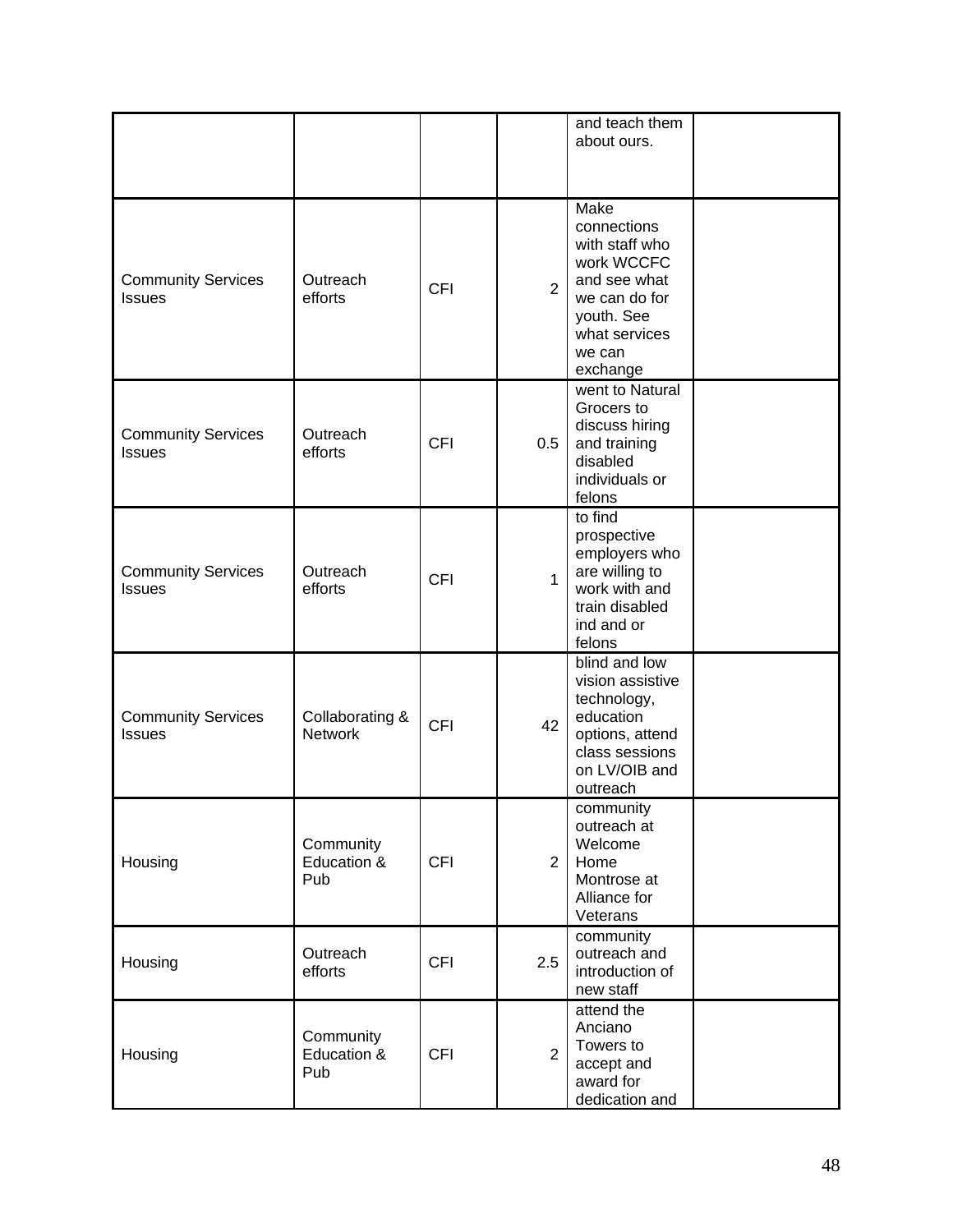|                                            |                                   |            |              | service along<br>with outreach<br>and education                                                                           |  |
|--------------------------------------------|-----------------------------------|------------|--------------|---------------------------------------------------------------------------------------------------------------------------|--|
| <b>Community Services</b><br><b>Issues</b> | Outreach<br>efforts               | <b>CFI</b> | 0.5          | to find<br>prospective<br>employers who<br>are willing to<br>work with and<br>train disabled<br>individuals and<br>felons |  |
| <b>Community Services</b><br><b>Issues</b> | Outreach<br>efforts               | <b>CFI</b> | 1.5          | went to DRA<br>Educational<br>meeting to<br>learn about<br>other resources<br>and share new<br>events/services            |  |
| <b>Community Services</b><br><b>Issues</b> | Outreach<br>efforts               | <b>CFI</b> | 1.5          | learn about<br>other agencies<br>vocational<br>services,<br>educate on<br>ours                                            |  |
| <b>Community Services</b><br><b>Issues</b> | Outreach<br>efforts               | <b>CFI</b> | 1.5          | Tour workforce<br>center with staff<br>and learn about<br>Youth career<br>development<br>program                          |  |
| <b>Community Services</b><br><b>Issues</b> | Collaborating &<br><b>Network</b> | <b>CFI</b> | 1            | to share and<br>exchange<br>information                                                                                   |  |
| <b>Community Services</b><br><b>Issues</b> | Collaborating &<br><b>Network</b> | <b>CFI</b> | 1            | went to<br>introduce staff<br>and exchange<br>information<br>between<br>agencies                                          |  |
| <b>Community Services</b><br><b>Issues</b> | Outreach<br>efforts               | <b>CFI</b> | $\mathbf{1}$ | to find<br>prospective<br>employer who<br>are willing to<br>work with<br>disabled<br>individuals                          |  |
| <b>Community Services</b><br><b>Issues</b> | Outreach<br>efforts               | <b>CFI</b> | 0.5          | met with Arnold<br>at Target to<br>discuss<br>referring<br>consumer's to<br>him for<br>employment                         |  |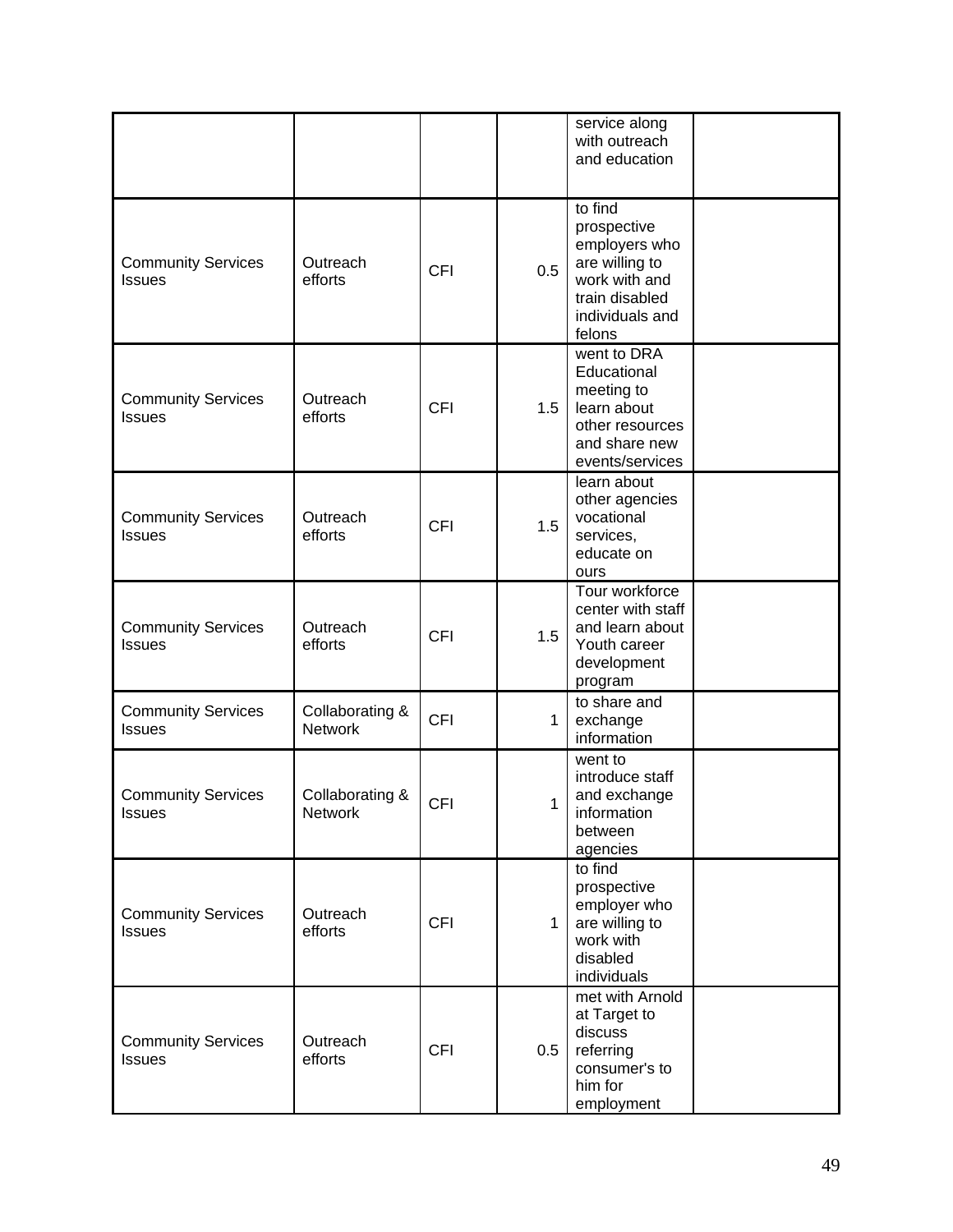| <b>Community Services</b><br><b>Issues</b> | Collaborating &<br><b>Network</b>  | <b>CFI</b> | $\mathbf{1}$   | expanding<br>access to<br>learning braille<br>1 & R to NFB<br>board members<br>about CFI & IL<br>services                                            |  |
|--------------------------------------------|------------------------------------|------------|----------------|------------------------------------------------------------------------------------------------------------------------------------------------------|--|
| <b>Community Services</b><br><b>Issues</b> | Collaborating &<br><b>Network</b>  | <b>CFI</b> | $\mathbf{1}$   | re-establish a<br>community<br>connection with<br><b>MADA</b>                                                                                        |  |
| <b>Community Services</b><br><b>Issues</b> | Outreach<br>efforts                | <b>CFI</b> | $\mathbf{1}$   | show Jody from<br>Western<br>Colorado<br>Center for<br>Children<br>around CFI and<br>share our<br>services                                           |  |
| Increase the availability                  | Community<br>Education &<br>Pub    | <b>CFI</b> | 5.5            | Share<br>information<br>about the<br>services<br>offered at CFI<br>for people with<br>hearing loss.<br>Show the<br>variety of<br>phones<br>available |  |
| Increase the availability                  | Community<br>Education &<br>Pub    | <b>CFI</b> | 4 <sup>1</sup> | Share<br>information<br>about the<br>services<br>offered at CFI<br>for people with<br>hearing loss.<br>Show the<br>variety of<br>phones<br>available |  |
| <b>Community Services</b><br><b>Issues</b> | Community &<br>systems<br>advocacy | <b>CFI</b> | 0.75           | to find<br>prospective<br>employers who<br>are willing to<br>work with and<br>train disabled<br>individuals<br>and/or felons                         |  |
| <b>Community Services</b><br><b>Issues</b> | Community &<br>systems<br>advocacy | <b>CFI</b> | 0.75           | to find<br>prospective<br>employers who<br>are willing to<br>work with and<br>train disabled                                                         |  |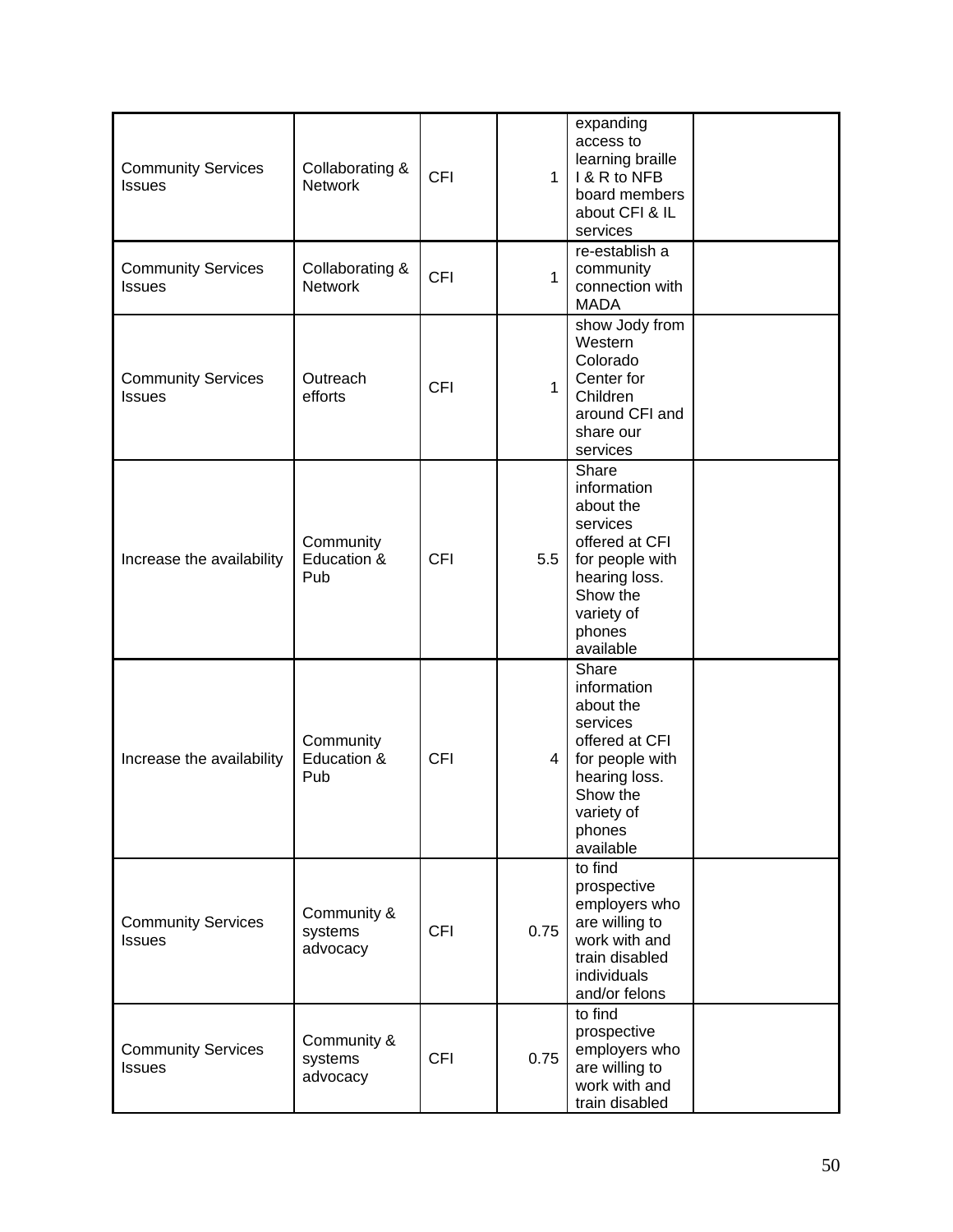|                                            |                                    |            |     | individuals<br>and/or felons                                                                                                                 |  |
|--------------------------------------------|------------------------------------|------------|-----|----------------------------------------------------------------------------------------------------------------------------------------------|--|
| <b>Community Services</b><br><b>Issues</b> | Community &<br>systems<br>advocacy | <b>CFI</b> | 1.5 | to find<br>prospective<br>employers who<br>are willing to<br>work with and<br>train disabled<br>individuals<br>and/or felons                 |  |
| <b>Community Services</b><br><b>Issues</b> | Community<br>Education &<br>Pub    | <b>CFI</b> | 3   | to fulfill the<br>Vision Part of<br>the Stepping on<br>program giving<br>information on<br>how vision<br>contributes to<br>falls for seniors |  |
| <b>Community Services</b><br><b>Issues</b> | Community<br>Education &<br>Pub    | <b>CFI</b> | 4.5 | speak about<br>social security                                                                                                               |  |
| <b>Community Services</b><br><b>Issues</b> | Community<br>Education &<br>Pub    | <b>CFI</b> | 8   | to increase<br>community<br>awareness of<br>expanding<br>services<br>provided by<br><b>CFI</b>                                               |  |
| Increase the availability                  | Community<br>Education &<br>Pub    | <b>CFI</b> | 3   | low vision<br>assistive tech<br>education to<br>Glenwood<br>Springs<br>Community                                                             |  |
| <b>Community Services</b><br><b>Issues</b> | Community<br>Education &<br>Pub    | <b>CFI</b> | 10  | collaborate with<br>other agencies<br>and inform<br>public of CFI<br>services                                                                |  |
| <b>Community Services</b><br><b>Issues</b> | Collaborating &<br><b>Network</b>  | <b>CFI</b> | 2.5 | to provide<br>information<br>about CFI and<br>how those<br>programs can<br>assist the<br>disabled in our<br>community                        |  |
| Increase the availability                  | Community<br>Education &<br>Pub    | <b>CFI</b> | 5   | to educate<br>seniors about<br>AMD & low<br>vision                                                                                           |  |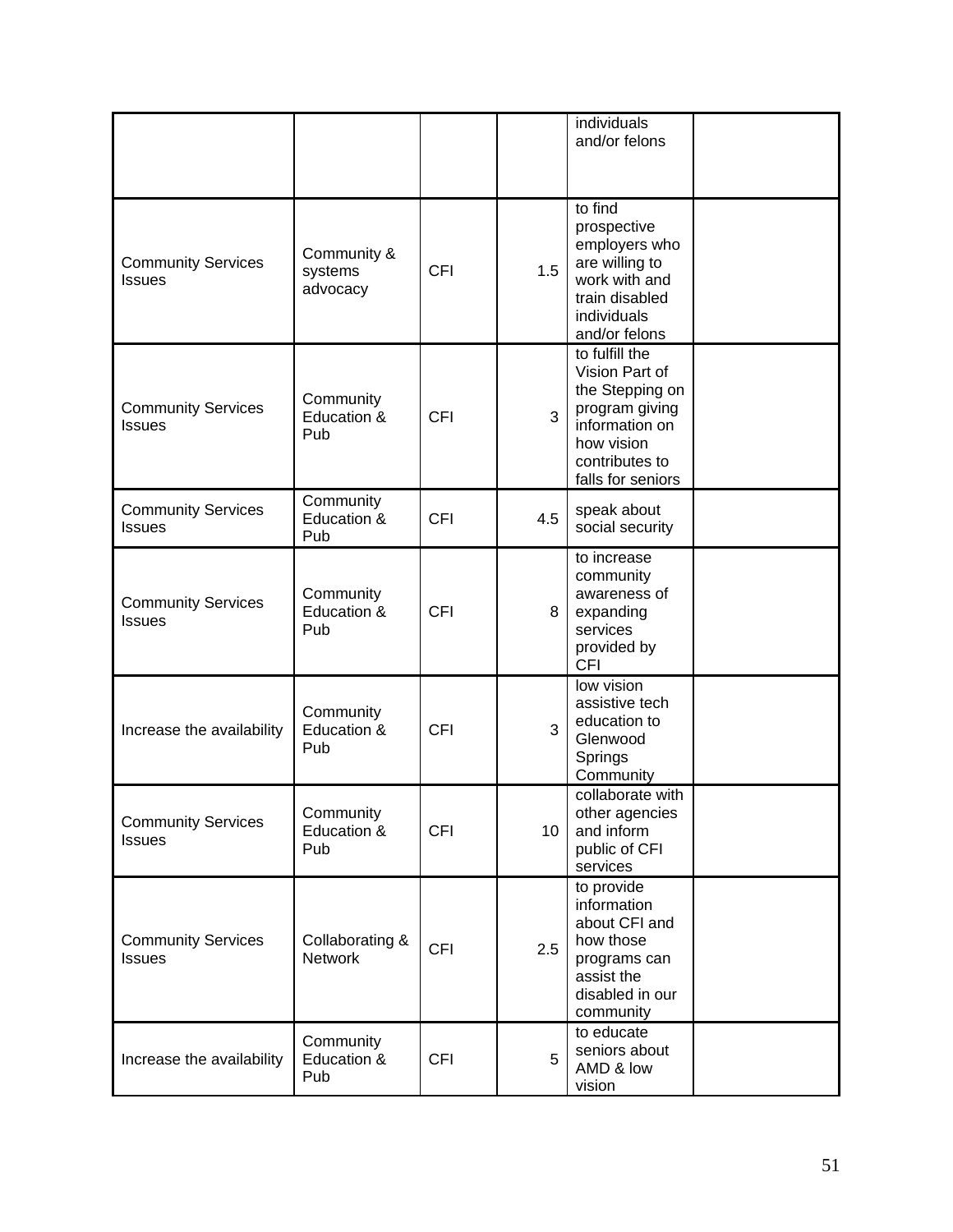|                                            |                                    |            |                | electronic<br>devices                                                                                                                                |  |
|--------------------------------------------|------------------------------------|------------|----------------|------------------------------------------------------------------------------------------------------------------------------------------------------|--|
| Increase the availability                  | Community<br>Education &<br>Pub    | <b>CFI</b> | 6              | AMD & low<br>vision<br>magnification<br>workshop at<br>the Highlands<br>for residents                                                                |  |
| <b>Community Services</b><br><b>Issues</b> | Community<br>Education &<br>Pub    | <b>CFI</b> | $\mathbf{1}$   | meet with<br>potential<br>consumers                                                                                                                  |  |
| <b>Community Services</b><br><b>Issues</b> | Collaborating &<br><b>Network</b>  | <b>CFI</b> | $\mathbf{1}$   | I met with the<br>founder and<br>discussed<br>needs of those<br>who are<br>homeless                                                                  |  |
| Housing                                    | Collaborating &<br><b>Network</b>  | <b>CFI</b> | 3              | to educate<br>others of CFI<br>and to gain<br>knowledge of<br>potential use of<br>other agencies                                                     |  |
| <b>Community Services</b><br><b>Issues</b> | Outreach<br>efforts                | <b>CFI</b> | $\mathbf{1}$   | to discuss<br>youthville with<br><b>Disability Law</b><br>and confirm<br>their<br>attendance                                                         |  |
| <b>Access to Disability</b><br><b>Bene</b> | Community<br>Education &<br>Pub    | <b>CFI</b> | 3.5            | To learn about<br>Medicare<br>basics, how to<br>assist someone<br>in applying.                                                                       |  |
| <b>Community Services</b><br><b>Issues</b> | Community &<br>systems<br>advocacy | <b>CFI</b> | $\overline{7}$ | Learn about<br>WIOA, DVR<<br>and HCBS and<br>the relationship<br>with I/DD<br>consumers.<br>Refresher on<br>Employment<br>First overview<br>and Init |  |
| <b>Community Services</b><br><b>Issues</b> | Community<br>Education &<br>Pub    | <b>CFI</b> | 0.5            | to find<br>prospective<br>employers who<br>are willing to<br>work with and<br>train disabled<br>individuals<br>and/or felons                         |  |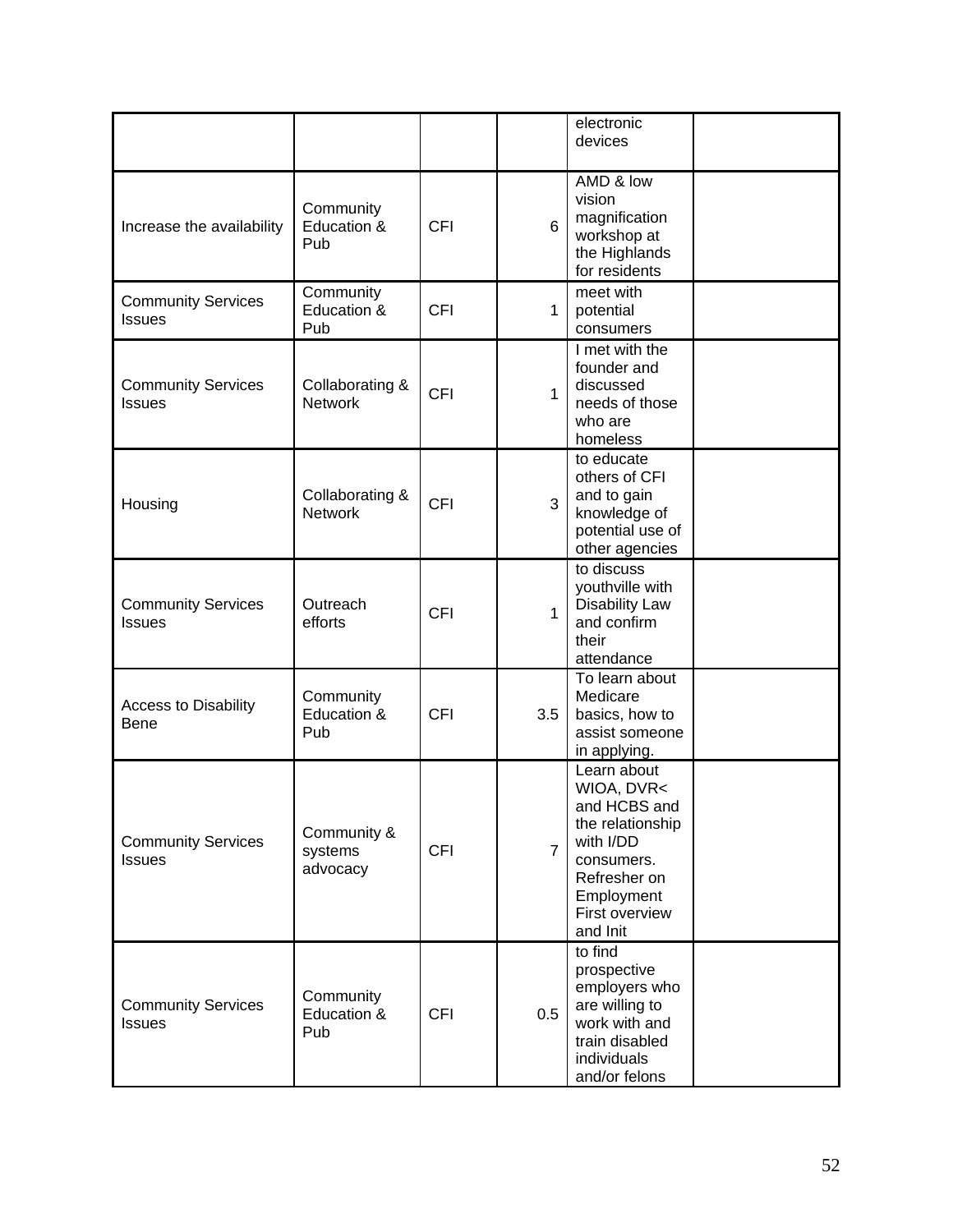| <b>Community Services</b><br><b>Issues</b> | Community<br>Education &<br>Pub   | <b>CFI</b> | 3              | inform public as<br>to services of<br>CFI, discuss<br>eye disease,<br>demonstrate<br>talking books<br>and electronic<br>magnifiers                   |  |
|--------------------------------------------|-----------------------------------|------------|----------------|------------------------------------------------------------------------------------------------------------------------------------------------------|--|
| <b>Community Services</b><br><b>Issues</b> | Community<br>Education &<br>Pub   | <b>CFI</b> | 0.25           | to find<br>prospective<br>employers who<br>are willing to<br>work with and<br>train disabled<br>individuals<br>and/or felons                         |  |
| Increasing Access to<br>Appr               | Collaborating &<br><b>Network</b> | <b>CFI</b> | $\overline{4}$ | requested visit<br>by courtyard<br>care - they<br>want LV<br>consultation,<br>information &<br>demo of<br>equipment                                  |  |
| <b>Community Services</b><br><b>Issues</b> | Collaborating &<br><b>Network</b> | <b>CFI</b> | 9              | inform the<br>public about<br>the services of<br>CFI and to<br>demonstrate<br>electronic<br>magnifiers                                               |  |
| <b>Community Services</b><br><b>Issues</b> | Outreach<br>efforts               | <b>CFI</b> | 9              | <b>Attend Quality</b><br>Health<br>Network's<br>summit training<br>to learn about<br>other resources<br>and service<br>provided in our<br>community. |  |
| <b>Community Services</b><br><b>Issues</b> | Outreach<br>efforts               | <b>CFI</b> | $\mathbf{1}$   | spoke with<br>Audrey from<br><b>College Living</b><br>Experience to<br>share youth<br>program<br>services                                            |  |
| <b>Community Services</b><br><b>Issues</b> | Outreach<br>efforts               | <b>CFI</b> | $\mathbf{1}$   | spoke with<br>CMU social<br>work club<br>advisor about<br>student's role<br>for youthville                                                           |  |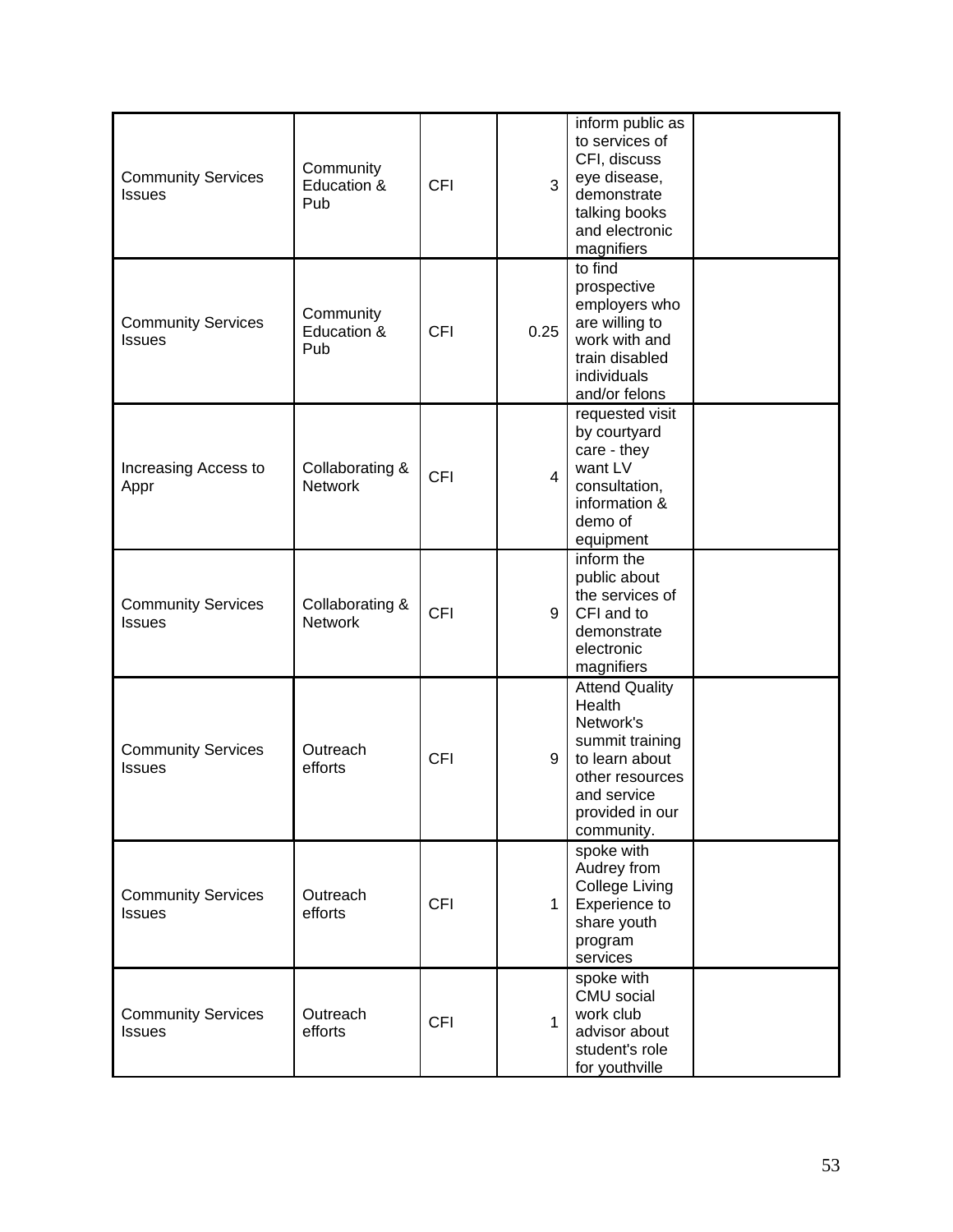| <b>Community Services</b><br><b>Issues</b> | Outreach<br>efforts               | <b>CFI</b> | $\mathbf{1}$   | distributed<br>Youthville flyers<br>among Main<br>Street,<br>including Bagel<br>Street, Board<br>and Card game<br>shop, and<br>Pazzo's Pizza |  |
|--------------------------------------------|-----------------------------------|------------|----------------|----------------------------------------------------------------------------------------------------------------------------------------------|--|
| <b>Community Services</b><br><b>Issues</b> | Community<br>Education &<br>Pub   | <b>CFI</b> | 1.25           | went to talk to<br>case managers<br>and talked to<br>staff about<br>Youthville                                                               |  |
| Increase the availability                  | Outreach<br>efforts               | <b>CFI</b> | 3              | meet people<br>with low vision<br>and determine<br>if they want to<br>do peer groups<br>or information<br>sessions                           |  |
| Increase the availability                  | Outreach<br>efforts               | <b>CFI</b> | $\overline{2}$ | demonstrate<br>larger<br>electronic<br>magnifiers to<br>staff who is in<br>the process of<br>writing a grant<br>to purchase<br>same          |  |
| <b>Community Services</b><br><b>Issues</b> | Collaborating &<br><b>Network</b> | <b>CFI</b> | 1.5            | to education<br>and<br>collaboration to<br>Hilltop and their<br>staff                                                                        |  |
| <b>Community Services</b><br><b>Issues</b> | Collaborating &<br><b>Network</b> | <b>CFI</b> | 2.5            | met with new<br>DVR counselor<br>in Delta to<br>discuss the<br>services I can<br>provide to her<br>consumers                                 |  |
| <b>Community Services</b><br><b>Issues</b> | Outreach<br>efforts               | <b>CFI</b> | 5.5            | to talk about<br>CFI and the<br>services we<br>provide,<br>including the<br>OIB/LV<br>program                                                |  |
| Increase the availability                  | Community<br>Education &<br>Pub   | <b>CFI</b> | 5.5            | Share<br>information<br>about the<br>services<br>offered at CFI<br>for people with                                                           |  |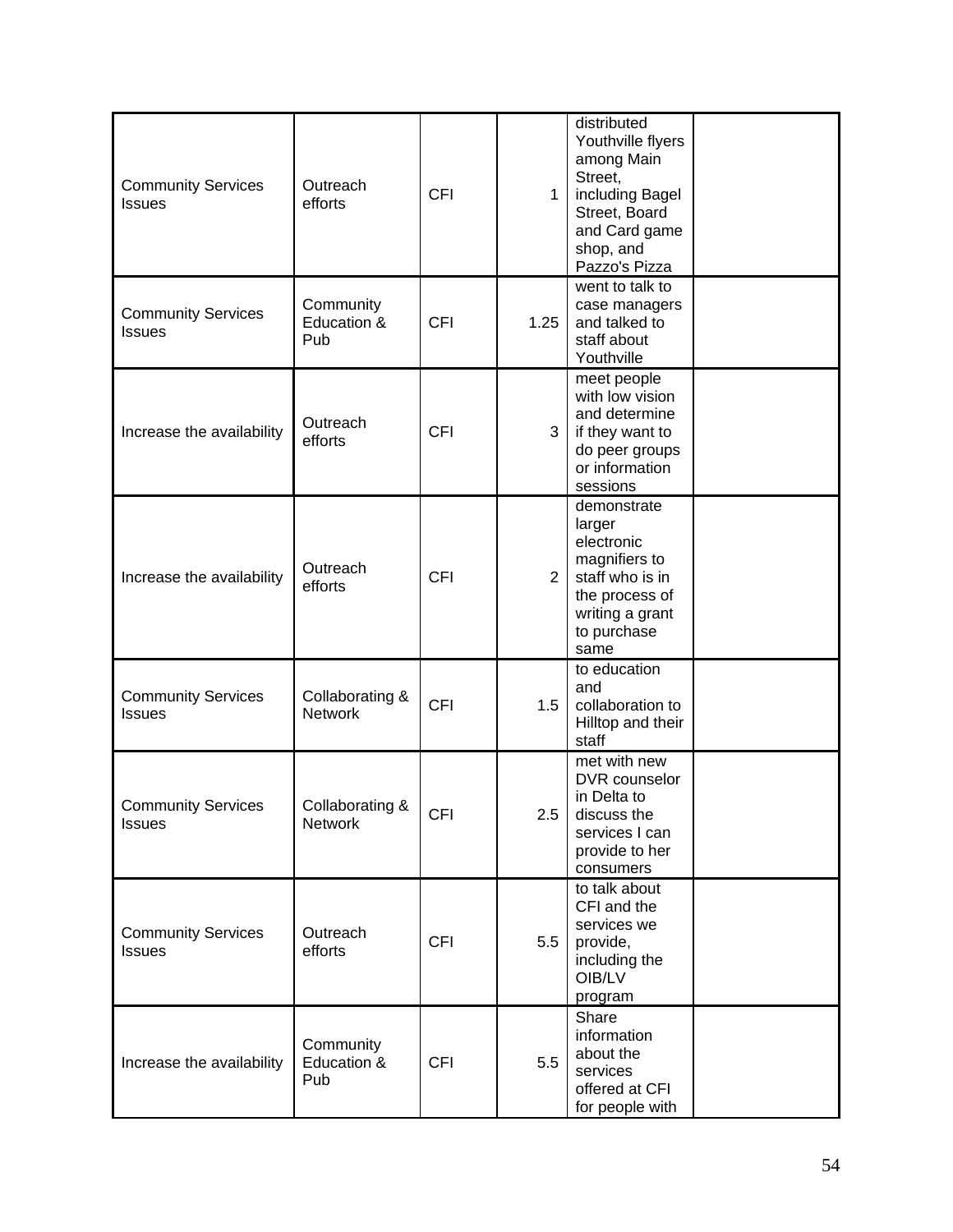|                                            |                                 |             |      | hearing loss.<br>Show the<br>variety of<br>phones<br>available                                                                          |                                                                                                                                      |
|--------------------------------------------|---------------------------------|-------------|------|-----------------------------------------------------------------------------------------------------------------------------------------|--------------------------------------------------------------------------------------------------------------------------------------|
| <b>Community Services</b><br><b>Issues</b> | Community<br>Education &<br>Pub | <b>CFI</b>  | 9    | to show case<br>low vision/blind<br>strategies<br>devices and<br>issues at the<br>event                                                 |                                                                                                                                      |
| <b>Community Services</b><br>Health        | Outreach<br>efforts             | <b>CFIL</b> | 55   | Community<br>partner<br>collaborate/net<br>work to spread<br>the word of<br>services for<br><b>PWD</b>                                  | Collaborated with<br>Community<br><b>Transition Team</b><br>partnership<br>throughout the<br>year and other<br>community<br>partners |
| <b>Community Services</b>                  | Collaboration/N<br>etworking    | <b>CFIL</b> | 8.5  | Develop/partici<br>pate in<br>trainings to<br>increase<br>knowledge of<br>the IL<br>philosophy,<br>disability rights<br>and IL services | Increase<br>awareness about<br>services and<br>participated in<br>statewide<br>conferences                                           |
| <b>Community Services</b>                  | Education and<br>Public Info    | <b>CFIL</b> | 1    | Expand and<br>develop a<br>network that<br>increases<br>employment<br>opportunities<br>for PWD                                          | Presentation<br>about job<br>development, one-<br>stop centers, and<br>introduced<br>opportunities to<br>work and earn a<br>living   |
| <b>Community Services</b>                  | Education and<br>Public Info    | <b>CFIL</b> | 2.25 | Promote<br>disability<br>awareness into<br>local issues                                                                                 | Staff worked<br>toward promoting<br>disability<br>awareness                                                                          |
| <b>Community Services</b>                  | Education and<br>Public Info    | <b>CFIL</b> | 38   | Provide<br>opportunity for<br>PWD to come<br>together for<br>social<br>interaction and<br>community<br>education                        | Provided meeting<br>space for PWD to<br>gather and share<br>information and<br>socialize                                             |
| <b>Community Services</b>                  | Collaboration/N<br>etworking    | <b>CFIL</b> | 20   | Youth<br>outreach: share<br>information<br>about our<br>services.                                                                       | Collaborated to<br>bring youth groups<br>together to learn<br>about services                                                         |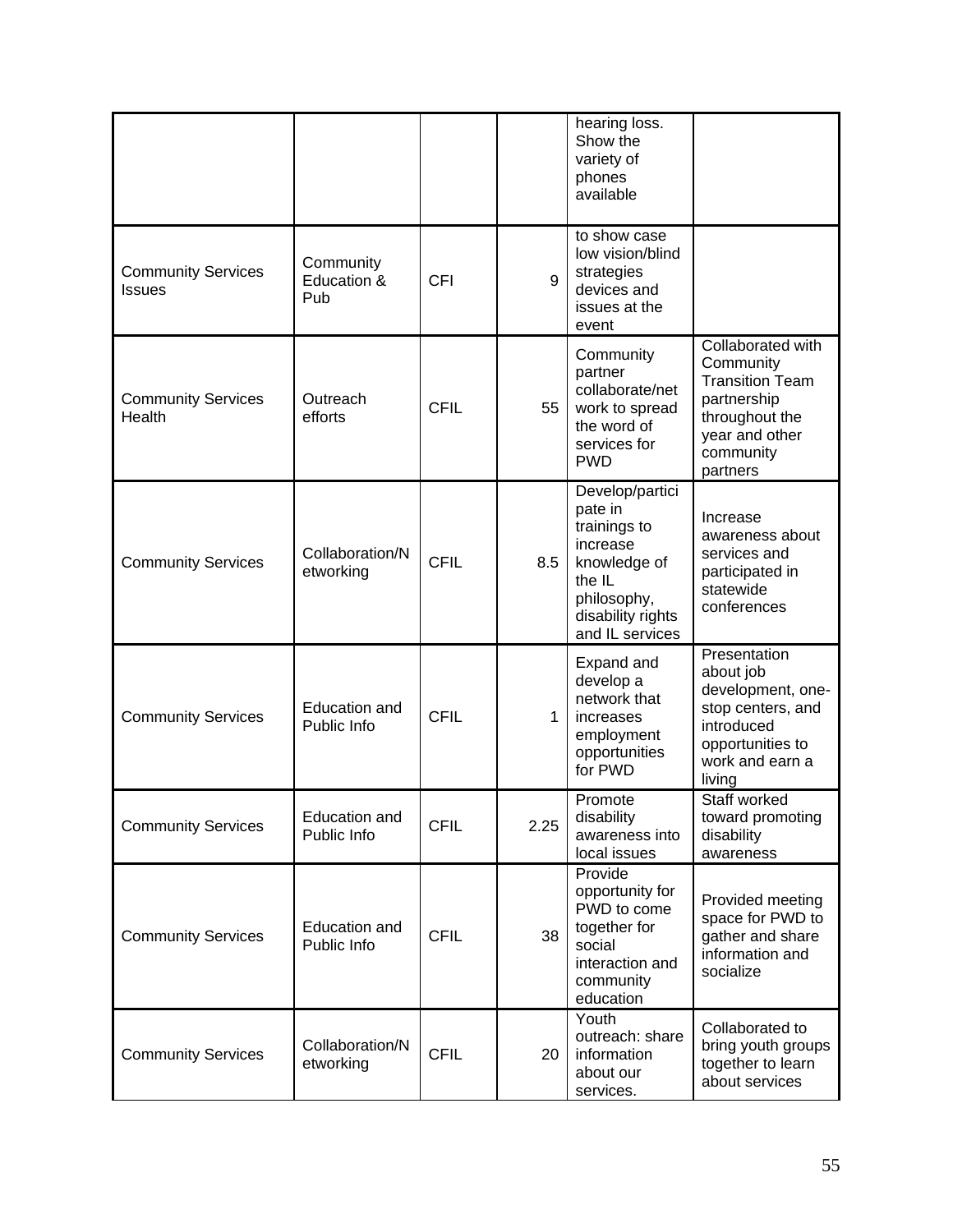| <b>Community Services</b><br>Health | Outreach<br>efforts                 | <b>CFIL</b> | 55           | Community<br>partner<br>collaborate/net<br>work to spread<br>the word of<br>services for<br><b>PWD</b>                                    | Collaborated with<br>Community<br><b>Transition Team</b><br>partnership<br>through the year<br>and other<br>community<br>partners  |
|-------------------------------------|-------------------------------------|-------------|--------------|-------------------------------------------------------------------------------------------------------------------------------------------|------------------------------------------------------------------------------------------------------------------------------------|
| <b>Community Services</b>           | Collaboration/N<br>etworking        | <b>CFIL</b> | 8.5          | Develop/partici<br>pate in<br>trainings to<br>increase<br>knowledge of<br>the IL<br>philosophy,<br>disability rights<br>and IL services   | Increase<br>awareness about<br>services and<br>participated in<br>statewide<br>conferences                                         |
| <b>Community Services</b>           | <b>Education and</b><br>Public Info | <b>CFIL</b> | $\mathbf{1}$ | Expand and<br>develop a<br>network that<br>increases<br>employment<br>opportunities<br>for PWD                                            | Presentation<br>about job<br>development, one-<br>stop centers, and<br>introduced<br>opportunities to<br>work and earn a<br>living |
| <b>Community Services</b>           | Education and<br>Public Info        | <b>CFIL</b> | 2.25         | Promote<br>disability<br>awareness into<br>local issues                                                                                   | Staff worked<br>toward promoting<br>disability<br>awareness                                                                        |
| <b>Community Services</b>           | <b>Education and</b><br>Public Info | <b>CFIL</b> | 38           | Provide<br>opportunity for<br>PWD to come<br>together for<br>social<br>interaction and<br>community<br>education                          | Provided meeting<br>space for PWD to<br>gather and share<br>information and<br>socialize                                           |
| <b>Community Services</b>           | Collaboration/N<br>etworking        | <b>CFIL</b> | 20           | Youth<br>outreach: share<br>information<br>about our<br>services.                                                                         | Collaborated to<br>bring youth groups<br>together to learn<br>about services                                                       |
| Health care access                  | Advocacy.<br>Education              | <b>CPWD</b> | 331.5        | To increase<br>access to<br>healthcare a<br>home health<br>options so<br>people with<br>disabilities can<br>remain in their<br>own homes. | PWD will be able<br>to live in their<br>communities of<br>choice                                                                   |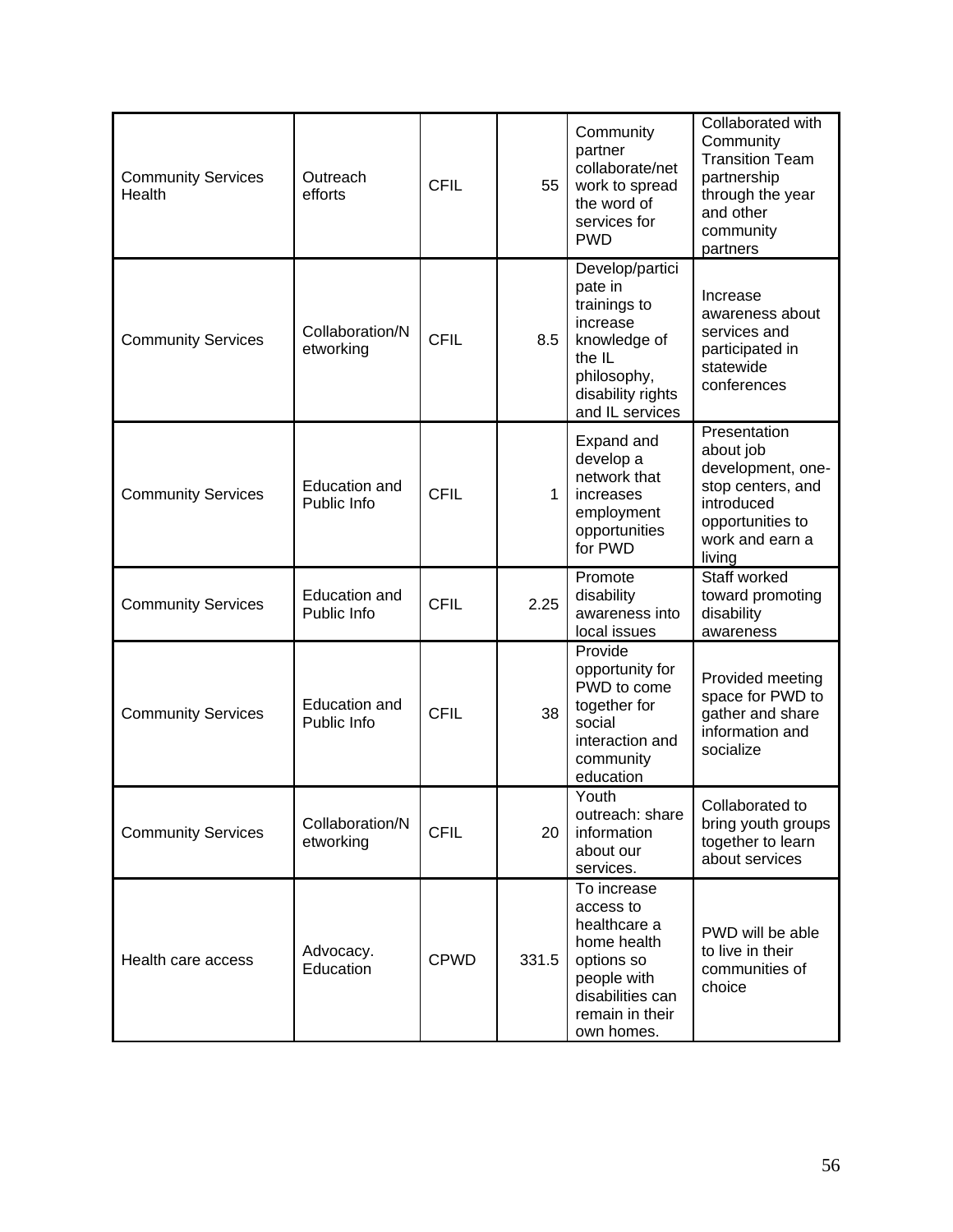| Transportation              | Advocacy/Colla<br>boration  | <b>CPWD</b> | 275   | To ensure that<br>people with any<br>type of<br>disability are<br>able to<br>navigate in and<br>between<br>communities of<br>choice       | PWD will be able<br>to travel to their<br>desired location<br>with appropriate<br>transportation |
|-----------------------------|-----------------------------|-------------|-------|-------------------------------------------------------------------------------------------------------------------------------------------|--------------------------------------------------------------------------------------------------|
| Housing                     | Advocacy/Colla<br>boration  | <b>CPWD</b> | 495.5 | To ensure that<br>communities<br>have the<br>appropriate<br>amount of<br>affordable and<br>accessible<br>housing<br>options.              | PWD are living in<br>integrated housing                                                          |
| Assistive Technology        | Collaboration/E<br>ducation | <b>CPWD</b> | 932   | Provide<br>demonstration<br>and technical<br>assistance on<br>how to use<br>different<br>assistive<br>technology<br>devices               | PWD have<br>increased access<br>to assistive<br>technology                                       |
| <b>Resource Development</b> | Outreach/Educ<br>ation      | <b>CPWD</b> | 516.5 | To build<br>partnerships<br>and expand<br>knowledge of<br>working with<br>individuals with<br>disabilities                                | Individuals will<br>have access to<br>more services that<br>meet their need.                     |
| Health care access          | Advocacy.<br>Education      | <b>CPWD</b> | 331.5 | To increase<br>access to<br>healthcare a<br>home health<br>options so<br>people with<br>disabilities can<br>remain in their<br>own homes. | PWD will be able<br>to live in their<br>communities of<br>choice                                 |
| Transportation              | Advocacy/Colla<br>boration  | <b>CPWD</b> | 275   | To ensure that<br>people with any<br>type of<br>disability are<br>able to<br>navigate in and<br>between<br>communities of<br>choice       | PWD will be able<br>to travel to their<br>desired location<br>with appropriate<br>transportation |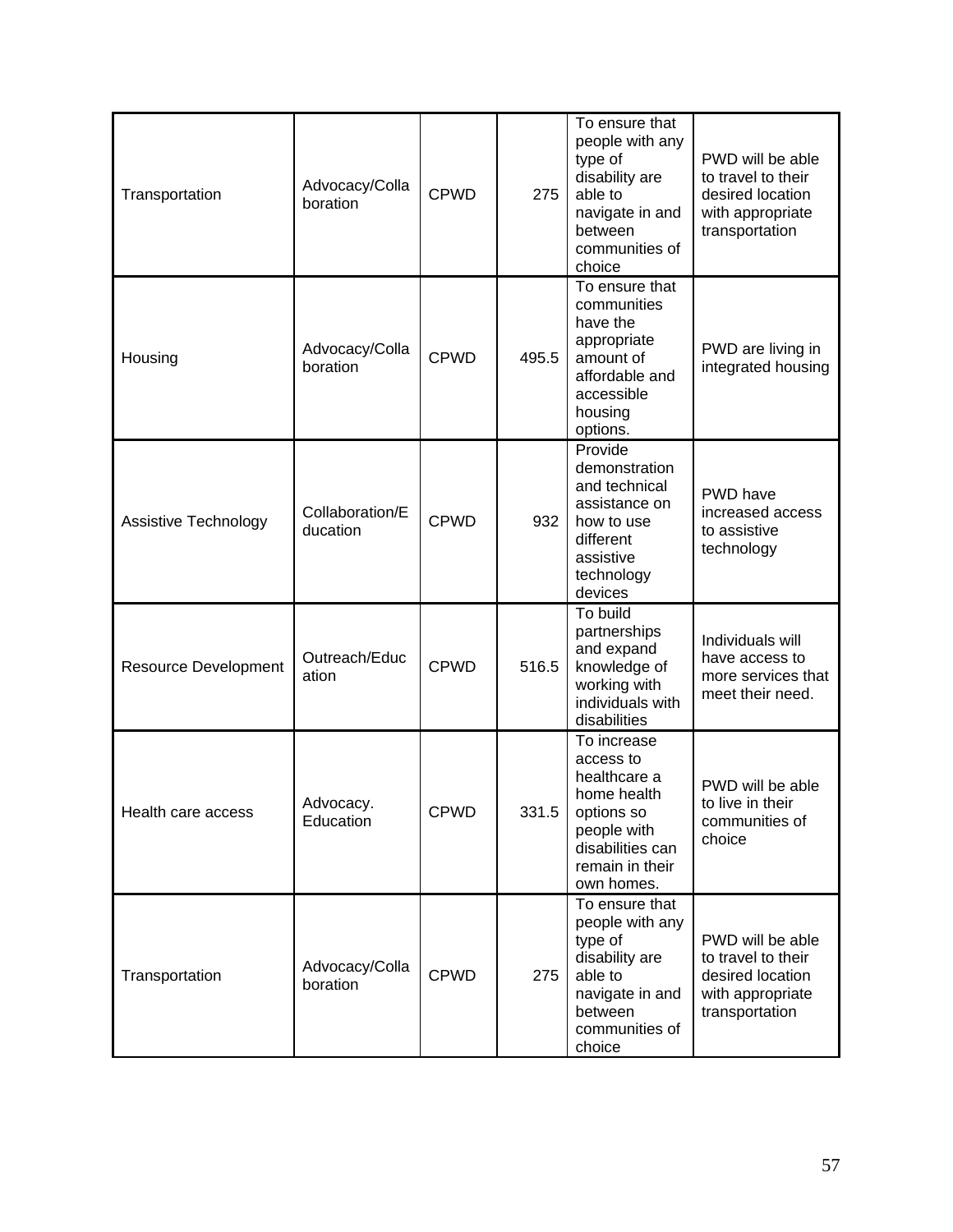| Housing                                           | Advocacy/Colla<br>boration                                                      | <b>CPWD</b> | 495.5 | To ensure that<br>communities<br>have the<br>appropriate<br>amount of<br>affordable and<br>accessible<br>housing<br>options.                    | PWD are living in<br>integrated housing                                                                                                                                                |
|---------------------------------------------------|---------------------------------------------------------------------------------|-------------|-------|-------------------------------------------------------------------------------------------------------------------------------------------------|----------------------------------------------------------------------------------------------------------------------------------------------------------------------------------------|
| Assistive Technology                              | Collaboration/E<br>ducation                                                     | <b>CPWD</b> | 932   | Provide<br>demonstration<br>and technical<br>assistance on<br>how to use<br>different<br>assistive<br>technology<br>devices                     | PWD have<br>increased access<br>to assistive<br>technology                                                                                                                             |
| <b>Resource Development</b>                       | Outreach/Educ<br>ation                                                          | <b>CPWD</b> | 516.5 | To build<br>partnerships<br>and expand<br>knowledge of<br>working with<br>individuals with<br>disabilities                                      | Individuals will<br>have access to<br>more services that<br>meet their need.                                                                                                           |
| Emergency<br>Management                           | Community and<br><b>Systems</b><br>Advocacy,<br>Community                       | <b>CSIC</b> | 606.8 | Educate and<br>advocate for<br>inclusive<br>emergency<br>preparedness<br>planning and<br>response for<br>people with<br>disabilities            | The needs of<br>people with<br>disabilities are<br>included in<br>responses to<br>emergencies, are<br>safe and have<br>their own<br>preparedness<br>plans                              |
| <b>Outreach Related</b><br><b>Needs</b>           | Collaborating<br>and Network,<br>Outreach<br>Efforts,<br>Community<br>Education | <b>CSIC</b> | 580.1 | Ensure that<br>services are<br>available in<br>outlying areas<br>and that the<br>CIL continues<br>to collaborate<br>with community<br>resources | The CIL has<br>partnerships in all<br>6 counties in its<br>catchment area<br>and is able to<br>provide resources<br>to consumers in<br>outlying areas.                                 |
| Increasing Access to<br><b>Community Programs</b> | Community and<br><b>Systems</b><br>Advocacy,<br>Community                       | <b>CSIC</b> | 420.7 | Ensure that<br>people with<br>disabilities are<br>able to access<br>all activities<br>and<br>environments<br>in the<br>community.               | The needs of<br>people with<br>disabilities are<br>addressed in<br>various contexts<br>across the<br>community:<br>accessible voting,<br>art inclusion,<br>recreational<br>activities. |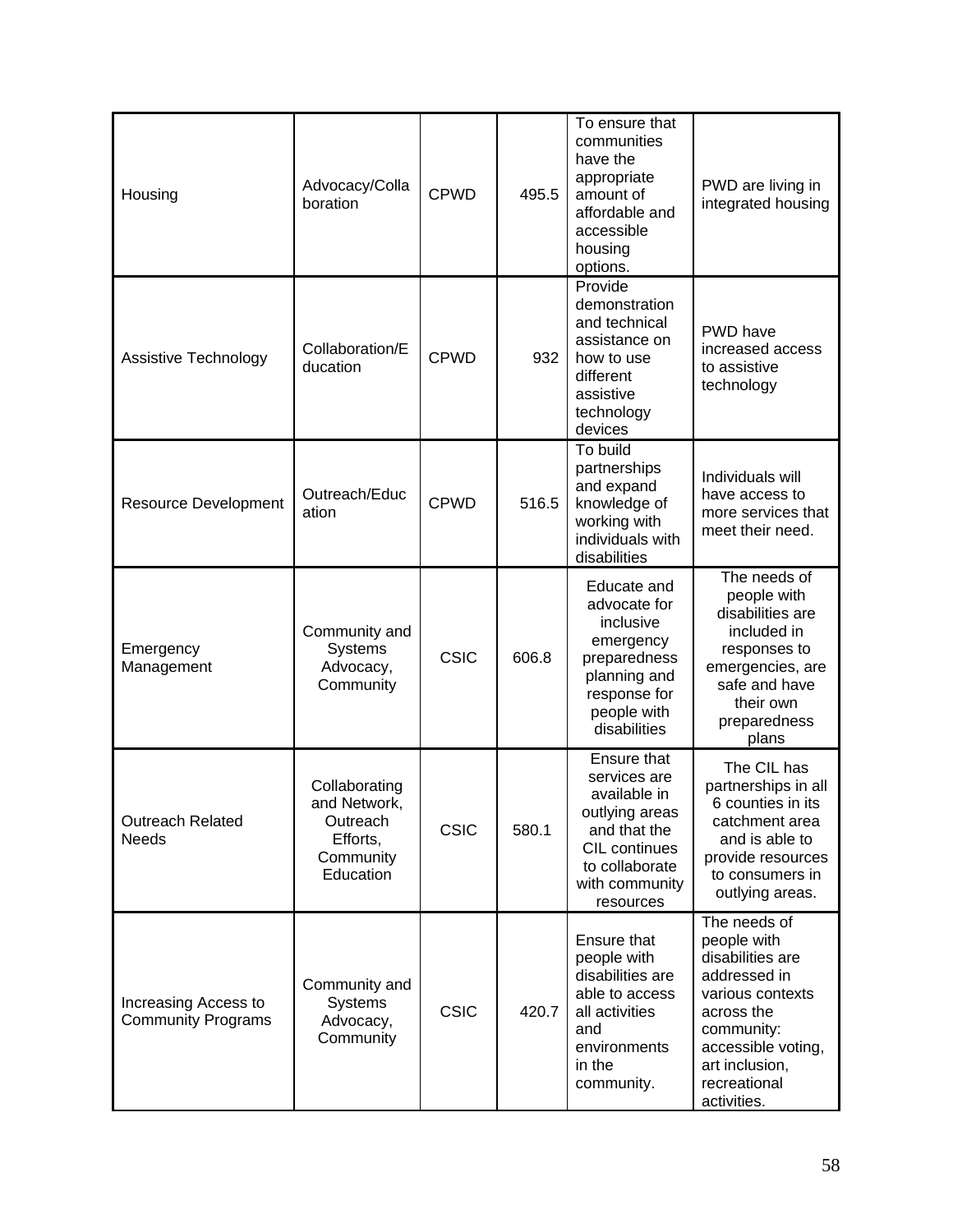| Education                                                                  | Community and<br><b>Systems</b><br>Advocacy,<br>Community | <b>CSIC</b> | 315.7 | Ensure that<br>students with<br>disabilities are<br>aware of CIL<br>services and<br>that they are<br>able to express<br>and advocate<br>for their<br>educational<br>needs. | Students with<br>disabilities self-<br>advocate, are<br>connected to<br>Center services<br>during transition<br>out of educational<br>programs, and<br>build a social<br>network of other<br>students with<br>disabilities.     |
|----------------------------------------------------------------------------|-----------------------------------------------------------|-------------|-------|----------------------------------------------------------------------------------------------------------------------------------------------------------------------------|---------------------------------------------------------------------------------------------------------------------------------------------------------------------------------------------------------------------------------|
| <b>Increasing Accessibility</b><br>to Transportation                       | Community and<br><b>Systems</b><br>Advocacy,<br>Community | <b>CSIC</b> | 144   | Ensure that<br>people with<br>disabilities<br>have adequate<br>access to<br>transportation<br>resources.                                                                   | People with<br>disabilities have<br>improved<br>programs and<br>services to meet<br>their<br>transportation<br>needs and<br>providers are<br>inclusive in<br>communicating<br>and responding to<br>people with<br>disabilities. |
| Increasing<br>Opportunities for<br>Affordable, Accessible<br>housing Units | Community and<br><b>Systems</b><br>Advocacy,<br>Community | <b>CSIC</b> | 107   | Ensure that<br>people with<br>disabilities<br>have adequate<br>and equitable<br>options for<br>accessible,<br>affordable<br>housing.                                       | People with<br>disabilities have<br>increased housing<br>availability,<br>connections and<br>resources and are<br>living in integrated<br>settings.                                                                             |
| Employment<br>Information                                                  | Community and<br>Systems<br>Advocacy,<br>Community        | <b>CSIC</b> | 63    | Increase the<br>availability of<br>employment<br>opportunities<br>for people with<br>disabilities.                                                                         | People with<br>disabilities are<br>able to live<br>independently and<br>have financial<br>resources to meet<br>their needs.                                                                                                     |
| Increasing ADA<br>Compliance                                               | Community and<br><b>Systems</b><br>Advocacy,<br>Community | <b>CSIC</b> | 28    | Increase<br>compliance<br>with ADA<br>provisions<br>across the<br>community.                                                                                               | People with<br>disabilities are<br>able to access all<br>opportunities in<br>the communities<br>in which they live.                                                                                                             |
| Increasing the<br>Availability/Access to<br>Assistive Technology           | Community                                                 | <b>CSIC</b> | 18.5  | Increase the<br>availability of<br>individualized<br>assistive<br>technology to<br>address<br>community and                                                                | People with<br>disabilities are<br>able to live, work<br>and interact in<br>their community<br>with the<br>technology                                                                                                           |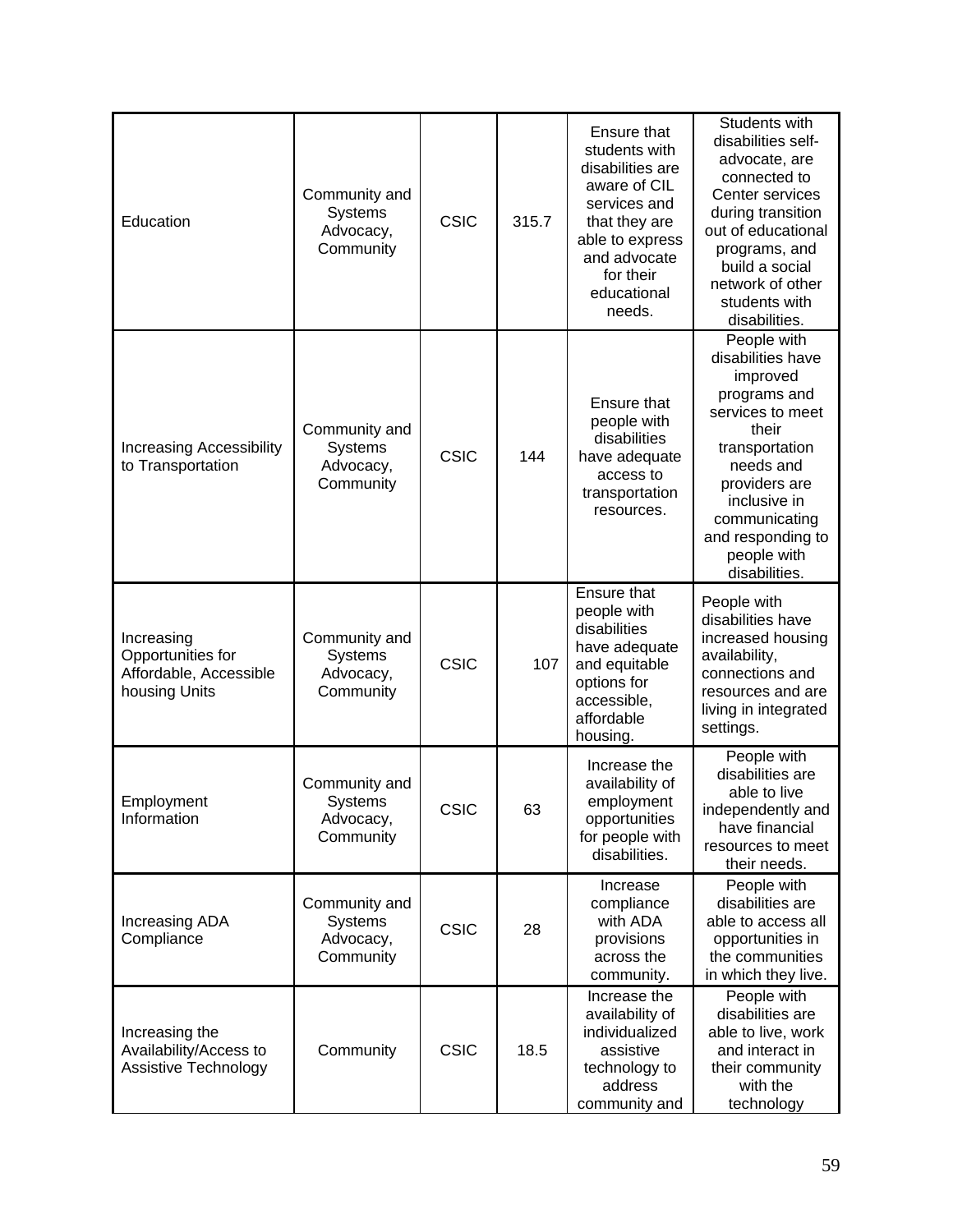|                                                    |                                                    |             |      | disability<br>barriers.                                                                                                                                                                                   | resources that<br>meet their needs.                                                                                                                                       |
|----------------------------------------------------|----------------------------------------------------|-------------|------|-----------------------------------------------------------------------------------------------------------------------------------------------------------------------------------------------------------|---------------------------------------------------------------------------------------------------------------------------------------------------------------------------|
| Increasing Access to<br>Appropriate Health<br>Care | Community and<br>Systems<br>Advocacy,<br>Community | <b>CSIC</b> | 16.5 | Increase<br>access for<br>inclusive and<br>integrated<br>healthcare that<br>meets the<br>individual<br>needs of<br>patients with<br>disabilities.                                                         | People with<br>disabilities live in<br>integrated settings<br>in their community<br>with greater<br>quality of life and<br>control over their<br>health<br>interventions. |
| Assistive Technology                               | Community<br>Education/Outr<br>each                | <b>DRS</b>  | 1680 | Provide<br>demonstration<br>and technical<br>assistance on<br>benefits and<br>how to use<br>different<br>assistive<br>technology for<br>those with<br>hearing, vision<br>and/or mobility<br>disabilities. | People with<br>disabilities have<br>increased access<br>to assistive<br>technology.                                                                                       |
| <b>Health Care</b>                                 | Community<br>Education/Outr<br>each                | <b>DRS</b>  | 416  | To increase<br>access to<br>healthcare and<br>home health<br>options so<br>people with<br>disabilities can<br>remain in their<br>own homes<br>and/or<br>community of<br>choice.                           | People with<br>disabilities have<br>options in how<br>their health care is<br>provided.                                                                                   |
| Housing                                            | Advocacy,<br>Collaboration                         | <b>DRS</b>  | 1204 | To ensure that<br>communities<br>have the<br>appropriate<br>amount of<br>affordable and<br>accessible<br>housing<br>options.                                                                              | People with<br>disabilities are<br>living in integrated<br>housing settings.                                                                                              |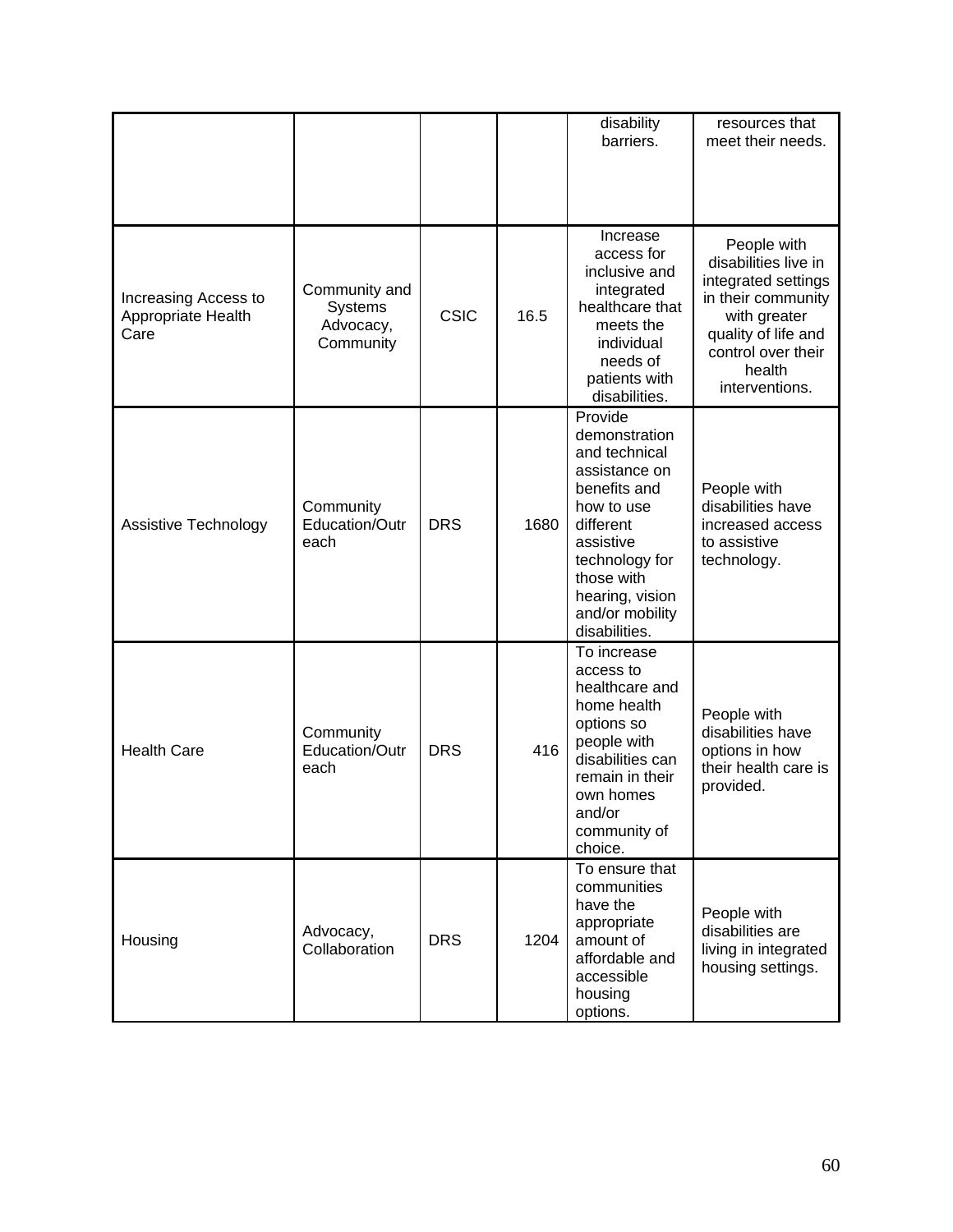| Transportation                                    | Advocacy                                          | <b>DRS</b>   | 452  | To ensure that<br>people with any<br>type of<br>disability are<br>able to<br>navigate in and<br>between<br>communities of<br>choice.              | People with<br>disabilities are<br>able to travel to<br>their desired<br>location with the<br>appropriate<br>accessibility either<br>with transportation<br>or by foot. |
|---------------------------------------------------|---------------------------------------------------|--------------|------|---------------------------------------------------------------------------------------------------------------------------------------------------|-------------------------------------------------------------------------------------------------------------------------------------------------------------------------|
| <b>Access to Benefits</b>                         | Collaborating<br>and Networking                   | <b>NWCCI</b> | 22.5 | To brainstorm<br>and collaborate<br>between<br>community<br>organizations in<br>order to assist<br>consumers                                      | <b>Discussed</b><br>opportunities that<br>are available.                                                                                                                |
| <b>Access to Benefits</b>                         | Community and<br>Systems<br>Advocacy              | <b>NWCCI</b> | 6    | Create<br>interagency<br>Agenda for<br>4/17/18 BOCC<br>Meeting<br>addressing At<br><b>Risk</b><br>Adult/Elder<br>Laws and<br>Services.            | Identify county<br>responsibilities<br>(APS/Sheriff) and<br>community<br>agency supports,<br>identify grievance<br>policy in county<br>system                           |
| <b>Access to Benefits</b>                         | Community<br>Education &<br>Public<br>Information | <b>NWCCI</b> | 3    | Meet with<br><b>Summit DHS</b><br>and provide<br>instruction on<br>how to use the<br>SOAR process<br>to assist with<br><b>SSA</b><br>applications | Presented<br>information about<br>how to do SOAR<br><b>SSA</b> applications<br>with Summit DHS<br>and how to<br>coordinate with<br><b>Summit NWCCI</b>                  |
| <b>Access to Benefits</b>                         | Outreach<br><b>Efforts</b>                        | <b>NWCCI</b> | 23.5 | Engage<br>Families and<br>youth in<br>community<br>resources to<br>better<br>themselves.                                                          | Families<br>successfully<br>staffed, connected<br>to community<br>resources.                                                                                            |
| Access to<br>Social/Recreational<br>Opportunities | Collaborating<br>and Networking                   | <b>NWCCI</b> | 85   | Learn about<br>events in the<br>community.                                                                                                        | Learned about lots<br>of activities<br>coming up.<br>Networked with<br>organizations to<br>become more<br>involved. DBA has<br>several upcoming<br>events.              |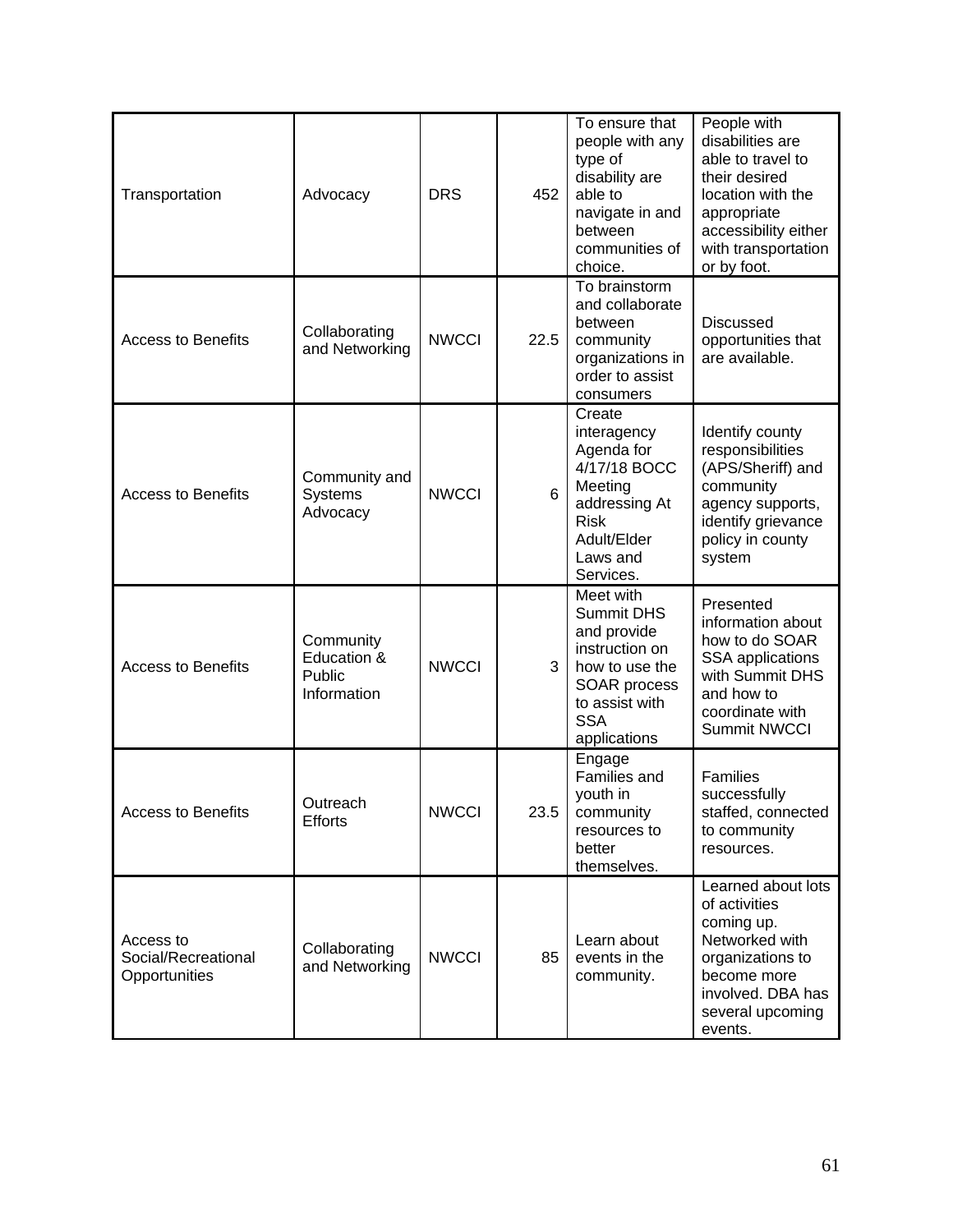| Access to<br>Social/Recreational<br>Opportunities  | Community<br>Education &<br>Public<br>Information | <b>NWCCI</b> | 49             | Learn about<br>events in the<br>community.                                                                                                | Learned about lots<br>of activities<br>coming up.<br>Networked with<br>organizations to<br>become more<br>involved. DBA has<br>several upcoming<br>events. |
|----------------------------------------------------|---------------------------------------------------|--------------|----------------|-------------------------------------------------------------------------------------------------------------------------------------------|------------------------------------------------------------------------------------------------------------------------------------------------------------|
| Access to<br>Social/Recreational<br>Opportunities  | Outreach<br><b>Efforts</b>                        | <b>NWCCI</b> | 21             | Learn about<br>activities that<br>NWCCI can<br>participate in.                                                                            | <b>Discussed</b><br>upcoming events.<br>Met with<br>organizations to<br>talk about what<br>NWCCI does in<br>the community.                                 |
| Access to vocational<br>services                   | Collaborating<br>and Networking                   | <b>NWCCI</b> | 33             | Meet with DVR,<br>Easter Seals,<br>and Middle<br>Park Special<br>Ed teacher to<br>continue<br>transition<br>coordination<br>with students | Followed up about<br>existing services<br>provided to<br>students and<br>continued<br>coordination about<br>a transition class<br>next year.               |
| Access to vocational<br>services                   | Outreach<br><b>Efforts</b>                        | <b>NWCCI</b> | $\mathbf{1}$   | To connect with<br>the CO<br>workforce<br>center and to<br>collaborate with<br>other<br>vocational<br>professionals                       | Connection with<br>Patti at the CO<br>work force, along<br>with other<br>professionals and<br>community<br>members                                         |
| Increasing Access to<br>Appropriate Health<br>Care | Collaborating<br>and Networking                   | <b>NWCCI</b> | 32.5           | Meet to<br>coordinate<br>services with<br>various<br>agencies                                                                             | Collaborated on<br>ensuring<br>everyone's roles<br>are clear and<br>there are no gaps<br>in attending to<br>needs.                                         |
| Increasing Access to<br>Appropriate Health<br>Care | Community and<br>Systems<br>Advocacy              | <b>NWCCI</b> | $\overline{2}$ | To network with<br>other Grand<br>County<br>professionals<br>To address<br>social/health<br>issues in GC<br>and secure<br>coalition       | Meeting<br>colleagues from<br>DHS, GHHRC,<br>Grand Beginnings,<br>GCRHN, and<br>outreach for<br><b>NWCCI</b>                                               |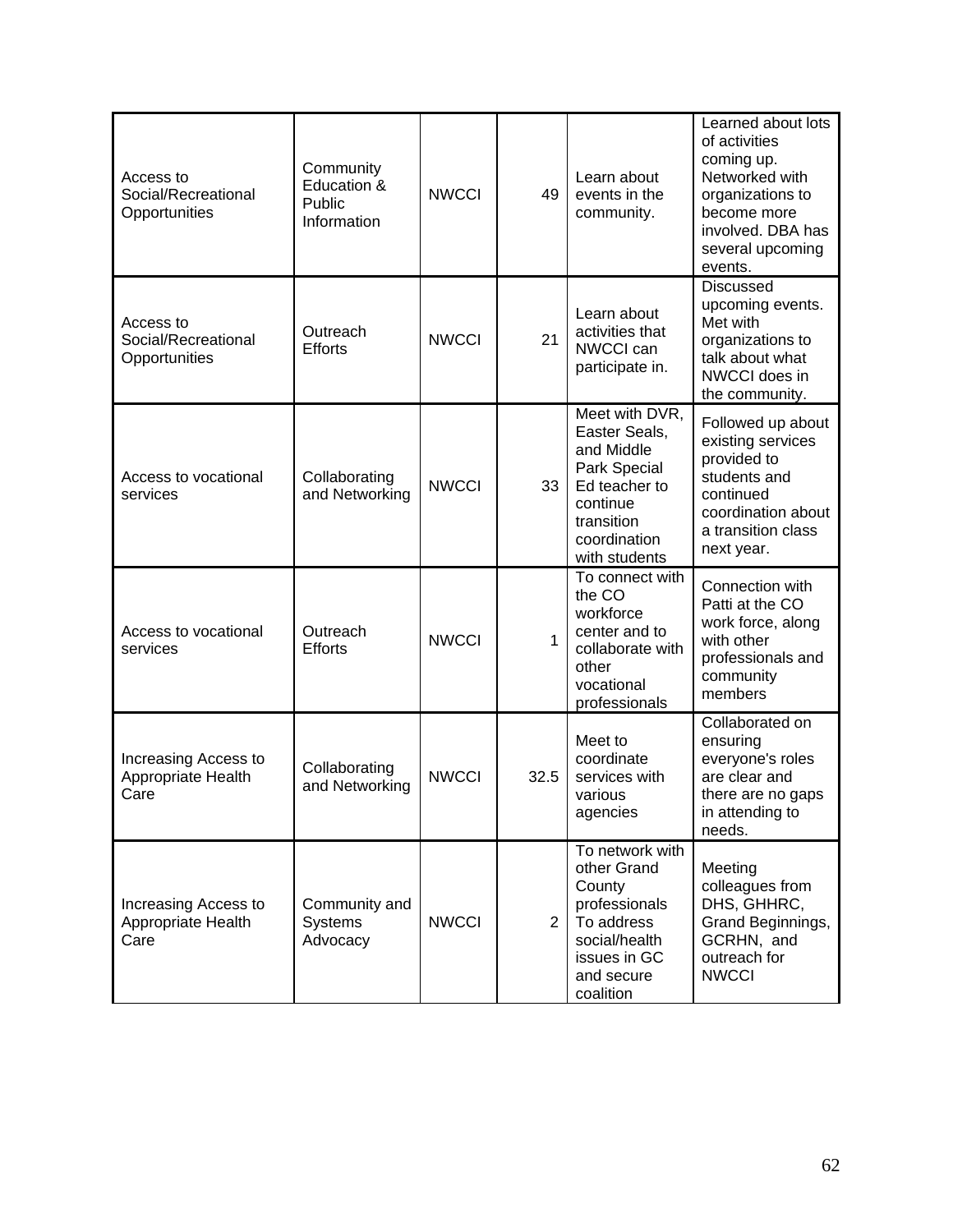| Increasing Access to<br>Appropriate Health<br>Care | Community<br>Education &<br>Public<br>Information | <b>NWCCI</b> | 6              | Participate in a<br>helmet<br>safety/brain<br>injury learning<br>event                                                      | St. Anthony's<br>Hospital, NWCCI,<br>and Copper<br>Mountain had a<br>booth at the base<br>area to educate<br>the public on<br>helmet use.<br>Citizens learned<br>about brain and<br>spinal cord<br>injuries, treatment,<br>and prevention.          |
|----------------------------------------------------|---------------------------------------------------|--------------|----------------|-----------------------------------------------------------------------------------------------------------------------------|-----------------------------------------------------------------------------------------------------------------------------------------------------------------------------------------------------------------------------------------------------|
| Increasing Access to<br>Appropriate Health<br>Care | Community<br>Education &<br>Public<br>Information | <b>NWCCI</b> | 6              | Day<br>2. Participate in<br>a helmet<br>safety/brain<br>injury learning<br>event                                            | Day 2.St.<br>Anthony's<br>Hospital, NWCCI,<br>and Copper<br>Mountain had a<br>booth at the base<br>area to educate<br>the public on<br>helmet use.<br>Citizens learned<br>about brain and<br>spinal cord<br>injuries, treatment,<br>and prevention. |
| Increasing Access to<br>Appropriate Health<br>Care | Community<br>Education &<br>Public<br>Information | <b>NWCCI</b> | 8              | Mind Springs<br>health held a<br>Mental Health<br>1st Aid training<br>for the public at<br>the Frisco<br>library.           | Attendees learned<br>about the signs<br>and action steps<br>for when<br>identifying a<br>person suffering a<br>mental health<br>crisis.                                                                                                             |
| Increasing Access to<br>Appropriate Health<br>Care | Community<br>Education &<br>Public<br>Information | <b>NWCCI</b> | 8              | <b>Attend Mental</b><br><b>Health First Aid</b>                                                                             | Learned about<br>mental health first<br>aid and how to de-<br>escalate<br>situations.                                                                                                                                                               |
| Increasing Access to<br>Appropriate Health<br>Care | Community<br>Education &<br>Public<br>Information | <b>NWCCI</b> | 1              | Attend meeting<br>about drug<br>abuse.                                                                                      | Learned latest<br>trends on drug<br>use and their<br>effects and how to<br>be aware of them.                                                                                                                                                        |
| Increasing Access to<br>Appropriate Health<br>Care | Outreach<br><b>Efforts</b>                        | <b>NWCCI</b> | $\overline{2}$ | Meet with<br>David Ulrich to<br>discuss<br>complaint with<br>Middle School<br>principle about<br>a community<br>meeting and | Discussed the<br>dispute with<br>Middle School<br>principle and<br>coordinated on<br>upcoming training<br>in Keystone as<br>well as colab.                                                                                                          |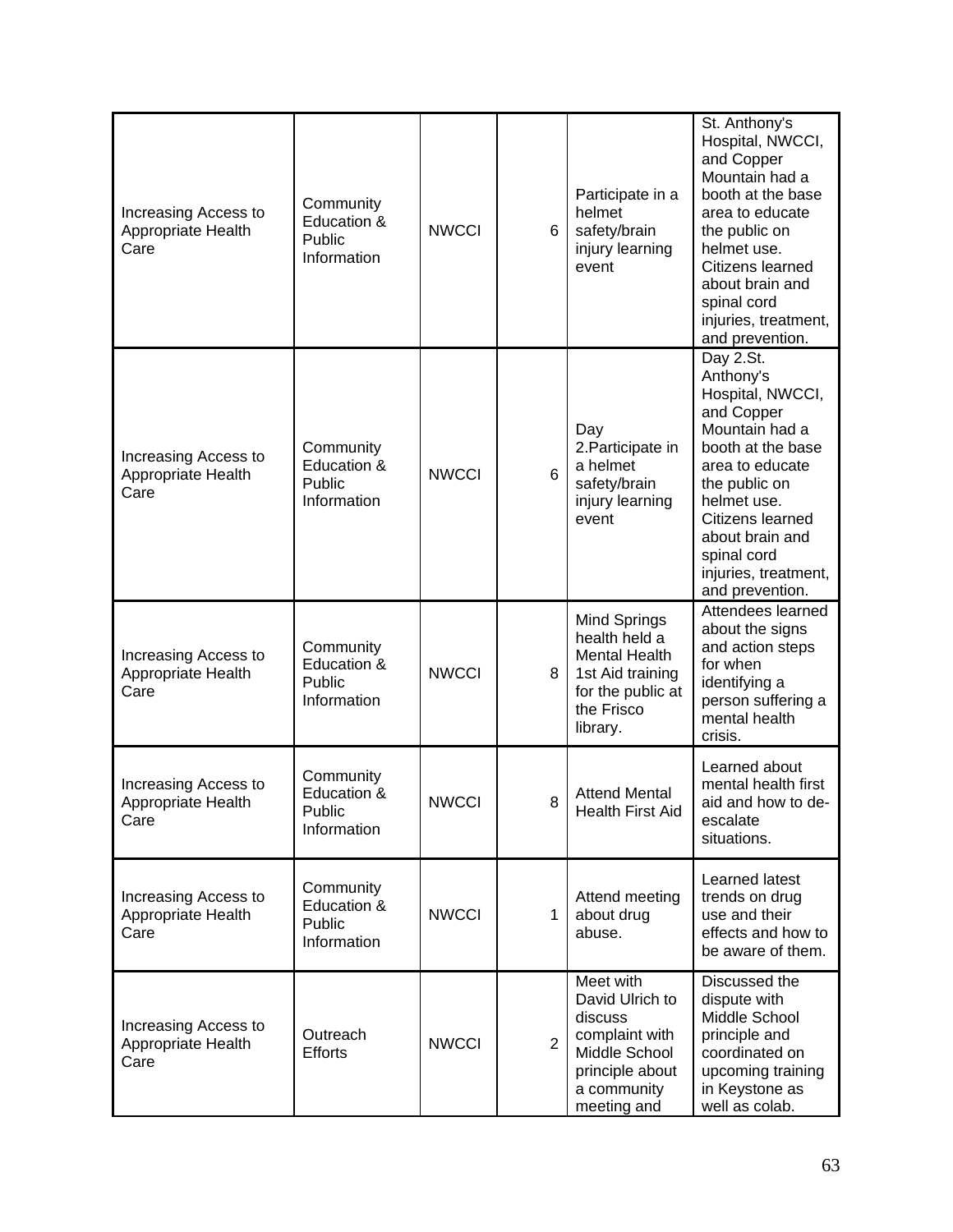|                                                                            |                                                          |              |                | review NWCCI<br>role                                                                                                             |                                                                                                                                                                                                                                                                   |
|----------------------------------------------------------------------------|----------------------------------------------------------|--------------|----------------|----------------------------------------------------------------------------------------------------------------------------------|-------------------------------------------------------------------------------------------------------------------------------------------------------------------------------------------------------------------------------------------------------------------|
| <b>Increasing Accessibility</b><br>to Transportation                       | Community<br>Education &<br><b>Public</b><br>Information | <b>NWCCI</b> | 15             | Participate in<br>Emergency<br>prep meeting                                                                                      | worked on crisis<br>management,<br>public safety and<br>emergency<br>response Learning<br>web-based<br>program                                                                                                                                                    |
| Increasing Accessibility<br>to Transportation                              | Collaborating<br>and Networking                          | <b>NWCCI</b> | 11.5           | attend meeting<br>and discuss the<br>perspective of<br>the disability<br>community on<br>transportation<br>needs and<br>concerns | established<br>connection with<br><b>COPRIG and sent</b><br>them information<br>on NWCCI<br>transportation<br>services                                                                                                                                            |
| <b>Increasing Accessibility</b><br>to Transportation                       | Outreach<br><b>Efforts</b>                               | <b>NWCCI</b> | 0.5            | Outreach to<br>Horizons about<br>emergency<br>prep                                                                               | I spoke with<br>Susan Mizen,<br>Director for<br>Horizons, about<br>Emergency<br>Preparedness,<br>and about<br>connecting with<br>Mo DeMorat. We<br>will schedule a<br>meeting between<br>Mo, myself, and<br>someone from<br>Horizons,<br>probably Tatum<br>Heath. |
| Increasing<br>Opportunities for<br>Affordable, Accessible<br>housing Units | Collaborating<br>and Networking                          | <b>NWCCI</b> | 14             | Housing<br>authority<br>summit to see<br>how the<br>community can<br>meet housing<br>needs.                                      | The organizations<br>met and<br>discussed options<br>for housing.                                                                                                                                                                                                 |
| Increasing<br>Opportunities for<br>Affordable, Accessible<br>housing Units | Community<br>Education &<br>Public<br>Information        | <b>NWCCI</b> | $\overline{2}$ | Attend and<br>assist CCDC in<br>facilitating a<br>listening tour in<br>Steamboat<br>Springs                                      | Set up technology<br>for the meeting,<br>discussed with the<br>group various<br>issues that are<br>important for<br>CCDC to<br>consider.                                                                                                                          |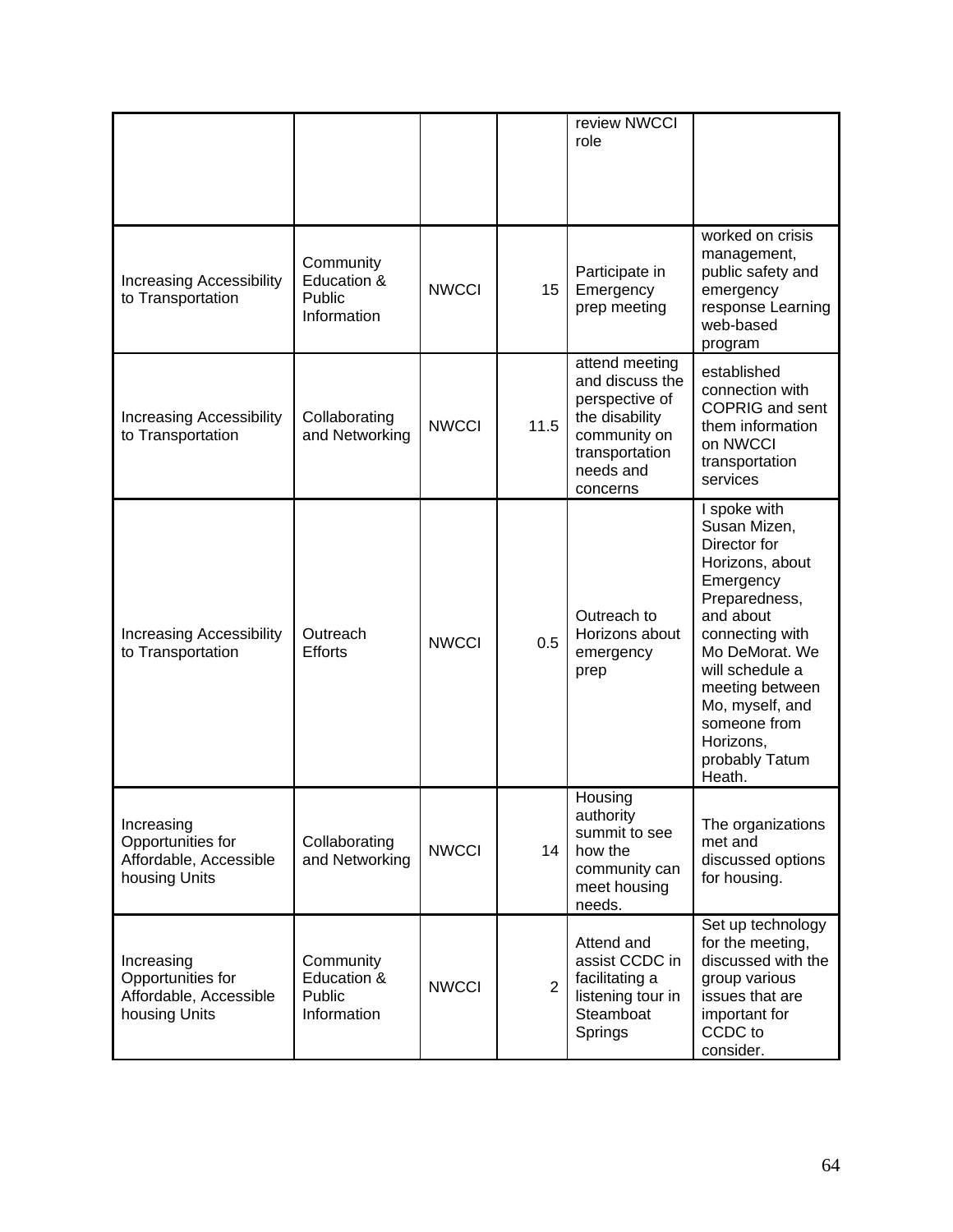| Increasing the<br>Availability/Access to<br><b>Assistive Technology</b> | Community<br>Education &<br>Public<br>Information | <b>NWCCI</b> | $\overline{4}$ | Emergency<br>Prep Meeting                                                                                                          | Well attended by<br>agencies and<br>support staff but<br>not by consumers<br>and target<br>audience (elderly<br>and with<br>disabilities.                                                                                                                                                                |
|-------------------------------------------------------------------------|---------------------------------------------------|--------------|----------------|------------------------------------------------------------------------------------------------------------------------------------|----------------------------------------------------------------------------------------------------------------------------------------------------------------------------------------------------------------------------------------------------------------------------------------------------------|
| Assistive Technology                                                    | Community<br>Education                            | <b>SWCI</b>  | 9.5            | AT Financing                                                                                                                       | Veterans Connect,<br>Durango Senior<br>Center                                                                                                                                                                                                                                                            |
| <b>Community Services</b>                                               | Community<br>Education                            | <b>SWCI</b>  | 117.5          | ADA, Youth<br>Conference,<br><b>APRIL</b><br>Conference,<br>Job<br>Development,<br><b>Disability</b><br>issues, Local<br>newspaper | <b>Annual ADA</b><br>Celebration, Pinon<br>Project,<br>Outreach/educatio<br>n to catchment<br>area                                                                                                                                                                                                       |
| <b>Community Services</b>                                               | Community<br>Involvement                          | <b>SWCI</b>  | 5              | Arc of<br>Southwest<br>Colorado                                                                                                    | Annual meeting                                                                                                                                                                                                                                                                                           |
| <b>Community Services</b>                                               | Collaboration/N<br>etworking                      | <b>SWCI</b>  | 44.25          | <b>Chamber Table</b><br>Top Expo, Civic<br>engagement,<br><b>ADA</b> issues                                                        | Coalition meetings<br>with consumers,<br>Arc of SW<br>Colorado,<br>Community<br>Connections CCB,<br>Conservation<br>Colorado,<br>Disability Law CO<br>meeting, SILC<br>meeting support<br>groups                                                                                                         |
| <b>Community Services</b>                                               | <b>Other Services</b>                             | <b>SWCI</b>  | 5.5            | Partnering to<br>do new groups                                                                                                     | <b>Stroke Support</b><br>Groups, Yoga<br>classes                                                                                                                                                                                                                                                         |
| <b>Community Services</b>                                               | Outreach<br><b>Efforts</b>                        | <b>SWCI</b>  | 231            | Events, Circuit<br>rider, Open<br>house, Tribal<br>outreach,<br>booths &<br>tabling, Deaf<br>outreach, 416<br>Fire                 | Durango Public<br>Library display,<br>GOTV at Durango<br>Transit Center,<br>GOTV at Durango<br>Public Library,<br><b>Disability Forum</b><br>with local<br>representatives,<br>Community Picnic,<br>SILC meet and<br>greet, SWCI open<br>house, work with<br>NWCCI, outreach<br>at evacuation<br>shelter |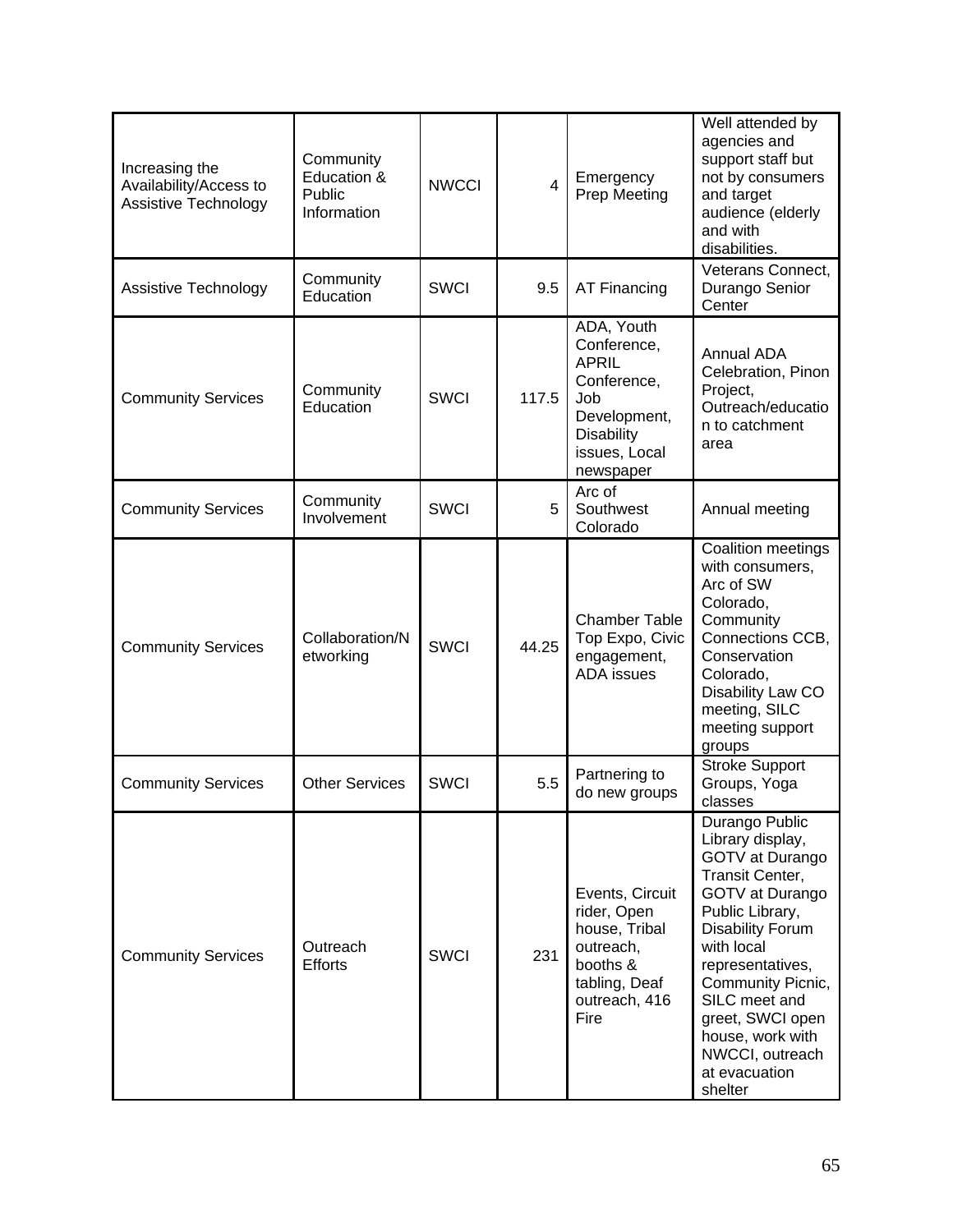| <b>Community Services</b> | <b>Systems</b><br>Advocacy   | <b>SWCI</b> | 61.75 | Keep up with<br>state initiatives,<br>Public<br>testimony, ADA<br>violations,<br>CCDC groups | No Wrong Door,<br>ADRC, AAA, SNF<br>Transition, La<br><b>Plate County</b>                                            |
|---------------------------|------------------------------|-------------|-------|----------------------------------------------------------------------------------------------|----------------------------------------------------------------------------------------------------------------------|
| <b>Community Services</b> | Technical<br>Assistance      | <b>SWCI</b> | 1.5   | Emergency<br>Preparedness                                                                    | Equitable<br>Emergency<br>Preparedness<br>Coalition                                                                  |
| <b>Health Care</b>        | Community<br>Involvement     | <b>SWCI</b> | 1     | Southwest<br><b>Health Services</b><br>Forum                                                 |                                                                                                                      |
| <b>Health Care</b>        | Collaboration/N<br>etworking | <b>SWCI</b> | 30    | Attend<br>Community<br>meetings                                                              | Options for Long<br><b>Term Care</b><br>meetings in<br>Cortez,<br><b>Community Health</b><br><b>Advisory Council</b> |
| <b>Health Care</b>        | <b>Fund Raising</b>          | <b>SWCI</b> | 0.75  | Program<br>Presentations                                                                     | United Way, City<br>of Durango                                                                                       |
| <b>Health Care</b>        | Collaboration/N<br>etworking | <b>SWCI</b> | 26    | Coordinated<br>Entry                                                                         | New state<br>requirement to<br>decide who gets<br>emergency<br>housing vouchers                                      |
| Transportation            | <b>Fund Raising</b>          | <b>SWCI</b> | 2.5   | Program<br>Presentations                                                                     | Daybreak Rotary                                                                                                      |
| Transportation            | Outreach<br><b>Efforts</b>   | <b>SWCI</b> | 37    | Meetings and<br><b>Booths</b>                                                                | Southern Ute<br>Health Clinic,<br><b>Veterans Stand</b><br>Down, Manna<br>Soup Kitchen                               |

### **Subpart IV contains new data requests. Please refer to the Instructions before completing.**

### **Item 2 – Description of Community Activities**

For the community activities mentioned above, provide any additional details such as the role of the DSU, SILC, CIL, and/or consumers, names of any partner organizations and further descriptions of the specific activities, services and benefits.

The Office of Independent Living Services acts as the fiduciary agent for the SILC. The Colorado SILC coordinates with the nine (9) CILs.

ACI Systems Advocacy

- ADAPT meetings
- Association of Colorado Centers for Independent Living Meeting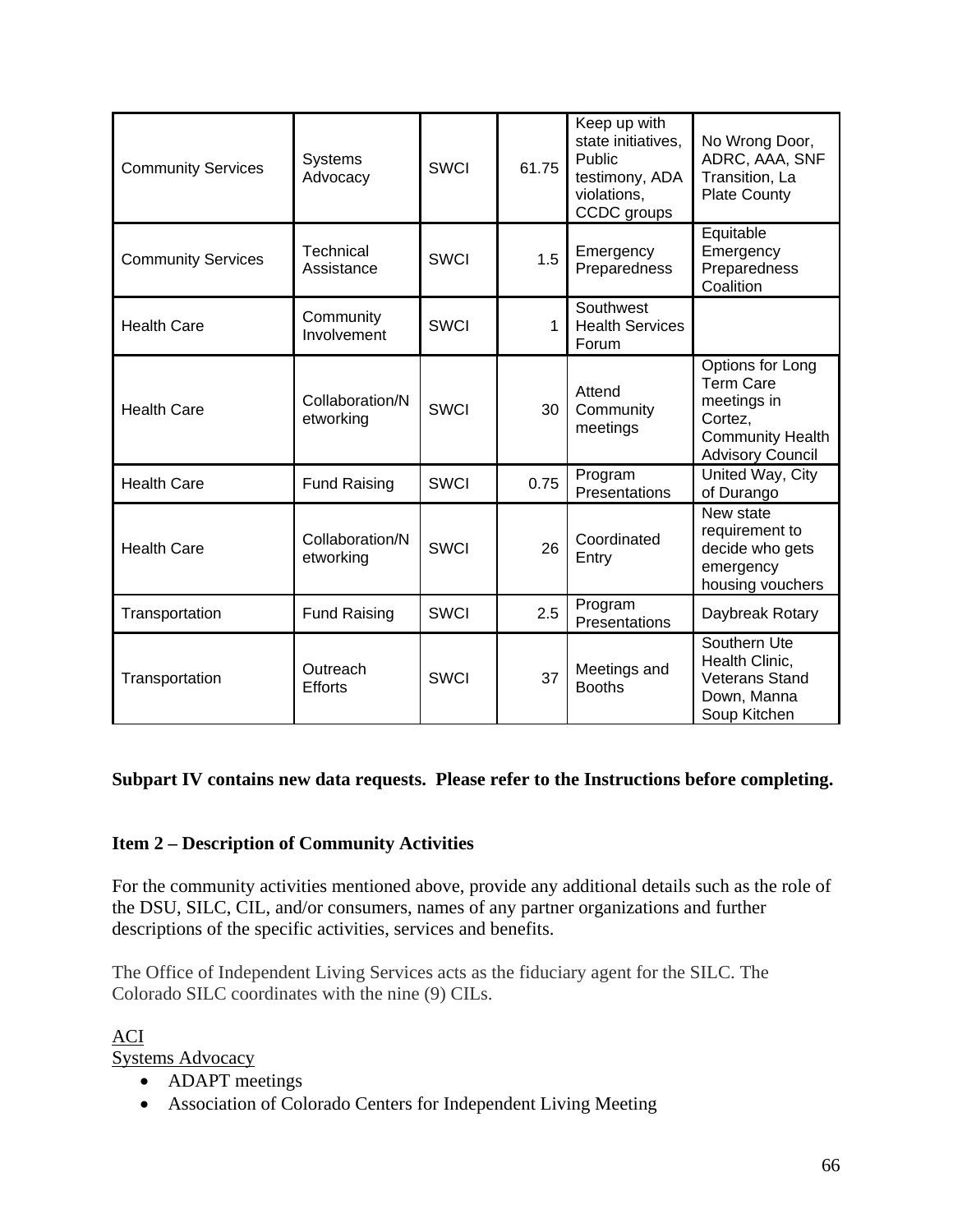- Employment First Advisory Partnership
- National Council on Independent Living conference and board meetings
- One Strong Voice Meetings for disability advocacy organizations
- Statewide Advocacy Trainings
- No Wrong Door meetings
- Denver County Local Coordinating Council
- Colorado Department of Health Care Policy & Financing stakeholder meetings including: Transition (money follows the person), leadership meetings, Community Living Quality Improvement Committee, HCBS waiver meetings and Conflict Free Case Management
- Meeting with Lt. Governor
- Community Living Plan review and update
- IL-NET Youth Transition Learning Collaborative
- Community First Choice Planning Council

Issue Area(s): Health Care Housing Transportation Community Services Youth Transition Objective(s):

To participate in, effectively influence political and social systems to help our consumers and community better access the supports and services necessary to thrive in the community. Outcome(s):

ACI continues to be very involved in systems advocacy efforts. Working closely with ADAPT, One Strong Voice, and NCIL, ACI has worked hard to protect essential national policies that protect people with disabilities. No Wrong Door is a collaborative effort to help the disability and aging community gain streamlined access to supports and services within the community. The collaboration is comprised of CCBs, AAA, ADRC, SEP, and CILs. The feedback provided has helped eliminate systems that would further complicate access to healthcare and other essential services in the community.

Community Education First Transit Tour CCDC Employment Open house World Denver Tours RTD Tours Living Well With a Brain Injury Adult Protective Services Presentation Denver Public Schools Engagement – youth Youth Leadership Forum Human Resources Training CCDC Advocacy Training Case management Agency Training

Issue Area(s):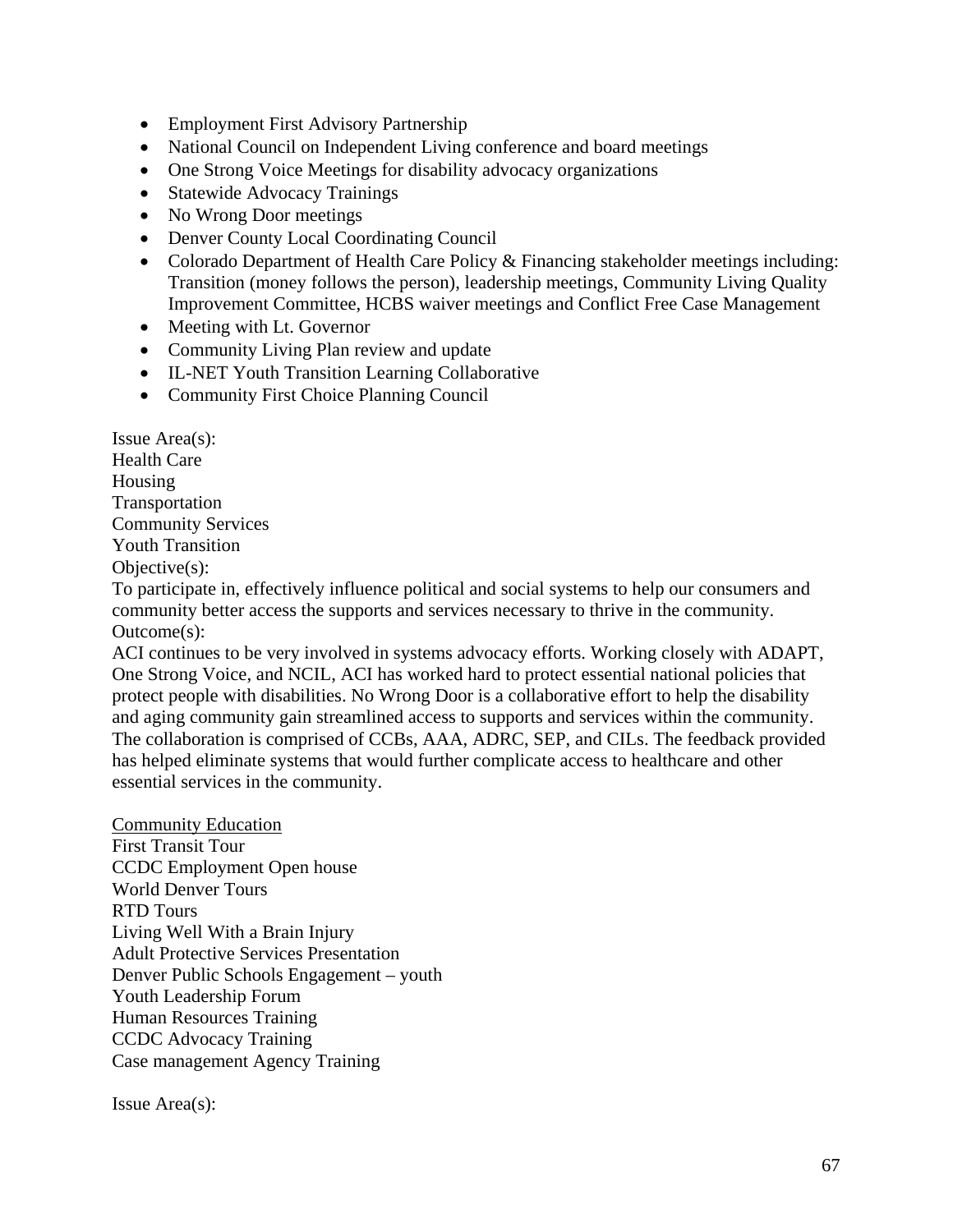Community Services Health Care Assistive Technology Transportation

Objective(s):

To provide information about crucial issues facing the Denver Metro Area and the State of Colorado.

Outcome(s):

ACI works hard to provide quality trainings to staff and the community on important, relevant information. Staff attended Mental Health First Aid Training to empower themselves and consumers in navigating mental health issues, such as working with feelings of suicide, managing substance abuse, and coping with anxiety and depression. The Youth Leadership Forum was a multi-day event that empowered youth with significant disabilities to build community, advocate for themselves, and develop new skills toward personal fulfillment. Adult Protective Services training educated attendees on how to better work with PWD.

Collaboration/Networking Harvard University student research project Youth Leadership Forum Youth on Record Engagement School District Engagement Denver Local Coordinating Council Employment First Advisory Partnership ACCIL Meetings Mountain Area health and Human Services

Issue Area(s): Community Services Housing Transportation Health Care

Objective(s):

To create and sustain empowered networks of organizations and individuals to work together to promote independent living.

Outcome(s):

ACI built and strengthened partnerships with various human services and nonprofit organization to further shared goals in reducing homelessness, streamlining interagency communications, and improving accessibility of services for clients.

Outreach Efforts The Grant Avenue Street Reach Rocky Mountain Deaf School Career Fair PASCO Resource Fair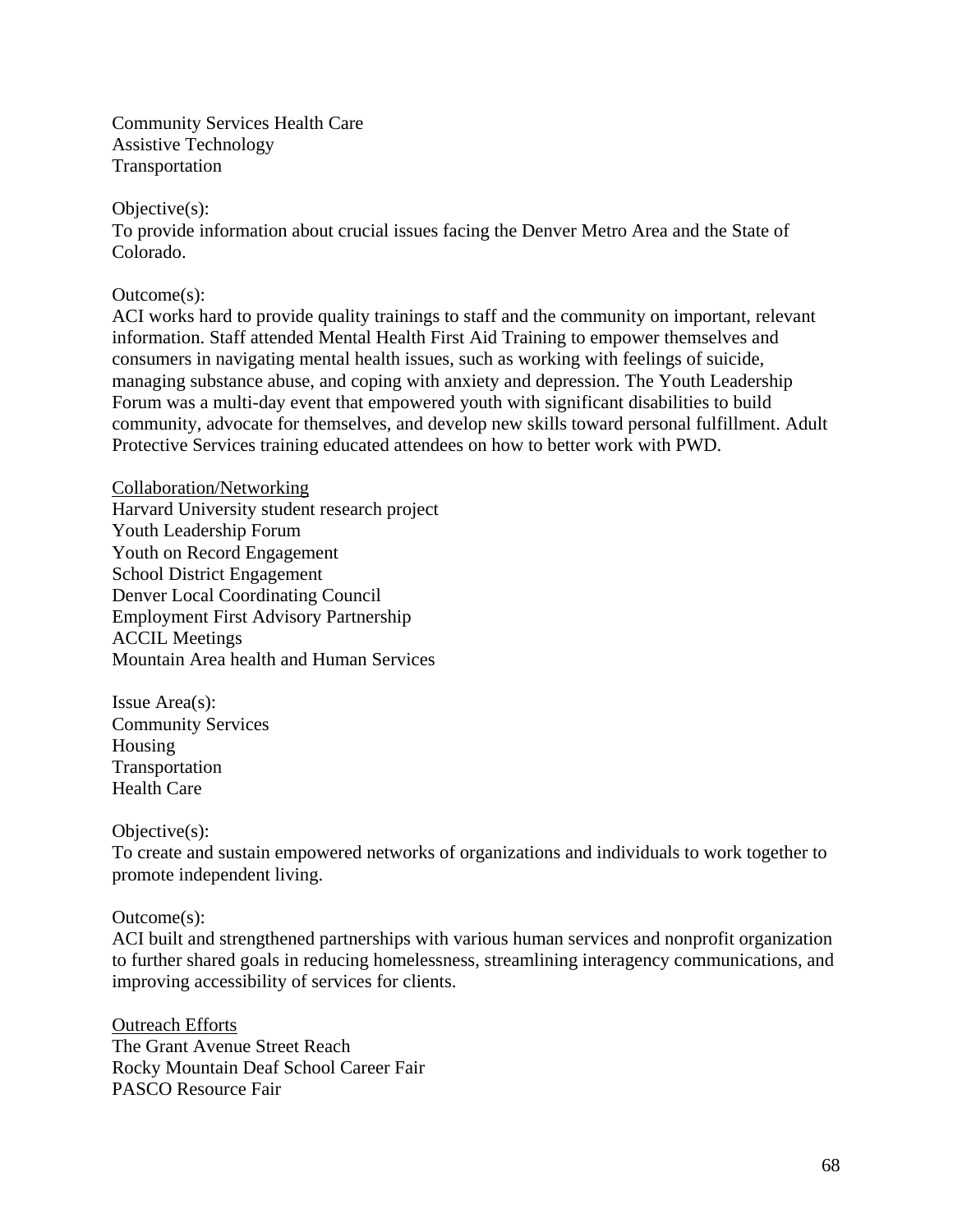The Rising – Arvada 258 Deaf St. Festival Overcoming Poverty Outreach ADAPT/Disability History Tours Adams County Human Services Meetings Denver Day of Community Action Lincoln High School Youth Program Presentation Clear Creek County Outreach Day – Georgetown, CO

Objective(s):

To inform the general public about the history and philosophy of ACI and CILs in general. Advocate for community services, quality health care including Medicaid, affordable housing, accessible transportation. Connect community members to essential services. Communicate ACI programming for youth and those who are Deaf/Hard of Hearing.

#### Outcome(s):

ACI's mobile unit has been hosing weekly outreach at the Grant Avenue Street Reach and The Rising, places where people experiencing homelessness receive shelter services. This has expanded ACI's network and has enabled us to reach more consumers. At the PASCO Resource Fair, ACI promoted its services to several hundred attendees. This allows ACI to connect with more potential consumers as well as receive referrals form partner agencies. ACI's has effectively promoted its Youth transition Program to local schools. Sever hundred visitors also learned about the crucial role ACI plays in the community, disability rights history, and mission and philosophy and purpose of CILs through guided tours or our archives.

Technical Assistance Colorado Nonprofit Association Meetings ILRU Monthly Technical Assistance Calls

Issue Area(s): Community Services Assistive Technology

Objective(s):

To gain greater understanding on issues important to sustaining ACI as a viable nonprofit organization.

#### Outcome(s):

The Colorado Nonprofit Association Meetings educated staff on various topics for improving organizational efficiency and collaborating with other CILs. The ILRU Monthly Technical Assistance call provided information to management and staff on a number of useful topics.

Resource Development Zim Consulting Collaboration Capital Campaign Work Grant Writing Trainings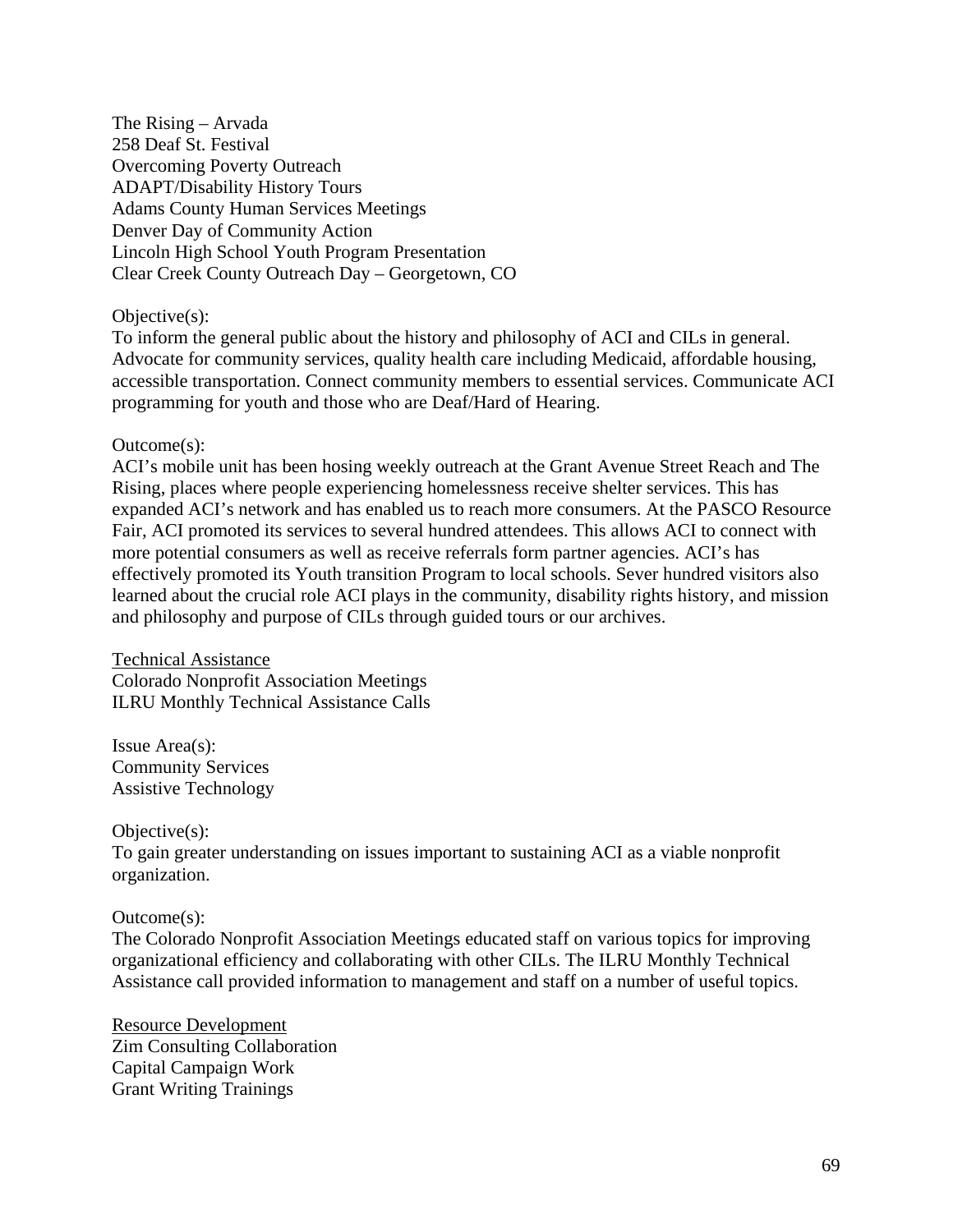Arts in Society Grant Program Gates Family Foundation Grant Work

Issue Area(s): Community Services Housing

#### Objective(s):

To raise money for new programming space, conference/community room and access to affordable, accessible housing. To develop new relationships for more funding opportunities.

### Outcome(s):

ACI earned over \$60,000 in donations from private foundations, individuals, and business enterprises. The money will be used for ACI's new programming space as well as its disability rights museum. New relationships continue to be developed to diversify ACI's funding.

## CFD

The previous enumeration of agency activities has outlined the focus that the agency had during the reporting period as they interacted with various community groups. These groups have included programming formulated by the agency workers in which the consumers were directly involved in receiving training, offering input or giving peer support. In some instances the staff collaborated with other agencies in the community in order to provide services to a broad spectrum of consumers. There were other activities in which the staff was involved that allowed for outreach into the community to inform individuals of the variety of services with the agency facilitates in cooperation with the consumers. Finally there have been some community events designed to better equip staff and/or board members to provide ongoing services and support to our consumers. The enumeration of the events and their outcomes are outlined in the table previously presented.

### CFI

We conduct hundres of coummunity activites in the course of a year. Some activities are for consumers to expereince the community as a group.l We attend outreach activities in community settings at the library, churches, with the Department of Human Services, with school counselors, with parent outreach, at resource fairs, community councils, chanber evetns, and senior centers.

Our Board volunteers with staff to conduct outreach also.

We have done presentation to the school district, police, parents, special education, employers, medical clinic, county DHS, DVR offices, and affiliated groups.

### CFIL

Staff and consumers are on: Mobility Council, DOVIA (professional organization for volunteer managers), Envision Human Services Rights Committee, housing and Emergency Services network, Youth Coalition, Youth Transition Community Advisory, Self-Sufficiency Summit,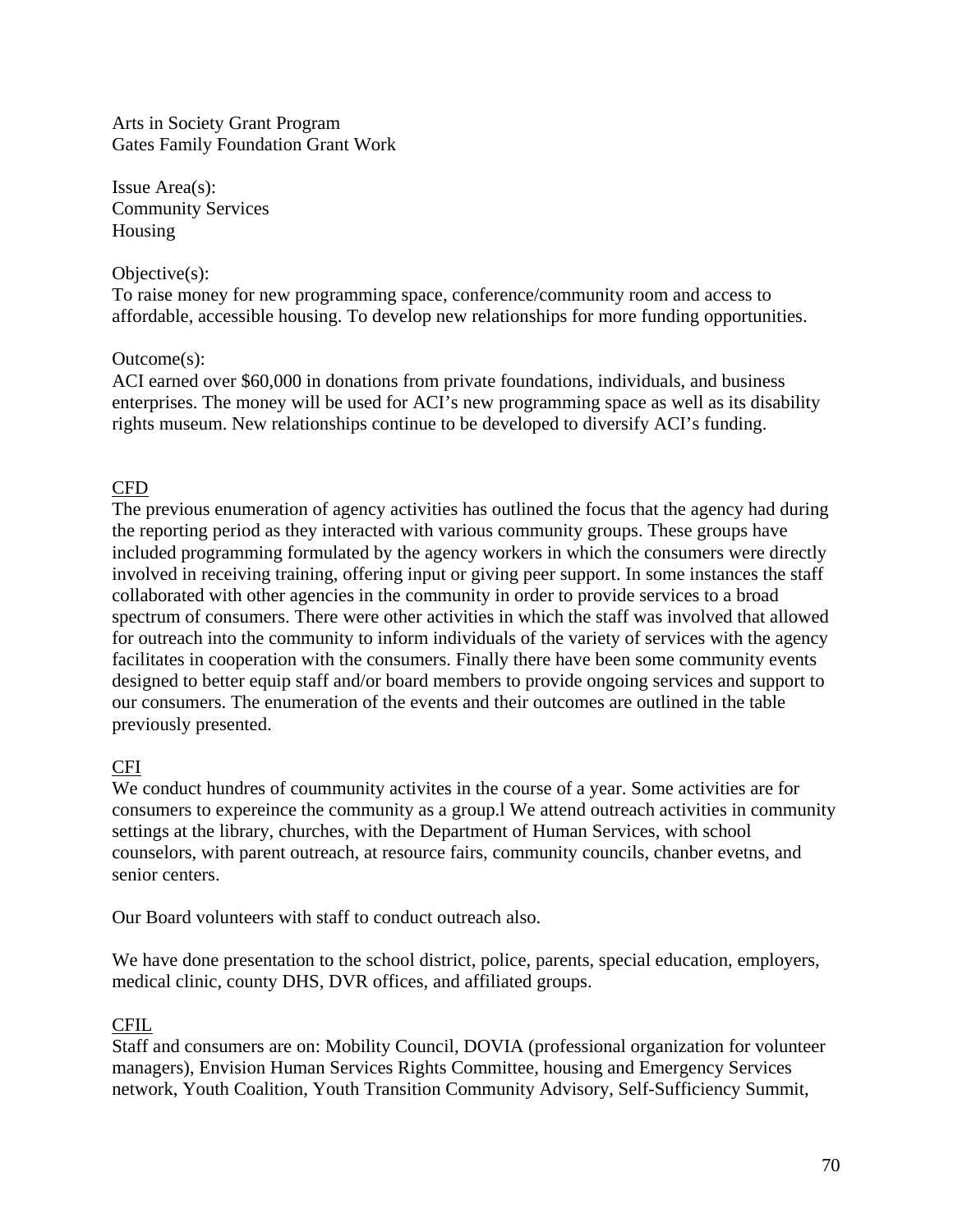Emergency Food & Shelter Board, Adaptive and Inclusive Recreation Committee, City of Greeley Commission on Disability, The League of United Latin American Citizens, Aging and Disabled Resource Committee, and the United Way Collaborative Committees for Household Stability and Older Adults and Healthy Aging.

## CPWD

For many CPWD staff community outreach and education is part of their daily work. This might be informally through a simple conversation with a local business or more formal such as a presentation or training provided locally or on a national scale. The above numbers capture these more formal community activities and outreach provided by our staff. Additionally, many of our programs rely on strong community partnerships to help our consumers reach their independent living goals. From the transition team creating partnerships for the success of each individual moving from a nursing home back into the community; to the business relationships that contribute to the successful employment of consumers, partnerships are at the center of our programs.

To strengthen all of these partnerships staff participate on councils and regional planning committees; offer presentations to the community of a variety of disability related topics/ attend networking events and fairs/ actively participate in local Chamber of Commerce and present at national conference to share our best practices with other CILs around the county.

Below are a few highlighted examples or our community activities from 2018:

- CPWD's Longmont Manager presented at the 2017 APRIL conference on "finding my Strengths and Advancing the Independent Living Movement". Over 25 individuals from around the country attended the presentation and the focus was assessing how to look at service delivery in a strengths based approach.
- Last winter, the Association of Colorado Centers for Independent Living hosted a Legislative Day. CPWD had five staff and three consumers participate as part of the day. During the luncheon, one consumer shared his story and the positive impact CPWD has had on his life. This consumer gave an excellent talk about what it is like to experience his disability and ended with a call to 'rethink' what it means to be a person with a disability. Providing first hand, real life perspective to people who are in decision making positions in critical to furthering the understanding of supports that need to be funded and in place for successful independent living in our communities. As a whole, the ACCIL Legislative Day was a great opportunity to gather with other CILs and talk with legislature about the important work we do.
- Throughout the year, staff hosted vendor tables and focused on community education through many events including Longmont's Cinco de Mayo Event, the Boulder County Care-giving Symposium, Latinx at the University of Colorado, Longmont's Pride Festival, Everybody's Table, Community Inclusion and Boulder's Mobility for All.
- Staff lead community trainings throughout the year on many topics including disability etiquette, emergency preparedness and inclusion in partnership with the Colorado department of Public Health and Environment, Safehouse Progressive Alliance for Non-Violence, Boulder County Library, Boulder County Area Agency on Aging Fall Prevention Week, Boulder rotary, and local high schools.
- CPWD staff are also very active with councils and committees related to public transportation. This includes the Boulder County Local Coordinating Council, East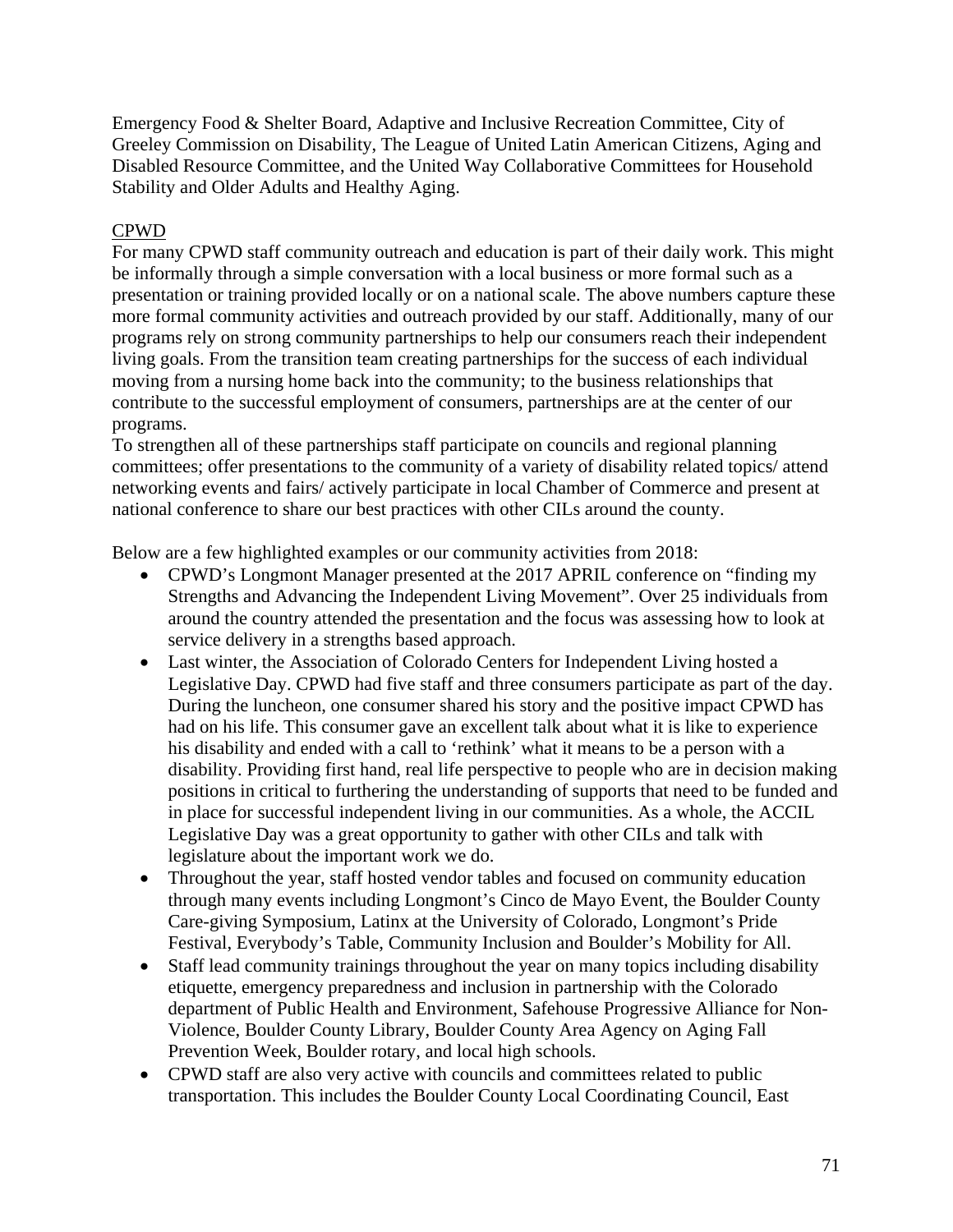Arapahoe Transportation Planning Community Working Group, Regional Transportation District Advisory Committee for People with Disabilities, and the Denver Regional Mobility and Access Council. As a whole these groups are working towards accessible transportation and the transportation corridors. Having a voice on these committees and councils is very important to CPWD as it ensures that the needs of individuals with disabilities are being taken into consideration during the planning process.

# CSIC

The IC strives to connect our consumers and people with disabilities to the broader community by representing the needs of people with disabilities in every activity in which we participate. Over the fiscal year, staff participated in 958 community activities over the course of 2929 hours. The IC staff pride themselves on providing expertise and information to people across the community – locally, statewide and nationally. IL staff were asked to speak at many conferences to share their expertise on the following topics:

- o The Senior Manager presented at the Region 6 IL Conference in Dallas, TX on a Multi-State Voting Panel to highlight accessibility needs and solutions in the elections process.
- o The Quality Assurance Coordinator attended the Region 6 Conference in Dallas and presented the "Putting VALUE back in eVALUation" presentation.
- o ILRU published a case study on The IC's Veteran in Charge (VIC) Program.
- o The VIC Program Manager presented on "Supporting Independence for Veterans" at the NCIL Conference in Washington, DC.
- o Along with the American Association of Retired Persons (AARP), Administration on Community Living (ACL), Veterans Administration (VA), and Health and Human Services (HHS), the VIC Program Manager presented on "Supporting Independence for Veterans: How Colorado Collaborated to Build VD-HCBS" at the Home and Community Based Services (HCBS) Conference in Baltimore.

o

In addition to presenting at conferences, The IC continually provides Disability Awareness training to outside agencies, partners and businesses. Over the past year, IL staff provided 25 Disability Awareness Presentations to a total of over 600 people.

The Outreach Program met with Keefe Memorial Hospital to schedule an Emergency Preparedness Training in Cheyenne Wells and plans to come to Cheyenne Wells once a quarter to provide training and connect to individuals with disabilities needing services. In 2011, the population of Cheyenne County was 1,876 people, but we are working to ensure that every person with a disability within the county knows of and has access to our services. With this partnership, for the first time The IC has a presence and committed partnership in every county in its catchment area.

The CTS program transitioned their first consumer to the Cripple Creek Area who was in the Cripple Creek Care Center since 2013. With the assistance of the housing navigators, he has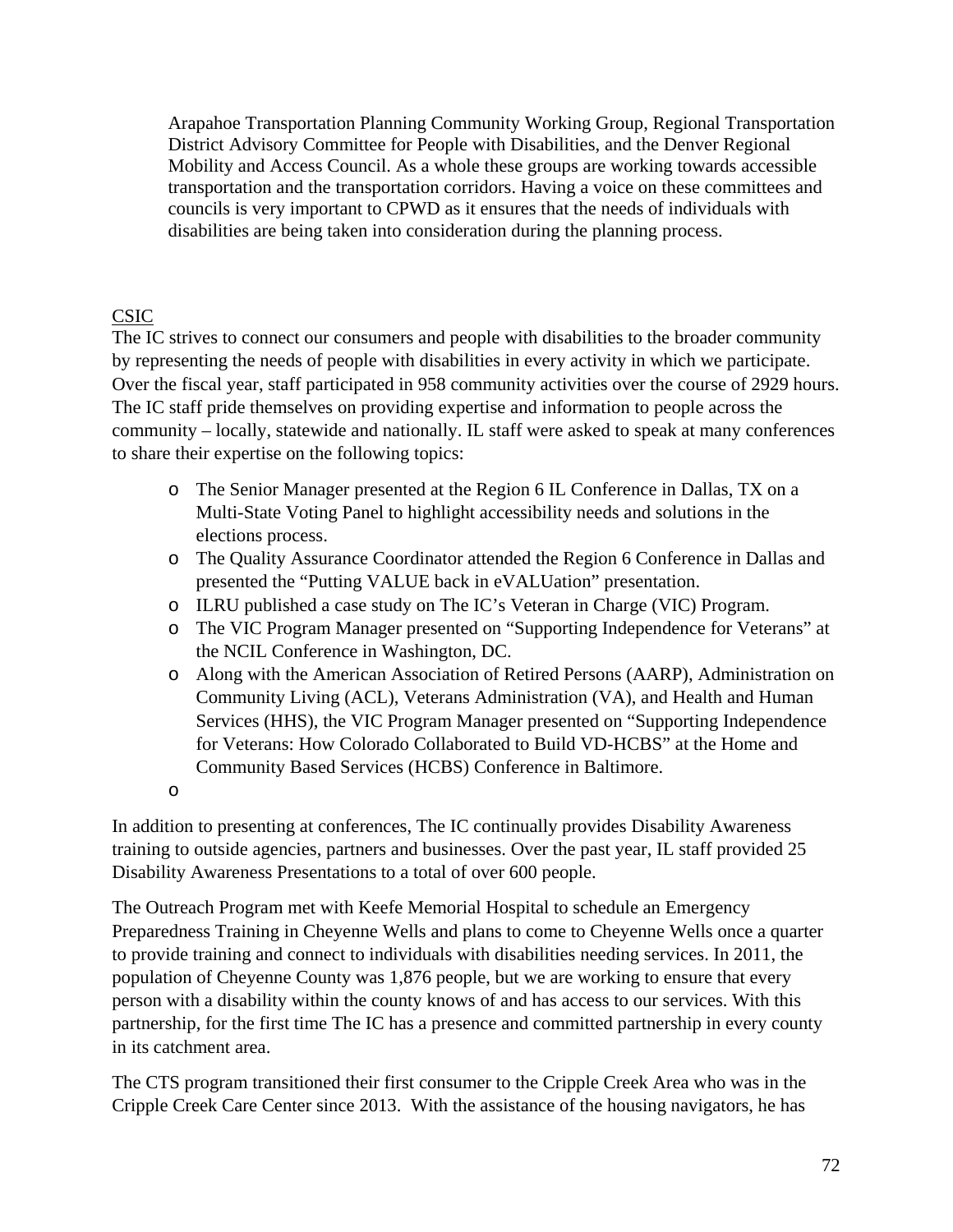transitioned into an apartment community right across the street from the nursing facility so that he can continue those relationships with the staff and residents. Through this transition, CTS has learned the Cripple Creek community and expanded the capacity for transition services in our outlying areas.

The IC has worked in the past fiscal year to engage with our local arts community to ensure that art events are inclusive and welcoming for people with varying disabilities. After hosting an initial Art of Accessibility event at our facility in September 2017, The IC has hosted an additional three Art of Accessibility events, which included a dance performance, ADA Access Panel, and Fashion Show, in addition to our ever-growing art gallery. These events provide an inclusive space for people with disabilities to share their talent with the wider community. The event grew from having seven artists represented in our first show to over 40 in our September 2018 One-year Anniversary Gallery; 125 community participants to over 200; and our artists collectively sold over \$1200 in artwork at our most recent show. The IC received the "Best Art Exhibit of 2018" Award from the Pikes Peak Arts Council, a regional body that awards arts achievements. The IC was the only non-arts-specific organization to receive an award, and our community partnerships and advocacy opportunities continue to grow from these events.

An IL Program Manager presented information to members of the US Department of State, Bureau of Educational and Cultural Affairs visiting from Japan. Objectives for the group were to learn policies and technologies of inclusion, supports for individuals with disabilities, how the US protects the rights of people with disabilities, and observe American values of inclusion. The IL Program Manager specifically shared information about Centers for Independent Living, The IC, employment services, and collaboration with agencies/businesses. The coordinator for the State Department was so impressed with The IC and what we do, she shared that they will try to incorporate visits in the future as they fit within the scope and objectives of visiting parties.

The Community Organizing Manager, in her role as Logistics Manager for the SB17-011 Transportation Forum, completed the Forum Report and submitted it to the State General Assembly and other involved State Departments. The Report defines legislative and programmatic recommendations to improve transportation access for people with disabilities in El Paso and Teller Counties. This six--month process included over 40 organizations and 150 participants and their input.

## DRS

Staff and consumers are active in achieving the outcomes outlined in the above table. For instance, in the area of *Assistive Technology*, the Vision Matters After 55 (VMA55) peer groups are another example of how consumers, staff and outside agencies are working toward assistive technology outcomes. Peer groups focus many of their meetings on the latest technology for people who are blind or visually impaired. Staff and outside representatives demonstrate use of the equipment. Staff also provide additional one-on-one assistance when needed. This is for our consumers who are blind or visually impaired and for our consumers who are deaf or hard of hearing.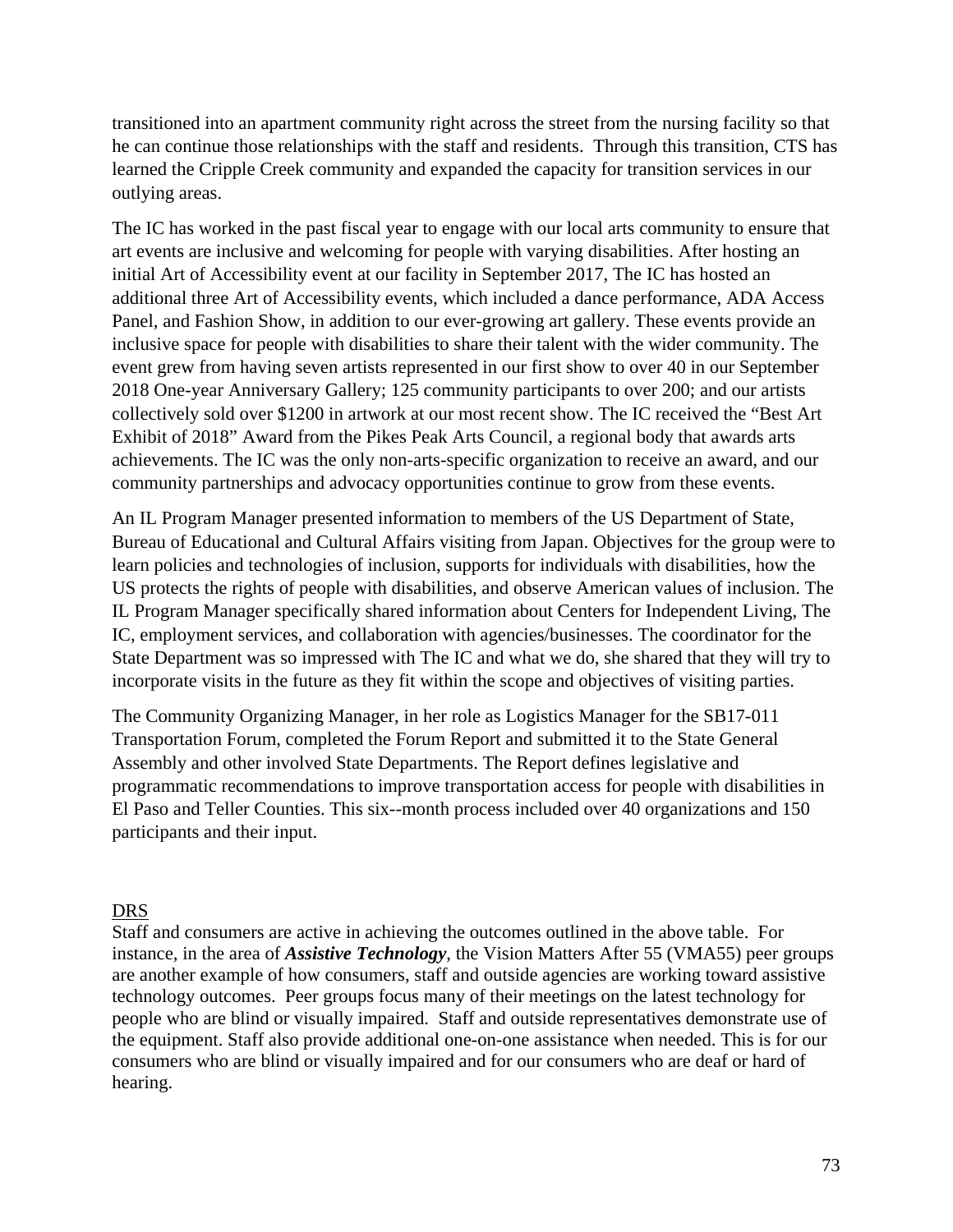Deaf/Hard of Hearing Specialist provides approximately ten (10) hours a month acquiring assistive technology for deaf/hard of hearing individuals and demonstrating the equipment once it's acquired.

Two (2) staff from VMA 55 provided thirty (30) hours a week acquiring and demonstrating equipment for low vision and blind individuals. A large part of this was due to a grant from the Larimer County Office on Aging which allowed us to acquire almost \$13,000 worth of materials for individuals. VMA 55 assessed and consulted on the equipment then ordered it and finally, our outreach staff provided initial demonstration training and follow up services for these individuals.

In the area of *Transportation*, DRS provides financial assistance for people with disabilities who need bus passes in both the Fort Collins and Loveland offices. They also help verify disability and provide assistance with the longer paratransit applications. This averages approximately eight (8) hours per week total for both locations.

DRS provides training on the bus systems for individuals. This training averages about three (3) hours per month for both offices. Also, there are other services that provide more specialized training that we often refer people to for this type of training.

In the area of *Housing*, up until June 30, 2018, DRS staff managed 38 Section 8 vouchers and provided recertification and inspects for these vouchers as well as supportive services. These services were provided for eight (8) months of the federal fiscal year and two (2) staff provided about ten (10) hours a week total towards this end.

DRS Loveland staff helps manage a waitlist for Loveland Housing Authority. They put people on the waitlist and refer them over with disability verification once their names come up on the list. DRS Loveland staff also participate in a program call North Colorado Continuum of Care Rapid Re-Housing program where they complete intakes for people to be placed on a regional waitlist for high risk homeless individuals who need housing. These activities average about ten (10) hours a week in the Loveland office.

DRS manages a shared home for previously homeless people with disabilities. These individuals receive supportive services through DRS and ongoing advocacy if issues come up with their main landlord, Neighbor to Neighbor. Staff time averages about five (5) hours per week for this venture.

DRS also provides a great deal of advocacy with landlords regarding Fair Housing laws, particularly related to companion animals in housing. This housing advocacy averages about two (2) hours per week total for both offices.

In the area of *Health Care*, DRS staff provide guidance and information to people with disabilities related to health insurance. They assist in applications for various Medicaid programs (and other health insurance). In addition to this assistance, they provide a great deal of advocacy by connecting with Human Services when individuals are unfairly dropped from programs or there are other issues with applications or re-certifications. This advocacy and assistance totals eight (8) hours per week total in both offices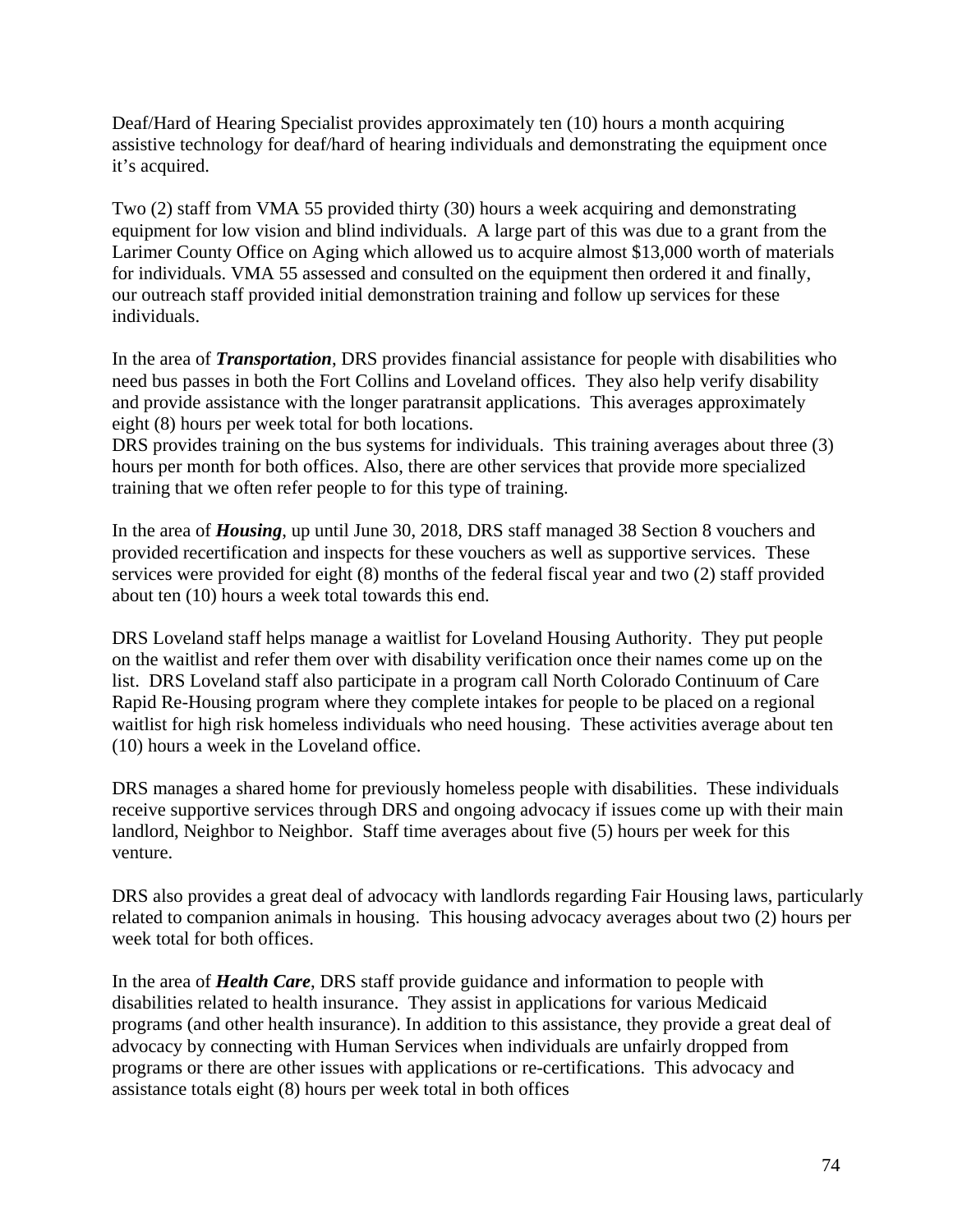#### NWCCI

During the reporting period, NWCCI staff supported consumers to take key participatory roles in implementing the community activities described above whenever possible; facilitating opportunities for consumers to be integrally involved in community activities is paramount to accomplishing our mission and staying true to the IL philosophy. The activities documented in this report are merely a small part of the total of the community activities in which NWCCI is engaged. Partner organizations include, but are not limited too, the following: Northwest Colorado Health, United Way Routt County, United Way Moffat County, Lift Up, Community Budget Center, Love Inc., Colorado Youth Leadership Forum, Yampa Valley Medical Center, The Memorial Hospital, Steamboat Springs Transit, Routt County Council on Aging, Craig Senior Center, Grand County HHRC, Easter Seals, Division of Vocational Rehabilitation, Northwest BOCES, Steamboat Springs School District, South Routt County School District, Hayden School District, Summit County School District, Middle Park School District, Kremmling School District, Womens Giving Circle, Sunset Meadows, Columbine Apartments, Routt County Veteran Service Officer, Moffat County Veteran Service Officer, Casey's Pond, Sandrock Ridge Rehabilitation, Northwest Colorado Health Partnership, CCDHHDH, Horizons, Routt County DHS, Moffat County DHS, Grand County DHS, Summit County DHS, Grand Junction SSA office, Lakewood SSA office, Family and Intercultural Resource Center, Integrated Community

#### SWCI

SWCI collaborates with innumerable of agencies in our catchment areas. Comprehensive service provision for our consumers is dependent on a strong collaborative process with our community partners. We are involved in several local coalitions developed to address architectural and attitudinal barriers. These groups include INDIVISIBLE and the Accessible Communities Team. The number of collaborations that we participate in is truly endless because comprehensive service to our consumers dictates collaboration. Agencies partnered with include:

- Axis Health Systems shared mental health consumers and referrals
- Community Connections developmental/intellectual disability collaboration and Referrals
- County Human Services referrals both to and from
- Colorado Legal Services, Colorado Disability Law, and the Native American Disability Law Center
- 6 local school districts youth transitions, IEPs
- Social Security Administration referrals both to SWCI and from SSA. SWCI is receiving more requests from consumers for benefits assistance and several of our staff have received benefits training.
- Division of Vocational Rehabilitation as noted previously in the report, SWCI is receiving more requests for assistance with employment and employment related tasks i.e. resume writing, interviewing skills etc.
- Tribal VR outreach and joint projects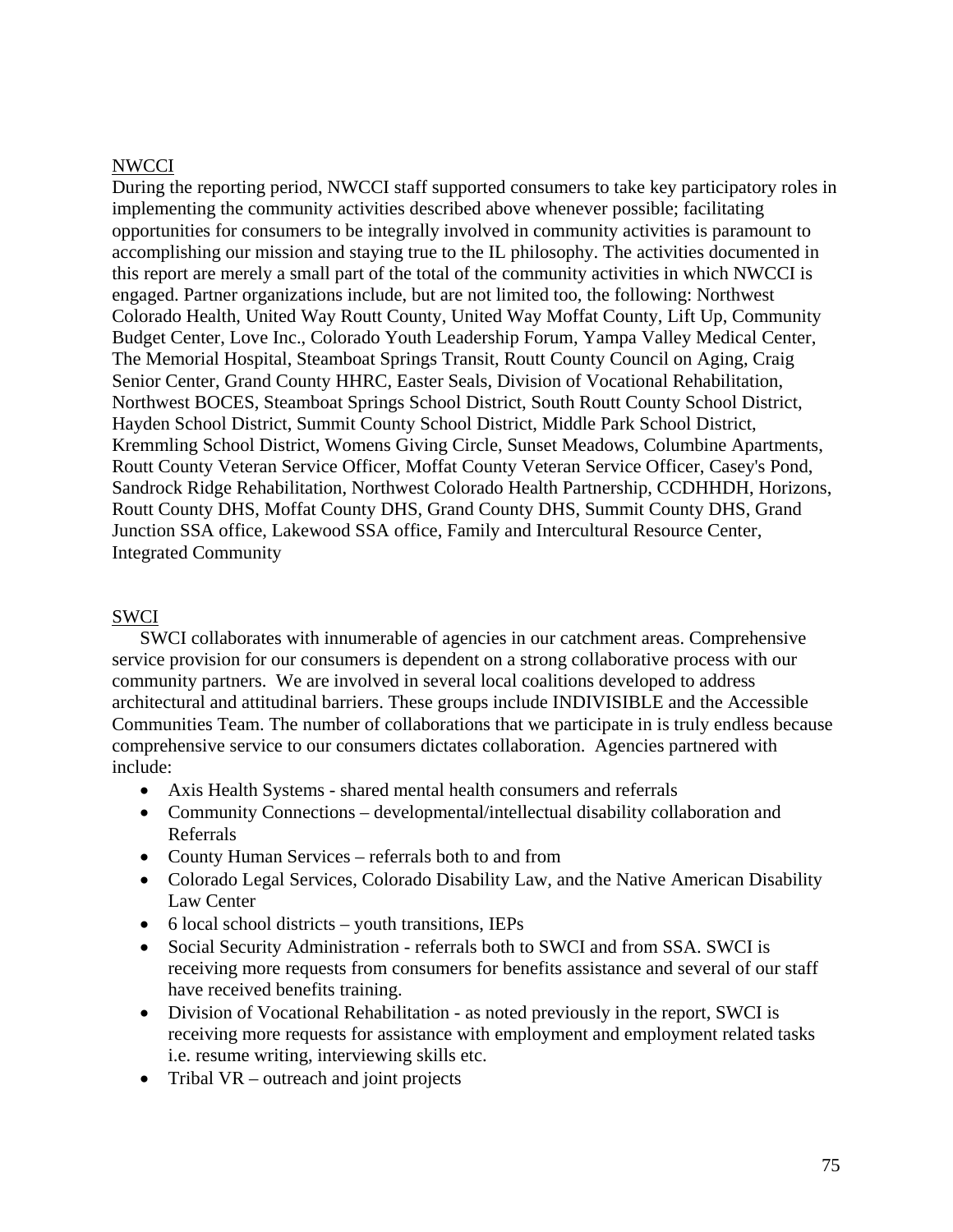- Our work with San Juan Basin Public Health relates primarily to nursing home transition and brokering of services intended to assist individuals with disabilities in maintaining their desired level of independence through the HCBS Waivers and the SEP. We are also involved with their suicide prevention and other public health programs.
- San Juan Basin AAA and their local contractors: Aging & Disability Resource Centers, No Wrong Door, four County Senior Centers, Ombudsman, etc.
- Five nursing homes and many assisted living facilities SNF transition and open consumers
- Several Home Health providers ADRC, SNF transitions, advocacy, outreach
- Other Senior Centers Pine River, SUCAP for office hours, low vision support groups
- Women's Resource Center referrals and collaboration.
- La Plata Family Centers Shared referrals and collaboration.
- Local Transportation Coordinating Council advocacy for accessible affordable transportation, work on Southwest Rides
- Manna Soup Kitchen & Durango Food Bank Referrals and collaboration, plus free weekly transportation for people who can't carry their groceries on public transportation.
- Piñon Project Referrals & Collaboration
- We continue to work with Housing Solutions for the Southwest, the Regional Housing Alliance, Volunteers of America, and other organizations to address the abysmal housing crisis and basic need insecurities that exist for those we serve.
- The San Juan Board of Community Services advocacy, joint projects, sign language interpreters
- Pine River Valley Shares (Bayfield, CO) referrals and collaboration, office hours
- The ELHI Center (Ignacio, CO) referrals and collaboration, office hours
- The San Juan Basin Health Department referrals, advocacy and collaboration on SEP and many joint projects
- The VA, the DAV and the Veteran's Outreach Center
- La Plata Youth Services
- We conduct workshops, consultation, fee for service and advocate with local organizations regarding disability issues and trends.

The list is endless because disability issues are the same issues that affect everyone else.

## **Section B – Working Relationships Among Various Entities**

Describe DSU and SILC activities to maximize the cooperation, coordination, and working relationships among the independent living program, the SILC, and CILs; and the DSU, other state agencies represented on the SILC, other councils that address the needs of specific disability populations and issues, and other public and private entities. Describe the expected or actual outcomes of these activities.

• The Office of Independent Living Services (Office), DSU, provides administrative support to the operation of the SILC as requested. These activities include note taking;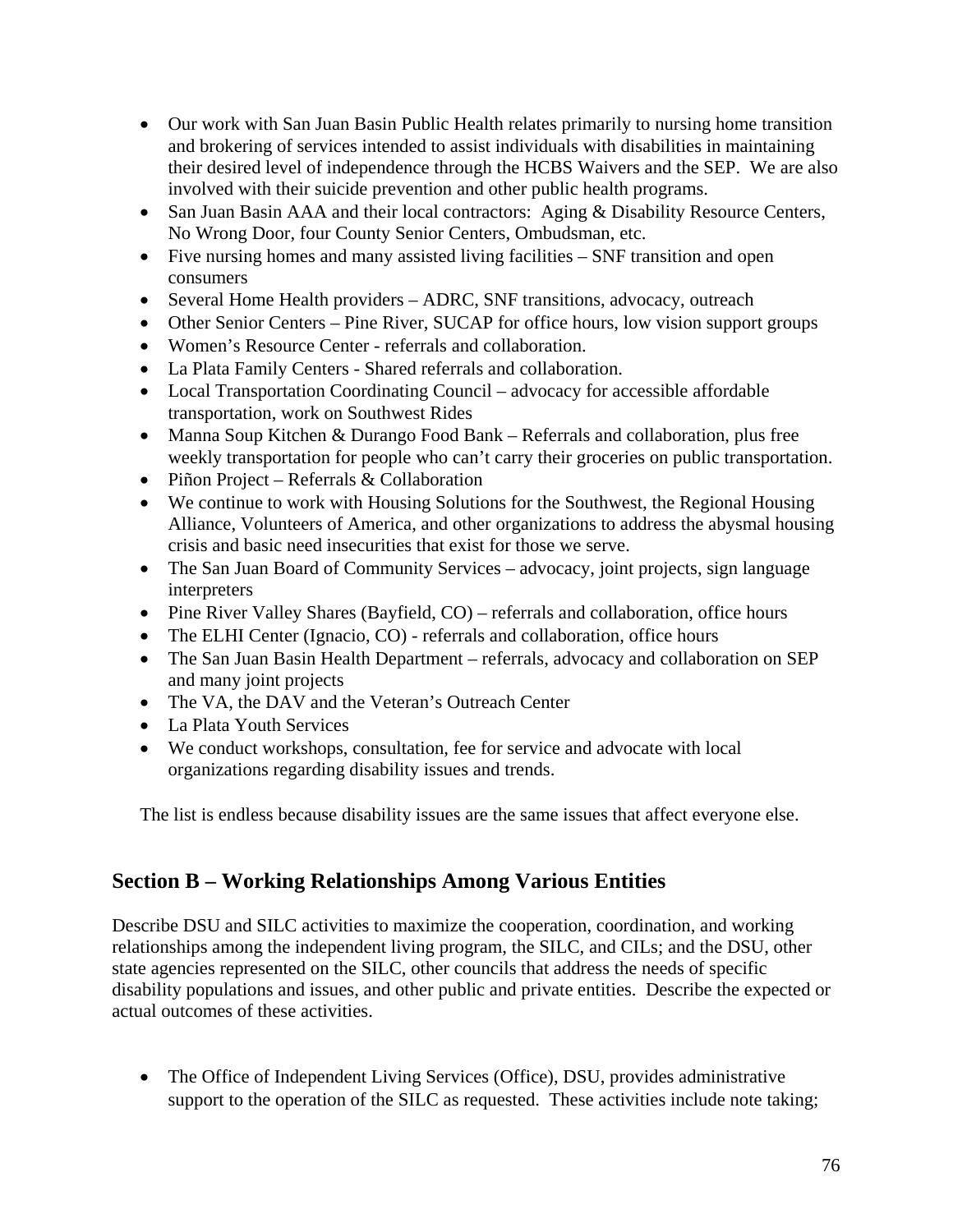equipment operation for SILC regular meetings and committee meetings; financial acquisition of equipment, personnel, and professional contracts.

- The Office serves as the fiscal sponsor for SILC operation. The Office provides financial reports, tracking and ensures federal fiscal compliance.
- The Office processes all travel arrangements and travel reimbursements
- The Office participates on the membership committee, finance committee, public policy committee, SPIL committee, Youth Leadership Conference steering committee, and provides staff to the executive committee.
- The Office provides training and technical support to the SILC administrative assistant, SILC membership, SILC executive officers as needed
- The Office provided space and equipment to the SILC administrative assistant as needed.
- The Office provides staff and attends the regularly scheduled SILC statewide meetings
- The Office and SILC jointly developed narrative for the 2018 DVR annual report
- The Office advocates and promotes the SILC role with the DVR Senior Leadership Team
- The Office is partnering the State Rehabilitation Council and key committees such as membership and public policy to foster communication and greater collaboration of committee work with the SILC. The Office is sharing model documents across these committees for use and reference.
- The Office and SILC established a matrix of Statewide committees to identify collaboration opportunities involving the following Statewide groups: Behavioral Health and Planning Advisory Committee; Colorado DD Council; Governor's Advisory Council for People with Disabilities; University Center of Excellence on Intellectual and Developmental Disabilities Advisory Council; Colorado Commission for Deaf/HoH; Colorado Workforce Development Council; State Rehabilitation Council; and, Advisory Council for Homeless Youth.
- The SILC Committees composition is made up of SILC members, CIL Executive Directors and staff, and other members in the community with an interest in Independent Living topics. Representation includes the Division of Vocational Rehabilitation, Colorado Department of Health Care Policy and Financing. The Office supports recruitment and processing the Governor's appointees to the SILC.
- The Office is facilitating communication between the SILC and the State's No Wrong Door pilot project.
- The CIL Executive Directors provided an hour long training to the SILC.
- SILC Chair met with DVR Director at least two times to discuss membership
- The SILC worked collaboratively with the Developmental Disabilities Council in holding the inaugural session of the Colorado Youth Leadership Forum (COYLF).
- The Office acted as the fiscal sponsor for the CO YLF.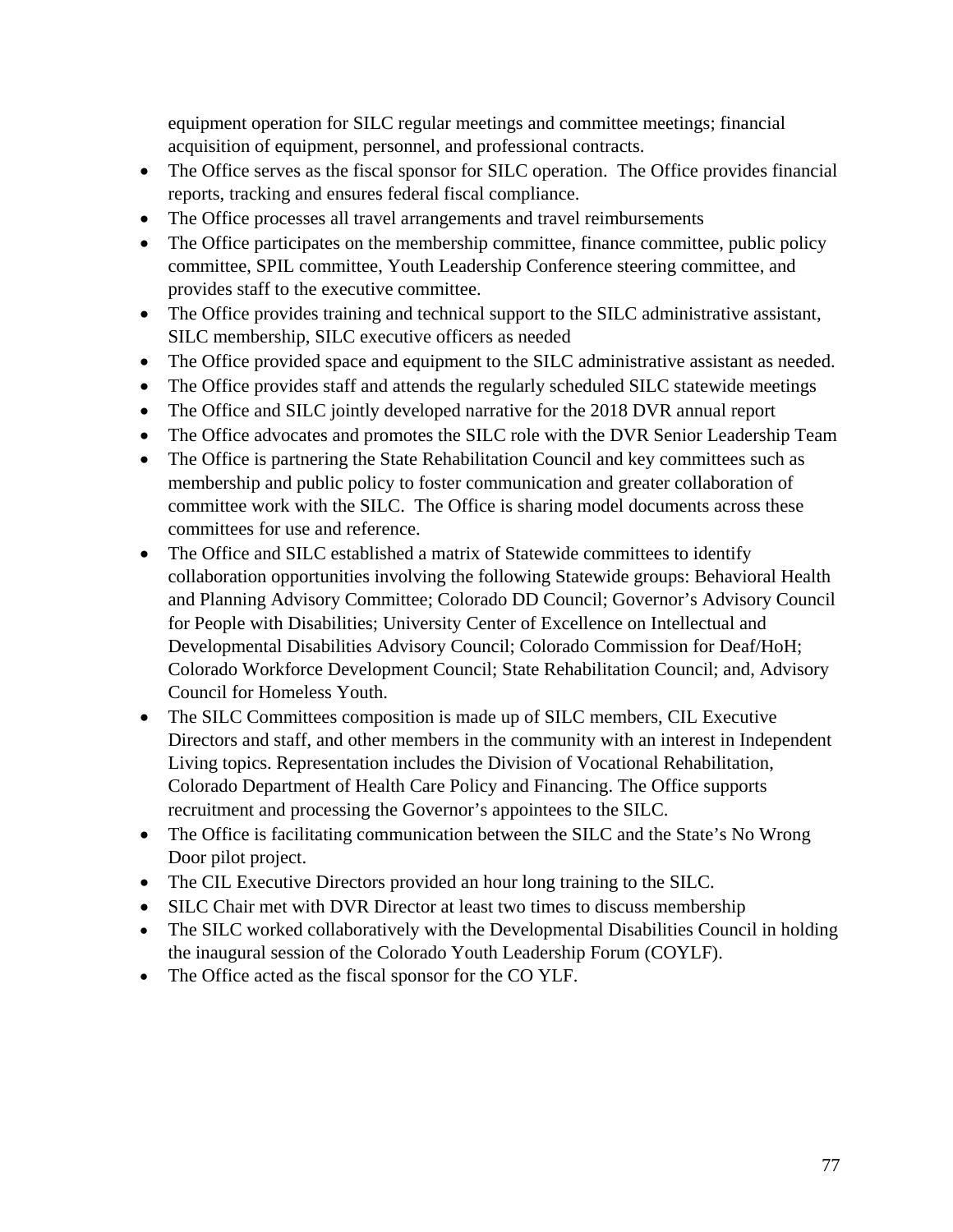# **SUBPART V – STATEWIDE INDEPENDENT LIVING COUNCIL (SILC)**

Section 705 of the Act; 34 CFR 364.21

## **Section A - Composition and Appointment**

## **Item 1 – Current SILC Composition**

In the chart below, provide the requested information for each SILC member. The category in which the member was appointed can be described, for example, as ex-officio state agency representative, other state agency representative, center representative, person with a disability not employed by a center or state agency, section 121 funded project director, parent of person with a disability, community advocate, other service provider, etc. Include current vacancies, along with the corresponding appointment category for each. Add more rows as necessary.

| <b>Name of SILC</b><br>member    | <b>Employed by</b><br>CIL, State<br><b>Agency or</b><br><b>Neither</b> | <b>Appointme</b><br>nt Category                            | <b>Voting or</b><br><b>Non-Voting</b> | <b>Term Start</b><br><b>Date</b> | <b>Term End</b><br><b>Date</b> |
|----------------------------------|------------------------------------------------------------------------|------------------------------------------------------------|---------------------------------------|----------------------------------|--------------------------------|
| <b>Nancy Rising</b><br>Jackson   | <b>Neither</b>                                                         | Member @<br>large                                          | Voting                                | $10-05-17$                       | $10 - 2 - 19$                  |
| Joan LaBelle                     | <b>CIL</b>                                                             | Center<br><b>Directors</b><br>Rep                          | Voting                                | $04 - 29 - 18$                   | $10 - 1 - 19$                  |
| Olivia Tonti                     | <b>Neither</b>                                                         | Ind. w/Dis<br>not<br>Employed<br>by State or<br><b>CIL</b> | Voting                                | $08 - 28 - 18$                   | $10 - 1 - 19$                  |
| Charlotte<br>Morgan              | <b>Neither</b>                                                         | Ind. w/Dis<br>not<br>Employed<br>by State or<br><b>CIL</b> | Voting                                | $10-26-16$                       | $10 - 1 - 19$                  |
| <b>Matthew</b><br><b>Ruggles</b> | <b>CIL</b>                                                             | Member @<br>large                                          | Voting                                | $10-26-16$                       | $10 - 1 - 19$                  |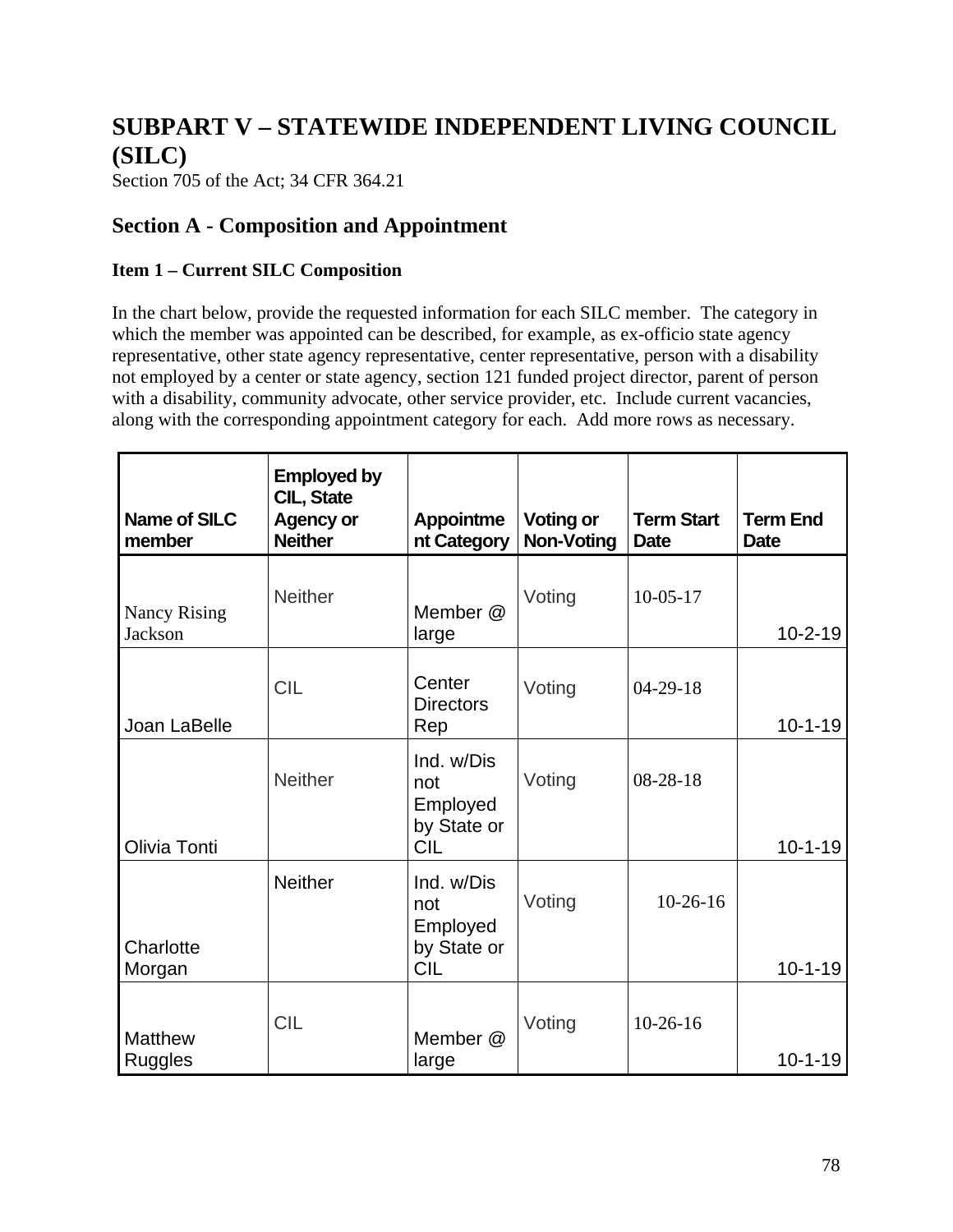| <b>Name of SILC</b><br>member  | <b>Employed by</b><br>CIL, State<br><b>Agency or</b><br><b>Neither</b> | <b>Appointme</b><br>nt Category                            | <b>Voting or</b><br><b>Non-Voting</b> | <b>Term Start</b><br><b>Date</b> | <b>Term End</b><br><b>Date</b> |
|--------------------------------|------------------------------------------------------------------------|------------------------------------------------------------|---------------------------------------|----------------------------------|--------------------------------|
| Stephen<br>Heidenreich         | <b>Neither</b>                                                         | Ind. w/Dis<br>not<br>Employed<br>by State or<br><b>CIL</b> | Voting                                | $10-05-17$                       | $10 - 1 - 20$                  |
| James "Joe"<br><b>Triplett</b> | <b>Neither</b>                                                         | Ind. w/Dis<br>not<br>Employed<br>by State or<br><b>CIL</b> | Voting                                | $10-05-17$                       | $10 - 1 - 20$                  |
| Johanna Kathleen<br>Taliercio  | <b>Neither</b>                                                         | Ind. w/Dis<br>not<br>Employed<br>by State or<br><b>CIL</b> | Voting                                | $04 - 20 - 18$                   | $10 - 1 - 20$                  |
| Sam Jarris                     | <b>Neither</b>                                                         | Ind. w/Dis<br>not<br>Employed<br>by State or<br><b>CIL</b> | Voting                                | $8 - 28 - 18$                    | $10-01-21$                     |
| <b>Richard Newell</b>          | <b>Neither</b>                                                         | Ind. w/Dis<br>not<br>Employed<br>by State or<br><b>CIL</b> | Voting                                | $08 - 28 - 18$                   | $10 - 1 - 21$                  |
| <b>Bill Wood</b>               | Neither                                                                | Ind. w/Dis<br>not<br>Employed<br>by State or<br><b>CIL</b> | Voting                                | 08-28-18                         | $10 - 1 - 21$                  |
|                                |                                                                        |                                                            |                                       |                                  |                                |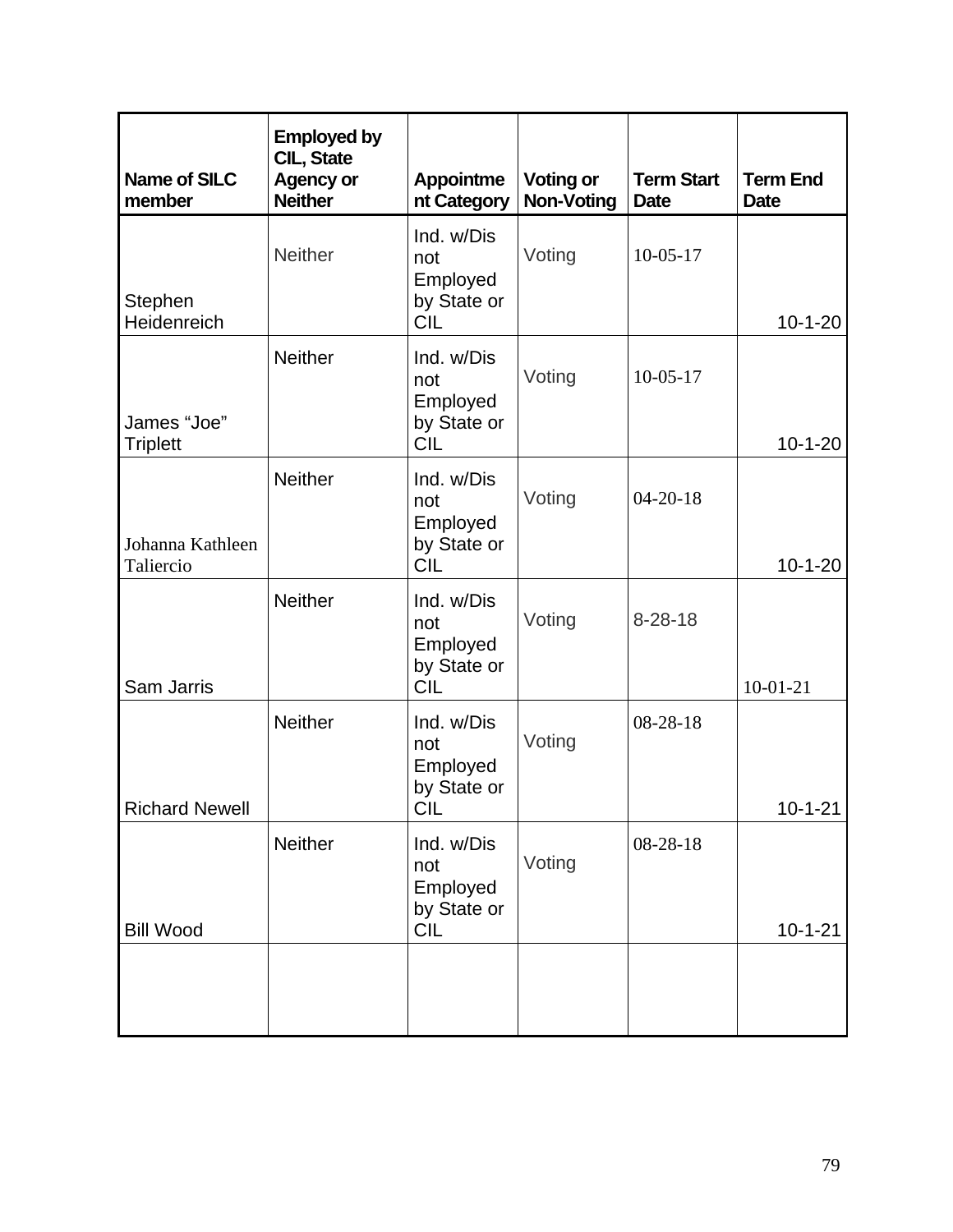| Name of SILC<br>member | <b>Employed by</b><br><b>CIL, State</b><br><b>Agency or</b><br><b>Neither</b> | <b>Appointme</b><br>nt Category | <b>Voting or</b><br><b>Non-Voting</b> | <b>Term Start</b><br>Date | <b>Term End</b><br>Date |
|------------------------|-------------------------------------------------------------------------------|---------------------------------|---------------------------------------|---------------------------|-------------------------|
|                        | <b>State</b>                                                                  | <b>State</b>                    | Non-Voting                            | $07 - 24 - 18$            |                         |
| <b>Adam Tucker</b>     |                                                                               | Agency                          |                                       |                           | $10 - 1 - 20$           |
|                        | <b>Neither</b>                                                                | Member @                        | Voting                                | $10-24-14$                |                         |
| Chris Roe              |                                                                               | large                           |                                       |                           | $10 - 1 - 20$           |
|                        | <b>State</b>                                                                  |                                 | Non-Voting                            | $08 - 28 - 18$            |                         |
| Jennifer Scilacci      |                                                                               | DVR Rep                         |                                       |                           | $10 - 1 - 21$           |

## **Item 2 – SILC Composition Requirements**

Please provide the information requested in the chart below. Include any current vacancies in a particular appointment category.

|     | <b>SILC</b> Composition                                                                                                                    | # of SILC<br>members |
|-----|--------------------------------------------------------------------------------------------------------------------------------------------|----------------------|
| (A) | How many members are on the SILC?                                                                                                          | 14                   |
| (B) | How many members of the SILC are individuals with disabilities not<br>employed by a state agency or a center for independent living?       | 8                    |
|     | How many members of the SILC are voting members?                                                                                           | 12 <sub>1</sub>      |
| (D) | How many of the voting members of the SILC are individuals with<br>disabilities not employed by a state agency or a center for independent |                      |
|     | living?                                                                                                                                    | я                    |

# **Section B – SILC Membership Qualifications**

Section 705(b)(4) of the Act; 34 CFR 364.21(c)

## **Item 1 – Statewide Representation**

Describe how the SILC is composed of members who provide statewide representation.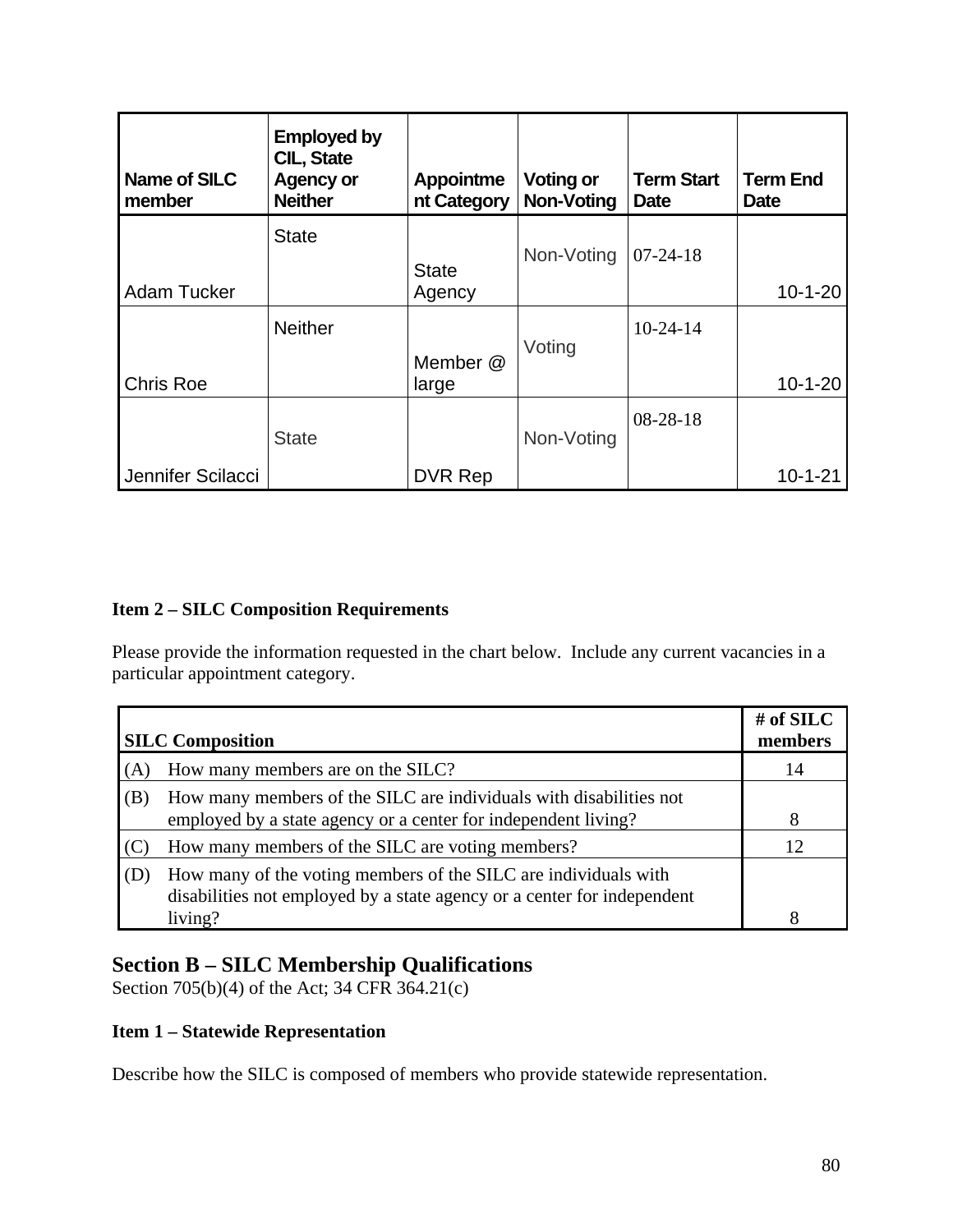The SILC is comprised of members from across the State of Colorado. 9 members, or 64.28%, are from the Denver Metropolitan area with a population of 3.1 million. 2 are from the mountainous region, or 14.29%. 2 are from the north area of Colorado, or 14.29%. 1 member is from the Colorado Springs area, 7.14% of the Council.

85.71% of the Council members identify as coming from a rural area and 14.29% are from urban areas.

## **Item 2 – Broad Range of Individuals with Disabilities from Diverse Backgrounds**

Describe how the SILC members represent a board range of individuals with disabilities from diverse backgrounds.

The SILC members have a range of disability types. There is one member who is Blind, one who is Deaf, one who has Multiple Sclerosis, one who has Cerebral Palsy, one who has Anxiety, one who has a Spinal Cord Injury, two with Autism, one with Traumatic Brain Injury.

## **Item 3 – Knowledgeable about IL**

Describe how SILC members are knowledgeable about centers for independent living and independent living services.

This year the SILC traveled to cities in areas that had a Center for Independent Living to have their quarterly meetings. Each meeting a CIL spotlight is done and highlights of the different centers are provided with success stories of their consumers. During the SILC open public quarterly meeting after the Director's report each Executive Director in attendance has the opportunity to report on their CIL.

There are three members of the SILC working at CILs and they provide information on CIL issues and services.

SILC has established an ongoing training program for SILC members and new members and includes the IL Philosophy and SILC administration.

The SILC continued Meet and greet functions the night prior to the open public meeting of the SILC quarterly meeting. The Meet and greets are a partnership of the SILC and the CIL in the catchment area. The meet and greets are to increase SILC awareness in the community and for the SILC to learn of the difficulties and needs in the area. Members of the community are invited to come meet SILC members and CIL employees to learn about resources in their area and to share their challenges.

SILC Committee Chairs recruit from the CILs and the community to increase awareness of a variety of topics that are related to Independent Living.

# **Section C – SILC Staffing and Support**

**Item 1 – SILC Staff**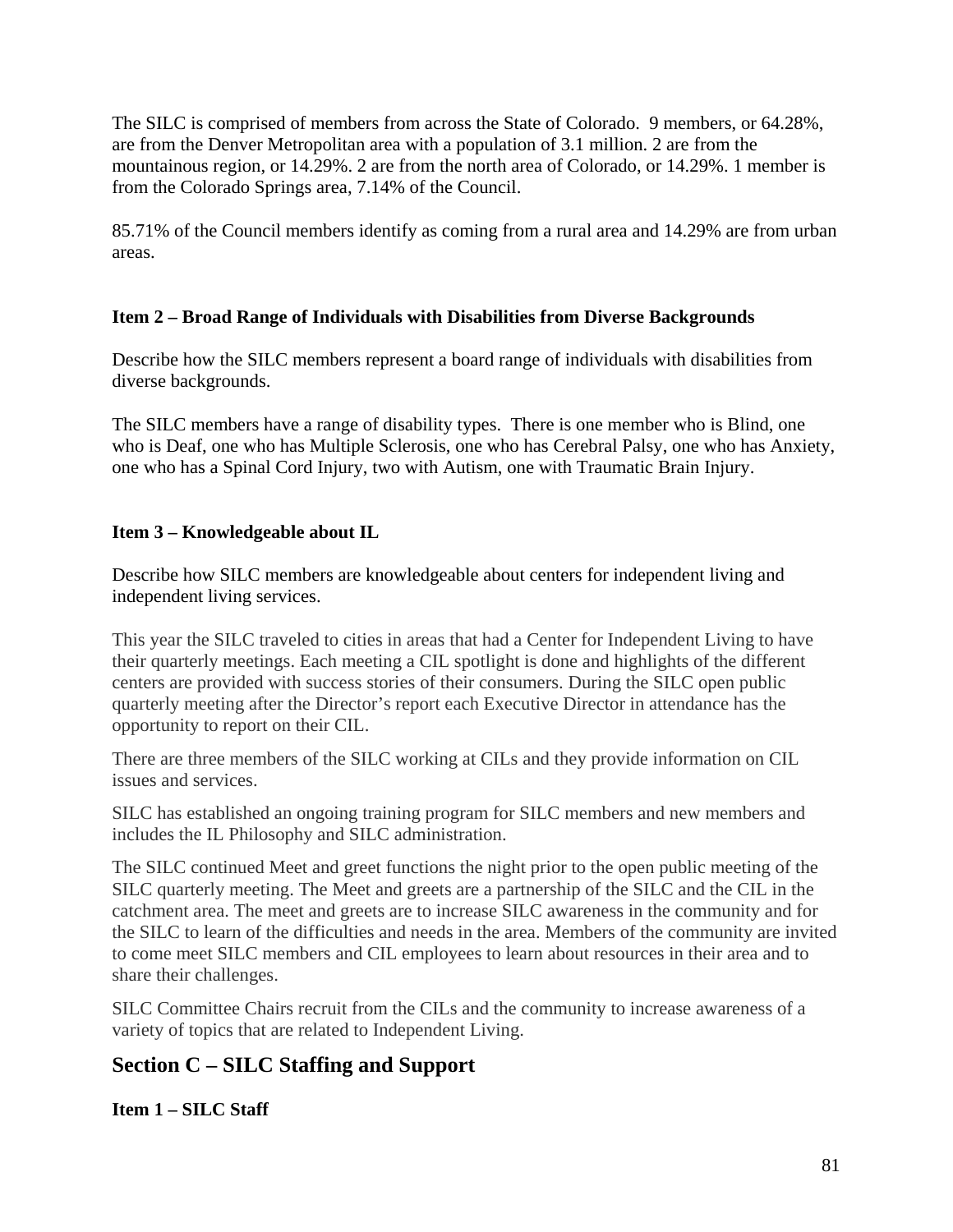Please provide the name and contact information for the SILC executive director. Indicate the number and titles of any other SILC staff, if applicable. Also indicate whether any SILC staff is also a state agency employee.

The Colorado SILC does not have an Executive Director and the SILC is led by the Chair. Upon request, the support for the SILC has been provided by the Independent Living Program Coordinator at the DSU (Office of Independent Living Services). The SILC contracted with a Coordinator to develop and provide the inaugural Youth Leadership Forum.

## **Item 2 – SILC Support**

Describe the administrative support services provided by the DSU, if any.

Upon request, the Office of Independent Living Services, acting as the DSU, provides support to the SILC. The Office of Independent Living Services (Office) operates as the fiscal sponsor for the Colorado SILC.

Below are the examples of extra support provided by the Office:

- Website
	- o Update as needed
- Committee Work
	- o Financial transactions
	- o Minutes/notes
	- o Coordination
- SILC meetings
	- o 30 day Notice disseminates to SILC Membership and public
	- o Coordinate lodging needs/transportation needs
	- o Secure meeting space requirements/food
	- o Packets for the meeting committee report, budget, agenda, committee list
	- o Logistical set up for the meeting space
	- o Equipment for meeting
	- o Translators
	- o Secure financial transactions for event
	- o ZOOM/Phone conferencing
	- o Notetaking SILC member/Office backup
- Newsletter
	- o Disseminate items of priority
- Phone/Emails
	- o Office practices
- Financial
	- o Financial reports
	- o Procures items
- 704 report
	- o Tabulates the numbers for the report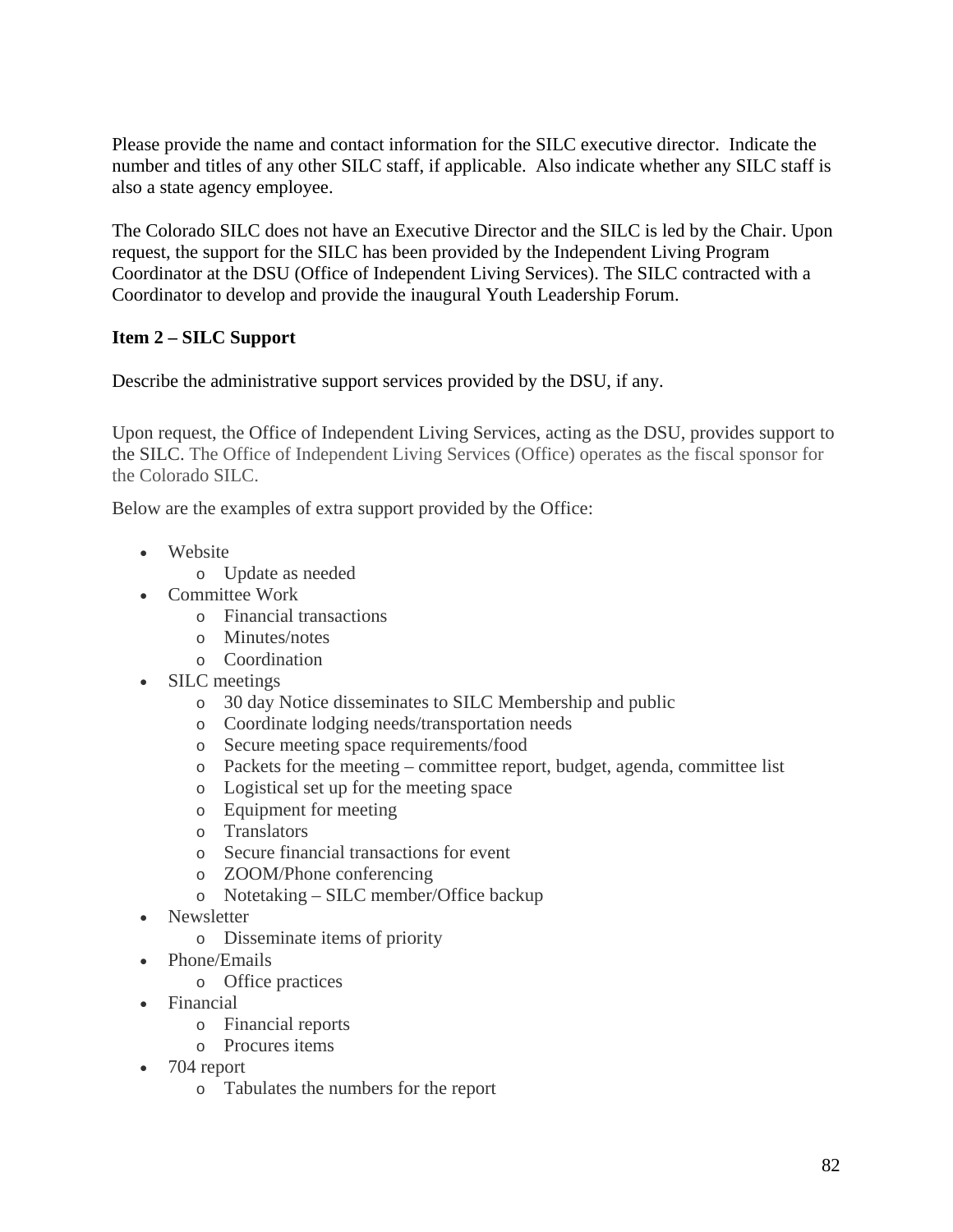o Review conducted with the SILC chair and Office

## **Section D – SILC Duties**

Section 705(c); 34 CFR 364.21(g)

## **Item 1 – SILC Duties**

Provide a summary of SILC activities conducted during the reporting year related to the SILC's duties listed below:

The SILC worked on implementing the 2016-2019 SPIL that was enacted in 2016. The SILC took steps such as creating a master calendar, deciding to move to a nonprofit status, and taking a strong approach to the youth objectives by hosting an inaugural Youth Leadership Forum (YLF). The SILC also supported development of a 501c3 for the YLF and working to promote services to under-served populations. SILC Membership committee recruited new members and designed and implemented a comprehensive training plan. The SILC continued Ad hoc committees of Deaf/Hard of Hearing and the 501c3 group. Standing committees had regular meetings monthly.

## **(A) State Plan Development**

Describe any activities related to the joint development of the state plan. Include any activities in preparation for developing the state plan, such as needs assessments, evaluations of consumer satisfaction, hearings and forums.

Based on the actions of the Federal Regulatory agency, work towards a new SPIL was halted. Monitoring and implementation of the 16-19 SPIL continues.

## **(B) Monitor, Review and Evaluate the Implementation of the State Plan**

Describe any activities related to the monitoring, review and evaluation of the implementation of the state plan.

The SPIL is reviewed and goals and processes are monitored by the Executive Committee monthly. The SPIL progress is shared with the SILC at the full meetings.

## **(C) Coordination With Other Disability Councils**

Describe the SILC's coordination of activities with the State Rehabilitation Council (SRC) established under section 105, if the state has such a Council, or the commission described in section  $101(a)(21)(A)$ , if the state has such a commission, and councils that address the needs of specific disability populations and issues under other Federal law. Please state whether the SILC has at least one representative serving as a member of the SRC and whether the SILC has any members serving on other councils, boards or commissions in the state.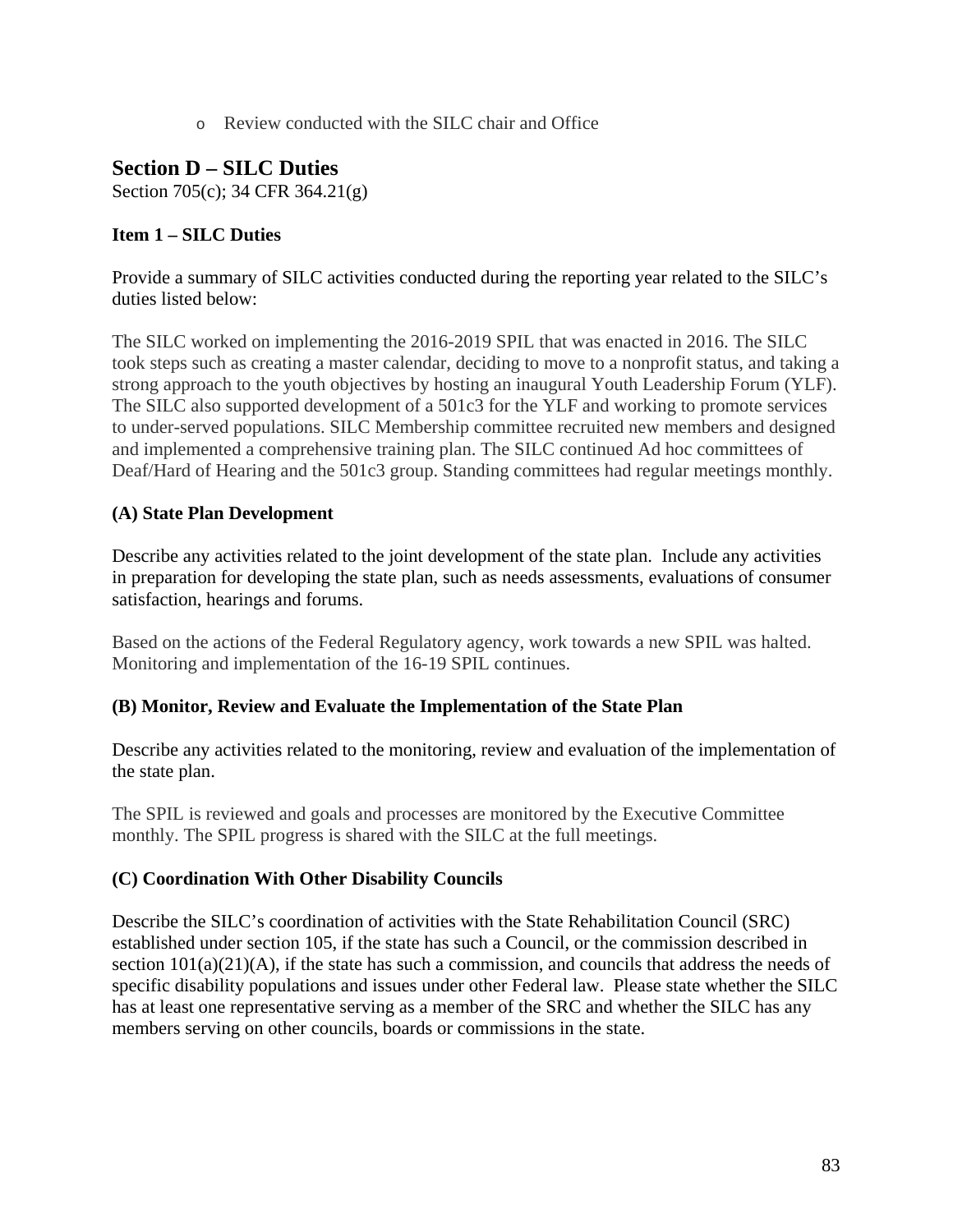The SILC has a representative on the SRC who provides information from the SILC to the SRC and from the SRC to the SILC. Nearly all SILC members are active on other boards, councils, and commissions. These are not formal appointments for SILC representation, but offer great information and opportunities for joint activities. These organizations include: National Federation of the Blind, Colorado Chapter, Colorado Cross-Disability Coalition, Long Term Care Services and Supports Committee, Community Choice Transitions (CO's Money Follows the Person Grant), Colorado Developmental Disabilities Council, Chapters of Area Agencies on Aging, Aging and Disability Resource Centers, Workforce Board, National Council for Independent Living (NCIL), the Association of Programs for Rural Independent Living (APRIL), the ARC, the Northwest Colorado Council of Governments, Peak Parent, Colorado Workforce Development Council, Advisory Council to ASPIRE, Region 8 SILC Representatives, Association of Colorado Centers for Independent Living (ACCIL), Association of Youth Leadership Forums, Under 26 Workgroup, Mindsource, Colorado Commission for the Death and Hard of Hearing.

## **(D) Public Meeting Requirements**

Describe how the SILC has ensured that all regularly scheduled meetings and other public hearings and forums hosted by the SILC are open to the public and sufficient advance notice is provided.

SILC meetings are posted on the website at the beginning of the year. There is an announcement distributed via email one month in advance of the meeting to CILs, Division of Vocational Rehabilitation staff, Colorado Cross Disability Coalition, No Wrong Door workgroup, and minimum of 231 stakeholders to advertise meetings and share flyers at their Center. The Colorado SILC also has a Facebook page that provides information for upcoming meetings and meet and greets.

## **Item 2 – Other Activities**

Describe any other SILC activities funded by non-Part B funds.

The SILC is funded by the Division of Vocational Rehabilitation at \$48,000. The funds are used for SILC operations: travel and logistics for open meetings, attending conferences, and other functions of the SILC. The Developmental Disabilities Council provided a grant of \$45,000 for the inaugural Youth Leadership Forum. There were donations from individuals donors of under a \$1,000.

## **Section E – Training and Technical Assistance Needs**

Section 721(b)(3) of the Act

Please identify the SILC's training and technical assistance needs. The needs identified in this chart will guide the priorities set by RSA for the training and technical assistance provided to CILs and SILCs.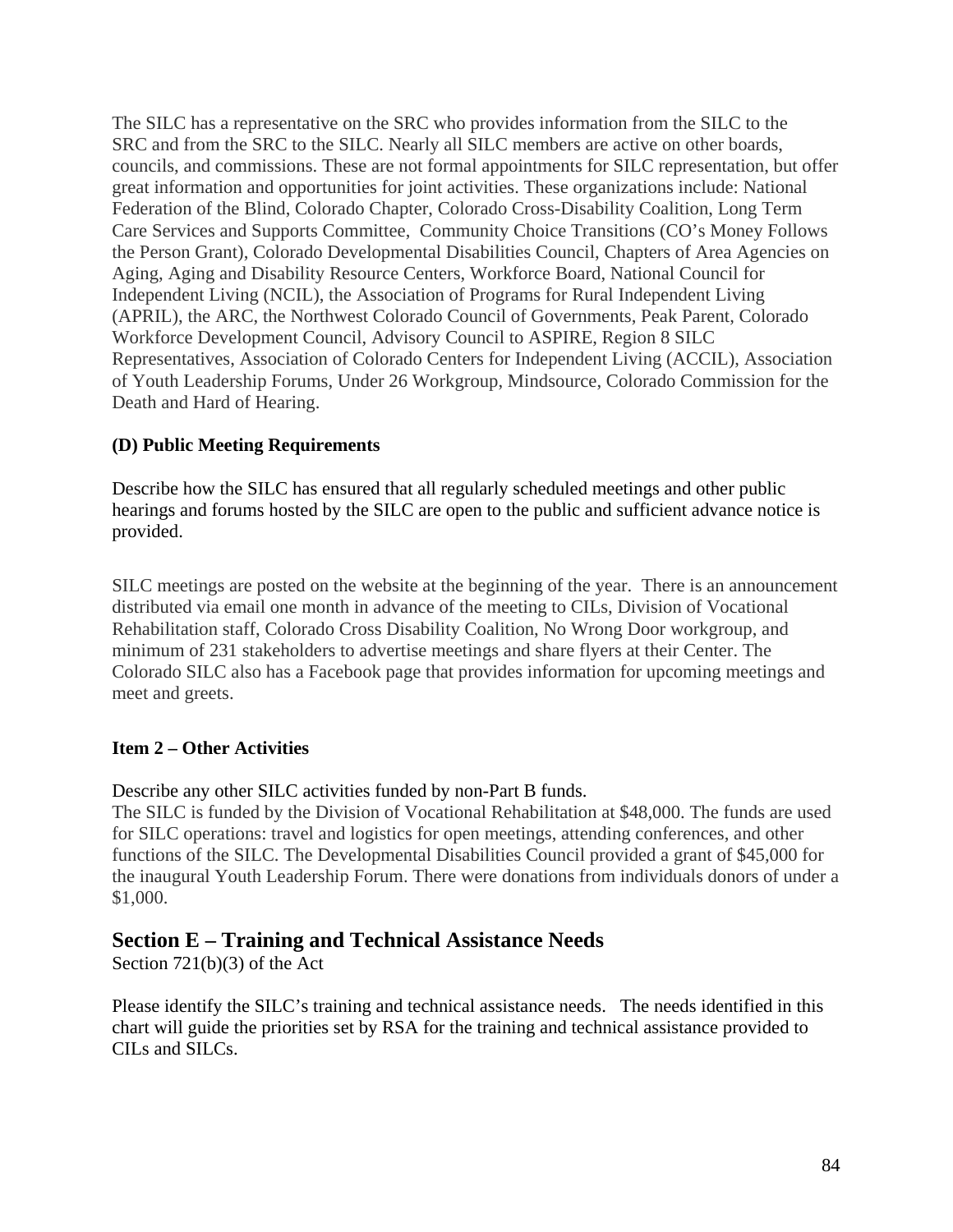| <b>Training and Technical Assistance Needs</b>               | Choose up to 10<br><b>Priority Needs</b> —<br>Rate items 1-10 with<br>1 being most<br>important |
|--------------------------------------------------------------|-------------------------------------------------------------------------------------------------|
| <b>Advocacy/Leadership Development</b>                       |                                                                                                 |
| <b>General Overview</b>                                      |                                                                                                 |
| Community/Grassroots Organizing                              |                                                                                                 |
| <b>Individual Empowerment</b>                                |                                                                                                 |
| <b>Systems Advocacy</b>                                      |                                                                                                 |
| <b>Legislative Process</b>                                   |                                                                                                 |
| <b>Applicable Laws</b>                                       |                                                                                                 |
| General overview and promulgation of various disability laws |                                                                                                 |
| Americans with Disabilities Act                              |                                                                                                 |
| Air-Carrier's Access Act                                     |                                                                                                 |
| Fair Housing Act                                             |                                                                                                 |
| Individuals with Disabilities Education Improvement Act      |                                                                                                 |
| Medicaid/Medicare/PAS/waivers/long-term care                 |                                                                                                 |
| Rehabilitation Act of 1973, as amended                       |                                                                                                 |
| Social Security Act                                          |                                                                                                 |
| Workforce Investment Act of 1998                             |                                                                                                 |
| Ticket to Work and Work Incentives Improvement Act of 1999   |                                                                                                 |
| Government Performance Results Act of 1993                   |                                                                                                 |
| <b>Assistive Technologies</b>                                |                                                                                                 |
| <b>General Overview</b>                                      |                                                                                                 |
| <b>Data Collecting and Reporting</b>                         | $\overline{4}$                                                                                  |
| General Overview                                             |                                                                                                 |
| 704 Reports                                                  |                                                                                                 |
| Performance Measures contained in 704 Report                 |                                                                                                 |
| <b>Dual Reporting Requirements</b>                           |                                                                                                 |
| <b>Case Service Record Documentation</b>                     |                                                                                                 |
| <b>Disability Awareness and Information</b>                  |                                                                                                 |
| Specific Issues                                              |                                                                                                 |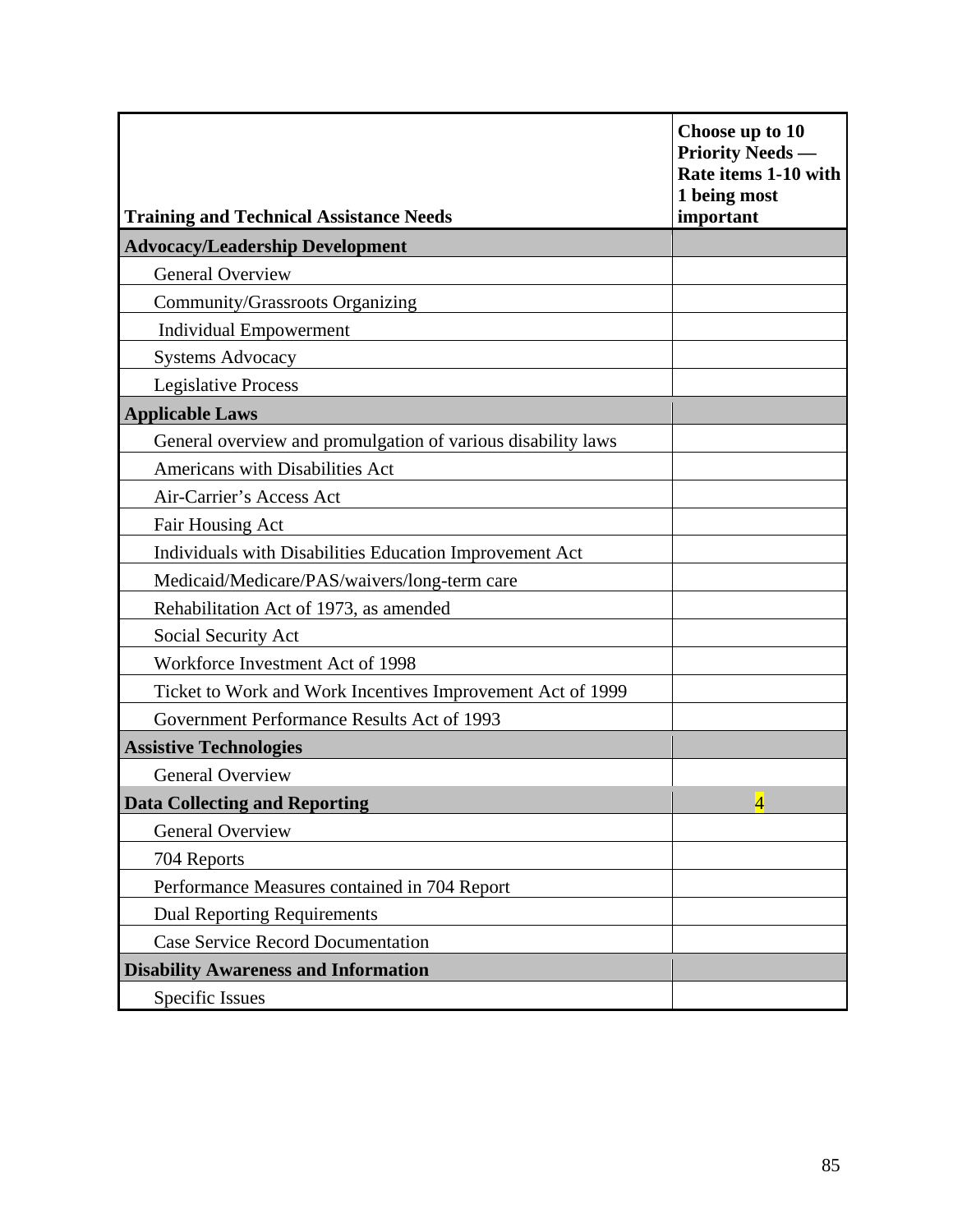| <b>Training and Technical Assistance Needs</b> | Choose up to 10<br><b>Priority Needs</b> —<br>Rate items 1-10 with<br>1 being most<br>important |
|------------------------------------------------|-------------------------------------------------------------------------------------------------|
| <b>Evaluation</b>                              | $\overline{3}$                                                                                  |
| <b>General Overview</b>                        |                                                                                                 |
| <b>CIL Standards and Indicators</b>            |                                                                                                 |
| <b>Community Needs Assessment</b>              |                                                                                                 |
| <b>Consumer Satisfaction Surveys</b>           |                                                                                                 |
| Focus Groups                                   |                                                                                                 |
| <b>Outcome Measures</b>                        |                                                                                                 |
| <b>Financial: Grant Management</b>             |                                                                                                 |
| <b>General Overview</b>                        |                                                                                                 |
| <b>Federal Regulations</b>                     |                                                                                                 |
| <b>Budgeting</b>                               |                                                                                                 |
| Fund Accounting                                |                                                                                                 |
| <b>Financial: Resource Development</b>         | $\overline{6}$                                                                                  |
| <b>General Overview</b>                        |                                                                                                 |
| Diversification of Funding Base                |                                                                                                 |
| Fee-for-Service Approaches                     |                                                                                                 |
| For Profit Subsidiaries                        |                                                                                                 |
| Fund-Raising Events of Statewide Campaigns     |                                                                                                 |
| <b>Grant Writing</b>                           |                                                                                                 |
| <b>Independent Living Philosophy</b>           | $\overline{8}$                                                                                  |
| <b>General Overview</b>                        |                                                                                                 |
| <b>Innovative Programs</b>                     |                                                                                                 |
| <b>Best Practices</b>                          |                                                                                                 |
| <b>Specific Examples</b>                       |                                                                                                 |
| <b>Management Information Systems</b>          |                                                                                                 |
| <b>Computer Skills</b>                         |                                                                                                 |
| Software                                       |                                                                                                 |
| <b>Marketing and Public Relations</b>          |                                                                                                 |
| <b>General Overview</b>                        |                                                                                                 |
| Presentation/Workshop Skills                   |                                                                                                 |
| <b>Community Awareness</b>                     |                                                                                                 |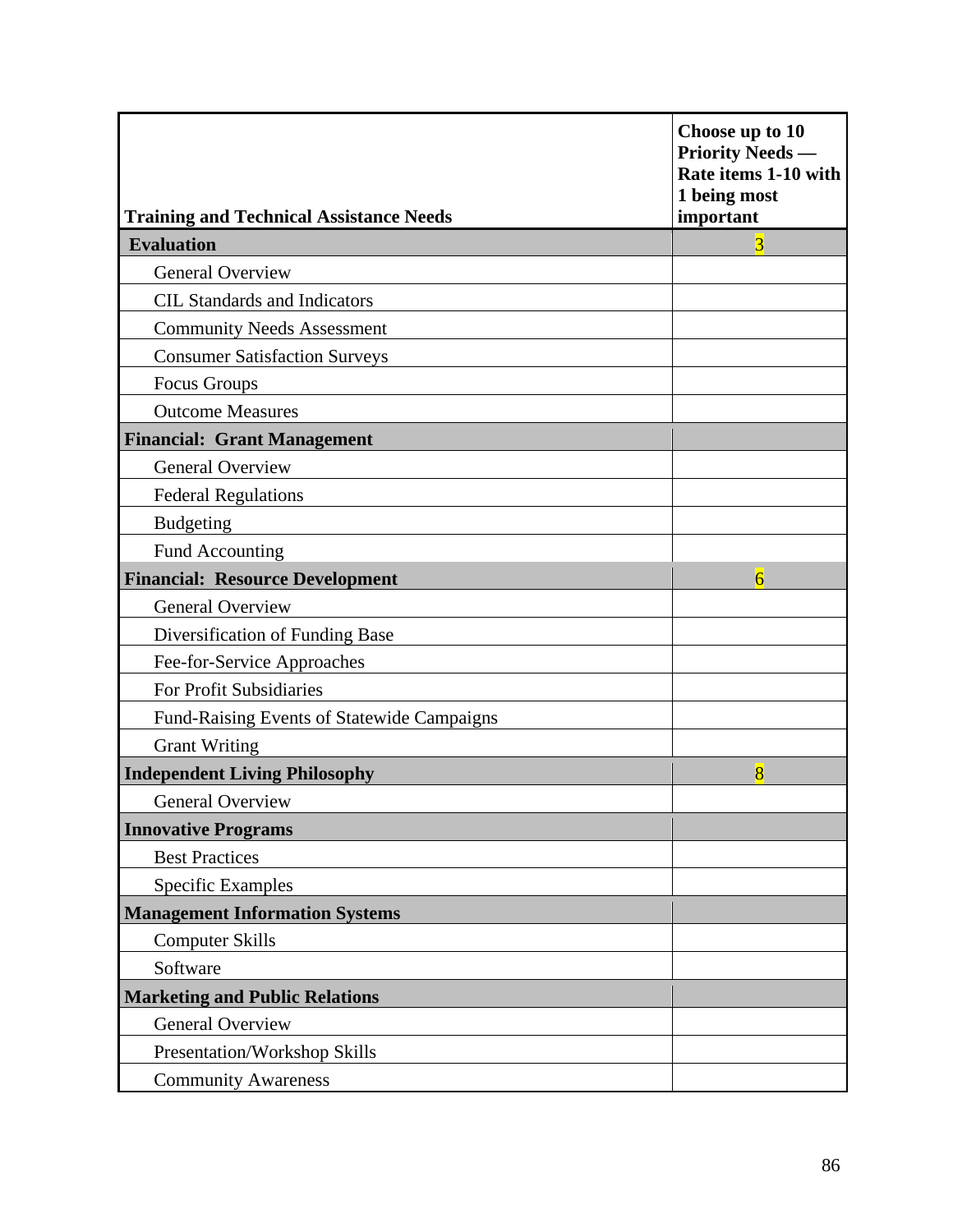| <b>Training and Technical Assistance Needs</b>                | Choose up to 10<br><b>Priority Needs —</b><br>Rate items 1-10 with<br>1 being most<br>important |
|---------------------------------------------------------------|-------------------------------------------------------------------------------------------------|
| <b>Networking Strategies</b>                                  | 9                                                                                               |
| <b>General Overview</b>                                       |                                                                                                 |
| Electronic                                                    |                                                                                                 |
| Among CILs & SILCs                                            |                                                                                                 |
| <b>Community Partners</b>                                     |                                                                                                 |
| <b>Program Planning</b>                                       | 10                                                                                              |
| General Overview of Program Management and Staff Development  |                                                                                                 |
| <b>CIL Executive Directorship Skills Building</b>             |                                                                                                 |
| <b>Conflict Management and Alternative Dispute Resolution</b> |                                                                                                 |
| First-Line CIL Supervisor Skills Building                     |                                                                                                 |
| <b>IL Skills Modules</b>                                      |                                                                                                 |
| Peer Mentoring                                                |                                                                                                 |
| Program Design                                                |                                                                                                 |
| <b>Time Management</b>                                        |                                                                                                 |
| <b>Team Building</b>                                          |                                                                                                 |
| <b>Outreach to Unserved/Underserved Populations</b>           |                                                                                                 |
| <b>General Overview</b>                                       |                                                                                                 |
| Disability                                                    |                                                                                                 |
| Minority                                                      |                                                                                                 |
| <b>Institutionalized Potential Consumers</b>                  |                                                                                                 |
| Rural                                                         |                                                                                                 |
| Urban                                                         |                                                                                                 |
| <b>SILC Roles/Relationship to CILs</b>                        | $\overline{5}$                                                                                  |
| <b>General Overview</b>                                       |                                                                                                 |
| Development of State Plan for Independent Living              |                                                                                                 |
| Implementation (monitor & review) of SPIL                     |                                                                                                 |
| <b>Public Meetings</b>                                        |                                                                                                 |
| Role and Responsibilities of Executive Board                  |                                                                                                 |
| Role and Responsibilities of General Members                  |                                                                                                 |
| Collaborations with In-State Stakeholders                     |                                                                                                 |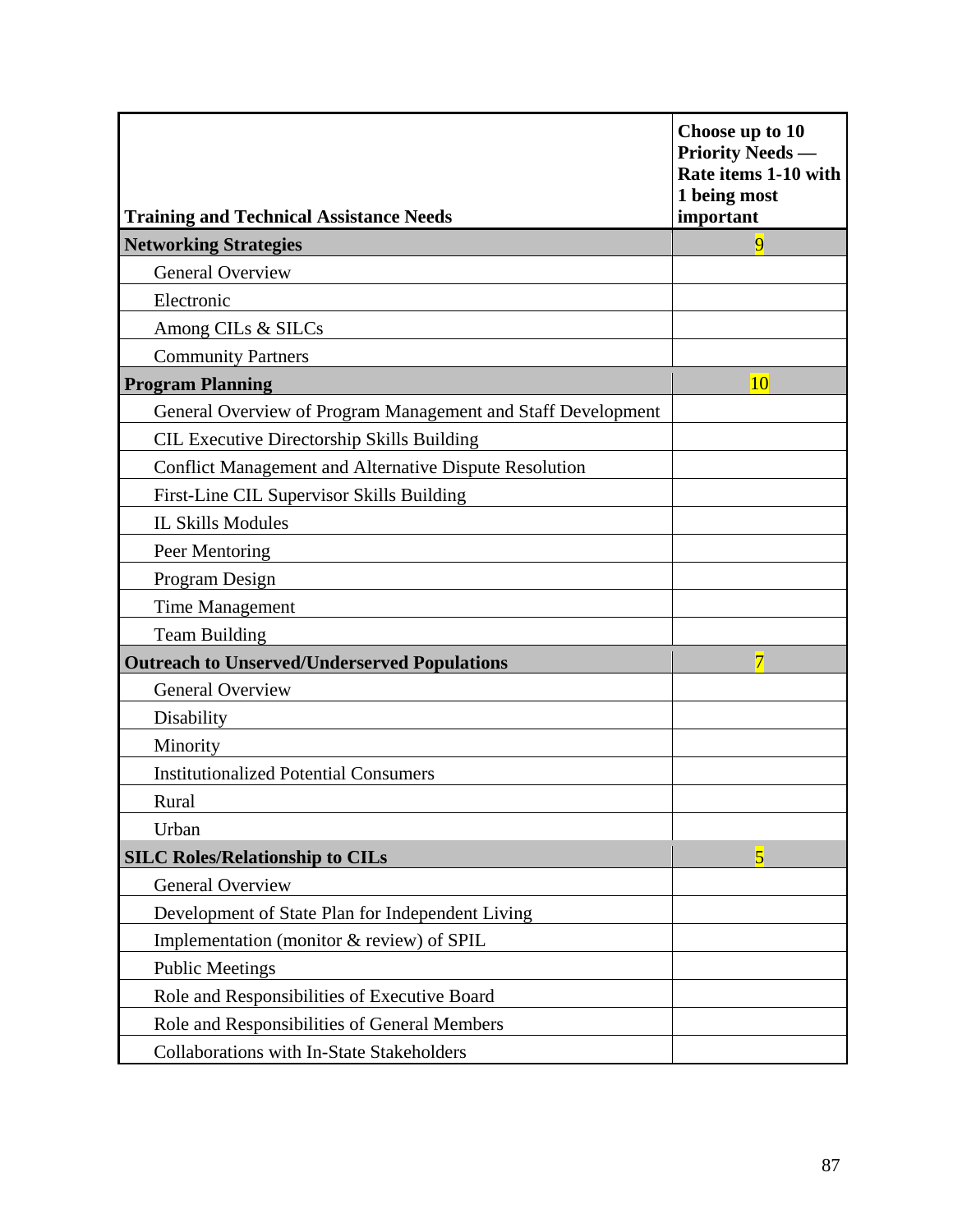| <b>Training and Technical Assistance Needs</b>   | Choose up to 10<br><b>Priority Needs</b> —<br>Rate items 1-10 with<br>1 being most<br>important |
|--------------------------------------------------|-------------------------------------------------------------------------------------------------|
| <b>CIL Board of Directors</b>                    |                                                                                                 |
| <b>General Overview</b>                          |                                                                                                 |
| Roles and Responsibilities                       |                                                                                                 |
| <b>Policy Development</b>                        |                                                                                                 |
| Recruiting/Increasing Involvement                |                                                                                                 |
| <b>Volunteer Programs</b>                        |                                                                                                 |
| <b>General Overview</b>                          |                                                                                                 |
| <b>Optional Areas and/or Comments (write-in)</b> |                                                                                                 |
| <b>DSE Relationship</b>                          | $\overline{2}$                                                                                  |
| 501c3 Development                                |                                                                                                 |
|                                                  |                                                                                                 |
|                                                  |                                                                                                 |
|                                                  |                                                                                                 |
|                                                  |                                                                                                 |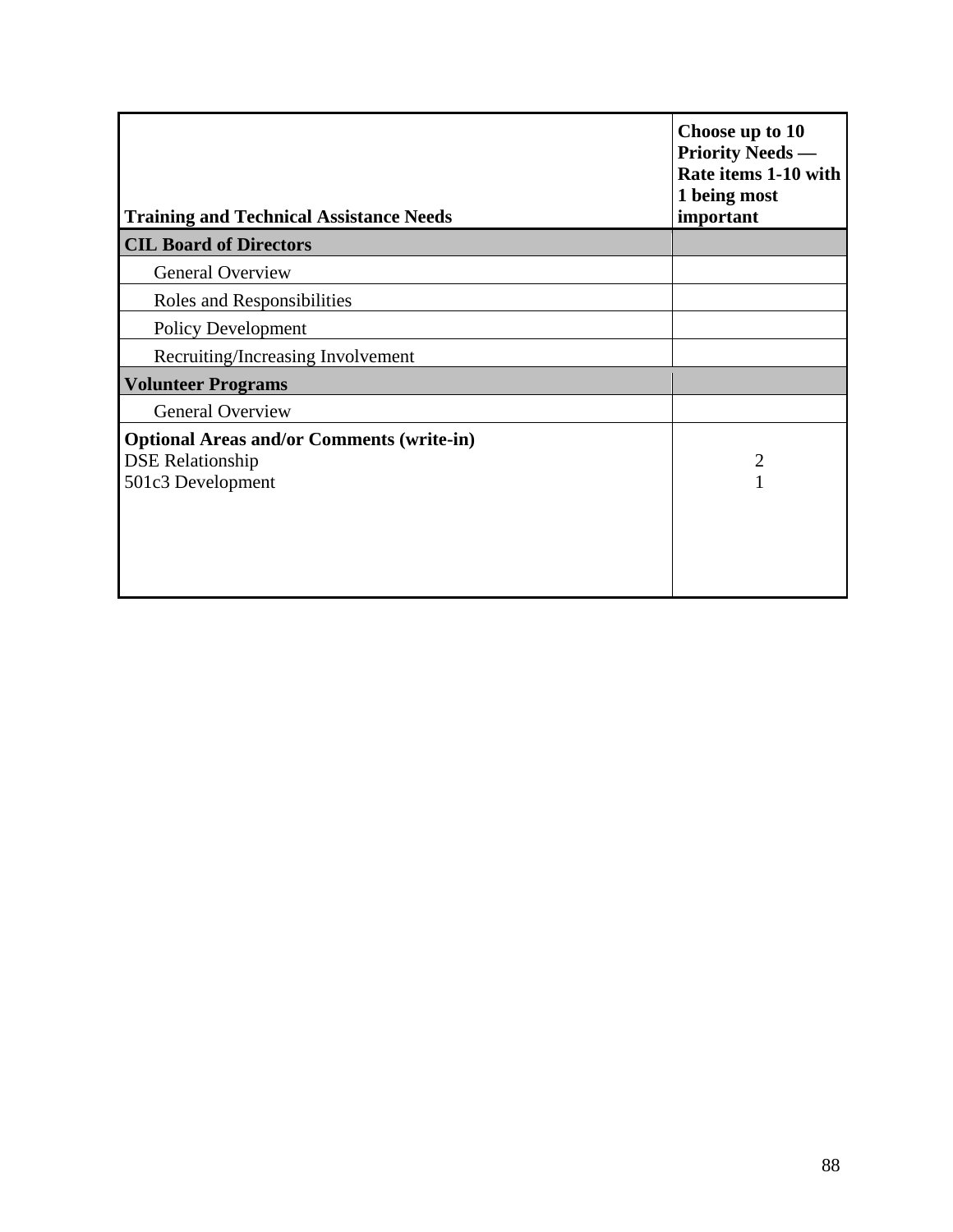# **SUBPART VI – SPIL COMPARISON AND UPDATES, OTHER ACCOMPLISHMENTS AND CHALLENGES OF THE REPORTING YEAR**

Section 704(m)(4) of the Act; 34 CFR 76.140

## **Section A – Comparison of Reporting Year Activities with the SPIL**

## **Item 1 – Progress in Achieving Objectives and Goals**

Describe progress made in achieving the objectives and goals outlined in the most recently approved SPIL. Discuss goals achieved and/or in progress as well as barriers encountered.

#### **Action Items In Progress/Pending:**

- New SPIL Development
- Strategic Planning goals for the new SPIL
- Ad hoc committee for persons who are blind or visually impaired

#### **Action Items Completed:**

- SPIL committee established a one page information sheet showing the actions if a CIL closes. This led the State to require a transition plan in case of closure for each CIL in the 2019 contracts
- Completed evaluation of financial responsibilities to move forward as a nonprofit

## **SPIL Goal:** New SPIL Development

**SPIL Objective:** Begin the process of gathering information from stakeholders and incorporating Strategic Plan goals into the development of new SPIL

## **SPIL Time Frame(s): Fall of 2020**

## **SPIL Cost:** \$2,000

**Proposal /Recommendation:** Election of new Chair-Elect Officer who will be SPIL Chair is scheduled for the September SILC meeting; hold off on starting any development until guidance is received from the Administration for Community Living.

**Committee due date:** Fall of 2020

**Resources needed**: N/A

**Impact**: Timeline and SPIL development plan over FFY 2019-2020

**SPIL Goal:** Implement and incorporate the Strategic Planning goals into the new SPIL

**SPIL Objective:** Develop goals for the new SPIL 2019-2022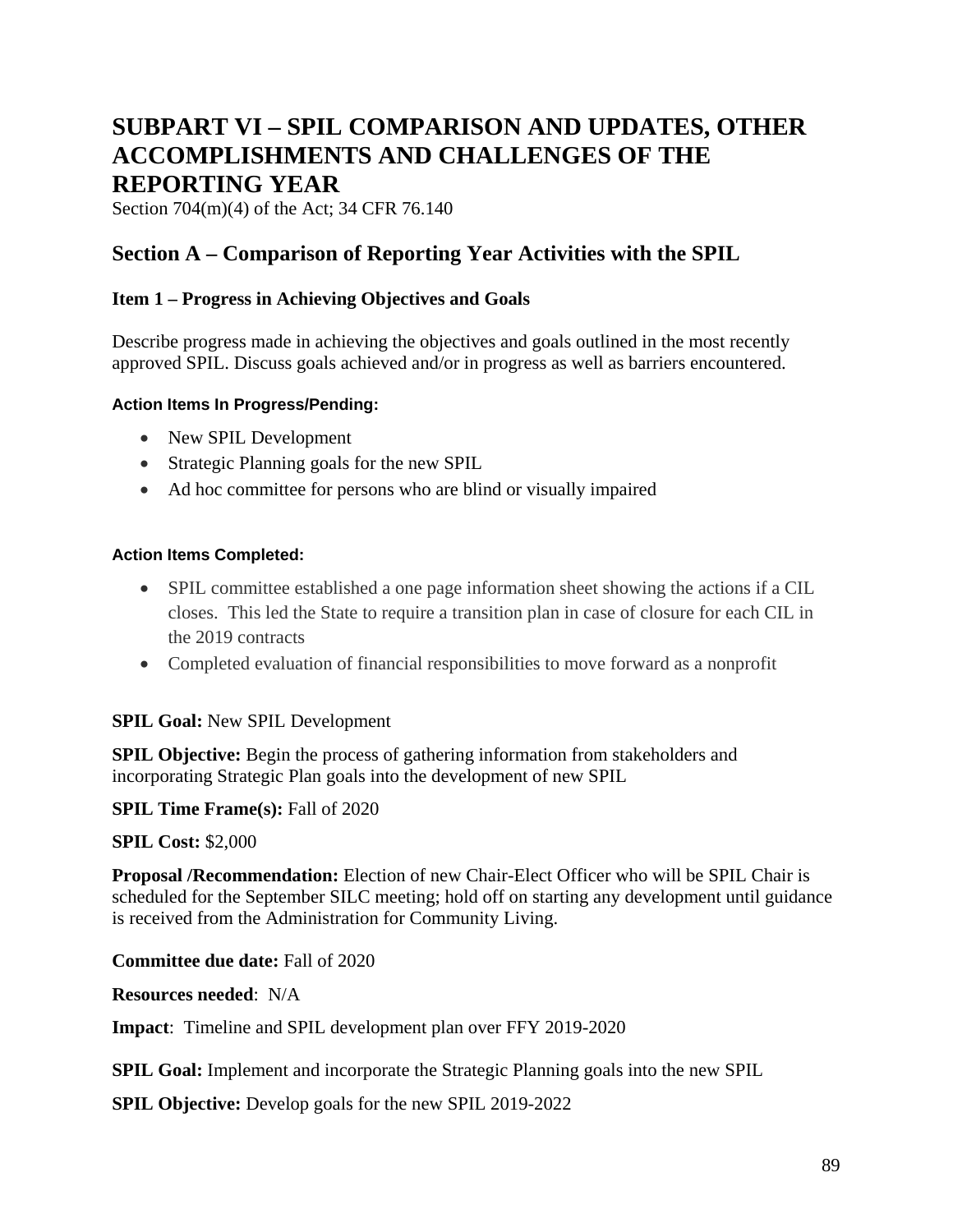#### **SPIL Time Frame(s): ongoing**

**SPIL Cost:** N/A

**SPIL Proposal /Recommendation:** Move forward with implementing strategic plan and will add to new SPIL when guidance received from Administration of Community Living.

**Committee plan or objective:** Strategic Plan is finalized in the process of updating and implementing

**Committee due date:** ongoing

#### **Resources needed:** 0

**Impact:** Development of new SPIL goals for 2019-2022 as amended

**SPIL Part II: Narrative, Section 3: Design for the Statewide Network of Centers,** 

## **Closing of a Center for Independent Living**

In the event that a Center funded by Title VII, Part B or C should close, the SILC, DSE and the existing network of CILs will coordinate, and reach by consensus, the distribution of funds previously allocated to the closed CIL. Should such funds remain available for the State, funding will be distributed according to the established funding formula. Of note, however, is that the areas and populations previously served by the now closed CIL will be considered unserved (except by counties served dually by another CIL) for purposes of determining priorities previously mentioned. When a Part C Center closes, the ILA will issue an RFP to compete for services in the same service area.

**SPIL Objective:** Distribution of funds and services for areas and populations with a closed center

**SPIL Time Frame(s):** September 20, 2017

**SPIL Cost:** N/A

**Proposal /Recommendation:** Implement each CILs transition plan in case of need

**Committee plan or objective:** The 2019 contracts for the CILs with the State require the draft of transition plans to be completed and filed with the Office of Independent Living Services.

**Committee due date:** December 31, 2018

**Resources needed**: N/A

**Impact**: Colorado Division of Labor and Employment (CDLE) clarification for Part B and C funding and audit reviews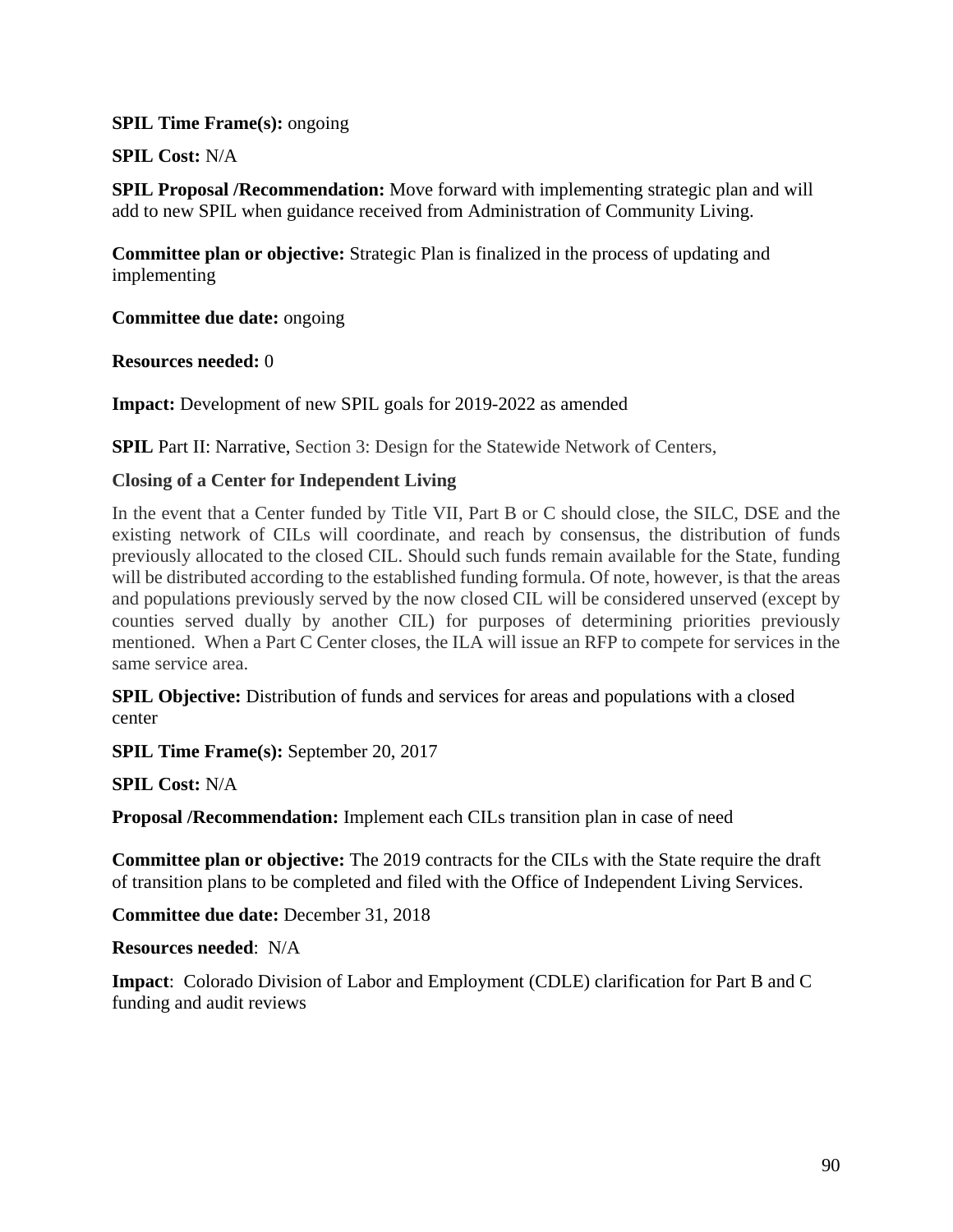## **Item 2 – SPIL Information Updates**

If applicable, describe any changes to the information contained in the SPIL that occurred during the reporting year, including the placement, legal status, membership or autonomy of the SILC; the SILC resource plan, the design of the statewide network of centers; and the DSU administration of the SILS program.

A timeline and action plan was created based on the SPIL regarding action to be taken if a CIL closes if applicable.

## **Section B– Significant Activities and Accomplishments**

If applicable, describe any significant activities and accomplishments achieved by the DSU and SILC not included elsewhere in the report, e.g. brief summaries of innovative practices, improved service delivery to consumers, etc.

- Inaugural event of Colorado Youth Leadership Forum where 19 Colorado youth attended under sponsorship of the CILs, SILC, and Developmental Disability Council.
- Deaf Providers Group met with service providers in the State of Colorado to coordinate services
- Chair and Treasurer attended the SILC Congress with the Office of Independent Living Services showing a cohort of 4 for Colorado
- Public Policy has started reviewing policy topics to address in Colorado and developed a survey for CIL Directors to determine issues in Colorado, and developed a plan to implement obtained information
- NCIL Board meeting was held in Denver and the SILC Chair and several CIL Directors presented
- Reviewed, updated, and amended the Colorado SILC Policies and Procedures
- In the 2018 Federal Fiscal Year the Colorado SILC moved to quarterly meetings and held open public meetings in the home cities of the CILs:
	- o February 28, 2018 Boulder, Colorado
	- o May 16, 2018, Denver, Colorado
	- o August 15, 2018, Durango, Colorado
- The SILC Committees are:
	- o Executive
	- o Communication and Media
	- o Finance
	- o Membership and Training
	- o State Plan for Independent Living (SPIL)
		- Strategic Plan
	- o Public Policy
	- o Youth
		- Youth Advisory Council
		- Youth Leadership Forum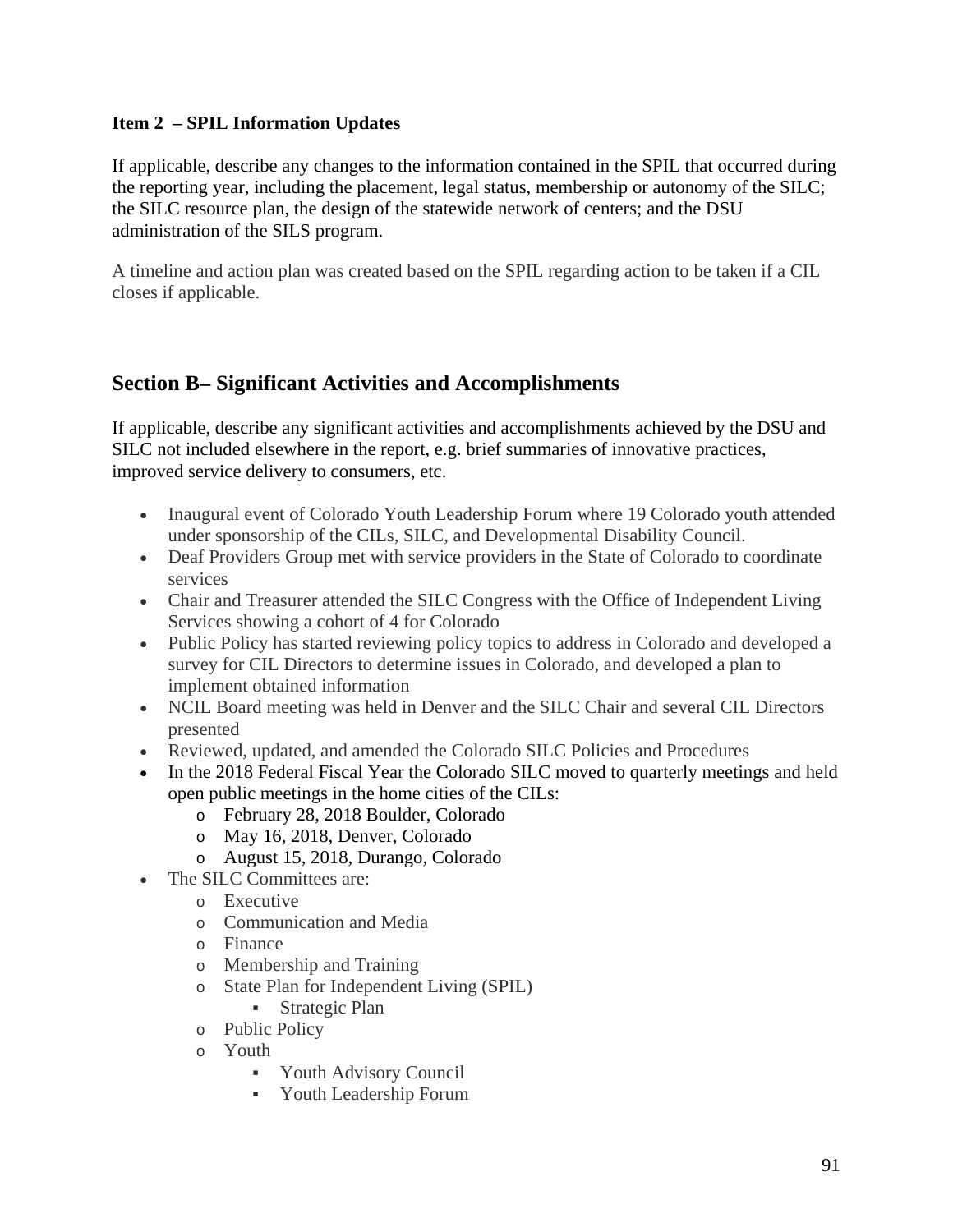- o Ad Hoc Committees
	- 501c3/nonprofit
	- Deaf and Hard of Hearing

# **Section C – Substantial Challenges**

If applicable, describe any substantial problems encountered by the DSU and SILC, not included elsewhere in this report, and discuss resolutions/attempted resolutions, e.g., difficulty in outreach efforts; disagreements between the SILC and the DSU; complications recruiting SILC members; complications working with other state agencies or organizations within the state.

- Recruiting SILC members and committee members is a challenge
- Establishing consistent office support for the SILC through a State procurement process, *Documented Quote*, to hire an independent contractor or Administrative Assistant position through a temp agency.
- Having enough human resources to complete all SILC and SPIL activities due to the voluntary nature of the committee.
- Managing limited fiscal resources annually.

## **Section D – Additional Information**

Include any additional information, suggestions, comments or explanations not included elsewhere in the report.

• The Colorado SILC is a dynamic, qualified, dedicated, talented, and intelligent group of individuals working to enhance the environment of Colorado for people with disabilities who happen to have or be impacted by a disability.